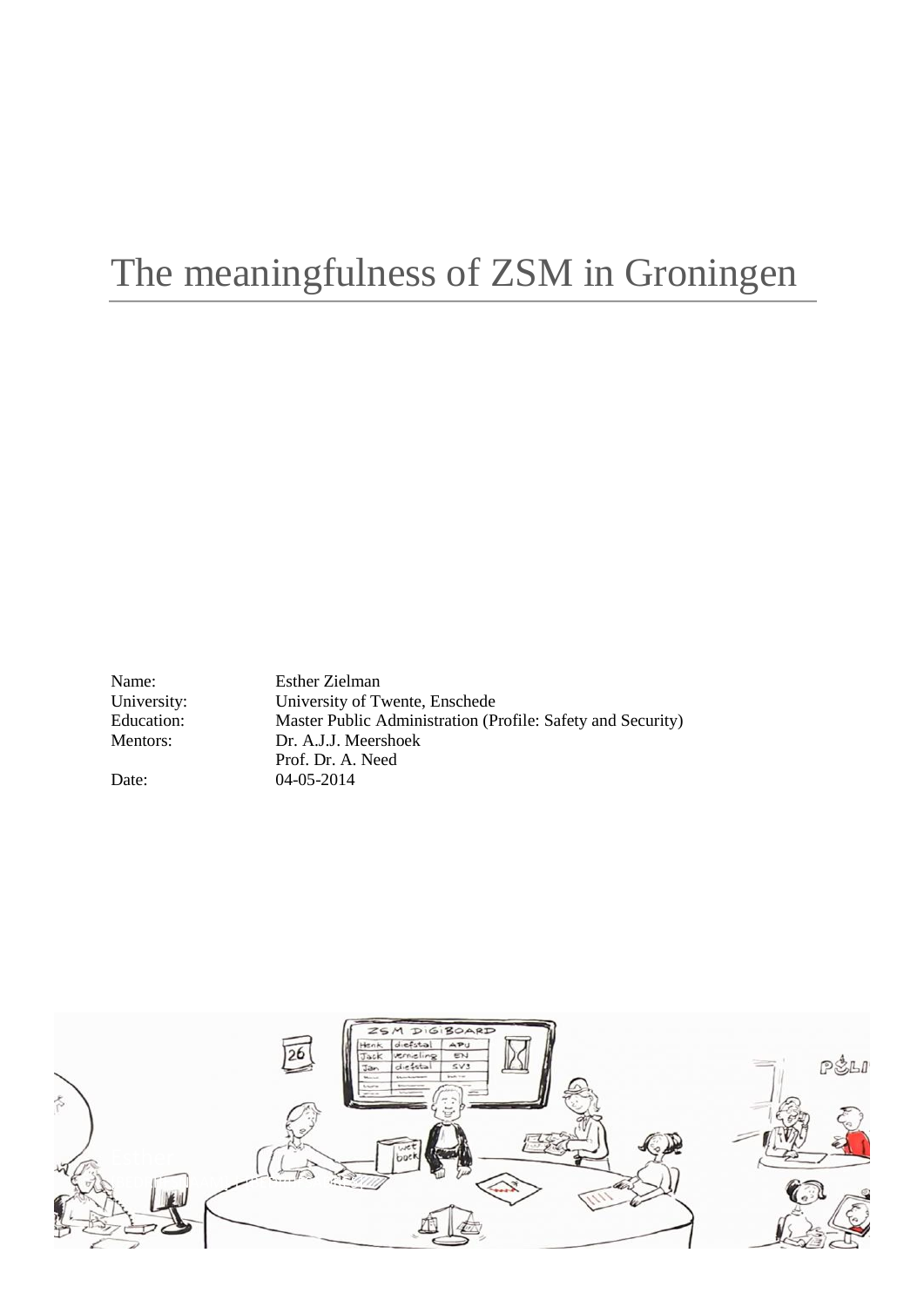$\overline{\mathbf{1}}$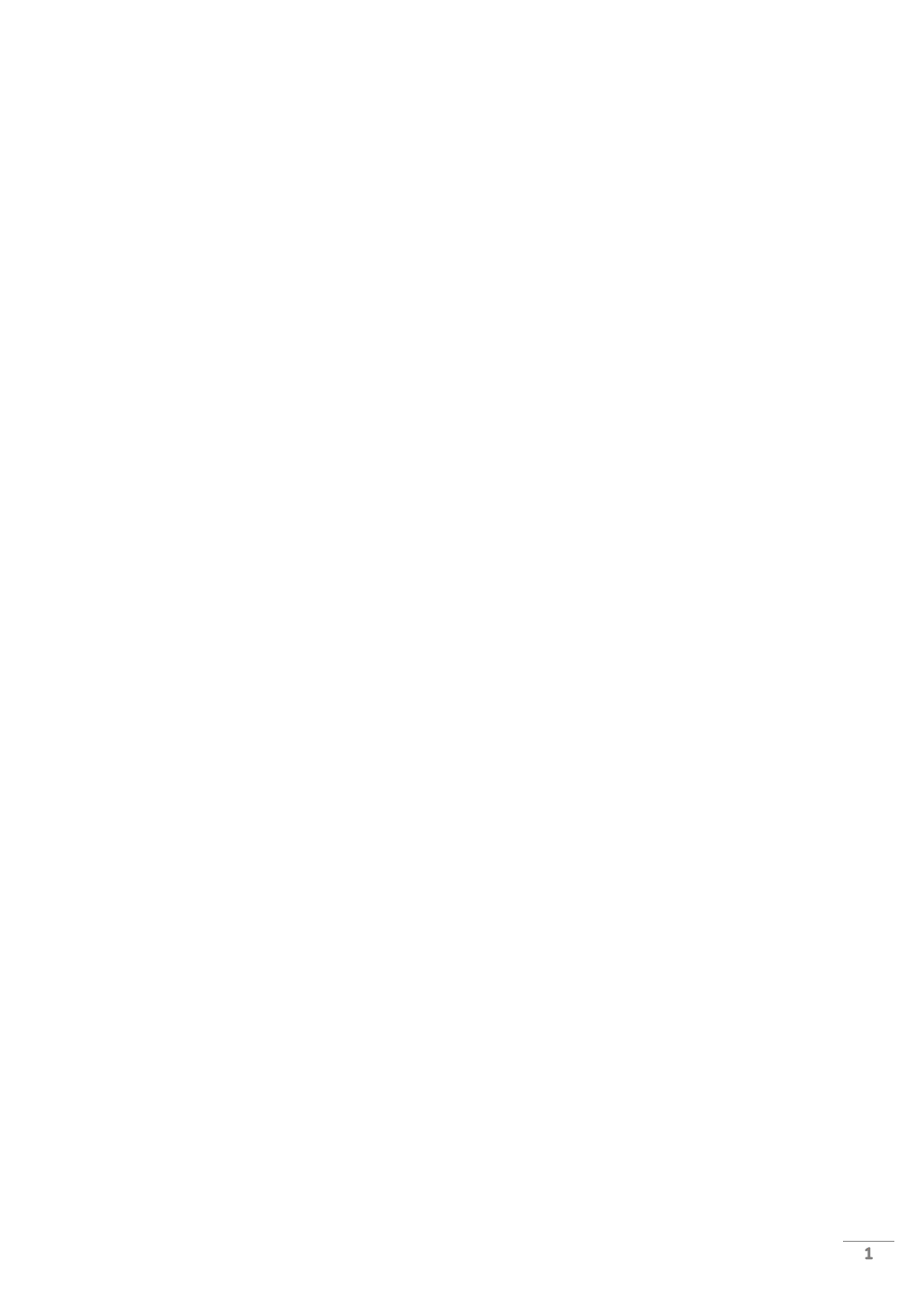## <span id="page-2-0"></span>Preface

Before you lies the Master Thesis 'The meaningfulness of ZSM in Groningen'. The research for this thesis has been carried out at ZSM in Groningen. This thesis was written in the context of my graduation for the Master Public Administration at the University of Twente, commissioned by taskforce ZSM. This means that my fantastic time as a student has come to an end.

The research question of this thesis was created in cooperation with my supervisor of the police and my mentors at the university. After doing literature research and collecting data through interviews I was able to answer the research question. During this research my supervisor Johannes Koster and my mentors from the university Dr. A.J.J. Meershoek and Prof. Dr. A. Need were always there for me. They helped me and answered all my questions, so that I could continue with my research. This is also the perfect moment to thank them for their help, feedback, knowledge and support.

I would also like to thank all the employees of ZSM that I saw almost daily at the Rademarkt in Groningen and made me feel very welcome. In particular I would like to thank the twelve respondents who wanted to participate in this research, I could not have done this research without their cooperation.

Last but not least I would like to thank my family and friends for their moral support. I would like to mention a couple of people by name. My sister, Karin, for being the distraction in times I needed it. My boyfriend, Adam, for being the person I could brainstorm with, who could make me laugh when I did not know I could and for always supporting me. My grandfather, Antoon, for always being interested in my research. My mother, Hermien, for always telling me that I could do it and that she believed in me. This leaves me with one person to thank and that is my father, Dick, who is no longer with us. There were moments after he passed away that I really did not know if I would graduate for my Bachelor and Master, but I did. That I graduated is also because of my father's upbringing. He taught be to never give up and to have discipline. To finish what you start. Now I am finally able to say; "I did it dad!"

I wish you a lot of pleasure while reading this thesis.

E. Zielman

Hengelo, Mei 2018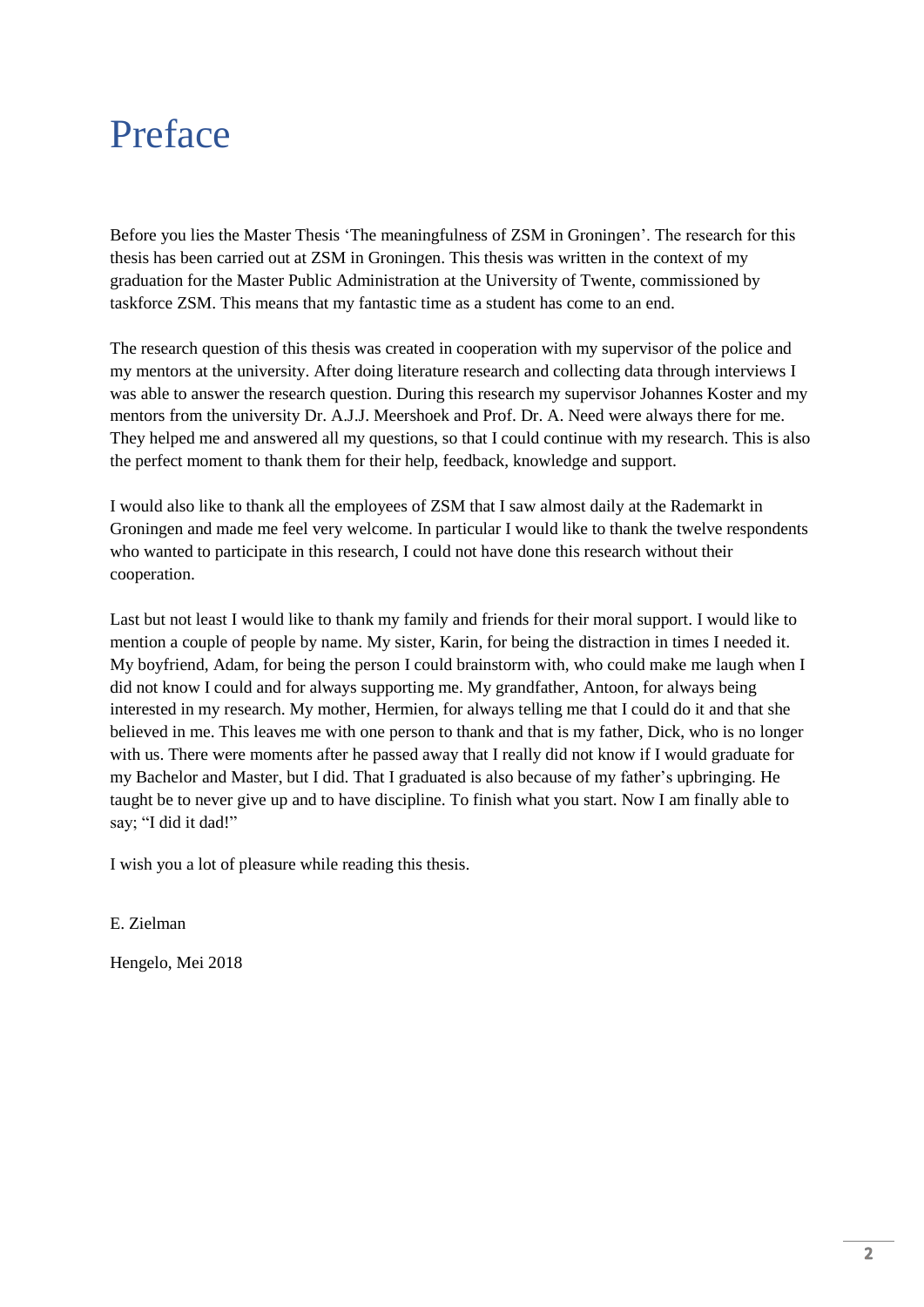## <span id="page-3-0"></span>Abstract

In 2009 the police and the public prosecution decided that something had to be done about the long process times of the settlement of cases of common crime (Salet & Terpstra, 2015). New policies were made. One of the new policies that was made is ZSM. The intention is that ZSM should contribute to a meaningful settlement and prosecution of criminal cases. According to Salet and Terpstra (2017, p. 2) the definition of this meaningful intervention is: "a context- and personally oriented (selective) and where possible a fast intervention, which is carried out carefully". This decision has to be recognizable, visible and noticeable for the suspect, victim, society and the employee involved in ZSM (Salet & Terpstra, 2017, p. 2). The main research question of this research is: "*To what extent do the properties of sensemaking from Weick influence the perceived meaningfulness of ZSM?".*

Sensemaking has according to Weick (1995) seven properties that will lead to sensemaking. With the data that was gathered through interviewing twelve employees of ZSM the four sub questions and the main research question were answered. The first sub question is: "To what extent is ZSM perceived as meaningful by the Police, Public Prosecution, SHN, 3RO and Child Protective Services?" The answer on this question is that ZSM in general is rated with a 1,4. The respondents were quite positive of ZSM. The respondents think that ZSM is way better than how it was before ZSM, but some improvements to make ZSM more meaningful can be made.

The second sub question is: "To what extent are the four interventions within ZSM perceived as meaningful by the police, public prosecution, SHN, 3RO and Child Protective Services?" The intervention that is rated as most meaningful is workforce 3RO, with a score of 1,3. The intervention that was rated second most meaningful is making amends, with a score of 1,6. The intervention that comes in third is mediation in criminal law, with a score of 1,7. The intervention that is rated least meaningful is JIB, with a score of 1,9.

The third sub question is: To what extent are the properties of Weick's sensemaking theory present at ZSM in Groningen?" From the seven properties two are fully present, one is present and three are not sufficiently present. Sensemaking is grounded in identity construction and sensemaking is focused on and by extracted cues are both fully present at ZSM in Groningen. Sensemaking is enactive of sensible environments is present at ZSM in Groningen. Sensemaking is retrospective, sensemaking is social and sensemaking is ongoing are not sufficiently present at ZSM in Groningen. That sensemaking is retrospective is not sufficiently present is because of the lack of feedback that is given within ZSM. That sensemaking is social is not sufficiently present at ZSM is because the feeling of a joint ZSM team is not present enough among the respondents. That sensemaking is ongoing is not sufficiently present at ZSM is because every individual at ZSM does his or her own thing. They all have their own work processes instead of one joint work process.

The fourth and last sub question is: "Is there a relation between the properties of sensemaking and the perceived meaningfulness?". The answer on this question is that there is a relationship between the properties of sensemaking and the perceived meaningfulness. There is a direct relationship between the properties sensemaking is grounded in identity construction, sensemaking is retrospective, sensemaking is social and sensemaking is ongoing and the perceived meaningfulness. The other three properties (sensemaking is enactive of sensible environments, sensemaking is focused on and by extracted cues and sensemaking is driven by plausibility rather than accuracy) are present at ZSM Groningen, but these properties are not properties that the respondents are aware of and therefor have not a direct relationship with their perceived meaningfulness. They do have an indirect relationship with the perceived meaningfulness, because without the respondents awareness these properties do influence the perceived meaningfulness.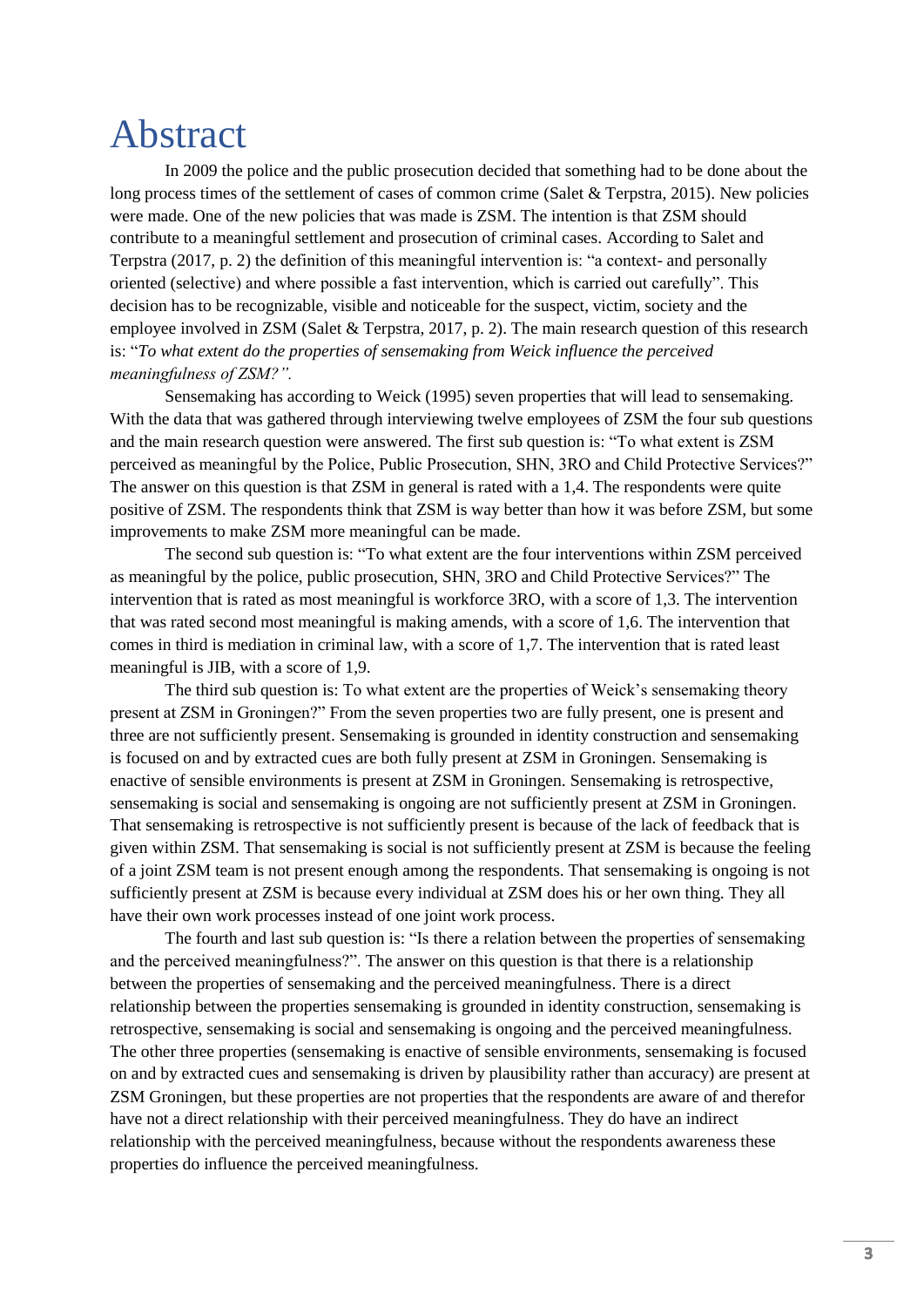The answer on the main research question is that all the properties have an influence on the perceived meaningfulness, but sensemaking is retrospective, sensemaking is social and sensemaking is ongoing have the greatest influence on the perceived meaningfulness. There are multiple points of improvements that are part of these properties that would increase the perceived meaningfulness of ZSM a lot. These improvements are discussed in this research.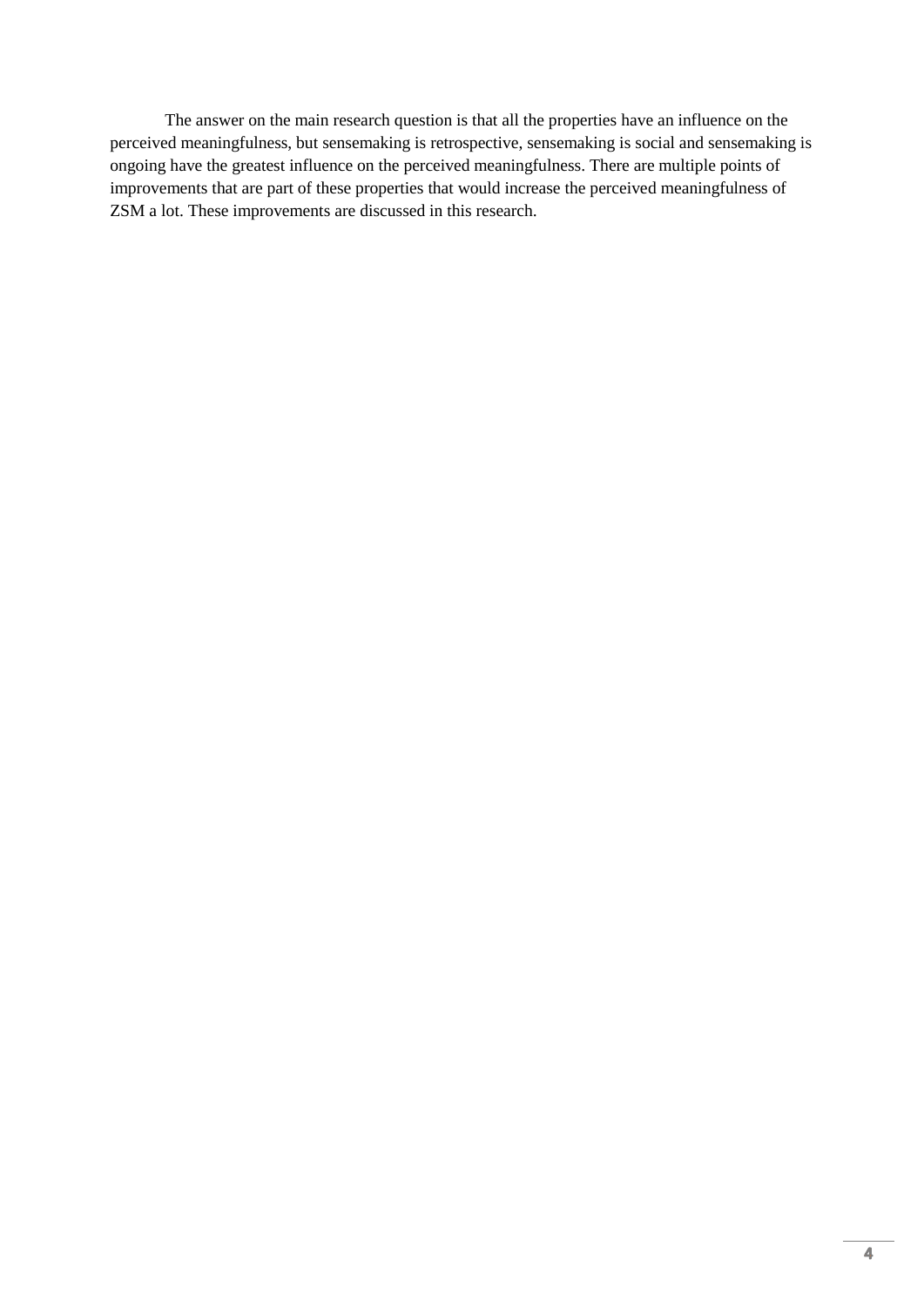## Table of contents

| 6.4 The extent to which the properties of Weick's sensemaking theory are present at ZSM in |  |
|--------------------------------------------------------------------------------------------|--|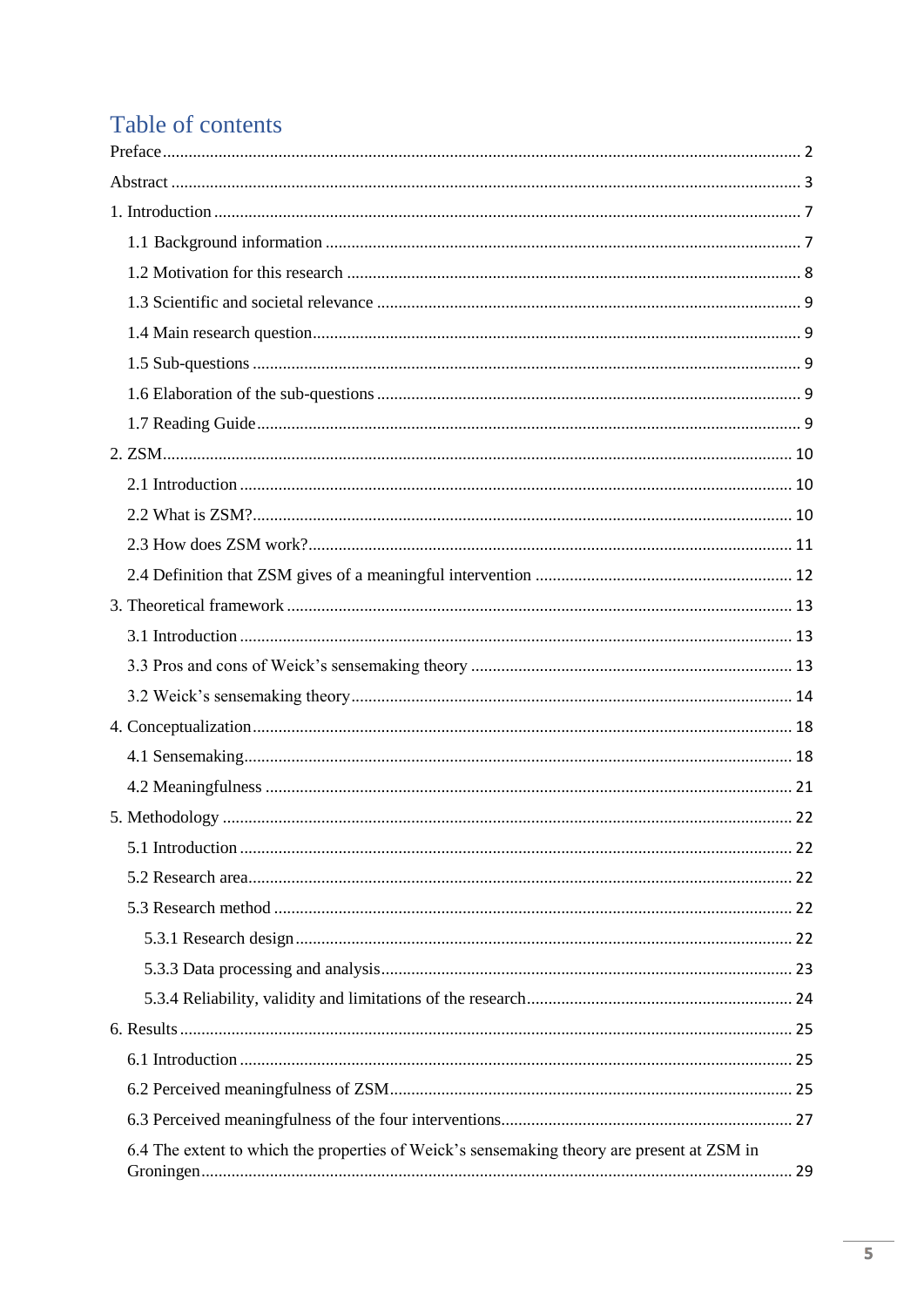| 6.6 Is there a relation between the properties of sensemaking and the perceived meaningfulness? .40 |
|-----------------------------------------------------------------------------------------------------|
| 6.7 What would the respondents like to change to ZSM to make it more meaningful? 41                 |
|                                                                                                     |
|                                                                                                     |
|                                                                                                     |
|                                                                                                     |
|                                                                                                     |
|                                                                                                     |
|                                                                                                     |
|                                                                                                     |
|                                                                                                     |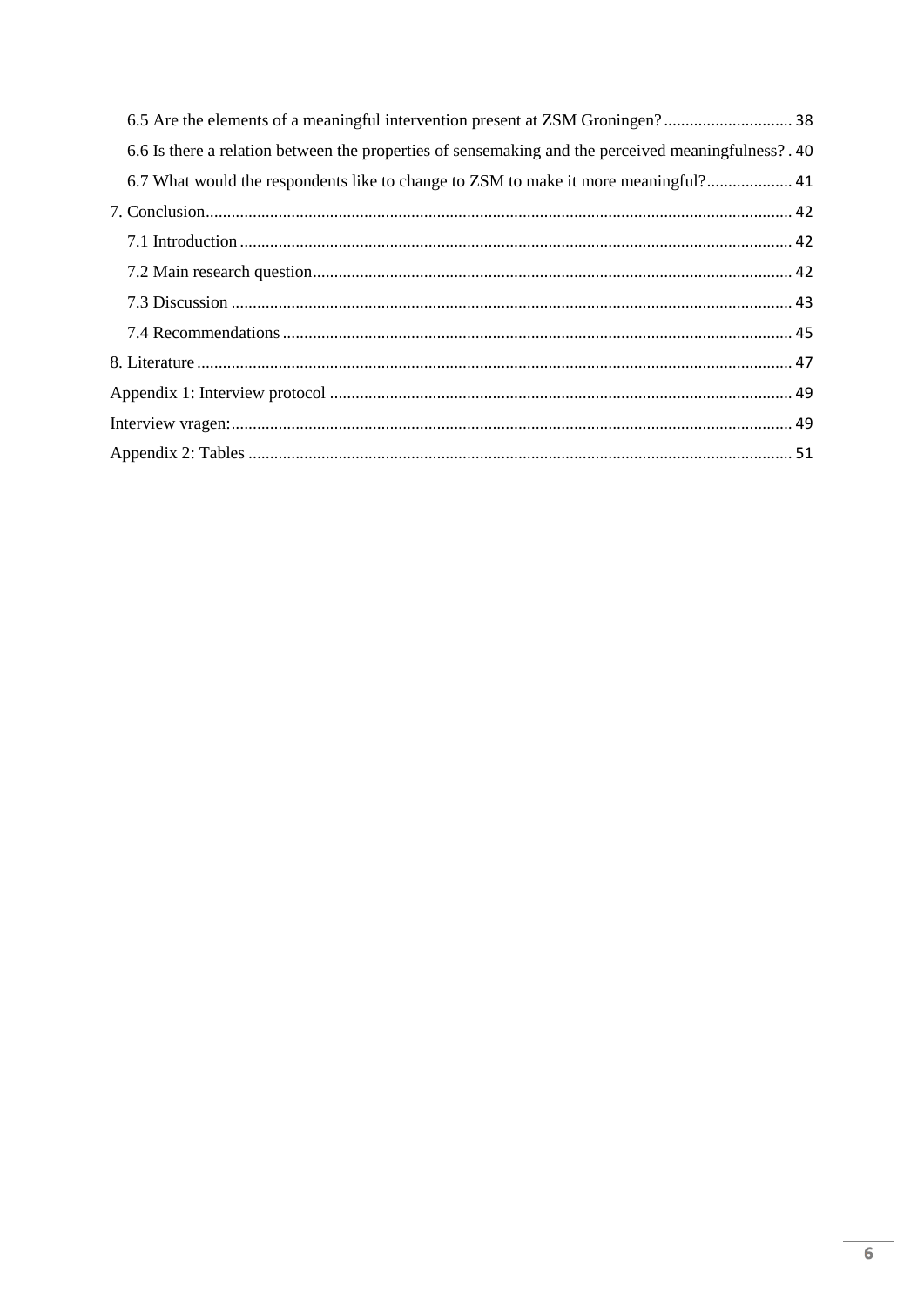## <span id="page-7-0"></span>1. Introduction

#### <span id="page-7-1"></span>1.1Background information

In 2009 the police and the public prosecution decided that something had to be done about the long process times of the settlement of cases of common crime (Salet & Terpstra, 2015). One of the initiators was Stoffel Heijsman, at the time chief of the police region Utrecht and chairman of the board detection of the council of chiefs (Salet & Terpstra, 2015). He was afraid that after the parliamentary committee of inquiry about detection methods led by Van Traa and the commotion in response to the Schiedammer Parkmoord the Netherlands soon would be confronted by a third crisis in investigation (Salet  $&$  Terpstra, 2015). The reason for Heijsman's worries was the low clearing percentage and the low effectiveness of detection (Salet & Terpstra, 2015). New policies were made.

One of the new policies that was made is ZSM, which was introduced in 2011 through six pilots, and is introduced nationwide in 2012 (Salet & Terpstra, 2017). According to Politie (2013) ZSM contributes to a meaningful settlement of cases, meaningful to the victim, suspect and society. The victim must have the feeling that he or she will be helped and that the damaged interests are compensated, important here is good information provision and payment of compensation (Landelijk Programma ZSM, 2013). The suspect quickly knows what will happen and feels that he/she has been punished. ZSM must ensure the prevention of recidivism (Landelijk Programma ZSM, 2013). Society must feel that justice has been done and ZSM must provide a (social) cost reduction (Landelijk Programma ZSM, 2013). The employees of ZSM feel that their work has meaning, the result of their efforts is visible (Landelijk Programma ZSM, 2013).

The ZSM activities are carried out in central work spaces in a ZSM office, which is called a SCC (Selection and Coordination Centre). There are five organizations that work together at ZSM:

- 1. Public Prosecution
- 2. Police
- 3. Three probation services, which will be called 3RO throughout this thesis
- 4. Victim support, which will be called SHN throughout this thesis
- 5. Child protective services

Another way an intervention can be meaningful is to put the case in a certain route. ZSM has four intervention routes: mediation in criminal law, JIB (justice in the bus), make amends and workshop 3RO. These four interventions will be investigated in this research. The respondents will be asked to what extent they think these interventions are meaningful. The content of the interventions will be discussed in chapter 2.4.

So, we know that the intention is that ZSM should contribute to a meaningful settlement ("afdoening") and prosecution of criminal cases. According to Salet and Terpstra (2017, p. 2) the definition of this meaningful intervention is: "a context- and person oriented (selective) and where possible a fast intervention, which is carried out carefully". This decision has to be recognizable, visible and noticeable for the suspect, victim, society and the employee involved in ZSM (Salet & Terpstra, 2017, p. 2). They formulated this definition based on descriptions of a meaningful intervention from the policy documents of ZSM (Salet & Terpstra, 2017). Throughout this research I will use this definition of a meaningful intervention. Characteristics of a meaningful intervention are therefor: context oriented, person oriented, selective, fast (where possible), carefully carried out, recognizable, visible and noticeable. When someone is arrested for shoplifting you can give this person a standard dismissal of 220 Euro. When ZSM employees/police basic team (BT) employees have a gut feeling that there is more to it than only this simple crime, they can check this person in the police system or for example the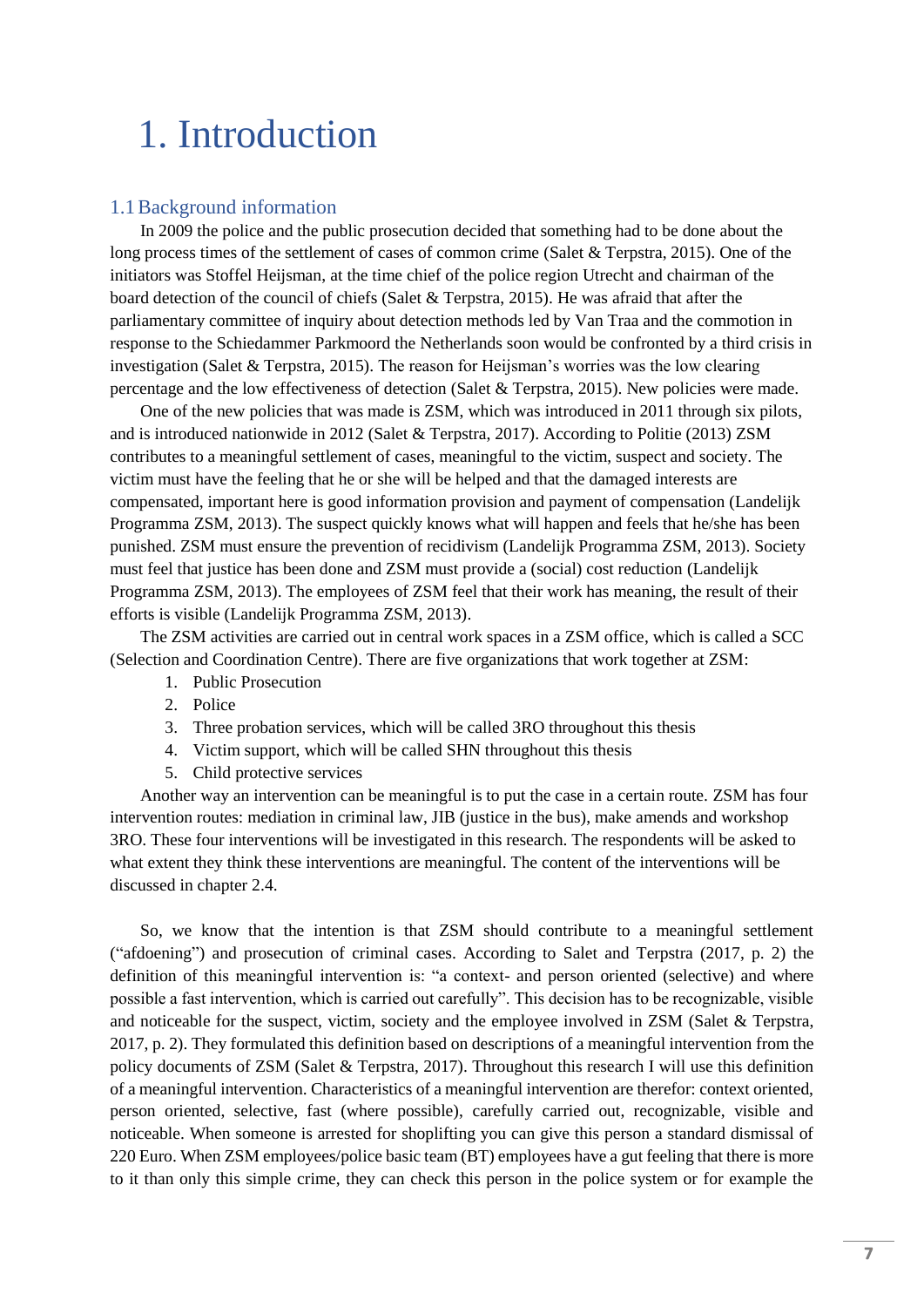systems of 3RO or Child Protective Services. This is standard procedure with minors, but not with adults. After checking the person, it is possible that the police system shows that the person has a drug issue, and that this is the underlying problem for the crime he/she has committed. Giving this person a standard dismissal of 220 euro will not resolve the underlying problem of drug addiction. In this case it would be better if the person would receive counselling by addiction care. Being context and personally oriented and offering different solutions than only the standard ones will lead to a meaningful settlement and prosecution of criminal cases.

Being context- and personally oriented and going deeper into the matter (doing more background checks) often means that settling the case will take more time. When you arrest a shoplifter, giving them a standard dismissal will be the fastest solution, but when that person has a drug problem it would be more meaningful that the organizations involved with ZSM will look deeper into this case and provide a more meaningful solution. For example, counselling from addition care. In the latter case the aim is to solve the problems that are the cause for the criminal behaviour and try to prevent recidivism. This is more meaningful than giving that person a standard dismissal and having to arrest the same person a week later.

Being meaningful is not the only goal of ZSM, speed is another important goal. Going more in depth and being meaningful takes more time than the standard settlement does and therefor there is always some kind of trade-off between speed and meaningfulness. According to Salet and Terpstra (2017) having meaningful interventions gets hard when there is too much emphasis on speed. There has to be time and space at the ZSM-table to pay attention to a case.

In this research the theory of Weick (1995) that is called sensemaking in organizations will be used. Sensemaking is about the ways people generate what they interpret, it is about an activity or a process and about invention (Weick, 1995). Sensemaking had according to Weick (1995) seven properties that will lead to sensemaking.

#### <span id="page-8-0"></span>1.2 Motivation for this research

As stated above the Politie (2013) says that ZSM should contribute to a meaningful settlement of cases, meaningful to the victim, suspect and society. The victim must have the feeling that he or she will be helped and that the damaged interests are compensated, important here is good information provision and payment of compensation (Landelijk Programma ZSM, 2013). The suspect knows quickly what will happen and feels that he/she has been punished, ZSM must ensure the prevention of recidivism (Landelijk Programma ZSM, 2013). Society feels that justice has been done and ZSM must provide a (social) cost reduction (Landelijk Programma ZSM, 2013). The employees of ZSM feel that their work has meaning, the result of their efforts is visible (Landelijk Programma ZSM, 2013).

According to Salet and Terpstra (2017, p. 2) the definition of this meaningful intervention is: "a context- and personally oriented (selective) and where possible a fast intervention, which is carried out carefully". This decision has to be recognizable, visible and noticeable for the suspect, victim, society and the employee involved in ZSM (Salet & Terpstra, 2017, p. 2).

The taskforce ("werkgroep") ZSM in Groningen does not know if ZSM in Groningen complies to all the elements that ZSM should have or should contribute to. The taskforce ZSM wanted a research on ZSM in Groningen to find out if ZSM is as meaningful as it should be and how they could make it more meaningful. I have been approached to research this.

This research is focused on meaningfulness of ZSM and if ZSM in Groningen has all the elements to make a meaningful process of ZSM and to create meaningful interventions or settlements. The goal of this research is to investigate if there is a relationship between the experienced meaningfulness of the ZSM-method and the properties of sensemaking from Weick's theory (Weick, 1995).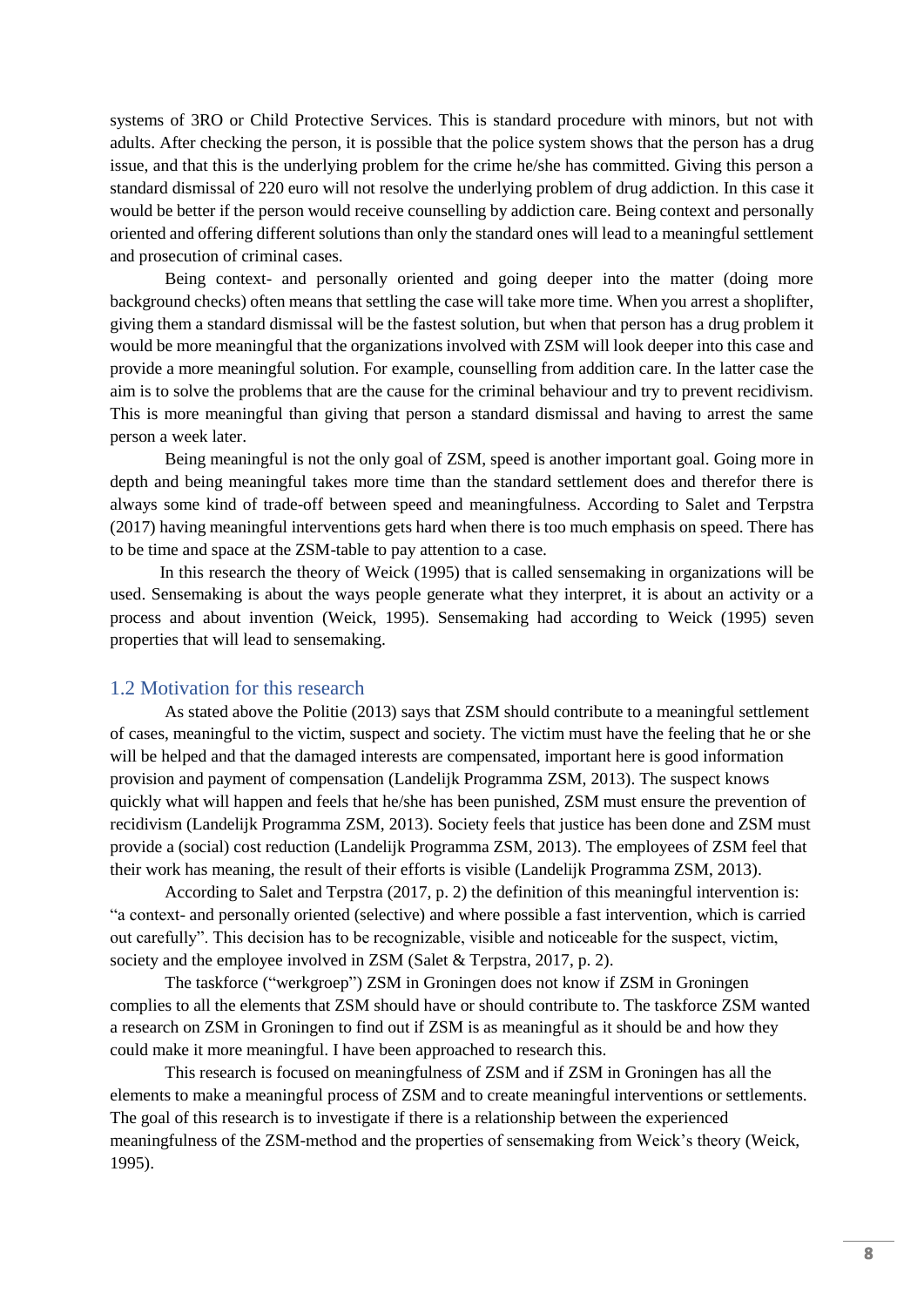#### <span id="page-9-0"></span>1.3 Scientific and societal relevance

Looking at the relevance of this study I argue it has both scientific and societal relevance. This research will be done for the police in Groningen. For them it is important to know if ZSM is as meaningful and in depth as it should/can be. The taskforce ZSM thinks that when ZSM was implemented in 2012 it was quite meaningful, but after 5 years this meaningfulness has decreased. For them this research can help to find answers on questions they have and might also maybe help them to improve the ZSM-process. So, this research has a societal relevance. This research is the first research on this subject that is conducted at the police in the North of the Netherlands. The subjects of how meaningful and in depth ZSM is in the North of the Netherlands have never been examined. What I am going to add to the scientific literature is a conceptualization and measurement of the meaningfulness of ZSM in the North of the Netherlands. I will use the sensemaking theory of Weick (Weick, 1995) to look at which properties of sensemaking are or are not present at ZSM in Groningen. This is not known yet and could be helpful in improving ZSM and making ZSM more meaningful. So, this research fills in some gaps that are present in the scientific literature and therefor this research also has a scientific relevance.

#### <span id="page-9-1"></span>1.4 Main research question

Now that the information about the background and motivation of this research are clear, the main research question will be presented.

The main research question of this research is: To what extent do the properties of sensemaking from Weick influence the perceived meaningfulness of ZSM?

#### <span id="page-9-2"></span>1.5 Sub-questions

The main research question will be answered based on the following sub questions:

- 1. To what extent is ZSM perceived as meaningful by the police, public prosecution, SHN, 3RO and Child Protective Services?
- 2. To what extent are the four interventions within ZSM perceived as meaningful by the police, public prosecution, SHN, 3RO and Child Protective Services?
- 3. To what extent are the properties of Weick's sensemaking theory present at ZSM in Groningen?
- 4. Is there a relation between the properties of sensemaking and the perceived meaningfulness?

#### <span id="page-9-3"></span>1.6 Elaboration of the sub-questions

This research will use the sub questions to eventually provide an answer to the main research question. This research starts with a theoretical framework. The sensemaking theory of Weick will be discussed here. This will help with answering sub question one and two.

After doing this I will use the obtained data from the interviews with the twelve employees of the five different organizations that work together at ZSM to answer sub question three and four. The results from these interviews will be compared so that I can draw conclusions as to what extent the properties of sensemaking from Weick influence the perceived meaningfulness of ZSM.

#### <span id="page-9-4"></span>1.7 Reading Guide

This chapter provided information on the background of this research and gave an introduction to it. Also, the main research question and the sub questions were discussed. Chapter two explains what ZSM is and how it works. In chapter three the theoretical framework will be discussed and explained. Thereafter in chapter four the variables sensemaking and meaningful intervention will be conceptualized. The research methods and design of this research shall be discussed in chapter five. The results of this research will be shown and discussed in chapter six. In this chapter every property of the sensemaking theory will be discussed separately and will be discussed if the properties are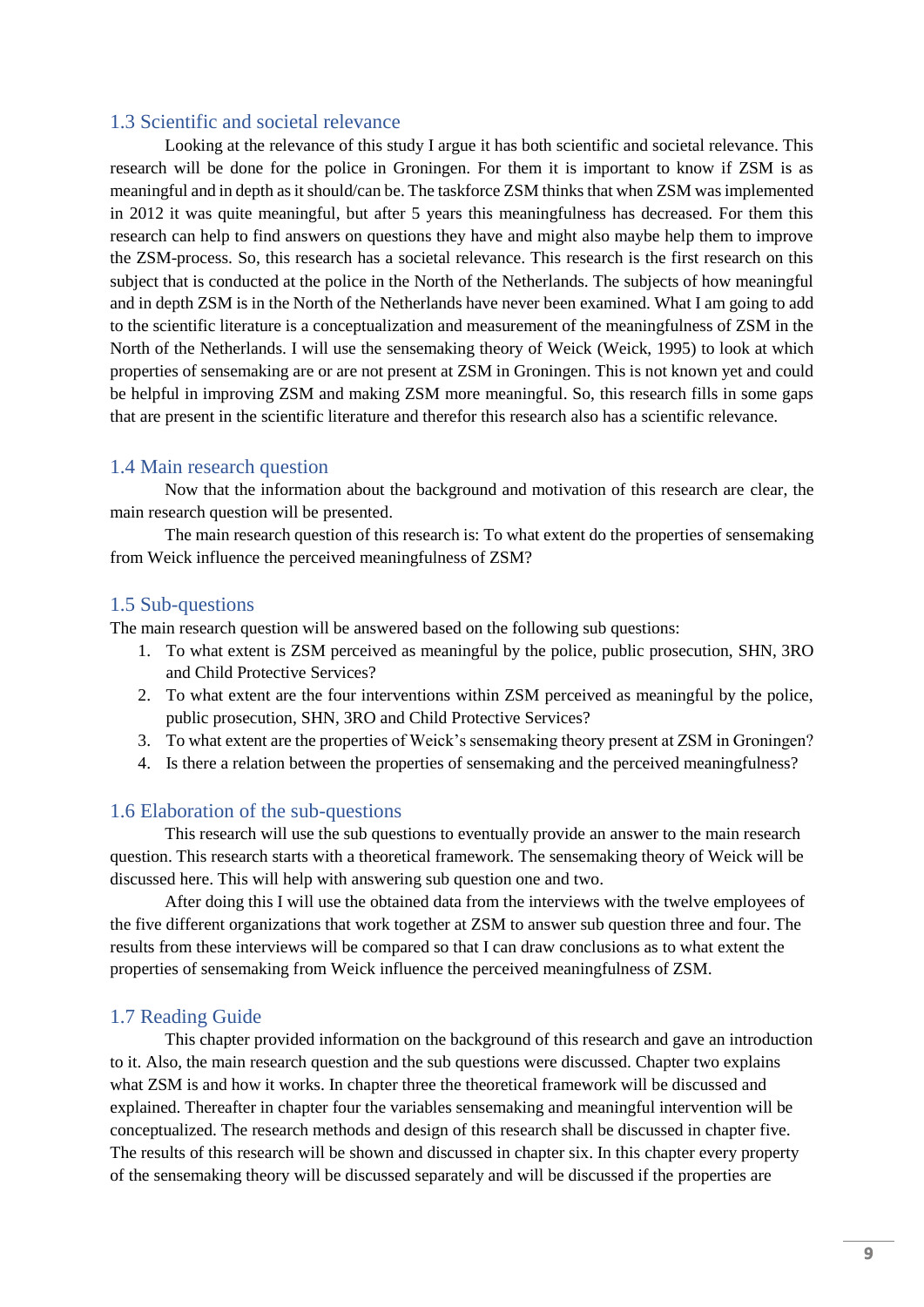present within the ZSM-method in Groningen. Chapter seven will be the chapter were the conclusion is presented. In chapter seven the main research question will be answered and discussed and in chapter seven I will give recommendation to the taskforce ZSM on how they can improve the meaningfulness of ZSM in Groningen.

## <span id="page-10-0"></span>2. ZSM

#### <span id="page-10-1"></span>2.1 Introduction

ZSM is a new and rather complex work process. This chapter will give you a better insight into what ZSM is. In paragraph 2.2 will be explained what ZSM is, where ZSM stands for and what the goals of ZSM are. In paragraph 2.3 will be explained how ZSM works. So, who are involved in the process and which phases has the process. In the paragraph 2.4 will be explained which definition ZSM gives of a meaningful intervention and the four interventions that ZSM knows will be discussed. The goal of this chapter is to create a better understanding of ZSM.

#### <span id="page-10-2"></span>2.2 What is ZSM?

The beginning of ZSM is to be redirected to 2010 when cabinet of Rutte made a policy about the restructuring of criminal law (Zuiderwijk, Cramer, Leertouwer, Temurhan, & Busker, 2012). An important reason that this policy was made was that the process times were very long and they believed that ZSM could influence these process times (Zuiderwijk et al., 2012). According to Politie (2013, p. 1) ZSM can be seen as the 'engine of change within the chain'. The goal of ZSM is to come as fast and meaningful as possible to a settlement decision (Politie, 2013). ZSM is an abbreviation and according to Politie (2013, p. 2) the letter 's' refers to different goals:

- 1. Selective: take up the right cases and apply the right decommissioning options
- 2. Fast: settle immediately and short process times
- 3. Together: police, public prosecution, rehabilitation organization, victim support and other partners of the chain of criminal law
- 4. Smart: optimal organization of people and processes and optimal ICT support
- 5. Simple: simple registration and less administrative burdens
- 6. Society oriented: the relations between the crime and the settlement must be recognizable, visible and noticeable for the society and the victim

So, ZSM (concept 1.0) is introduced nationwide in 2012, which means that all units and the national unit work according to the ZSM method. The ZSM method means that all arrested suspects are logged in at a selection and coordination centre (SCC) and from there the chain partners (police, public prosecution, rehabilitation organization, victim support and other partners) work simultaneously and multidisciplinary in handling the case (Politie, 2013).

According to Salet and Terpstra (2017) ZSM knows five central goals. The first goal is structural more attention from the police and the public prosecution to handle the large amount of cases of common crime. The second goal is that the organizations that are involved with ZSM (chain partners) work together at the same location to exchange information as quick as possible. The third goal is to complete simple criminal cases as quickly as possible. The fourth goal is that ZSM is not all about speed, but that careful settlement is also important, while respecting the fundamental safeguards of a fair trial process. The fifth goal is that ZSM and especially the cooperation between the chain partners, must promote the decision that leads to a meaningful intervention.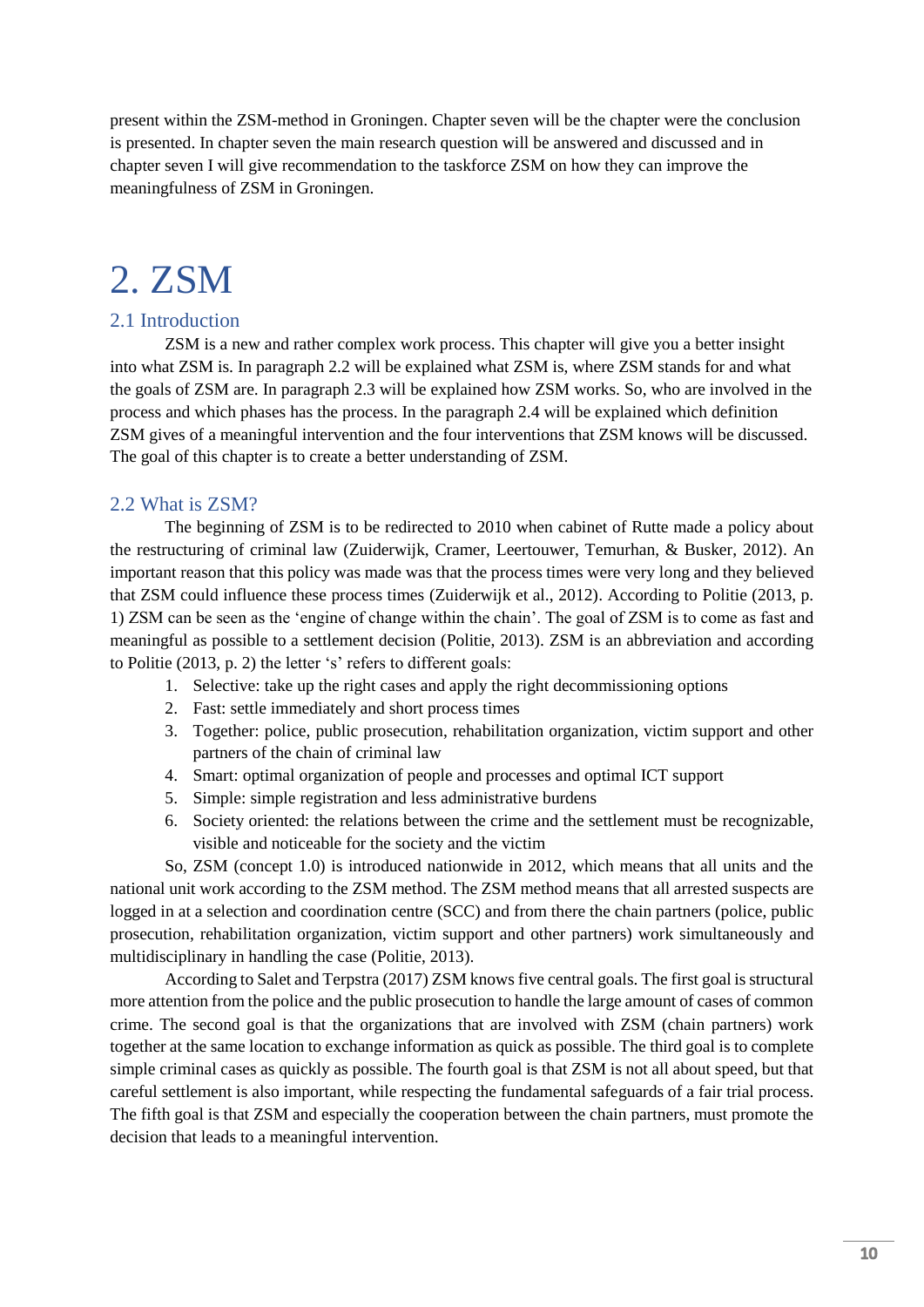### <span id="page-11-0"></span>2.3 How does ZSM work?



(den Hartog, 2014)

The ZSM activities are carried out in central work spaces in a ZSM office. The picture shows the chain partners that work together in such a SCC. These are the standard chain partners but every ZSM office can choose to involve more chain partners. The public prosecutor needs to take a decision about the settlement of the arrested suspect as soon as possible after consultation with the different chain partners (Jacobs et al., 2015). So, the decision needs to be taken as soon as possible, this shows that speed is important in the process of ZSM.

According to Jacobs et al. (2015) the ZSM process knows four phases. The first phase is about the intake and selection of cases by the police and the public prosecution. In this phase information that is relevant about the case or the arrested person is collected. Such as the provability of the case, if further activities or investigations are still needed and the speed with which this can take place.

The second phase is about collecting information and to advise (the chain partners). The different chain partners have different actions. Victim support contacts the victim, informs the victim about his or her rights and makes an inventory of the consequences, wishes and damages. Child protective services give a judgement on the necessity of a council investigation for the cases that relate to under aged suspects. The board collects information about sentences but also care information. The rehabilitation organization checks if the suspect is already known in their system. When they believe that it is necessary, they can go in depth on the present information.

The third phase is about tuning (police, public prosecution and chain partners) and about judging (public prosecution). This involves a fully equivalent input from all partners. In this phase the information about is case is being shared between the chain partners. Based on the information and the advice of the ZSM team, the public prosecutor can decide about the case. In the ZSM process customization of cases is important. Therefore, the context during and after the committed crime is considered in the settlement decision. The context is co-created in the tuning process between the chain partners.

The fourth phase is about processing the decision and about informing (police, public prosecution and chain partners). The settlement decision is processed, and the people involved will be informed about this. Follow-up steps are also set in motion, for example the scheduling of a (T)OMhearing or a ZMS-hearing. When scheduling the hearing, further activities or investigations that still must be carried out before the hearing, are considered.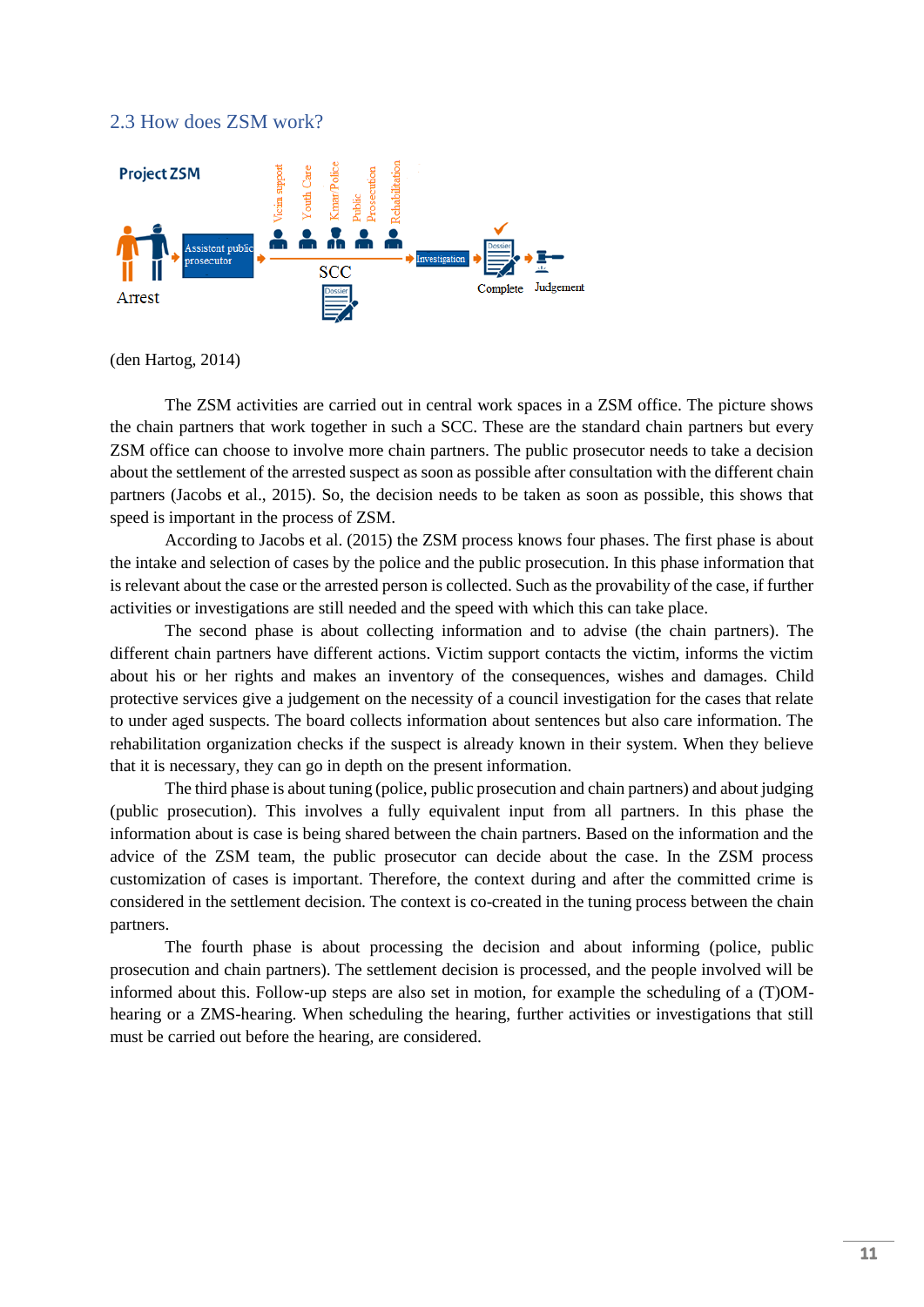

(Landelijk Programma ZSM, 2013, p. 16)

### <span id="page-12-0"></span>2.4 Definition that ZSM gives of a meaningful intervention

One of the goals of ZSM is to lead to a meaningful intervention. The definition that is given in the policy documents about ZSM is that a meaningful intervention is a "a context- and person-oriented (selective) and where possible rapid intervention, which is carefully carried out" (Landelijk Programma ZSM, 2013, p. 9). A meaningful intervention is also described as recognizable, visible and noticeable for suspect, victim, society and the employees that are involved in ZSM (Landelijk Programma ZSM, 2013).

Another way an intervention can be meaningful is to put the case in a certain route. ZSM has four different routes/interventions a case can take. The first one is called mediation in criminal law. Every provable case where there is a victim involved that has material or immaterial damage can qualify for mediation. Important in mediation is that the suspect takes (any) responsibility for the crime that is committed. Referring a case to mediation is a good idea when there are starting points that some kind of recovery is meaningful. This can be the case if there is a certain relationship between the suspect and the victim, but this is not necessary. A condition for mediation is that the suspect and the victim must agree with the mediation. When this is the case the public prosecution will refer to the mediation centre of the court.

The second special form of intervention is called justice in the bus (JIB). This intervention focuses on cases in which there is:

- a conflict or situation that has been going on for some time or that seems to be going on for some time, considering the relation between the different parties (neighbours, family, exes and when there are children in the picture), AND
- some kind of 'interchangeability' in role of the people that are involved. So, when the people that are involved both have a negative role. OR
- a light case (in term of complexity of the case) that is too heavy for mediation
- no solution in criminal law. So, criminal law is not the solution and maybe even would worsen the situation.

The third special form of intervention is called to make amends ("goedmaken"). The cases that qualify for making amends are Halt (a Dutch organization with a national network of offices which aims to prevent and combat juvenile crime) kind of cases for adults, in which the person that is affected is open to a suspect has regret and want to make amend for the committed crime. In this case the suspect must be pro-active and must make amends by for example buying a bouquet of flowers, apologize, gift card, paying for the damages etc. With this kind of intervention victim support approaches the victim and 3RO approaches the suspect to start the action and to monitor it.

The fourth special form of intervention is called workshop 3RO ("werkplaats 3RO") This intervention is focused on suspects that committed a light crime (for example shoplifting and destruction) and have mental health problems, debts or addictions. The rehabilitation organization looks from the start if they can organize something that will help the suspect and will keep him or her out of criminal law.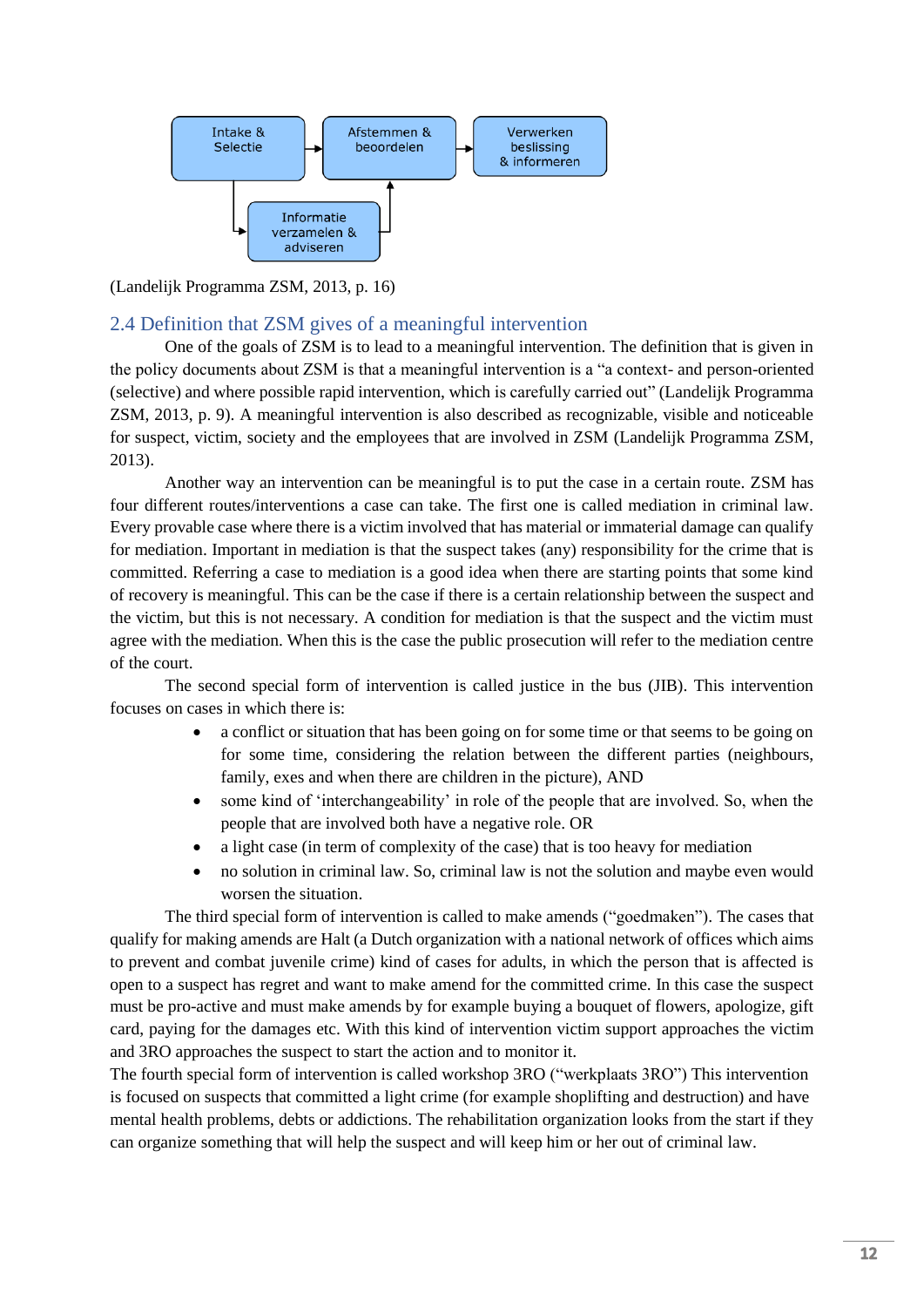## <span id="page-13-0"></span>3. Theoretical framework

### <span id="page-13-1"></span>3.1 Introduction

In this Chapter the scientific theory that will be used in this research will be discussed and explained. Sensemaking had according to Weick (1995) seven properties that will lead to sensemaking. What I am going to research is to what extent the properties of sensemaking are present in the ZSM process in Groningen. The reason that the sensemaking theory of Weick (1995) is used in this research is because it gives a good overview of sensemaking and which properties sensemaking exists of. Are sensemaking and meaningfulness the same concepts? No, they are not exactly the same, but sensemaking is about creating meaning and how this happens. What I would like to find out is if there is a relationship between the perceived meaningfulness of ZSM in Groningen and the properties of sensemaking.

#### <span id="page-13-2"></span>3.3 Pros and cons of Weick's sensemaking theory

The sensemaking theory of Weick cannot be seen as a body of knowledge, it is a developing set of ideas with explanatory possibilities (Weick, 1995, p. xi). According to Weick (1995, p. xi) the topic sensemaking exist in the form of an ongoing conversation, which is just how the book is written. The thoughts of Weick about organizational theory are seen as insightful and innovative (van Maanen, 1995). According to van Maanen (1995) the writings of Weick differ from most organization theory writings. The writings of Weick are often written in an essay style and interpretation and ends are left open. (van Maanen, 1995). This is also the case with the book: Sensemaking in Organizations that is used in this research. Weick challenges the reader to figure out with him what a theory is about (van Maanen, 1995). It is hard to decide if this is a pro or a con of Weick's sensemaking theory. On the one hand this gives a lot of freedom in what a theory is about and how you can apply this. On the other hand, the room for your own interpretation is very big, which could lead to misunderstandings of the theory.

Another unconventional thing about Weick writings are what he uses as data. According to Kramer (2002, p. 749): "what counts as data in Weick's world; firefighting crews dropping their tools as they flee from suddenly and unexpectedly out-of-control wildfires, airplanes colliding inexplicably while still taxiing on airport tarmacs, or jazz quartets improvising, is quite different from what we find almost anywhere else in the literature." In science we are used to independent and dependent variables as the basis for data. The fact that Weick (1995) uses different kind of data makes it harder to check if what he is saying is right. This together with the fact that his writings are open for own interpretation makes his writings somewhat more unstable.

Yet I do have chosen Weick's sensemaking theory for my research (Weick, 1995). The ZSM process was a new policy that is implemented and was a reform in criminal law. According to Worden and McLean (2017, p. 167): " When a reform is introduced, organizations and actors within must first define what they understand the reform to mean at a broad level and also for their everyday work life." This forming of own interpretations and looking for order and routines is what Weick describes as sensemaking (Weick, 1995; Worden & McLean, 2017). Through using Weick's sensemaking theory I would like to find out if there is a relation between the perceived meaningfulness of ZSM in Groningen and the Weick's properties of sensemaking (Weick, 1995). I argue that Weick's sensemaking theory can help me to find out how it is with the meaningfulness of ZSM in Groningen and potentially also how to improve the perceived meaningfulness of ZSM in Groningen.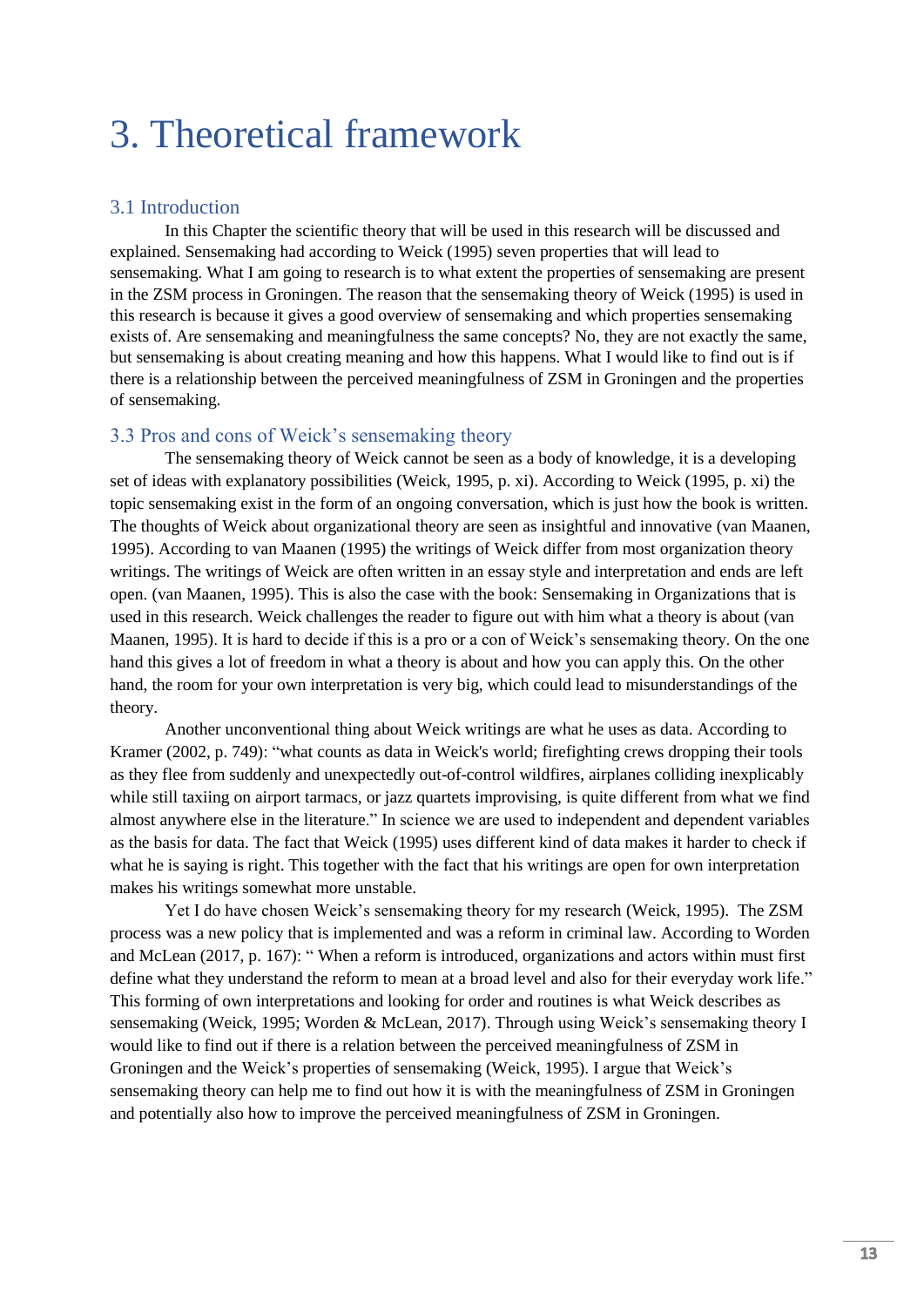#### <span id="page-14-0"></span>3.2 Weick's sensemaking theory

Sensemaking is about the ways people generate what they interpret, it is about an activity or a process and about invention (Weick, 1995). Sensemaking had according to Weick (1995) seven properties, the first property is that sensemaking is grounded in identity construction. This means that when people want to create meaningful situations, they also indicate who they are or want to be. "What the situation means is defined by who I become while dealing with it or what and who I represent. I derive cues as to what the situations means from the self that feels most appropriate to deal with it, and much less from what is going on out there(Weick, 1995). The more selves I have access to, the more meaning I should be able to extract and impose in any situation" (Weick, 1995, pp. 23-24). In this property it is important that you need a sense maker for sensemaking to happen. What this person sees as sensemaking or how this person makes sense can be different from how someone else makes sense. This is an important finding to use in my research. At the ZSM location different employees from different organizations work together. Those people are all different individuals, but even more important is that the organizations are different. The organizations work together on a case but they all have their own angle of approach. For giving sense or meaning to settlement decisions all those different organizations and individuals need to be sense makers, but in the end, it is important that they work together for everyone to be able to put their mark on the case. So Weick (1995, p. 24) said "The more selves I have access to, the more meaning I should be able to extract and impose in any situation". This would mean that ZSM has a lot of different selves from different organizations which should mean that they should be able to extract and impose more meaning in any situation.

The second property is about retrospective. Schutz (1967) was the person that came with the idea of retrospective sensemaking with his analysis of meaningful lived experience. The word lived is in the past tense and what is meant by that is that people can know what they are doing only after they have done it (Weick, 1995, p. 24). So, with this property it is about structuring of an experience after it has happened. We could say that to make sense, looking back on previous situations is important to do better next time(Weick, 1995). To make more sense or give more meaning in the future. Looking specifically at ZSM it would be important that there would be some kind of feedback system were everyone could learn from each other to do better next time. This could mean that for example the public prosecutor makes a decision with which an employee of the police does not agree, then there should be room for feedback. In this case the employee of the police should be able to communicate how he or she experiences the process or the outcome of the process and the other way around. In this research I would like to look if there is room for feedback and if feedback is given enough or not.

The third property is about the enactive of sensible environments. Weick (1995) creates in this property a link between sensemaking and enactment. With sensemaking it is not only about interpreting an environment that already exist but to create a sensible environment (Weick, 1995). So, sensemaking creates sensible environments. It is not only about looking for reality but also about calling for reality. So, if I want to know if there is sensemaking/meaningfulness at ZSM one of the factors that should be there are meaningful environments. Is the SCC in Groningen where ZSM is stationed a sensible environment?

The fourth property is about that sensemaking is social. The construction and interpretation of situations arises in the interaction between people (Weick, 1995). Weick (1995) states that the way people think or feel or behave is influenced by the presence of others. To explain this Weick (1995) uses symbolic interactionism and symbolic interactionism believes that the meaning people give to things, phenomena or events that surround them are essential in order to understand humans and social reality. Blumer (1969, p. 2) explains symbolic interactionism in three levels:

- 1. People respond to the things around them based on the meaning that these things have for them.
- 2. People construct this meaning in social interaction with their fellow man.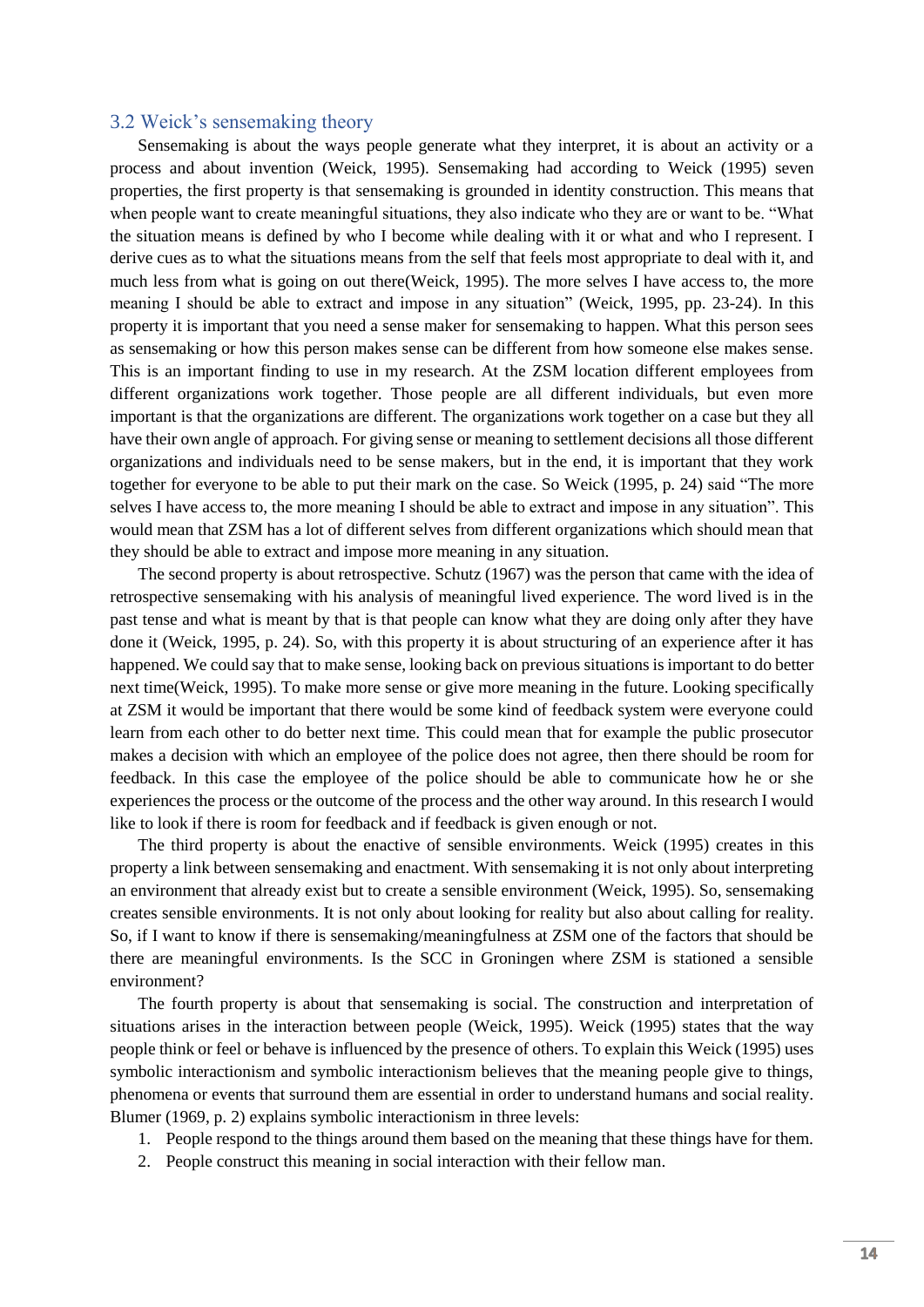3. This meaning is used and modified in an interpretative process that the individual uses to deal with the things that he/she encounters.

Interaction processes between people are important in symbolic interactionism. So, this means that sensemaking can exist and arise in social environments. So, for this research it is important to know if the ZSM environment is a social environment. Are there enough opportunities for the employees to consult with each other? Are the people of the different organizations open enough to allow consultation? Is the relationship between the employees of the different organizations good? For me it is important to know these things because ZSM was created for different organizations to work together, in the same space where it would be easier to communicate with each other. This should contribute to meaningful interactions and settlement decisions

The fifth property is that sensemaking is ongoing. According to Weick (1995) sensemaking never starts and the reason that it never starts is because pure duration never stops. "People are always in the middle of things, which become things, only when those same people focus on the past from some point beyond it" (Weick, 1995, p. 43). The themes thrownness (literally being thrown in a situation), ongoing experience and being in the middle are somewhat vague but are important when we move closer to organizations(Weick, 1995). The statements of Weick (1995) about this property are vague, so I must try to make them clearer and more fitting to this research. So, we say that people are always in the middle of things, but what are they in the middle of? According to Weick (1995) one of the things people can be in the middle of are projects. When these projects are interrupted, the flow that that person is in is interrupted. According to Weick (1995, p. 45) "an interruption to a flow typically induces an emotional response, which then paves the way for emotion to influence sensemaking. It is precisely because ongoing flows are subject to interruption that sensemaking is infused with feeling." So, there is a relation between sensemaking, emotion and the interruption of ongoing projects, and a necessary condition for emotion is arousal or discharge in the autonomic nervous system (Weick, 1995, p. 45). Arousal is triggered by interruptions of ongoing activity, prepares someone for fight or flight reaction and triggers a rudimentary act of sensemaking (Weick, 1995). What happens is that arousal gives a warning that something is going on in order that you can react to that situation(Weick, 1995). According to Weick (1995) interruption of an expectation is a key event for emotion. According to Weick (1995) generalists and people who are able to improvise should show less emotional behaviour and less extreme emotions because they have more substitute behaviours. Therefore, their arousal should not build to the same high levels as the arousal of people with fewer substitute behaviours (Weick, 1995). Within the ZSM-process a case comes in and will go first to the police employees, but it also goes to the employees of all the different organization. This makes that the flow of this case is constantly interrupted. Not only because every organization is involved with it but also because sometimes they have to wait for further investigation about something concerning the case. The employees of ZSM are therefore generalist that are used to being interrupted. But are the employees able to develop a meaningful work process which can be used as standard?

The sixth property is that sensemaking is focused on and by extracted cues. Sensemaking is everywhere and it seems like people can make sense of anything (Weick, 1995). This seems to be a good thing for researchers, because they can find there phenomenon everywhere. The difficulty of sensemaking is that we see the sense that has already be made instead of the actual making of it, we are more likely to see the product than the process (Weick, 1995). According to Weick (1995, p. 49) "to counteract this, we need to watch how people deal with prolonged puzzles that defy sensemaking, puzzles such as paradoxes, dilemmas and inconceivable events. We also need to pay close attention to ways people notice, extract cues, and embellish that which they extract." So, this means that it is important to look at how people deal with certain problems, interruption, puzzles and dilemmas because that is the process of sensemaking. According to Weick (1995, p. 50) "extracted cues are simple, familiar structures that are seeds from which people develop a larger sense of what may be occurring." The cues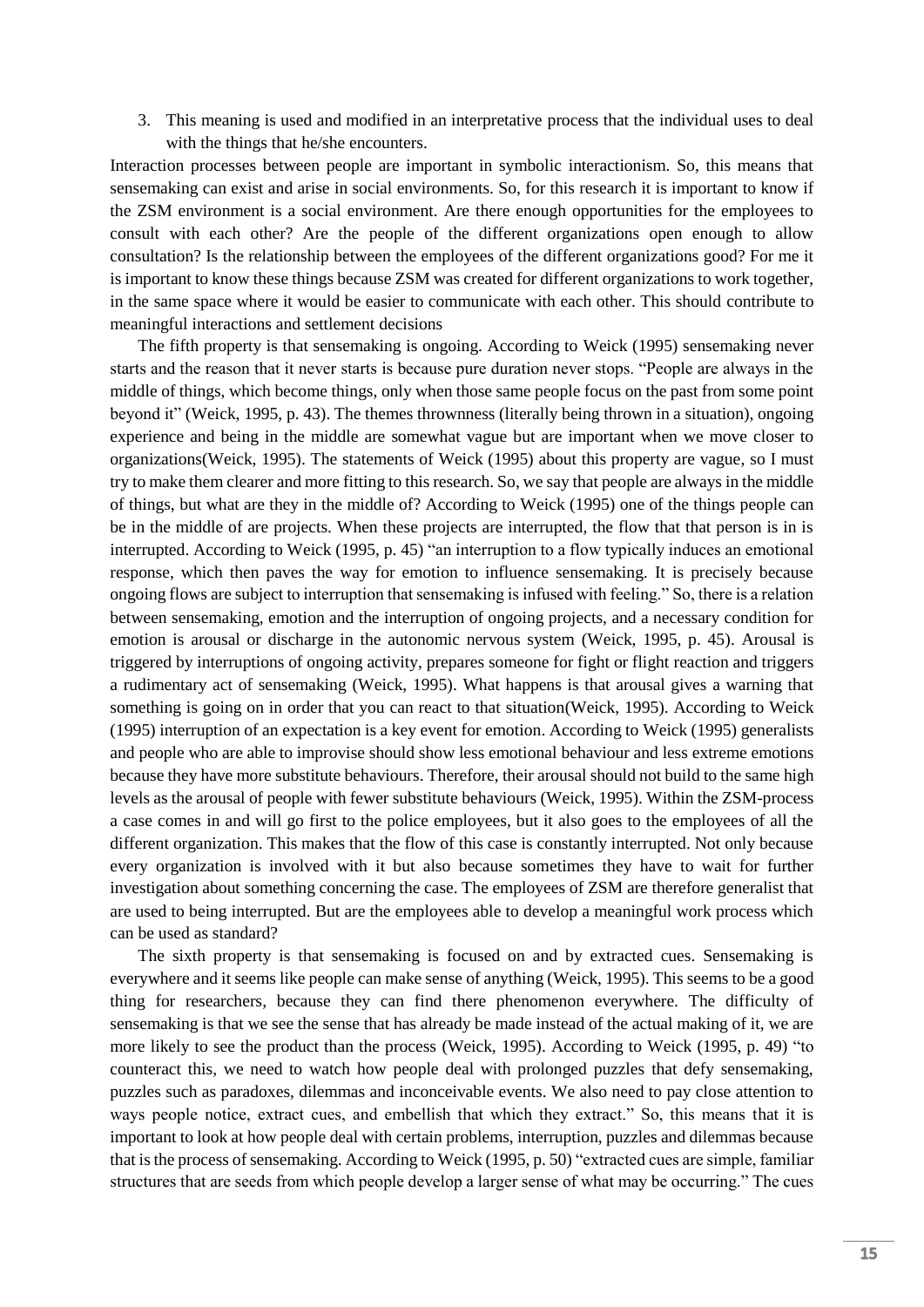are important in organizational analysis because according to Smircich and Morgan (1982, p. 258) "leadership lies in large part in generating a point of reference, against which a feeling of organization and direction can emerge". They believe that having the control over which cues will serve as a point of reference is an important source of power. According to Weick (1995) what an extracted cue will become depends on the context in two different ways. The first way is that the context partly affects what is in first place extracted as a cue, this process has different names such as search, scanning and noticing. The second way Weick (1995) believes that the context plays a part is that the context affects the way that cue is interpreted. The noticing process is described by Starbuck and Milliken (1988) and they distinguish noticing from sensemaking. They believe that noticing refers to activities like filtering, classifying and comparing, and they see sensemaking more as interpretation and the activity of determining what the notices cues mean (Starbuck & Milliken, 1988). According to them is sensemaking more focused on subtleties and noticing more on major events. There is no sensemaking if there is no event that is noticed. So, first an event needs to be noticed and after that there is room for sensemaking. People are not able to notice all the cues that they are confronted with in everyday life. Every person will notice a couple of cues out of all the cues because of the filter that that person has. Your own filter and the interest that you have determine which cues you will focus on. ZSM exist of five different organizations with diverse backgrounds and different focus points, therefore it could be that the employees of these organizations will filter out different cues. For example, that the employees of SHN will notice cues that have more to do with victims and that employees of 3RO will focus out cues that have more to do with suspects. This is something that must be investigated in this research. There is only room for sensemaking if events and cues are notices. Therefor is would be a good thing that the employees of the different organizations would notice different cues because then there is more room for sensemaking.

The seventh and last property is that sensemaking is driven by plausibility rather than accuracy. Accuracy is nice but for sensemaking it is not necessary and executives almost never produce it (Weick, 1995). That executives almost never produce accuracy is not a problem for sensemaking, because sensemaking does not rely on accuracy, sensemaking is about plausibility, pragmatics, coherence, reasonableness, creation, invention, and instrumentality (Weick, 1995, p. 57). According to Weick (1995, p. 61) the thing sensemaking certainly needs is a good story, because a good story "preserves plausibility and coherence, is reasonable and memorable, embodies past experience and expectations, resonates with other people, can be constructed retrospectively and also be used prospectively, captures feeling and thought, allows for embellishment to fit current oddities and something that is fun to construct". That are the elements that sensemaking needs and are more important than accuracy.

There are various occasions for sensemaking and all of them create some kind of shock. These various occasions for sensemaking could explain later in this research why sensemaking does occur or does not occur within ZSM.

One of them is information load. Information load is an occasion for sensemaking because it forces cues out of an ongoing flow (Weick, 1995, p. 87).

Another occasion for sensemaking is complexity. Complexity affects what people notice and ignore. Weick (1995, p. 87) gives an example, he says that "with greater complexity goes greater search for and reliance on habitual, routine cues". So, when organizations or situations are more complex, there is more need for routines and people start with trying to make sense of the situation.

Turbulence is another occasion for sensemaking. "Turbulence is defined as a combination of instability (frequency of change) and randomness (frequency and direction of change)" (Weick, 1995, p. 88). According to Weick (1995) it is the case that if turbulence goes up, intuition and heuristics also go up. So, when the turbulence goes up, the occasion for sensemaking will be defined more idiosyncratic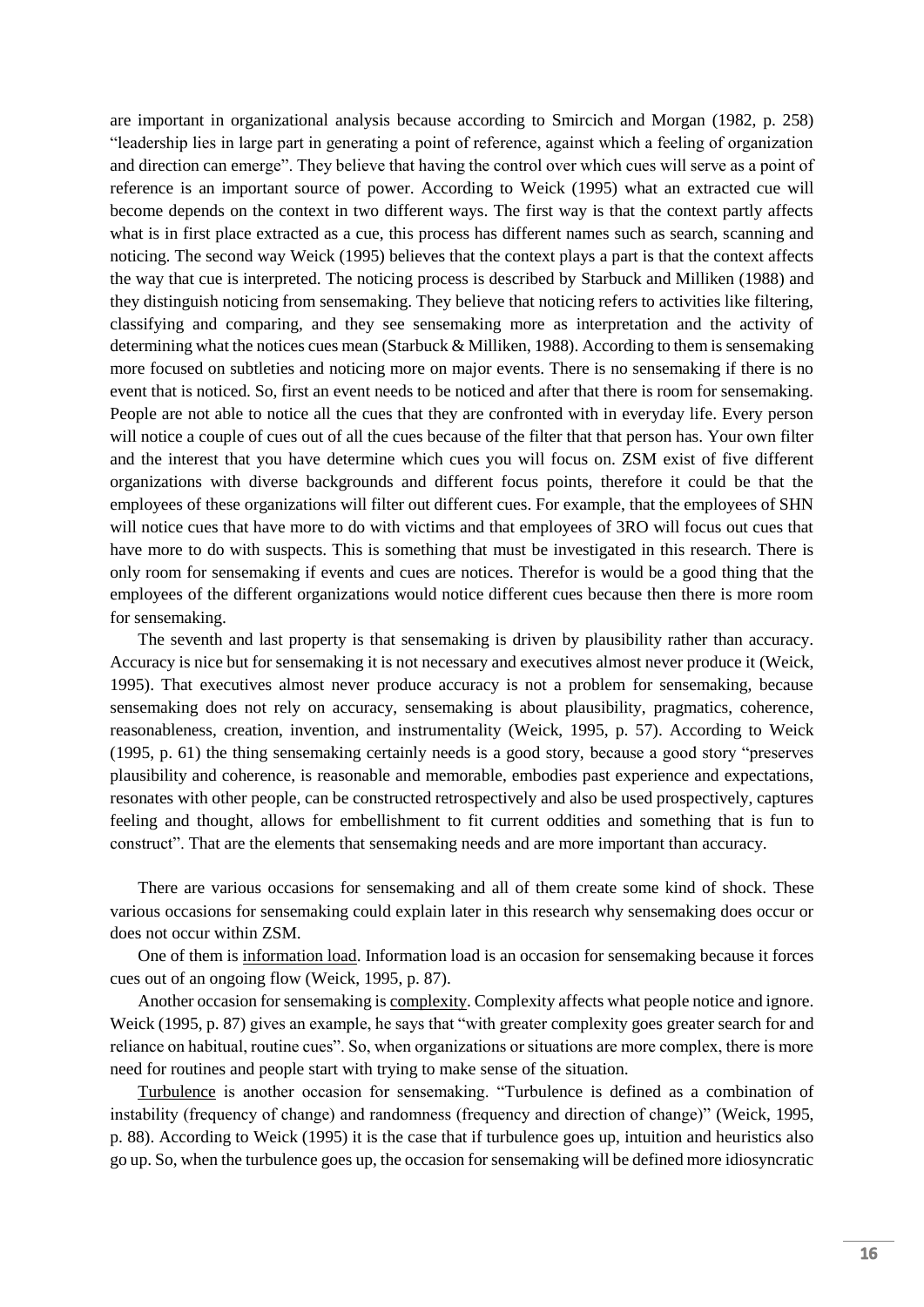(Weick, 1995). This means that people will do what they think is best and what their intuition tells them to do.

Ambiguity is also an occasion of sensemaking. The reason that people start with sensemaking when there is ambiguity is because they are confused by too many interpretations (Weick, 1995). Ambiguity arises when there is an ongoing stream that support several different interpretation at the same time (Weick, 1995). So, ambiguous situations are situations that are unclear, highly complex or paradoxical (Weick, 1995).

Uncertainty is also an occasion of sensemaking. The reason that people start with sensemaking when there is uncertainty is because they are ignorant of any interpretations (Weick, 1995). People don't like uncertainties and therefor they try to make sense in uncertain situations.

There are two processes of sensemaking and they are different in how they handle meaning. The first is the belief driven process and in this process new meanings grow out of old meanings (Weick, 1995). The second process is the action driven process and in this process meaning are created to support the deeds (Weick, 1995). So, we know that meanings are important in sensemaking and within both of these processes meanings can be used to stabilize or to adapt to changing circumstances (Weick, 1995). According to Weick (1995) the two different processes have produced four different meaning processes, commitment and manipulating are part of the action driven process and expecting and arguing are part of the belief driven process.

- Commitment is about stabilizing and is part of the action driven process. This meaning process state that meaning is created to justify action (Weick, 1995). According to Weick (1995) is commitment a sort of meaning that is public and also visible, there is a free choice but ones a commitment is made it is irrevocable.
- Manipulating is about adapting and is also part of the action driven process. This meaning process state that meaning is created to explain the action of a person (Weick, 1995). This meaning can be formed during or after the action of the person and the goal is that the meaning should change or manipulate the action (Weick, 1995).
- Expecting is about stabilizing and is part of the belief driven process. The way this process sees meaning is a construct of different meanings (Weick, 1995). So, multiple existing meanings will form a new meaning by adding the new meaning to the old meaning.
- Arguing is about adapting and is also part of the belief driven process. This process state that a meaning can grow by arguing this meaning (Weick, 1995). This means that there already is a meaning but this meaning changes because people have contradictory meanings that will change or supplement the already existing meaning.

Looking at these four different meaning processes they all have some elements that fit ZSM. With commitment meaning is created to justify action. With ZSM meaning is also created to justify action, to create an understanding of the situation to the victim or the suspect. The goal of manipulating is that the meaning should change or manipulate the action. Within ZSM the employees try to create settlement decision or interventions that in the future will lead to a change in the action of a suspect. With expecting it is the case that multiple existing meanings will form a new meaning by adding the new meaning to the old meaning. This is also happening within ZSM. The employees of the different organizations that are a part from ZSM all add their opinion or advice which is adding new meaning to old meaning. With arguing there already is a meaning but this meaning changes, because people have contradictory meanings that will change or supplement the already existing meaning. The consultations within ZSM try to facilitate this process. So, when the public prosecutor and the police already have an opinion or a meaning this can change because for example 3RO or SHN have a different opinion or meaning. This can change or supplement the already existing meaning. This shows that the way ZSM handles meaning is quite diverse and that the four different meaning processes all connect well with ZSM.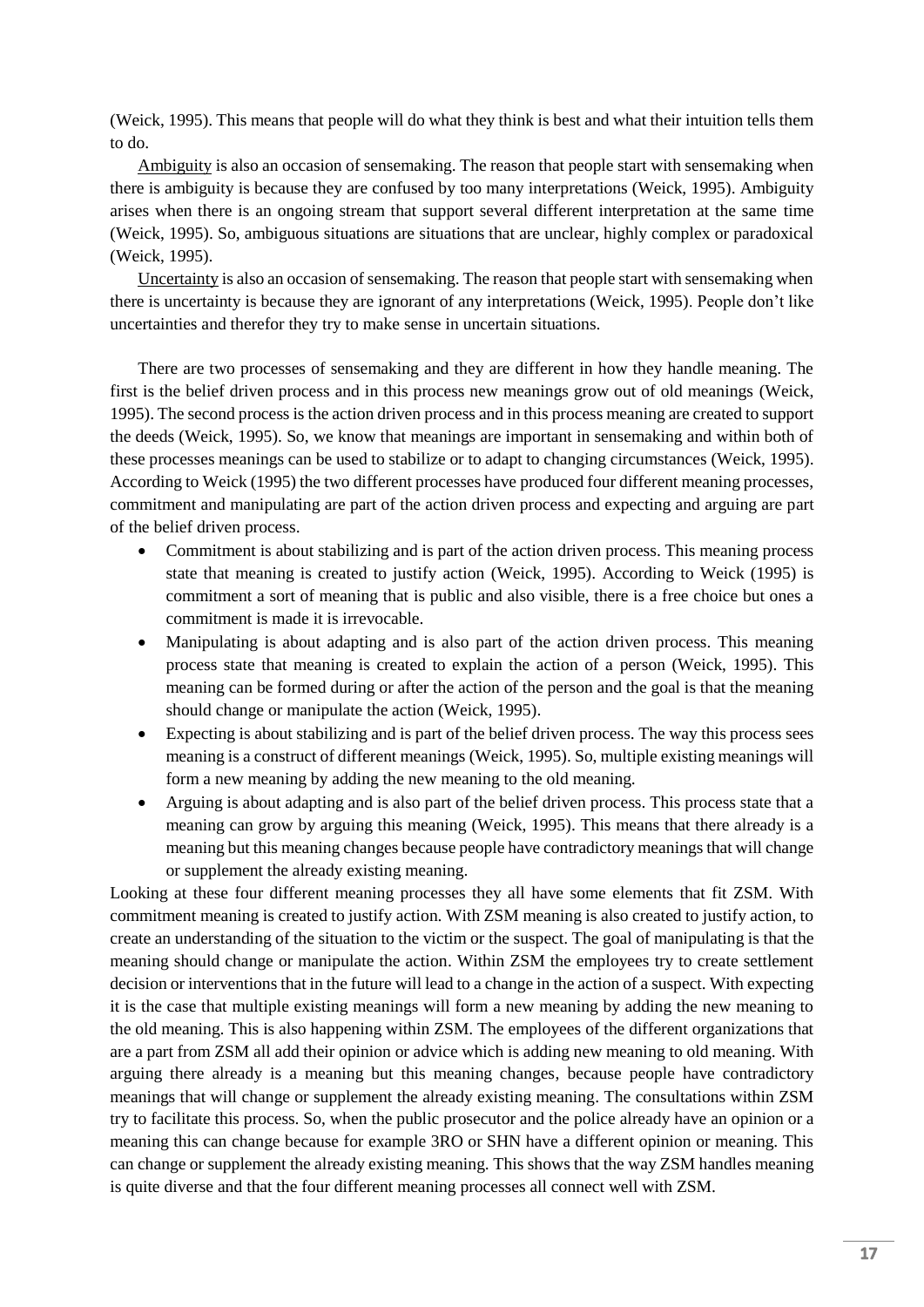## <span id="page-18-0"></span>4. Conceptualization

#### <span id="page-18-1"></span>4.1 Sensemaking

The independent variables of this research are the properties of sensemaking. To operationalize these variables I will use the theory of Weick (1995) which I have discussed in detail above. Weick (1995) states that sensemaking has seven properties:

- 1. sensemaking is grounded in identity construction
- 2. sensemaking is retrospective
- 3. sensemaking is enactive of sensible environments
- 4. sensemaking is social
- 5. sensemaking is ongoing
- 6. sensemaking is focused on and by extracted cues
- 7. sensemaking is driven by plausibility rather than accuracy

So, Weick (1995) gives us seven property's that will lead to sensemaking. What I am going to research is if the properties are present in the ZSM process in Groningen and to what extent they explain the perceived meaningfulness. I will explain how I have operationalized these properties. To decide to what extent a property is present at ZSM in Groningen I have used different categories. These categories are: not present, not sufficiently present, present and fully present. For 5 out of the 7 properties the answers that were given by the respondents could be converted to percentages. When this percentage is between 0%-10% the property is not present. When this percentage is between 11%-60% the property is not sufficiently present. When this percentage is between 61%-80% the property is present at ZSM. When the percentage is between 81%-100% the property is fully present at ZSM. The reason that I chose that 61% is needed to decide that a property is present is because the group of respondents is small, which gives a greater chance for variety. So, I argue that because of this small group of respondents you need at least 61% to say with some certainty that a property is present.

The first property is sensemaking is grounded in identity construction. To find out if this property is present at ZSM the respondents were asked two questions. The first question was: which aspects of the treatment of a case make ZSM meaningful for you, from your position? The second question that was asked was: what meaningful contribution do you make, from your profession, in the context of ZSM? Sensemaking is grounded in identity construction means that the more identity's you have the better sensemaking can occur (Weick, 1995). Looking at ZSM in Groningen I would like to find out if there are different identity's concerned with the ZSM process, because according to Weick (1995) the more identity's there are, the better sensemaking can occur. According to Weick (1995) you need a sense maker for sensemaking to happen. What this person sees as sensemaking or how this person makes sense can be different from how someone else makes sense (Weick, 1995). The respondents were asked what makes ZSM meaningful for them and which meaningful contribution they make. If there are a lot of different identity's the answers on these questions shall variate. Therefor this property can be measured in the variations of the responses of the respondents. When there is a greater variety in responses, there are more different identity's which should lead according to Weick (1995) to sensemaking. There are no percentages measured for this property. I will determine if I think this property is not present, not sufficiently present, present or fully present. So, the criteria to determine if this property is present or not is the extent to which the answers of the respondents variate. When there is none variety this property will not be present, when there is almost none variety this property will not be sufficiently present, when there is a little variety this property will be present and when there is a great variety this property will be fully present.

The second property is sensemaking is retrospective. To find out if this property is present at ZSM the respondents were asked two questions. The first question was: what kind of meaningful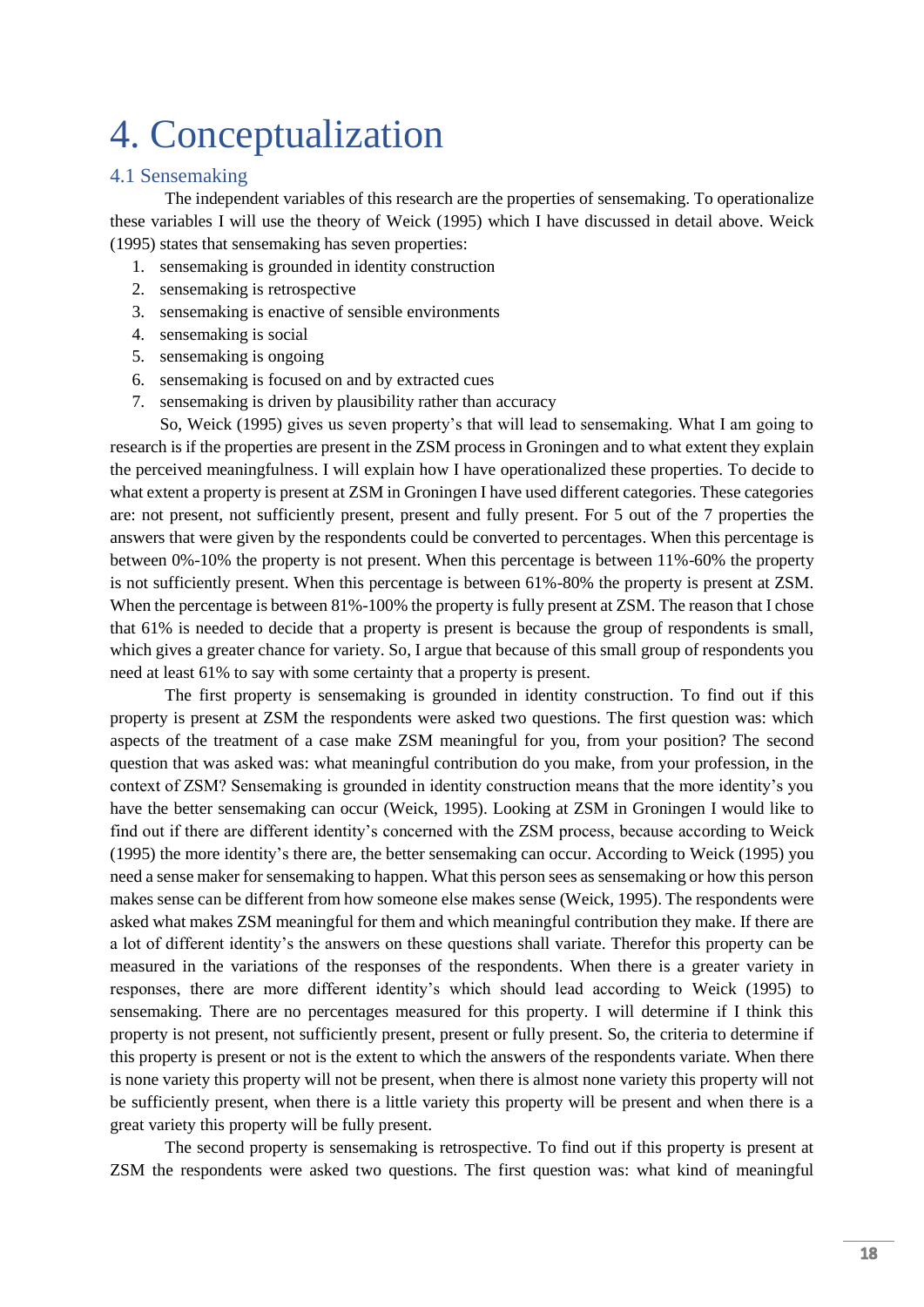interventions/settlement decisions has ZSM achieved in your opinion? The second question was: is there room for feedback between the ZSM employees within the ZSM process? Is this room also used? Sensemaking is retrospective means that to make sense, looking back on previous situations is important to do better, to give more sense or meaning next time (Weick, 1995). The focus with this property lies on the learning effect of ZSM. The focus with these two questions lies on the second question. The goal of the first question is to find out if they know which interventions are used or which settlements decisions were made. The responses of the second question will show to what extent feedback is given. Important here is the learning effect that Weick (1995) mentioned. When feedback is given, people can learn from that, to do better next time. So, the criteria to determine if this property is present or not is the extent to which feedback is given and the learning effect is present. So, the there are two criteria to determine if this property is present. The first criterion is the percentage of people that say that there is room for feedback. When this percentage is between 0%-10% this property is not present. When this percentage is between 11%-60% this property is not sufficiently present. When this percentage is between 61%-80% this property is present at ZSM. When the percentage is between 81%-100% it is fully present at ZSM. The second criterion is to what extent the respondents think this room for feedback is also used. When this percentage is between 0%-10% this property is not present. When this percentage is between 11%-60% this property is not sufficiently present. When this percentage is between 61%- 80% this property is present at ZSM. When the percentage is between 81%-100% it is fully present at ZSM. The second criteria weighs the heaviest because for the learning effect it is important that the room is also used. If the room is there but this is not used, this will not contribute positively to the learning effect.

The third property is sensemaking is enactive of sensible environments. To find out if this property is present at ZSM respondents were asked: is the SCC North-Netherlands so organized that there is room to create meaningfulness together is ZSM procedures? Sensemaking is enactive of sensible environments means that sensemaking creates sensible environments (Weick, 1995). The answers of the interview question that was asked will help us understand if the respondents think the SCC in a sensible environment and if it so organized that it will help create meaningfulness. We can measure if the SCC if a sensible environment based on the yes or no answers of the respondents. Also, the reasons why they responded with yes or no will be considered. So, the criteria to determine if this property is present or not is the percentage of yes answers on the question if the SCC North-Netherlands is so organized that there is room to create meaningfulness together is ZSM procedures. When the percentage of yes is between 0%-10% this property is not present. When the percentage of yes is between 11%-60% this percentage is not sufficiently present. When the percentage of yes is between 61%-80% this property is present at ZSM. When the percentage of yes is between 81%-100% it is fully present at ZSM.

The fourth property is sensemaking is social. To find out if this property is present at ZSM respondents were asked two questions. The first question was: are all organizations within the ZSM process equally important or are one or more organizations dominant? Can you give an explanation here, such as examples or your opinion about this? The second question that was asked was: do you have the feeling to belong to one specific organization or to be part of a joint ZSM team? Sensemaking is social means that sensemaking can exist and arise in social environments (Weick, 1995). The construction and interpretations of situations arises in the interaction between people (Weick, 1995). By asking these two questions I would like to find out if ZSM is a social environment and how the interaction between people is. Things that I will focus on in the answers of the respondents is if they feel like they are equally important and if they feel like one ZSM team. If this is the case this means that this property is present at ZSM. So, the there are two criteria to determine if this property is present. The first criterion is the percentage of people that say that one or more organizations are dominant. When this percentage is only between 0%-10% this property is fully present. When this percentage is between 11%-60% this property is present. When this percentage is between 61%-80% this property is not sufficiently present at ZSM.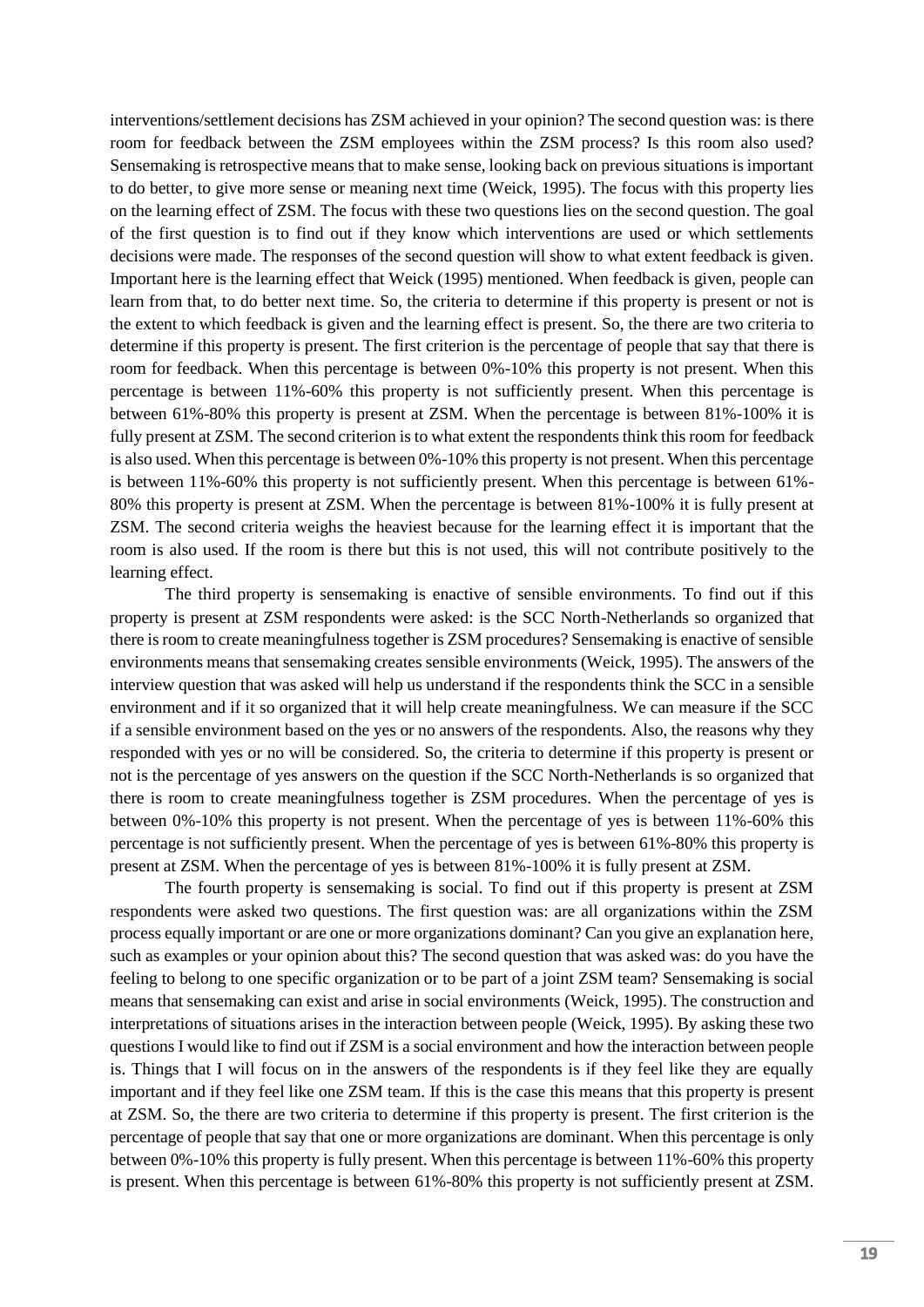When the percentage is between 81%-100% it is not present at ZSM. The second criterion is to what extent the respondents think they are part of a joint ZSM team. When this percentage is between 0%- 10% this property is not present. When this percentage is between 11%-60% this property is not sufficiently present. When this percentage is between 61%-80% this property is present at ZSM. When the percentage is between 81%-100% it is fully present at ZSM.

The fifth property is ongoing. To find out if this property is present at ZSM respondents were asked one question. This question was: are you able to make a meaningful work process from ZSM, in which you always work standard as meaningful as possible? To measure is this property is present I will analyse the answers of the respondents and focus on if they say they are able to make a meaningful work process from ZSM, in which you always work standard as meaningful as possible, or if they say they are not able to do this. So, the criterion to determine if this property is present or not is the percentage of yes answers on this question. When the percentage of yes is between 0%-10% this property is not present. When the percentage of yes is between 11%-60% this percentage is not sufficiently present. When the percentage of yes is between 61%-80% this property is present at ZSM. When the percentage of yes is between 81%-100% it is fully present at ZSM.

The sixth property is sensemaking is focused on and by extracted cues. To find out if this property is present at ZSM the respondents were asked one question. The question was: what are details/elements in a case that stimulate you to pay more attention to it? Can you provide an explanation of this by giving an example? Sensemaking is focused on and by extracted cues means that sensemaking can exist, because people notice events (Weick, 1995). Every person will notice a couple of cues out of all the cues because of the filter that that person has (Weick, 1995). Your own filter and the interest that you have determine which cues you will focus on (Weick, 1995). Looking at ZSM the details/elements in a case are cues the employees can focus on. To know if this property is present I have to focus on if the respondents extract cues and the extent to which these respondents extract different cues. It is important with ZSM that all the important details/elements of a case are noticed to be meaningful and to deliver customization. There are no percentages measured for this property. I will determine if I think this property is not present, not sufficiently present, present or fully present. Criteria on which I will focus will be the variety in the details/elements that the respondents extract from a case. When there is no variety this proper is not present, when there is almost none variety this property is not be sufficiently present, when there is a little variety this property is present and when there is a great variety this property is fully present.

The seventh property is sensemaking driven by plausibility rather than accuracy. To find out if this property is present at ZSM the respondents were asked one question. The question was: can you convincingly communicate the outcome of the ZSM process to your constituency? And why can you do this or why can you not do this? Sensemaking driven by plausibility rather than accuracy means that sensemaking needs a good story (Weick, 1995). Accuracy is not the most important for sensemaking to arise, it is about how you tell the story. The organizations that work at ZSM also have departments that do not work at ZSM, their constituency. ZSM employees need to communicate with their constituency and this is also important for the ZSM process and the meaningfulness of the ZSM process. The constituency also plays a part, sometimes in advance/in preparation, sometimes after the outcome/the settlement decision. Within the answers of the respondents I will focus on if the respondents can communicate the outcome of the ZSM process to their constituency and why they think they can. So, the criteria to determine if this property is present or not is the percentage of yes or no answers on the question. When the percentage of yes is between 0%-10% this property is not present. When the percentage of yes is between 11%-60% this percentage is not sufficiently present. When the percentage of yes is between 61%-80% this property is present at ZSM. When the percentage of yes is between 81%-100% it is fully present at ZSM.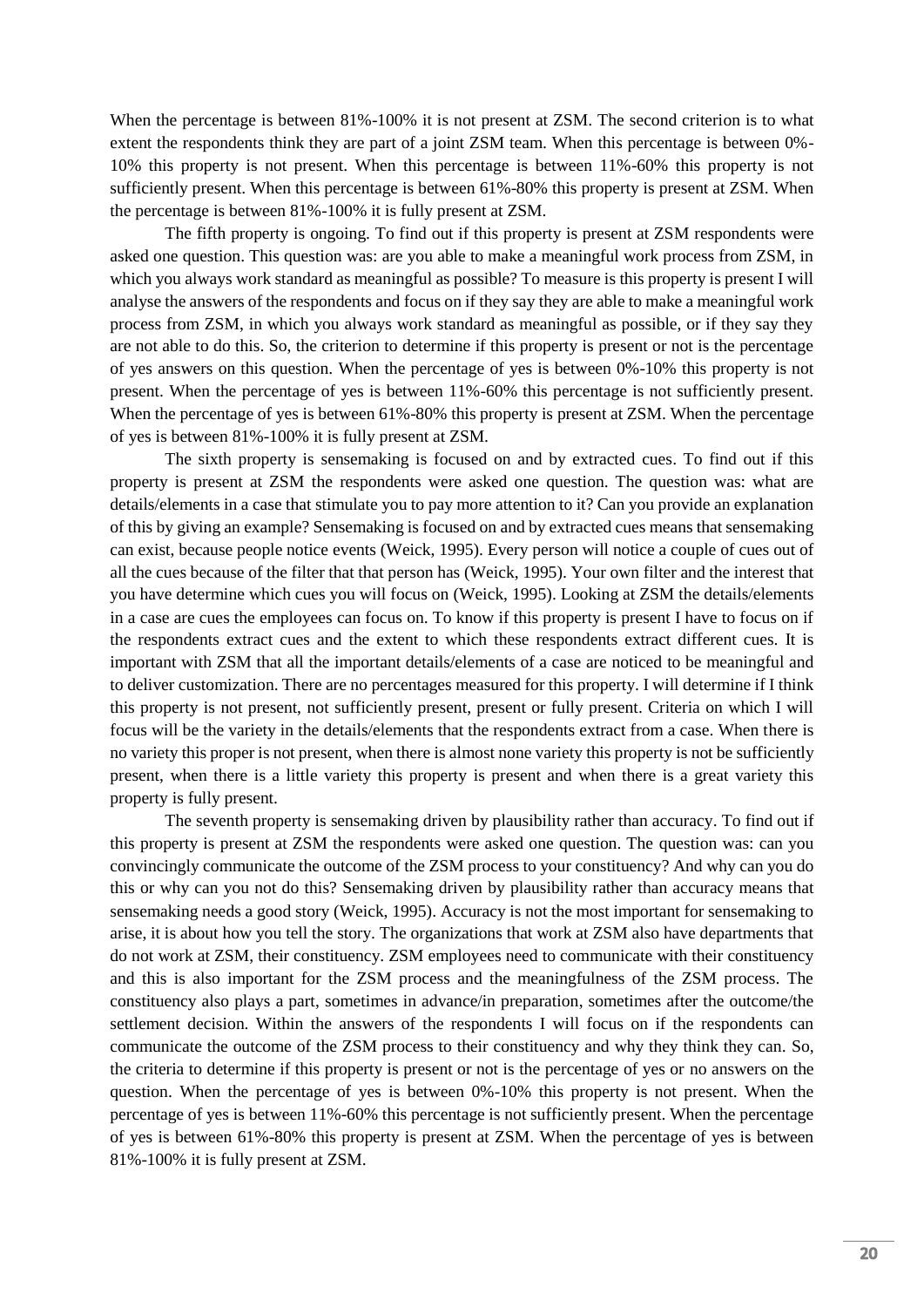#### <span id="page-21-0"></span>4.2 Meaningfulness

The dependent variable of this research is meaningfulness. The definition that is given about ZSM is that a meaningful intervention is a "a context- and person-oriented (selective) and where possible rapid intervention, which is carefully carried out" (Salet & Terpstra, 2017, p. 2). A meaningful intervention is also described as recognizable, visible and noticeable for suspect, victim, society and the employees that are involved in ZSM (Salet & Terpstra, 2017, p. 2). Elements of a meaningful intervention are according to the definition:

- 1. context oriented: Looking at the circumstances in which the crime was committed. If the circumstances of a crime are considered in the settlement decision this element is present.
- 2. personally oriented: Looking at the background of the suspect/victim. If the background of the suspect or victim are considered in the settlement decision this element is present.
- 3. selective: Take the right cases in criminal law and apply the right settlement possibilities for the cases (there are multiple possibilities for settlements, also outside criminal law); to be able to deliver customized work, creativity is required within the applicable laws and regulations. To see if this element is present the focus will be on if you can speak of customized work, creativity and if the right settlement possibility was applied. If this is the case this element is present.
- 4. fast (where possible): Where possible, quickly take an intervention decision (quickly where possible and slowly where necessary). If the intervention decision was made quick this element is present.
- 5. carefully carried out: Also, with attention to a good transfer to the follow-up process. If the process was carried out like it should: if every partner could give advice in a case, the advice is considered, and laws and regulation are taken into account this element is present.
- 6. recognizable: Be unambiguous in what you do. If the settlement decision within ZSM are taken unambiguous this element is present.
- 7. visible: Show what you do. If the process and the outcome of the process is visible this element is present.
- 8. noticeable: The effect of what you do. If the effect of what is done is noticeable this element is present.

In the interview one question is asked specifically to ask if the respondents think these elements of a meaningful intervention are present in the cases they settle. The question that was asked was: are the characteristics of a meaningful intervention: context oriented, personal oriented, selective, quick (where possible), carefully executed, recognizable, visible and noticeably present in the interventions/settlement decisions that you have just identified as meaningful? This interview question will give an overview of which elements of an intervention are present and which elements are not. When a respondent says something related to this in another question this will also be taken into account. There are no percentages measured for these elements. Therefor I will determine if the elements are not present, not sufficiently present, present or fully present. I will take the answers on this question of the respondents into account, the answers of the respondents on other questions and my own observations. Criteria that I will focus on is how often are the elements mentioned, are the elements mentioned in a negative or positive way and which elements can I extract from the examples of meaningful interventions the respondents mention.

Elements of sensemaking  $(x) \rightarrow$  more experienced meaningfulness  $(y)$ 

In this chapter is discussed how the different variables are measured. The next chapter will give an overview of the methodology of this research. There will be explained how this research will be carried out.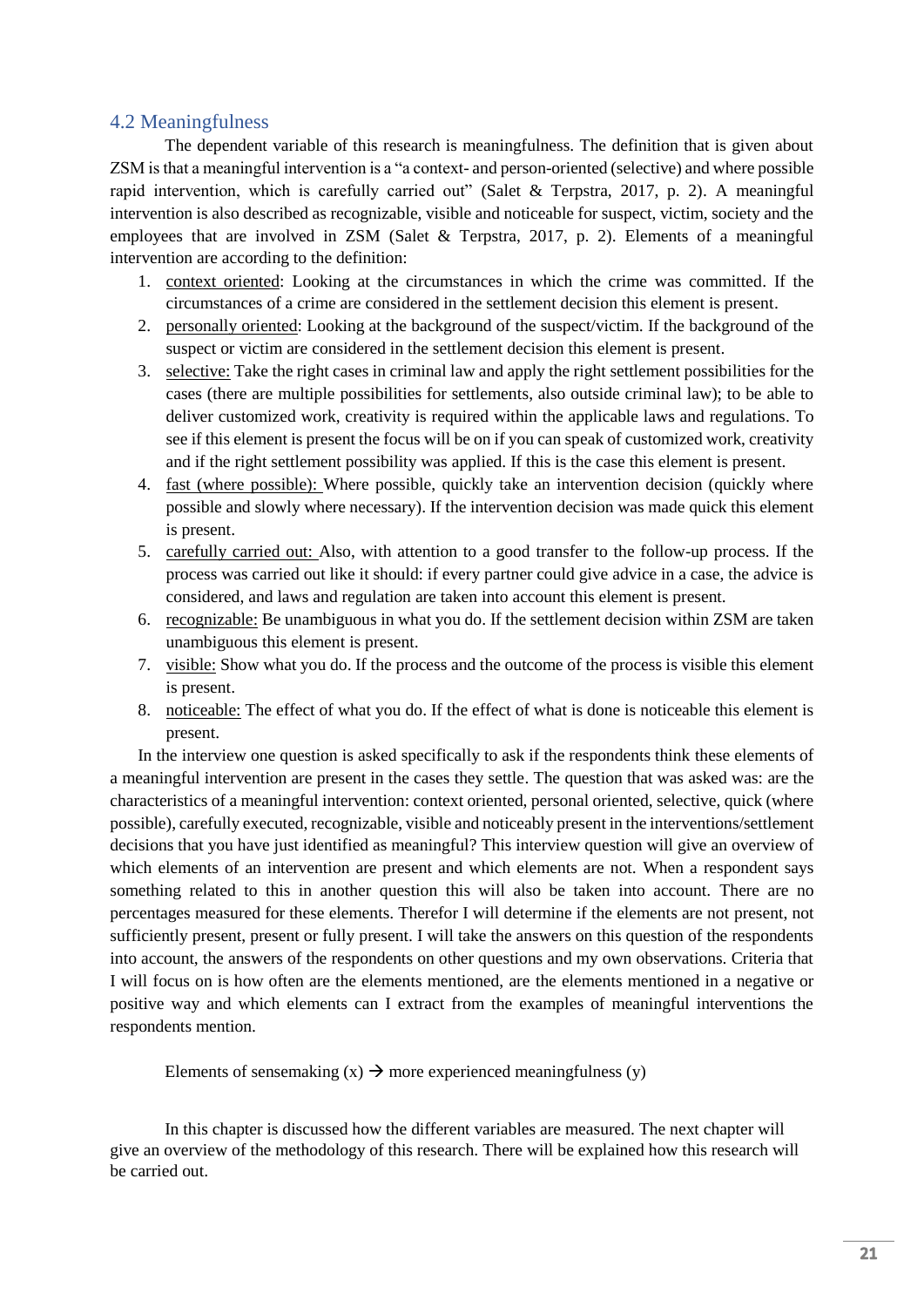## <span id="page-22-0"></span>5. Methodology

## <span id="page-22-1"></span>5.1 Introduction

In the previous chapters the motivation of this research was presented, the background of the research was discussed, and the main research question and the sub question were introduced. The theoretical framework was also introduced and discussed. The goal of this chapter will to present and explain the research method that was used in collecting the data for this research. The research design will be discussed and the way the cases were selected will also be discussed. Thereafter the way how the data was processed and analyzed will be described. The research will not be perfect and therefor the reliability, validity and limitations of the research will be discussed.

### <span id="page-22-2"></span>5.2 Research area

This research was done for ZSM Noord-Nederland. The Regional Unit Noord-Nederland is one of the ten regional units of the national police (Inrichtingsplan Nationale Politie, 2012). The regional Unit Noord-Nederland originated from a merge of the former regional corps Friesland, Groningen and Drenthe (Inrichtingsplan Nationale Politie, 2012). The cases that ZSM Groningen must deal with are cases from all the three former regional corps now called districts. So, unit Noord-Nederland exist of three districts (Friesland, Groningen and Drenthe) and has 16 BT's (base teams). (Inrichtingsplan Nationale Politie, 2012, p. 13)

The reason that this research will be done in Groningen is because the police department in Groningen is interested in this research and there was an internship involved. Another reason is that Groningen is a big city in the Netherlands with over 200.000 inhabitants and according to the CBS Groningen is one of the municipalities with the highest numbers of crime victims (CBS, 2017). This research can lead to advises that can help the police and ZSM to be more effective and meaningful.

## <span id="page-22-3"></span>5.3 Research method

### <span id="page-22-4"></span>5.3.1 Research design

To answer the research question a literature study about meaningfulness was done. This lead to the sensemaking theory of Weick. Weick (1995) states that sensemaking, which is another word for creating meaningfulness, exists of seven properties. When those seven properties are present there is room for sensemaking to occur, then it is possible to create meaningfulness. In this research an interview was developed which should give the information which properties were present and which not. By knowing this, it becomes possible to know what should change to make ZSM even more meaningful. It also becomes possible to know what is already going well to preserve this. This research uses a cross sectional design. This means that it uses collected data of a certain population at a certain moment to analyze (Babbie, 2012). The data that were used in this research were collected in February and March of 2018. The collected data will help answering the research question.

#### 5.3.2 Case selection

This research was done for the Police in Groningen. To answer the research question there were interviews with people from all the five chain partners of ZSM. Two people per organizations were interviewed plus one KPC (chain process coordinator) and one project leader of ZSM. This made a total of twelve interviews. So, the N of this research is 12. I have interviewed two persons per organization that were randomly selected, but they had to work at ZSM for minimal one year. Why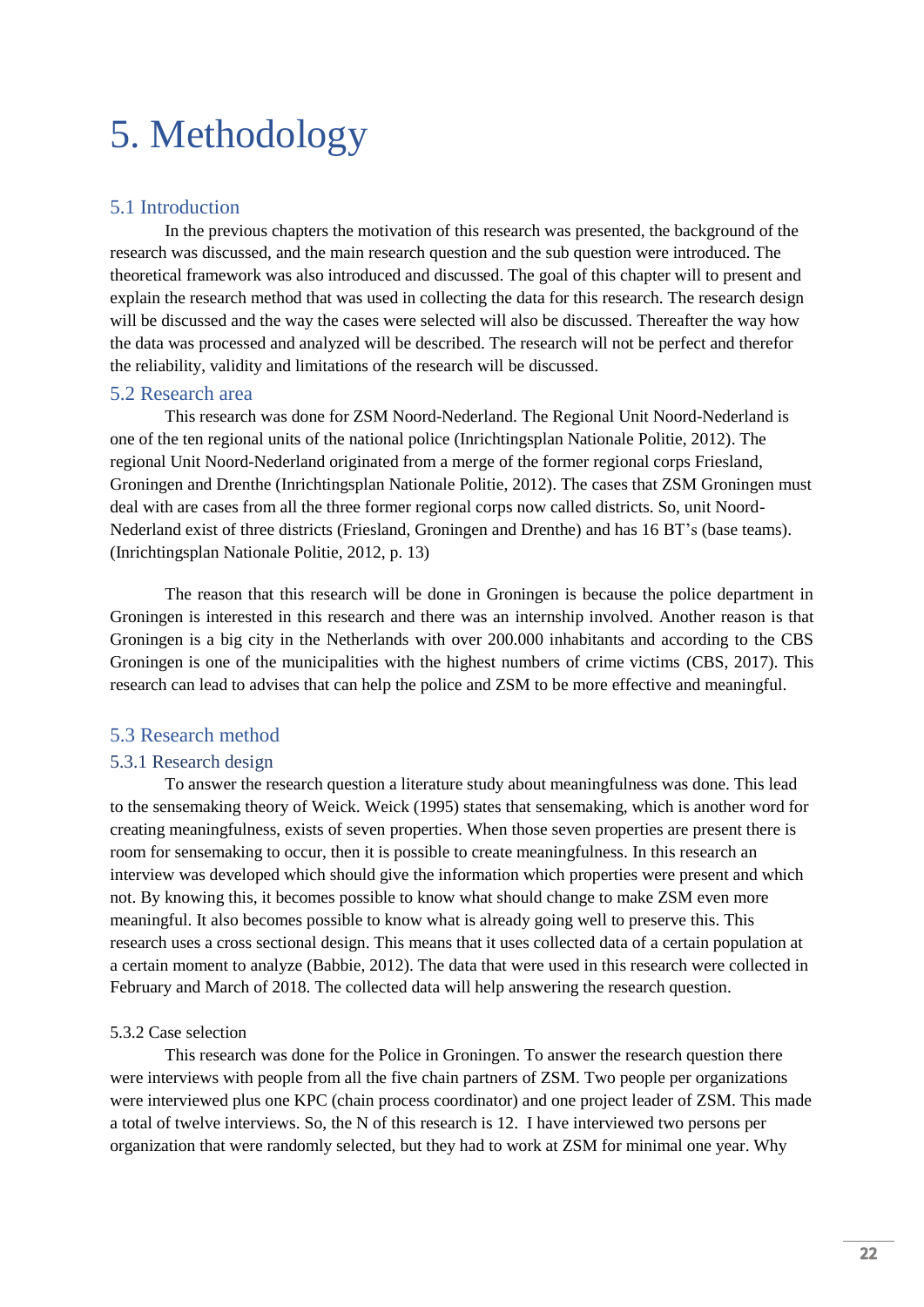they had to work at ZSM for minimal one year is because ZSM is a complicated process and people that work here for more than one year will know the process better.

The employees that were interviewed are from all the five chain partners. By doing this every organization is represented in this research. Table 1 gives an overview of the respondents of the interviews.

| Organization                     | Sort of employee             |                  |
|----------------------------------|------------------------------|------------------|
| <b>Police</b>                    | 2 x operational specialist B |                  |
| <b>Public prosecution</b>        | 1 x public prosecutor        | 1 x legal critic |
| <b>SHN</b>                       | 2 x legal assistant          |                  |
| <b>3RO</b>                       | 2 x probation officer        |                  |
| <b>Board of child protection</b> | 2 x case director            |                  |
| <b>ZSM</b> broad                 | 1 x project leader ZSM       | $1 \times KPC$   |

Table 1: Division of the interviews per organization

#### <span id="page-23-0"></span>5.3.3 Data processing and analysis

After doing the literature study and taking the interviews the research question will be answered. The literature study gave information about meaningfulness and sensemaking and the interviews gave a representation of the opinions of the employees. It showed if the employees thought that the properties of sensemaking were present or not, and how meaningful they thought the four interventions are and how meaningful ZSM in general is.

The interviews that were taken focused on the meaningfulness of the four interventions of ZSM, the meaningfulness of ZSM in general and the seven properties of Weick's sensemaking theory. The interview protocol (Appendix 1) starts with an introduction about the research, giving the definition of a meaningful intervention and an introduction about the interview. Thereafter three questions are asked about the respondent: for which organization he/she works, what his/her function is and how long he/she works at ZSM. The first interview question is about the meaningfulness of the four interventions of ZSM. The respondents are asked to what extent they think these interventions are meaningful. The second question asks the same question but then for ZSM in general. So, to what extent they think ZSM in general is meaningful. After this, the questions that were asked were based on the seven properties of the sensemaking theory of Weick (1995), this are questions three till thirteen. They were asked to find out if the properties are present at ZSM. The last question was a concluding question that was very open. The question was: if you could change something about the ZSM procedure to make it more meaningful in your eyes, what would it be?

The interviews were recorded and lasted between 30 and 65 minutes. These interviews were typed out to analyse them. First the answers of the employees on the first two questions will be displayed in a table. This table will give an overview of the twelve employees that were interviewed and will show per person how meaningful that person thought the different interventions and ZSM in general is. After giving this global display, the different points will be analysed. For every point (so, meaningfulness of the four interventions, meaningfulness of ZSM in general and the seven properties of sensemaking) the results will be shown separately per point. They will be discussed based on the sensemaking theory of Weick. After analysing the data conclusions will be drawn and recommendations will be given.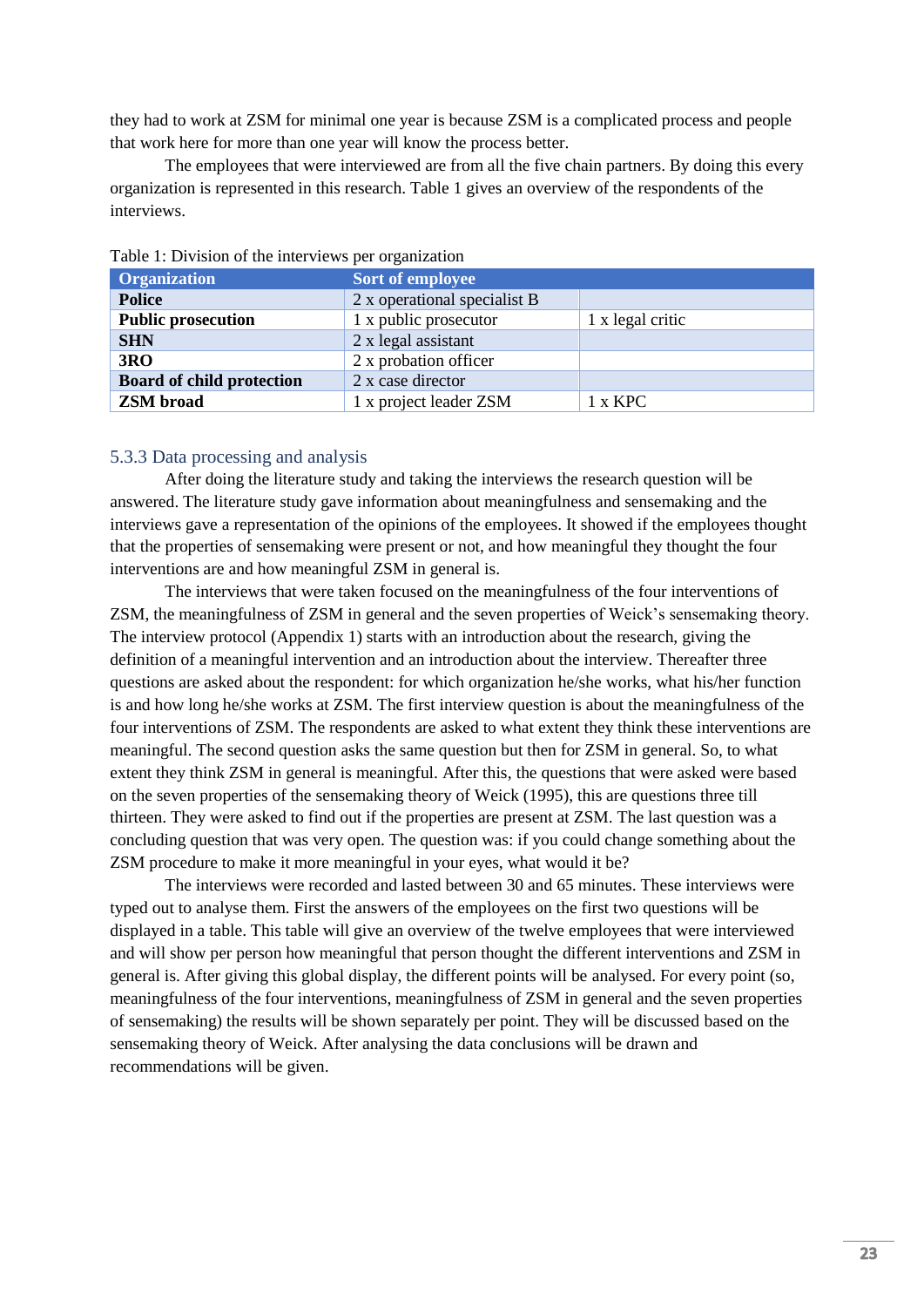#### <span id="page-24-0"></span>5.3.4 Reliability, validity and limitations of the research

The reliability of a research is seen as the influence of random factors on the result; how smaller the influence of random factors, the more reliable the results (Everaert & van Peet, 2006). What this means is that the research should show the same results when it will be repeated. A factor that makes this hard in qualitative research is that qualitative research depends on what the respondents tell the researcher in the field (Everaert & van Peet, 2006). The answers that the respondent gives are answers from his or her experience and because of this the answer are difficult to control. The questions that were asked the respondents were questions about their job, where they know a lot about. The condition that should be met to be a respondent is that the respondent should work at ZSM for at least a year. The reason for setting this condition was to increase the reliability. The reliability of this research can only be determined if it is performed more often too look if the results stay stable.

The validity of a research is about if you actually measure wat you wanted to measure (Everaert & van Peet, 2006). There are two types of validity. There is external and internal validity. The internal validity is about if you actually measure want you want to measure, and important here is that the research subject should be operationalized well. By internal validity the extent to which we succeed in drawing good conclusions about causes of phenomena is investigated (Everaert & van Peet, 2006). Important here is if the data collection was done accurate and correct and if the results weren't affected. This research used a standardized interview, so this increases this internal validity, but the researcher always can ask further questions and thereby influence the results. Important is that the questions of the standardized interview really measure what is meant to be measured. In chapter 7.3 will be discussed if the questions of the standardized interview really measured what was meant to be measured.

External validity is according to Everaert and van Peet (2006) often a problem in qualitative research because they often use small groups or case studies. With this research this is also the case, twelve employees will be interviewed so that is not a large group of respondents. Important with external validity is that the research should be generalizable (Everaert & van Peet, 2006). This research focuses on ZSM in Groningen. ZSM is used somewhat different throughout the Netherlands and therefore it is hard to decide to what extent the results of this research are generalizable for ZSM nationwide. Some ZSM locations already work with digital files and some ZSM locations are arranged differently. By doing this research on different ZSM locations, it should become clear to what extent this research is generalizable for ZSM nationwide.

While taking the interviews with the twelve respondents I did had the feeling that they could speak free. I did not get the feeling that the respondents gave socially desirable answers. They also dared to criticise each other which also showed that they did not hold back in giving the answers.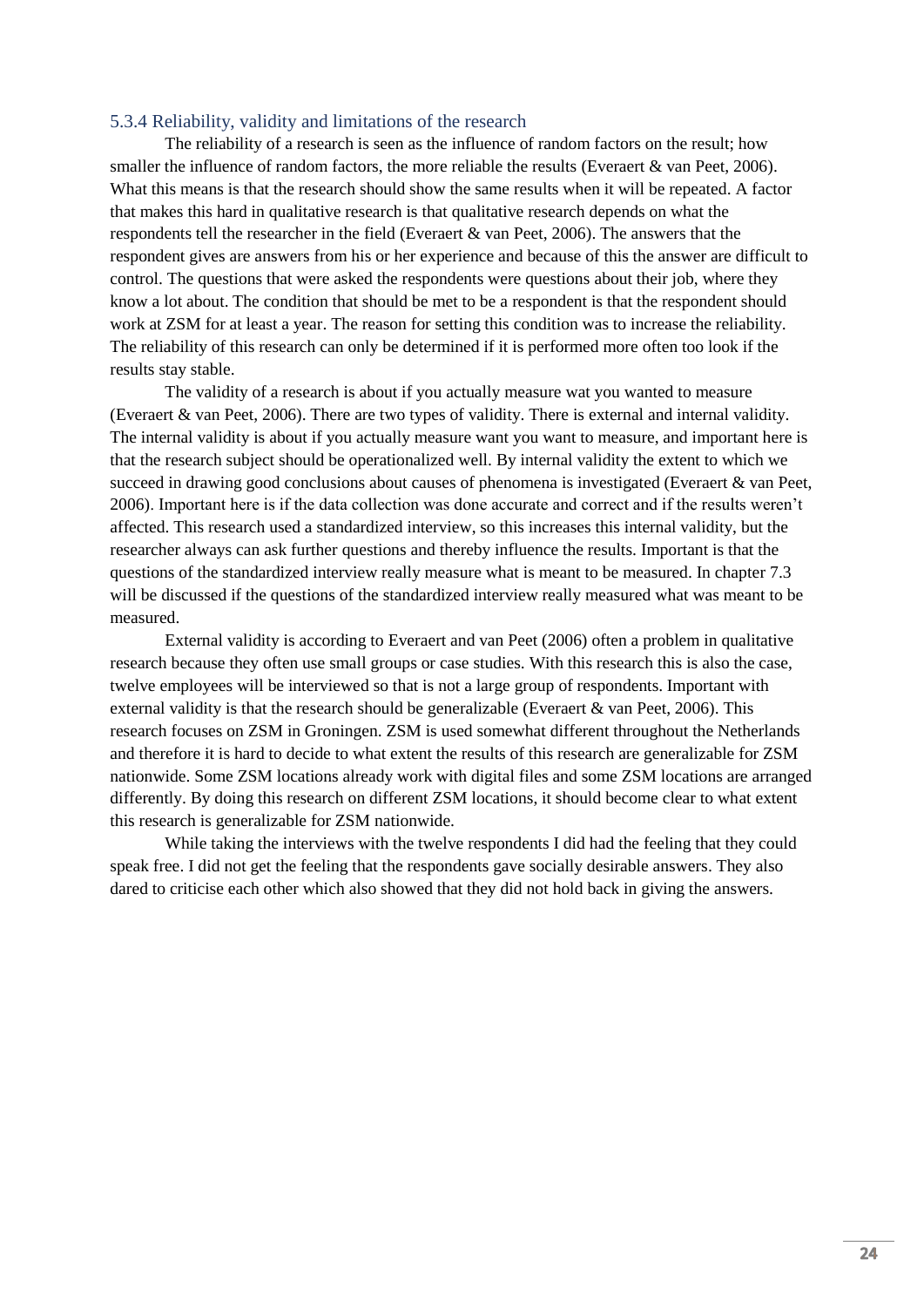## <span id="page-25-0"></span>6. Results

## <span id="page-25-1"></span>6.1 Introduction

In this chapter the results that were conducted through taking the interviews will be described. In paragraph 6.2 the meaningfulness of ZSM in general, according to the respondents will be described, and an answer on the first sub question will be given. In paragraph 6.3 the meaningfulness of the four interventions of ZSM according to the respondents will be described and an answer on the second sub question will be given. In paragraph 6.4 will be looked to what extent the seven properties of Weick's sensemaking theory are present at ZSM in Groningen, this paragraph will give an answer on the third sub question. In paragraph 6.5 will be discussed which elements of a meaningful intervention are present at ZSM Groningen and which elements are not. Paragraph 6.6 will give an answer on the fourth sub question which is: is there is a relation between the properties of sensemaking and the perceived meaningfulness? The respondents will not be mentioned by name, but they all have a P number. Table 2 gives an overview of the different respondents and to which organization they belong. Throughout this chapter the respondents will be indicated by their P number.

#### Table 2: Respondents

| P <sub>1</sub> | Public prosecution, legal critic      |
|----------------|---------------------------------------|
| P <sub>2</sub> | Police                                |
| <b>P3</b>      | Project leader ZSM                    |
| <b>P4</b>      | Police                                |
| <b>P5</b>      | 3RO                                   |
| <b>P6</b>      | 3RO                                   |
| P7             | <b>KPC</b>                            |
| P8             | Public prosecution, public prosecutor |
| P <sub>9</sub> | Child protective services             |
| <b>P10</b>     | <b>SHN</b>                            |
| <b>P11</b>     | <b>SHN</b>                            |
| P12            | Child protective services             |

### <span id="page-25-2"></span>6.2 Perceived meaningfulness of ZSM

The first sub question of this research is: *"To what extent is ZSM perceived as meaningful by the Police, Public Prosecution, SHN, 3RO and Child Protective Services?"*. This sub question will be answered in this paragraph. Table 3 will give an overview of the answers that the respondents gave on the first two questions of the interview. So, on the questions what the perceived meaningfulness of ZSM in general is and what the perceived meaningfulness of the four interventions is. This table will not only be used in this paragraph but also in paragraph 6.3.

The respondents could answer on a four-point scale:

- $1 =$  Particularly meaningful ("bijzonder betekenisvol")
- $2 =$ Fairly meaningful ("tamelijk betekenisvol")
- $3 =$  Hardly meaningful ("nauwelijks betekenisvol")
- $4 = \text{Meaningless}$  ("betekenisloos")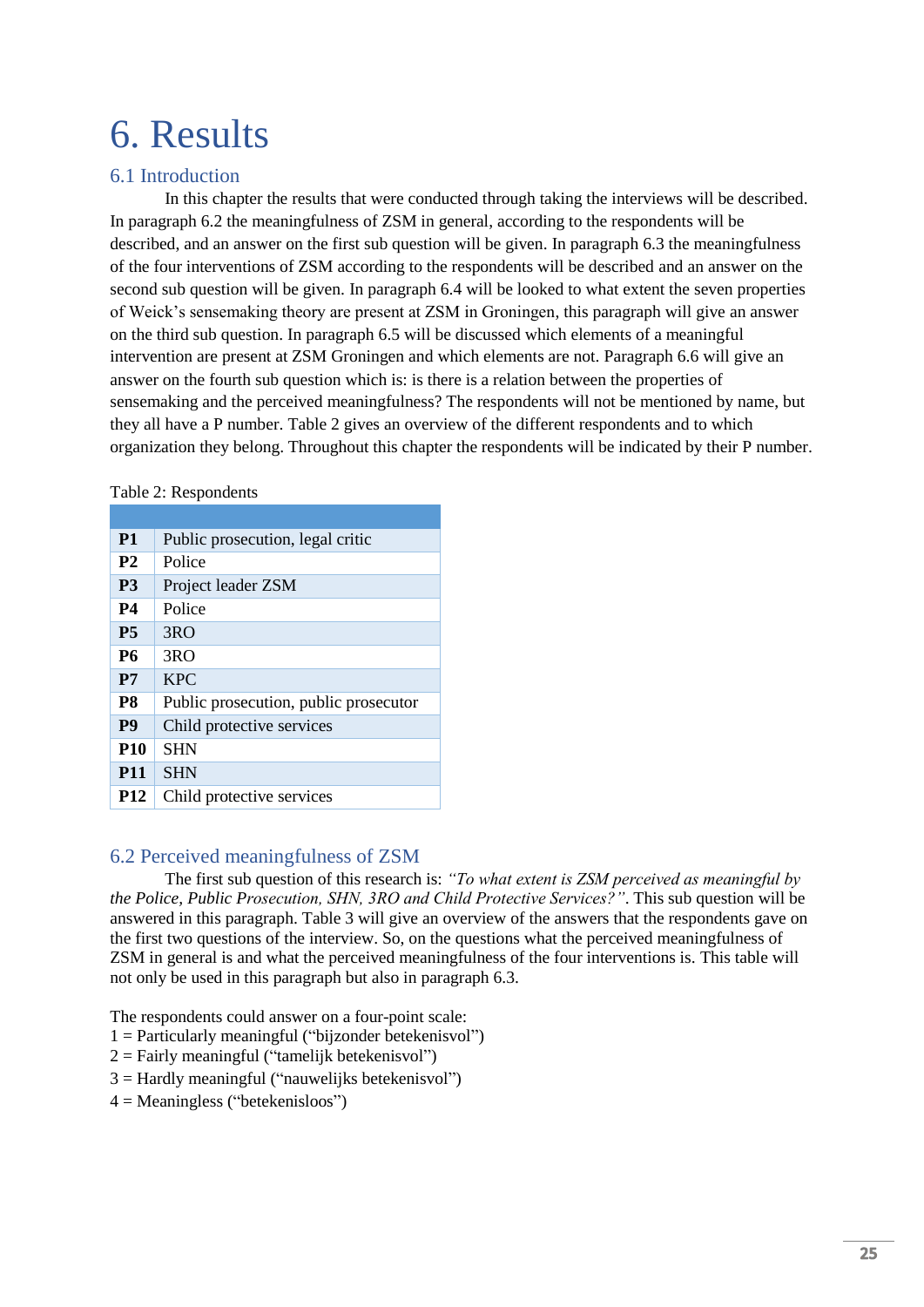|                 | <b>Mediation</b> in<br>criminal law | <b>JIB</b>     | <b>Make</b><br>amends | <b>Workforce</b><br><b>3RO</b> | <b>ZSM</b> in<br>general | <b>Total</b> |
|-----------------|-------------------------------------|----------------|-----------------------|--------------------------------|--------------------------|--------------|
| <b>P1</b>       | 2                                   |                |                       | $\overline{2}$                 |                          | 7            |
| P <sub>2</sub>  | 2                                   | $\mathfrak{D}$ | っ                     |                                |                          | 8            |
| <b>P3</b>       | $\overline{2}$                      |                |                       | $\overline{2}$                 | $\overline{2}$           | 8            |
| <b>P4</b>       | $\overline{2}$                      | $\overline{2}$ |                       |                                |                          | 7            |
| P <sub>5</sub>  | $\overline{2}$                      | $\overline{2}$ | $\overline{2}$        |                                | $\overline{2}$           | 9            |
| <b>P6</b>       |                                     | 3              | 4                     |                                |                          | 10           |
| P7              | X                                   | X              | X                     | X                              | $\mathcal{D}_{\cdot}$    |              |
| <b>P8</b>       | X                                   | X              | $\overline{2}$        |                                |                          |              |
| <b>P9</b>       | $\overline{2}$                      | X              | X                     | X                              |                          |              |
| <b>P10</b>      |                                     | $\overline{2}$ |                       |                                |                          | 6            |
| <b>P11</b>      |                                     | $\overline{2}$ |                       | $\overline{c}$                 | $\overline{2}$           | 8            |
| P <sub>12</sub> |                                     | ↑              |                       |                                |                          | 8            |
| Gem.            | 1,7                                 | 1,9            | 1,6                   | 1,3                            | 1,4                      |              |

Table 3: Answers of the respondents on interview question one and two

The average rate that was given to ZSM in general is a 1,4. In Table 4 we can see which rates were given per organization. The respondents from the public prosecution and the police have the highest perceived meaningfulness and the project leader ZSM and the KPC the lowest. The respondents from 3RO, child protective services and SHN were a little bit more divided because half of them rated ZSM in general with a 1 and the other half rated it with a 2, which gave an average rate of 1,5.

Table 4: Rates ZSM in general per organization

| Public prosecution (P1 & P8)        |                             |
|-------------------------------------|-----------------------------|
| <b>Police (P2 &amp; P4)</b>         | 1                           |
| 3RO (P5 & P6)                       | 1,5                         |
| Child protective services (P9 &P12) | 1,5                         |
| <b>SHN (P10 &amp; P11)</b>          | 1.5                         |
| Project leader ZSM (P3)             | $\mathcal{D}_{\mathcal{L}}$ |
| KPC(P7)                             |                             |

To answer this sub question, ZSM is general is perceived with a 1,4. So, between particularly meaningful and fairly meaningful, and it even leans a little bit (0,1) more toward particularly meaningful. This is not a bad score and the respondents are in general also not very negative. Most of them acknowledge that with ZSM things are going way better than they did before. P4 even sees it as: "as the salvation of criminal law and the Dutch constitutional state" (Appendix 6, p. 99). The speed with which ZSM goes is also positive according to the respondents, this is mentioned by eight of the respondents. P4 mentioned that ZSM really shortened the process times: "before ZSM it took 9 months till 2 years to settle a case and this has been significantly reduced" (Appendix 6, p. 99). The respondents are quite positive but as P7 says: "it can always be better" (Appendix 9, p. 131). There is always room for improvements. P1 says "ZSM is really a hit", but he also says: "the chain partners are not yet adequately attuned to each other, not even after five years" (Appendix 3, p. 67). So, this could be a point of improvement. Another point of improvement could be that thinking out of the box and being creative should be brought more under the attention. P3 says: "I think that in the beginning when ZSM emerged there were more meaningful settlements then there are now. With meaningful I mean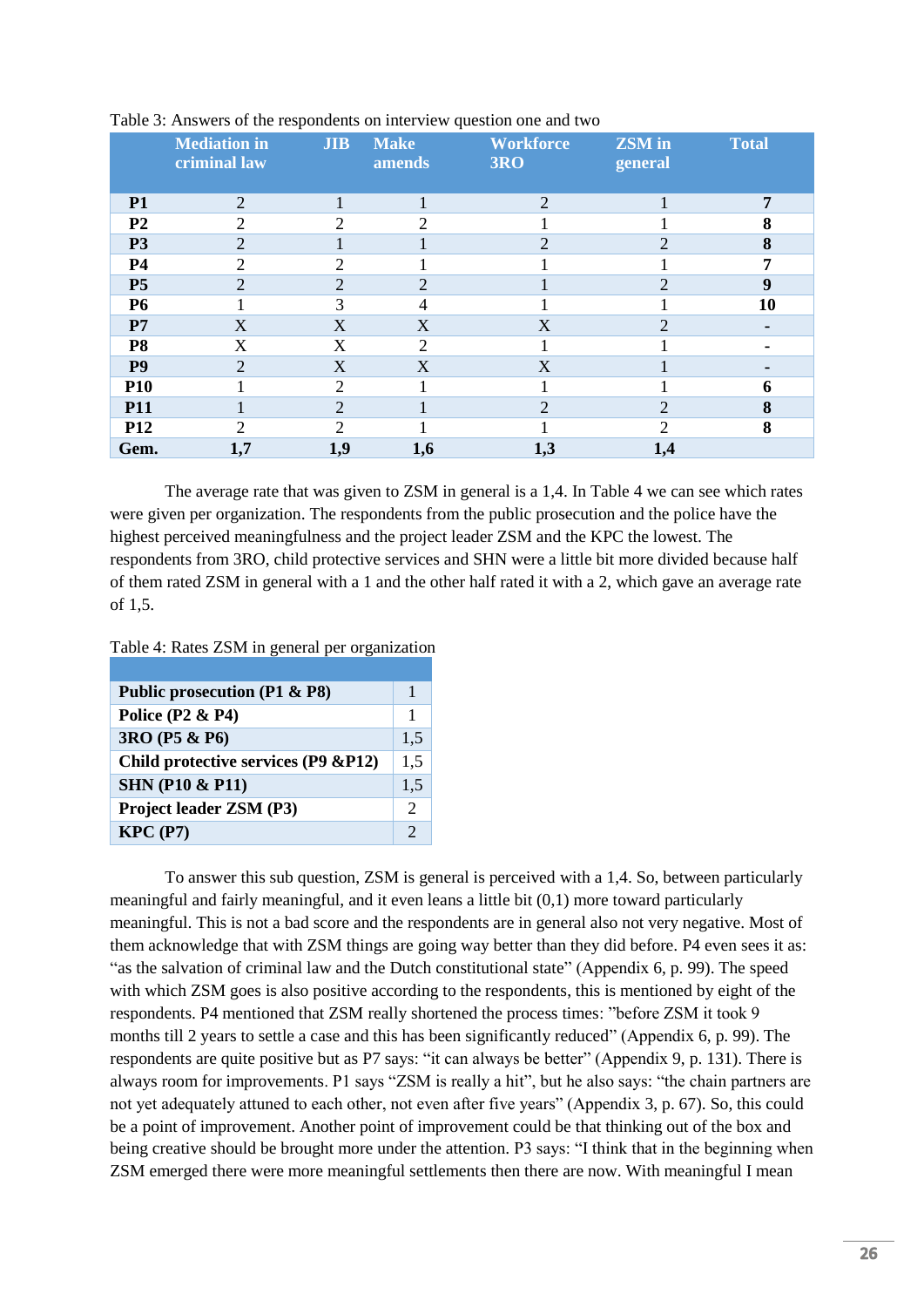out of the box." (Appendix 5, p. 90). P11 and P12 also say that the attention for creative settlements reduces and that people often do not search enough for creative settlements in cases (Appendix 13 & 14).

So, to conclude ZSM in general is perceived by the respondents with a 1,4. The respondents are not that negative, but they do have points of improvements. It can always be better. The speed with which ZSM goes is an improvement for the process times, but on the other hand the speed can also be a bottleneck for reaching creative and out of the box settlements.

#### <span id="page-27-0"></span>6.3 Perceived meaningfulness of the four interventions

The second sub-question of this research is: *"To what extent are the four interventions within ZSM perceived as meaningful by the police, public prosecution, SHN, 3RO and Child Protective Services?"* To answer this question this paragraph will be divided in four sub parts and every part will focus on one of the four interventions.

The first intervention that will be discussed is mediation is criminal law. The average rate that was given to this intervention was a 1,7 as can be seen in Table 3. On a scale from 1 to 4 this is not that bad, because this intervention is still rated between particularly meaningful and fairly meaningful, but looking at the four different interventions mediation in criminal law comes out second last. There are only three respondents that rated this intervention with a 1 and seven that rated it with a 2. What strikes is that two out of the three respondents that rated this intervention with a 1 are employees of SHN (P10 and P11). P10 says: "Through this way you can solve the cause of the conflict much better than if you would just do that in criminal law by punishments. It is particular meaningful when it is about for example neighbour quarrels where there are a lot of problems going on. Giving those neighbours a fine would not solve the underlying cause of the problems or quarrels between the neighbours and would only lead to new filed reports ("aangiftes")" (Appendix 12, p. 154). P11 says: "The cases that go to mediation have a lot of underlying problems and history and people have a dependency relationship with each other which makes it a good thing to settle those cases through mediation. Get everyone to talk and tell their story." (Appendix 13, p. 162). So, maybe SHN sees mediation slightly more positive that the other organizations, but overall the respondents are not very negative about the intervention. What strikes is that P2 says that he does not hear what the results or the effects were of this intervention (Appendix 4, p. 81). This is not a good thing for the learning effect. This bring us to the property that sensemaking is retrospective. This means that to make sense, looking back on previous situations is important to do better, to give more sense or meaning next time (Weick, 1995).

The second intervention that will be discussed is JIB. The average rate that was given to this intervention was a 1,9 as can be seen in Table 2. Again, on a scale from 1 to 4 this is not that bad, because this intervention is still rated between particularly meaningful and fairly meaningful but looking at the four different intervention JIB comes out last. The respondents in general rated JIB as the intervention that they thought was the least meaningful. Only P1 and P3 rated this intervention with a 1. P6 even rated this intervention with a 3, because he thinks this intervention is unclear, he does not know how the lines are going and how he should work with it (Appendix 8, p. 119). P6 is not the only respondent that thinks this intervention is unclear. P4 says: "it is removing an old shoe from the box" he does not understand why the public prosecution tried it again under a different name and thought it would work (Appendix 6, p. 98). According to P4 it is the fault of the of the public prosecution that it did not get clearer and worked out (Appendix 6, p. 98). Positive elements of this intervention are according to the respondents that through JIB cases stay outside criminal law, it is a good intervention for cases in the relational sphere and it is good that someone from the public prosecution goes on site. The reason that this intervention comes out last is because it is an unclear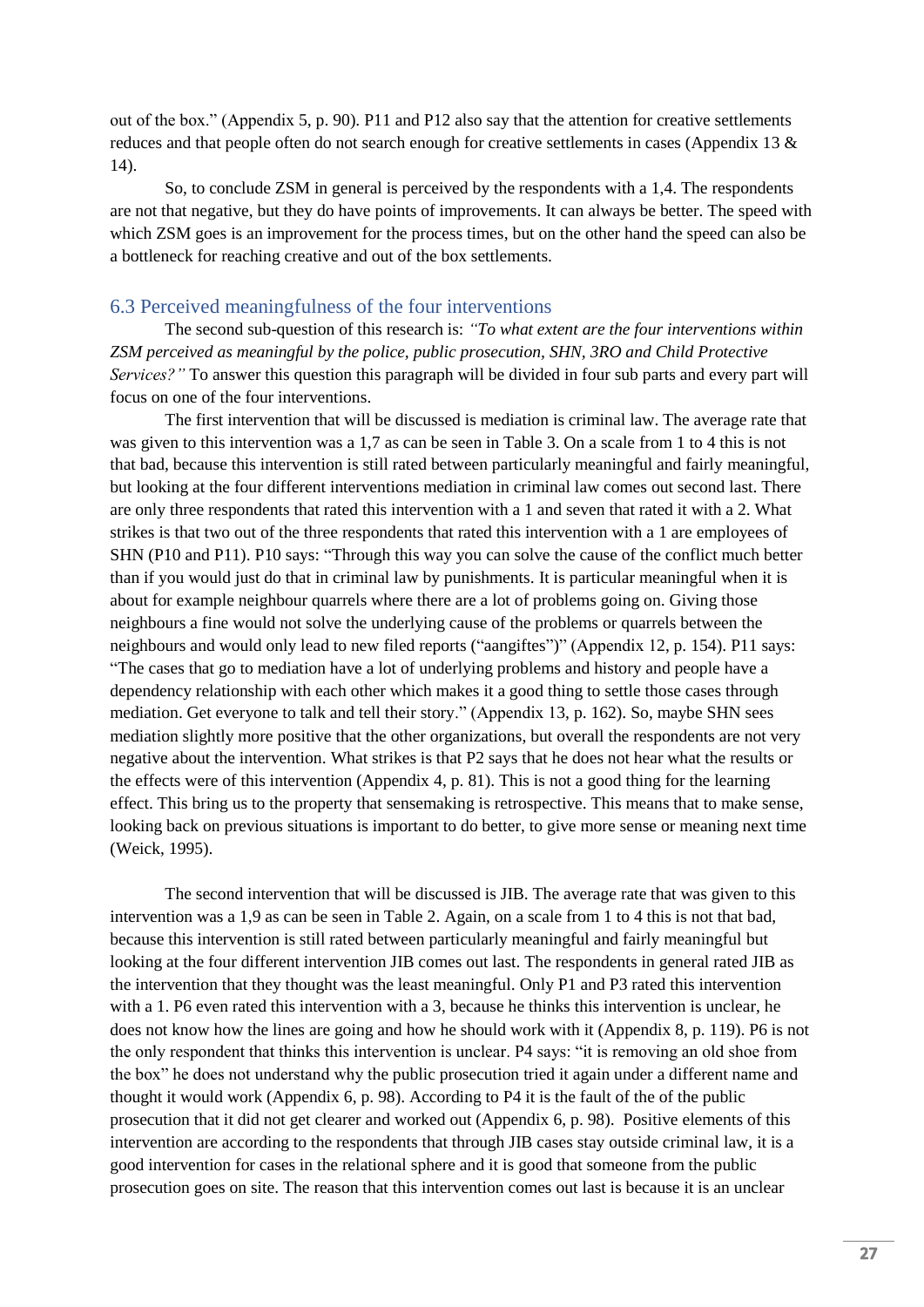intervention and there is not enough feedback given. So, also here this is not good for the learning effect. P5 did not rated this intervention because he thought that it did not exist anymore (Appendix 7, p. 107). For this intervention to become more meaningful it should become much clearer and feedback should be given.

The third intervention that will be discussed is making amends. The average rate that was given to this intervention was a 1,6. Looking at the four different interventions making amends comes out second best. What strikes is that P6 gave this intervention a 4. P6 says: I do not like how the intervention is used, how this intervention now is used, we are just a disguised collection agency" (Appendix 8, p. 119). But unless this rate of 4, this intervention scored pretty good and overall the respondents are quite positive. This intervention is a good solution for smaller cases. The respondents think that it is a good way to restore relationship between parties, it uses criminal law only as an ultimate solution, it really solves the underlying problems, it gives a fast reaction and you give people the chance to fix their mistake. P11 gave good example of how meaningful this intervention can be. P11 says: "There was a case were a bench was destroyed by someone who was drunk. The suspect said that he was very sorry. I saw in the hearing report ("verhoor") that the suspect worked as a painter. I then consulted 3RO and concluded that the suspect really regretted his actions. I then contacted the municipality and the municipality said that punishment for them was not important, but they wanted the suspect to learn from this and compensate for the damage. I came with the idea of letting the suspect repair the bench himself." (Appendix 13, p. 162). P11 also said: "you learn the most of repairing your own damages. This intervention gives you the chance to think creative and that is what I like about ZSM." (Appendix 13, p. 163). So, overall the responses are quite positive, but for this intervention to become more meaningful there should be more creative and out of the box ways to make amends. According to P6: "Nowadays the question for this intervention often comes from the public prosecution, so that they do not have to worry about the damage. I think that this intervention can be fairly meaningful, but the way it is used now it is hardly meaningful." (Appendix 8, p. 120). So, it is good to use this intervention, it can be particularly meaningful, but you should not use it because it is an easy solution for the public prosecution. Than you will pass the actual goal of this intervention. When it is used properly which means that creative settlement decisions are being used the context oriented and personal oriented elements of a meaningful intervention are present. When it is only used to collect damages, these elements are not present or to a lesser extent present.

The fourth intervention that will be discussed is workshop 3RO. The average rate that was given to this intervention was a 1,3. Looking at the four different interventions workshop 3RO comes out best. The learning effect of this intervention is much better. If we look at the property sensemaking is retrospective, this property is present in this intervention. Sensemaking is retrospective means that to make sense, looking back on previous situations is important to do better, to give more sense or meaning next time (Weick, 1995). P2 says: "We have daily contact with the probation officers, the communication lines are shorter, and we know what happens. The workshop cases are in the workshop for thirty days, so that makes it easy to get in touch in between about how things are. This intervention gives the feedback about how things are going that JIB and mediation do not give" (Appendix 4, p. 82). P2 says: "Within this intervention there is close contact with the suspect in collaboration with the chain partners" (Appendix 4, p. 82). The collaboration with the chain partners fits the description of the property sensemaking is social. Sensemaking is social means that sensemaking can exist and arise in social environments (Weick, 1995). The construction and interpretations of situations arises in the interaction between people (Weick, 1995). Within this intervention the employees of the different organizations collaborate, which create meaningful interventions/settlement decisions. Within this intervention the circumstances and the background of the suspect are taken into account. This means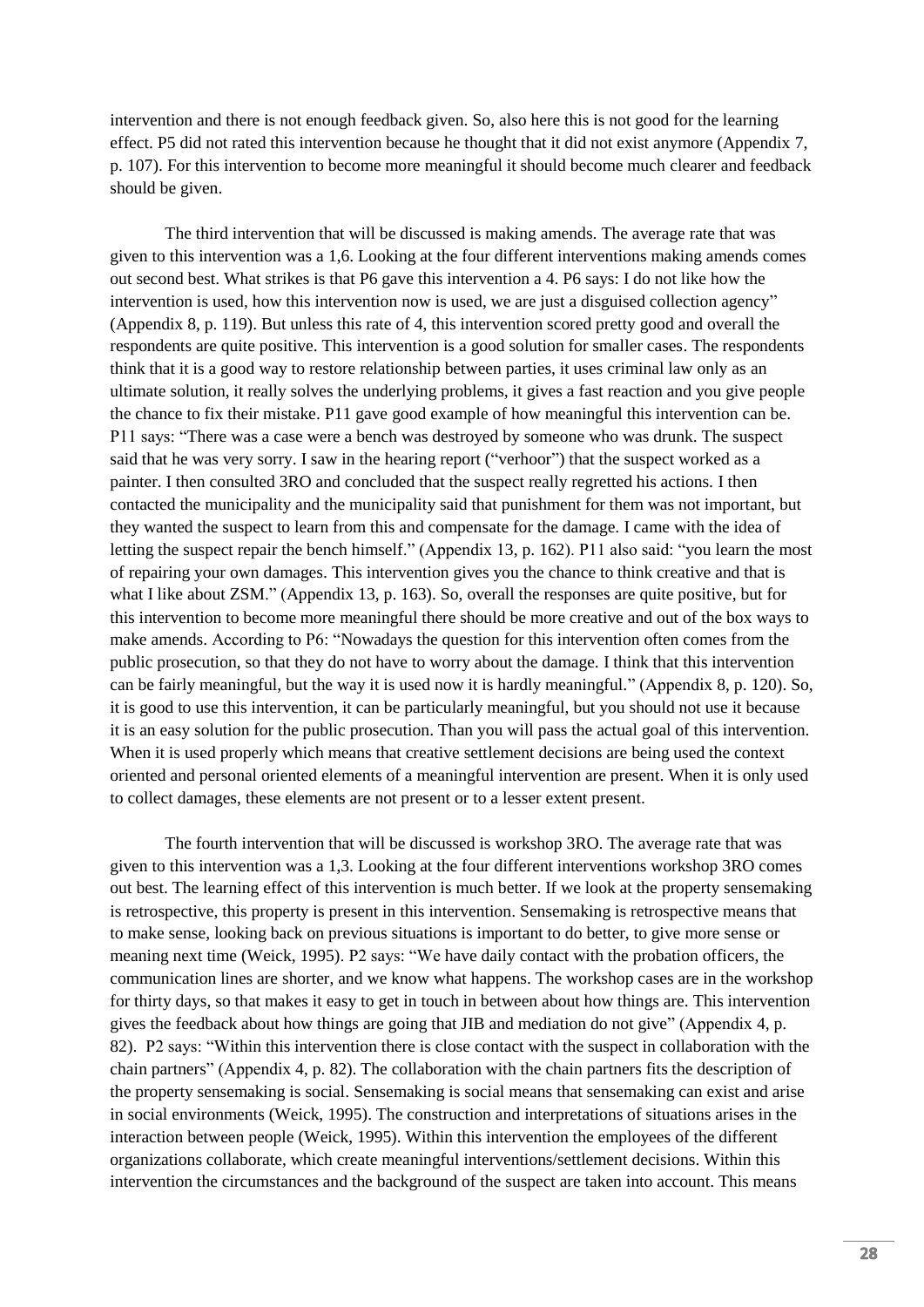that the elements context oriented and personal oriented are present in this intervention. This is also supported by the statement of P5 who works at 3RO who are the initiators in this intervention. P5 says: "they are information brokers, they tie all kinds of information together right in the moment that it matters the most" (Appendix 7, p. 109). The part that P5 says; right in the moment that it matters, is about the speed. According to P5: "They can take temporary supervision. Usually the waiting time is 5/6/7 weeks and that when a case goes to court this can take 3/4 months. In some cases you cannot have those gaps that are created by waiting times, you have to use that time and, in those cases, 3RO jumps into that gap to keep the process and interventions meaningful" (Appendix 7, p. 109). 3RO is somewhat more dominant than for example SHN and 3RO gives good strong guidance in this process, this can also be a reason that this intervention scores higher than the intervention of SHN (making amends).

## <span id="page-29-0"></span>6.4 The extent to which the properties of Weick's sensemaking theory are present at ZSM in Groningen

The third sub question of this research is: *"To what extent are the properties of Weick's sensemaking theory present at ZSM in Groningen?".* The sensemaking theory of Weick (1995) consists of seven properties. The questions that were asked during the interview should help in deciding to what extent the properties are present at ZSM in Groningen. In this paragraph every property will be discussed separately.

### *Sensemaking is grounded in identity construction*

The first property that will be discussed is sensemaking is grounded in identity construction. To find out if this element is present at ZSM the respondents were asked two questions. The first question was: which aspects of the treatment of a case that make ZSM meaningful for you, from your position? The second question was: what meaningful contribution do you make from your profession in the context of ZSM. Can you provide an explanation of this as an example? The answers that the respondents gave on question 1 are laid out in the Table 5, the answers on question 2 are laid out in Table 6.

| <b>P1</b>      | Truth finding<br>element                | That it is<br>meaningful for all<br>parties                                                | Viewing all<br>interests              | Looking at<br>the case<br>within<br>legal<br>framework | Thinking about<br>the<br>consequences<br>of your<br>decision |
|----------------|-----------------------------------------|--------------------------------------------------------------------------------------------|---------------------------------------|--------------------------------------------------------|--------------------------------------------------------------|
| P <sub>2</sub> | Direct contacts with<br>chain partners  | Direct contact with<br>crime team and<br>reporting officer                                 | Collaboration                         | Help<br>steering<br>towards<br>settlement              |                                                              |
| P <sub>3</sub> | Chain cooperation                       | Speed/Tit for tat<br>("lik op stuk") (will<br>lower the societal<br>costs)                 | More<br>prominent spot<br>for victims |                                                        |                                                              |
| <b>P4</b>      | Being involved in the<br>entire process | Steering in de<br>process from<br>beginning till end<br>(is not how ZSM is<br>meant to be) | Context-<br>oriented<br>working       |                                                        |                                                              |
| P <sub>5</sub> | Fully participate in<br>the process     | To provide<br>substantive advice                                                           | Collaboration                         |                                                        |                                                              |

Table 5: Aspects of the treatment of a case that the respondents see as meaningful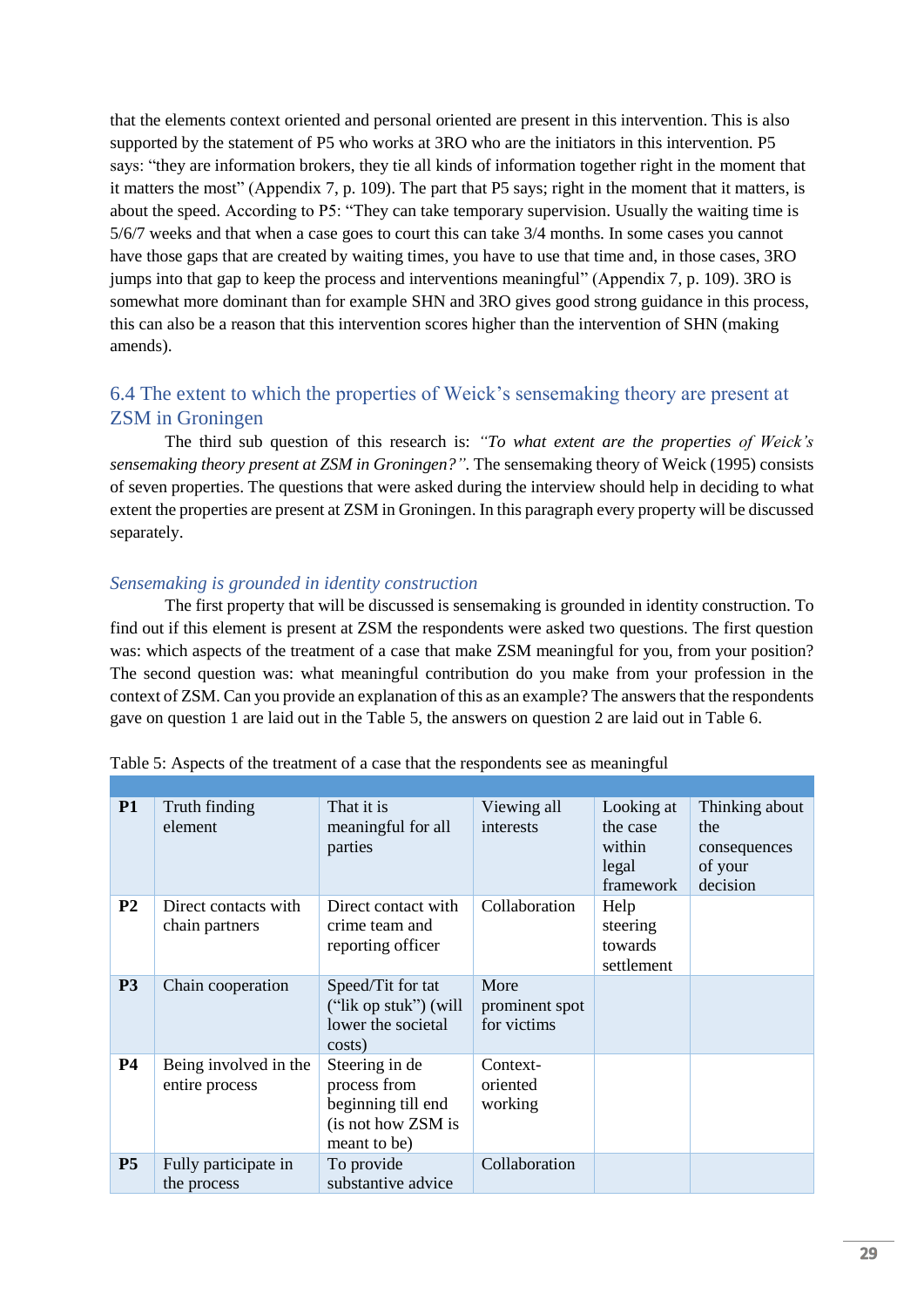|                 |                                                                                                              | (because of speed<br>they (3RO) are<br>sometimes skipped)                    |                                                                                            |                                            |                                 |
|-----------------|--------------------------------------------------------------------------------------------------------------|------------------------------------------------------------------------------|--------------------------------------------------------------------------------------------|--------------------------------------------|---------------------------------|
| <b>P6</b>       | ZSM brings lots of<br>information together                                                                   | Interventions/settle<br>ments can be<br>inserted very quick                  | You can use<br>the moment of<br>regret/grab the<br>momentum to<br>effectively<br>intervene |                                            |                                 |
| P7              | Chain cooperation                                                                                            | Input from all the<br>chain partners                                         |                                                                                            |                                            |                                 |
| P <sub>8</sub>  | Being the centre of<br>the process                                                                           | Talking with a<br>coordinator and not<br>just with everyone                  | Giving<br>meaning to the<br>job                                                            | Having the<br>power to<br>decide           |                                 |
| P <sub>9</sub>  | Giving a quick<br>response                                                                                   | That every party<br>can give input<br>looking at it from<br>their own angle. | Going more<br>in-depth (at<br>the moment<br>this is not the<br>case often<br>enough)       |                                            |                                 |
| <b>P10</b>      | Collaboration                                                                                                | Contact with other<br>chain partners                                         | Easily consult<br>and exchange<br>information                                              |                                            |                                 |
| <b>P11</b>      | Deal with cases<br>immediately                                                                               | Direct contact with<br>informers<br>("aangevers")                            | Having all the<br>information<br>together                                                  | Working<br>together in<br>the same<br>spot | Short<br>communication<br>lines |
| P <sub>12</sub> | Delivering<br>customization (take<br>into account<br>situation,<br>circumstances and<br>pedagogical interest | Being context<br>oriented                                                    | Preventing<br>recidivism                                                                   |                                            |                                 |

Table 6: Meaningful contribution of the respondents from their profession

| <b>P1</b>      | Giving a content<br>related judgement<br>on the case       | Looking at what kind<br>of person the suspect<br>or victim is         | Taking a<br>decision, with<br>considering the<br>advices of<br>chain partners | Really think<br>about what<br>should be<br>done with<br>the case                                           | Think about<br>proportionality,<br>try to summon<br>less and less |
|----------------|------------------------------------------------------------|-----------------------------------------------------------------------|-------------------------------------------------------------------------------|------------------------------------------------------------------------------------------------------------|-------------------------------------------------------------------|
| P <sub>2</sub> | Warm<br>communication<br>between the<br>different parties. | Keep on monitoring<br>to be well and timely<br>informed               | Create<br>understanding                                                       | Informing<br>police<br>colleagues<br>which way<br>the case<br>goes, and<br>which<br>influence<br>they have | Help steering<br>towards<br>settlement                            |
| P <sub>3</sub> | Forming an<br>organizational<br>team                       | Creating an<br>organizational<br>structure for ZSM<br>from the police | Facilitate his<br>people with for<br>example good<br>tools                    |                                                                                                            |                                                                   |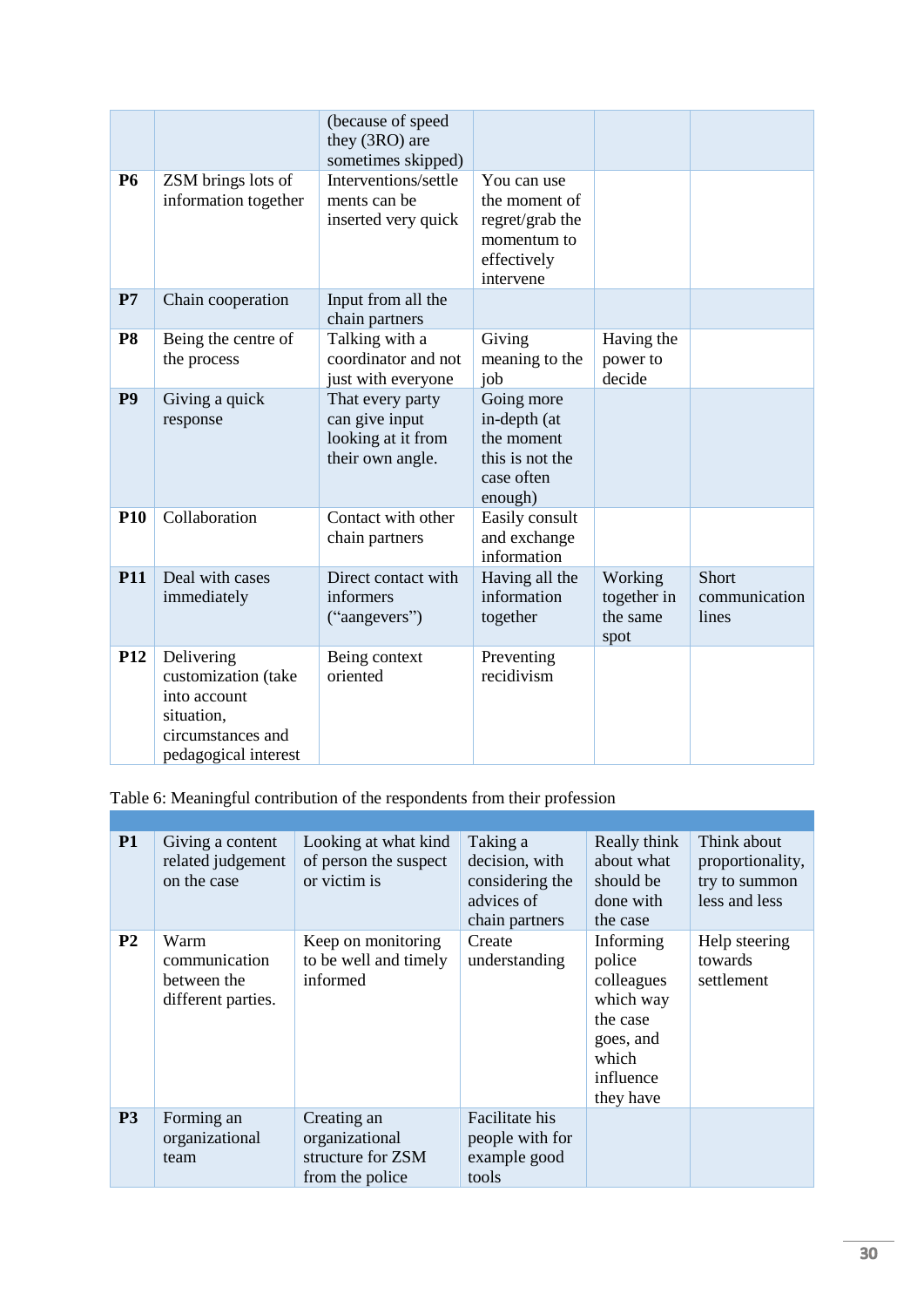| <b>P4</b>       | Try to give a case<br>a certain turn                                                                        | Steer on a proper<br>settlement<br>considering the<br>context                                                                         |                                                                                                    |                                                                                         |                                                                                                                              |
|-----------------|-------------------------------------------------------------------------------------------------------------|---------------------------------------------------------------------------------------------------------------------------------------|----------------------------------------------------------------------------------------------------|-----------------------------------------------------------------------------------------|------------------------------------------------------------------------------------------------------------------------------|
| P <sub>5</sub>  | Giving advice                                                                                               | Talking with<br>suspects (visit<br>suspect in jail or<br>calling the suspect)                                                         | Writing<br>rapports that<br>can be included<br>in the trial<br>("zitting")                         | Looking at<br>the causes<br>and<br>searching<br>for a<br>solution to<br>the<br>problems | Intervene, do<br>what is<br>necessary. No<br>formats or<br>production<br>standards                                           |
| <b>P6</b>       | Knowing a lot of<br>clients and kinds<br>of problems from<br>working in relief<br>work<br>("hulpverlening") | Able to look at<br>clients from different<br>angels. Lots of<br>experience in<br>different work fields.                               | Giving<br>behavioural<br>interventions                                                             |                                                                                         |                                                                                                                              |
| P7              | Making sure no<br>chain partner is<br>being skipped in<br>the process                                       | Monitoring time<br>("Termijnbewaking")                                                                                                | Making sure<br>there is speed<br>in the process                                                    |                                                                                         |                                                                                                                              |
| P <sub>8</sub>  | He does not focus<br>on small cases<br>only on special<br>cases                                             | Already knowing at<br>8 in the morning<br>which cases they<br>have and which he<br>has to focus on                                    | Communicating<br>with chain<br>partners what<br>he things will<br>happen with a<br>case            | Giving<br>content to<br>steering                                                        | Steering from<br>the beginning<br>on what still<br>needs to be<br>done and<br>which direction<br>he will go with<br>the case |
| P <sub>9</sub>  | Looking at her<br>cases from a<br>pedagogical<br>approach                                                   | Giving input and<br>advice in cases                                                                                                   |                                                                                                    |                                                                                         |                                                                                                                              |
| <b>P10</b>      | Having contact<br>with victims                                                                              | Giving the<br>information from the<br>victim to the other<br>chain partners                                                           | Approach the<br>victim different<br>than the police<br>would do to get<br>different<br>information |                                                                                         |                                                                                                                              |
| <b>P11</b>      | Approaching<br>victims right after<br>the crime is<br>committed                                             | Showing all the<br>options to the victim<br>also the creative<br>settlements                                                          | Suggest a<br>solution to the<br>problem                                                            |                                                                                         |                                                                                                                              |
| P <sub>12</sub> | Telling what the<br>interest of the<br>child is/the<br>pedagogical<br>interest                              | To connect with the<br>civil law side and the<br>care aspect, which<br>sometimes must be<br>separated from the<br>criminal law side * | Expertise                                                                                          |                                                                                         |                                                                                                                              |

What strikes is that the answers the respondents gave are very different. Sensemaking is grounded in identity construction means that the more identity's you have the better sensemaking can occur (Weick, 1995). So, this property can be measured in the variations of the responses of the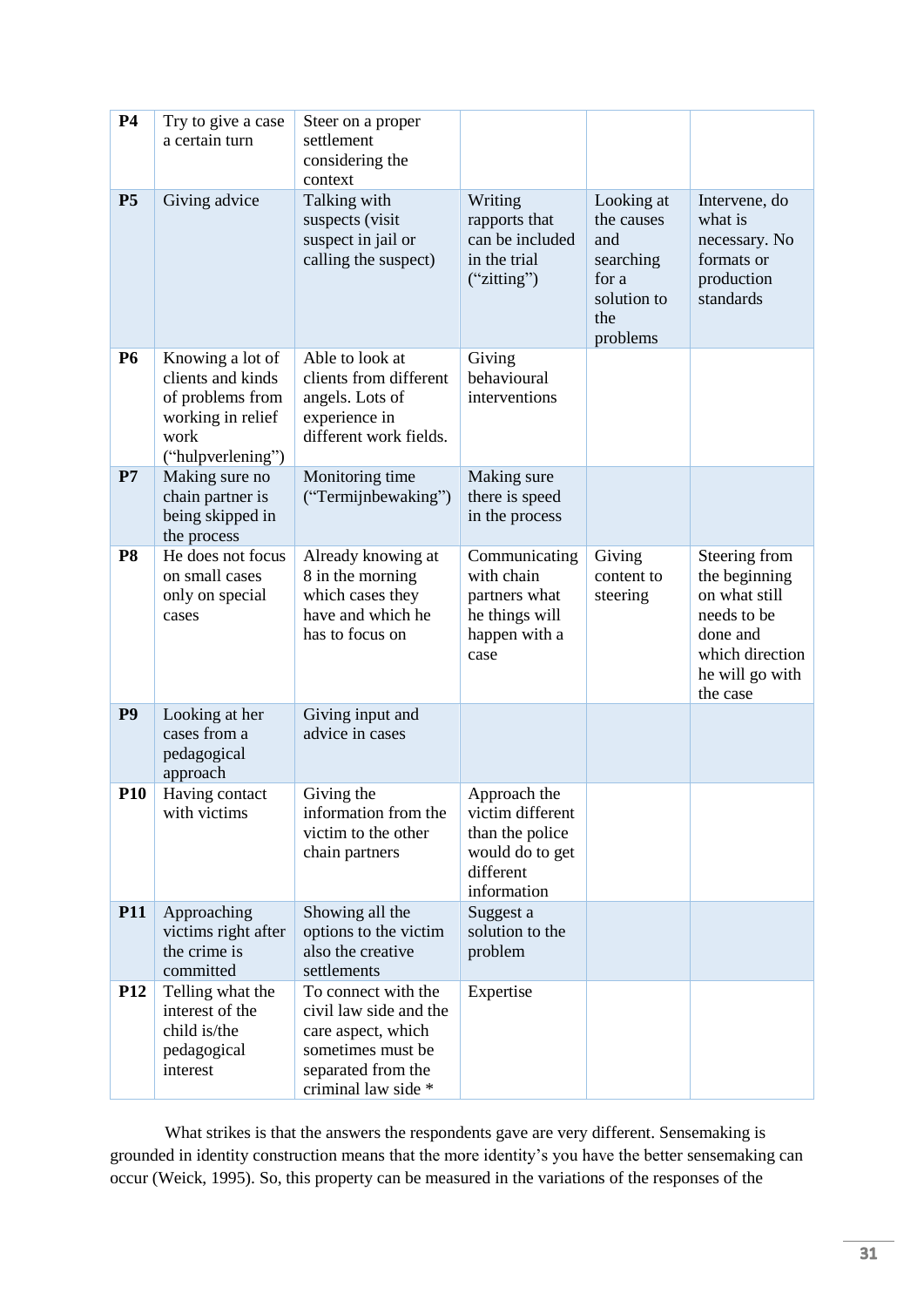respondents. When there is a greater variety in responses, there are more different identity's which should lead according to Weick (1995) to sensemaking. The answers of the respondents very a lot. Looking at question 1 the only answer that is given by 50% respondents is the aspect collaboration. So, 50% of the respondents find collaboration a meaningful aspect of the treatment of a case that makes ZSM meaningful. Looking further the rest of the answers differ a lot. The two members of the police (P2 and P4) have a mutual aspect, namely steering in the case. This is not strange because they have the same job. Overall the answers are all very different.

The same is the case for the answers on the second question. There is some overlap between the people of the same organization, like again steering for the respondents of the police (P2 and P4). For the respondents of child protective services (P9 and P12) this overlap lies in their pedagogical approach.

There are no percentages measured for this property. The criterion to determine if this property is present or not is the extent to which the answers of the respondents variate. When there is no variety this property is not present, when there is almost none variety this property will not be sufficiently present, when there is a little variety this property will be present and when there is a great variety this property will be fully present. Overall there is a great variety in answers. So, based on this criterion I argue that the property sensemaking is grounded in identity construction is fully present at ZSM in Groningen.

#### *Sensemaking is retrospective*

The second property that will be discussed is sensemaking is retrospective. To find out if this property is present at ZSM the respondents were asked two questions. The first question was: What kind of meaningful interventions /settlement decisions has ZSM achieved in your opinion? The answers that the respondents gave were quite diverse. The four interventions of ZSM were mentioned multiple times and furthermore a lot of the respondents have their own examples of meaningful interventions/settlements decisions. For this property the answers that were given on this question turned out not to be relevant. The answers and especially the examples that the respondents mention can be used in paragraph 6.5 to find out if the elements of a meaningful intervention are present at ZSM Groningen or not.

The second question that was asked was: Is there room for feedback between the ZSM employees within the ZSM process? Is this room also used? The answers of the respondents are displayed in Table 9 (Appendix 2). 10 out of the 12 respondents said that that there is enough room for feedback (Table 9, Appendix 2). That is 83,3% and that is pretty high, but on the other side only 7 out of the 12 say this room is used which is 58,3%. There are two criteria to measure to what extent this property is present at ZSM in Groningen. The first criterion is the percentage of people that say that there is room for feedback. When this percentage is between 0%-10% this property is not present. When this percentage is between 11%-60% this property is not sufficiently present. When this percentage is between 61%-80% this property is present. When the percentage is between 81%-100% it is fully present. 83,3% of the respondents said that there is enough room for feedback, which would mean that based on this question the property sensemaking is retrospective would be fully present. The second criterion is to what extent the respondents think this room for feedback is also used. As said in the conceptualization part of this research the second criterion weighs the heaviest, because, for the learning effect it is important that the room is also used. If the room is there but it is not used, this will not contribute positively to the learning effect. Only 58,8% of the respondents said that they think that the room for feedback is also used. Looking at the different percentage categories this would mean that based on the second criterion the property sensemaking is retrospective is not sufficiently present at ZSM in Groningen. Within ZSM people from five different organizations work together. They all work shifts. This means that the team that works at ZSM changes constantly. Also, the respondents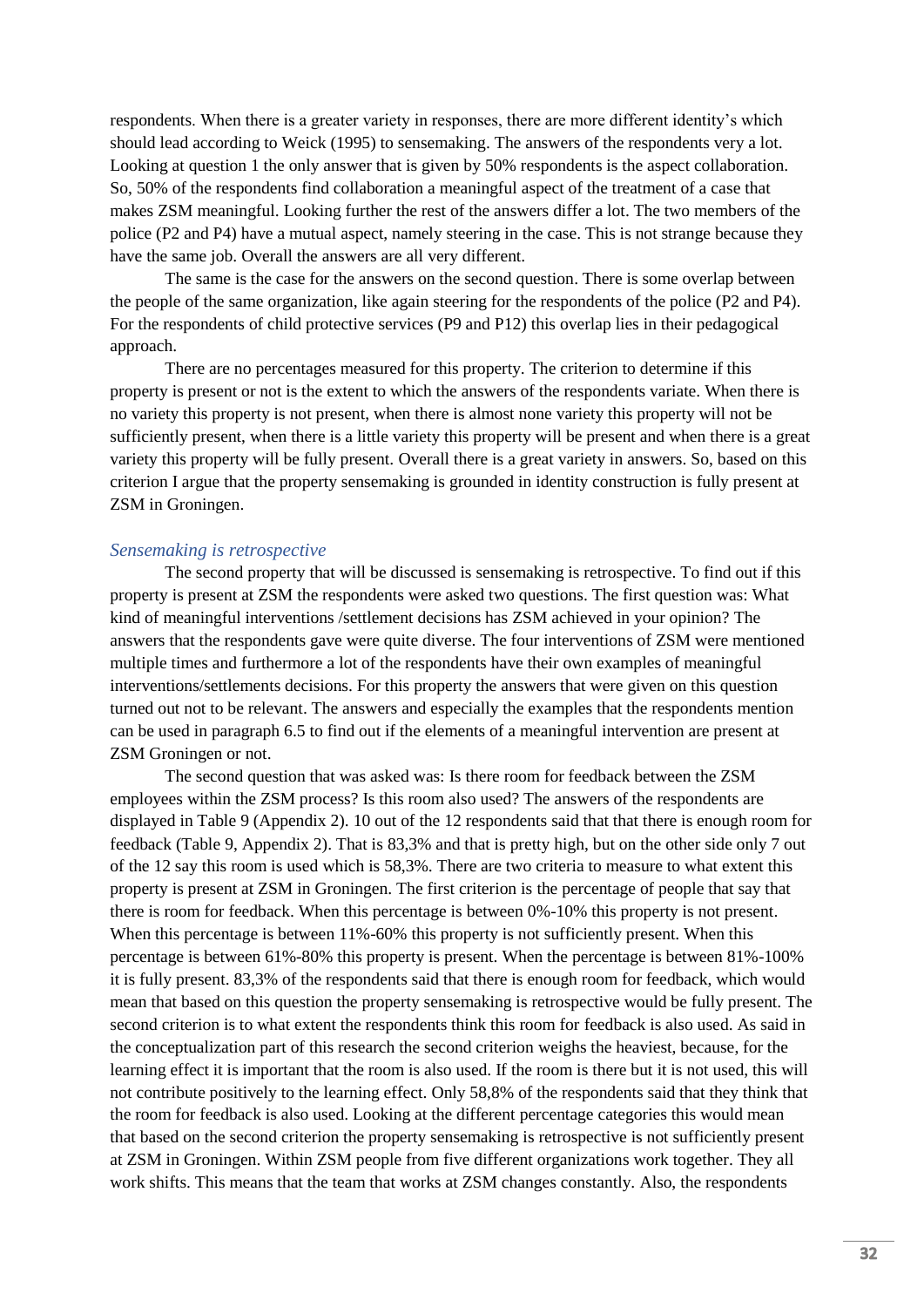that said yes to the question if the room is used, say that this depends on the person and that the changing shifts within ZSM makes it hard. P8 says: "because of the changing shifts you almost never give feedback to a colleague one to one, so that learning effect is hard at ZSM" (Appendix 10, p. 141). P12 says: "because of the changing shifts you lose connection with the case and therefore you no longer feel the need for feedback" (Appendix 14, p. 174). The learning effect can only occur when the room for feedback is also really used. The percentage of respondents that think this room is really used is only 58,8%. Bases on this percentage I argue that the property sensemaking is retrospective, is not sufficiently present at ZSM in Groningen.

#### *Sensemaking is enactive of sensible environments*

The third property that will be discussed is sensemaking is enactive of sensible environments. To find out if this property is present at ZSM the respondents were asked the question: Is the SCC North-Netherlands so organized that there is room to create meaningfulness together in ZSM procedures? Is there anything that can be adjusted that could improve this? The answers of the respondents are displayed in Table 10 (Appendix 2). 9 out of the 12 respondents said that that the SCC North-Netherlands is so organized that there is enough room to create meaningfulness (Table 10, Appendix 2). That is 75% and that is pretty high.

What is striking is that two of the respondents (P4 and P8) are much more negative than all the other respondents. P4 says that: "that it is arranged worthless. Especially the 'niet vast kamer' must become one big space where you can strategically choose a place" (Appendix 6, p. 102). P8 says that: "It is wrong in the first place to house ZSM with the police. Then it really becomes the party of the police. When someone from the central BT here at the Rademarkt has a question he can just walk upstairs to ask it, while members from other BT's cannot do that. It is not the police its party, it is our product and the police should come to us" (Appendix 10). P8 also says: "The big room is also not practical, because if I receive a phone call I can barely hear the other person talk. So, I have to leave the room to have a conversation on the phone. The building is bad, ARBO technical it should be immediately evacuated. The conditions are not ideal" (Appendix 10, p.142-143). These two respondents are the only respondents that are that negative.

9 out of the 12 respondents have some ideas for adjustments that would make it even better. P1 has the idea of making the 'vast kamer' a little bit less noisy (Appendix 3). P5 has the idea to work with digital files (Appendix 7). P7 has the idea that the KPC should also have a central position in the 'vast kamer' (Appendix 9). P9 has the idea that there should be some kind of a youth table (Appendix 11).

So, overall the respondents are pretty satisfied about the location. There is one criterion to measure to what extent this property is present at ZSM in Groningen. The is the percentage of yes answers on the question if the SCC North-Netherlands is so organized that there is room to create meaningfulness together is ZSM procedures. When the percentage of yes is between 0%-10% this property is not present. When the percentage of yes is between 11%-60% this percentage is not sufficiently present. When the percentage of yes is between 61%-80% this property is present at ZSM. When the percentage of yes is between 81%-100% it is fully present at ZSM. The percentage of yes answers is 75%, which means that based on this criterion the property sensemaking is enactive of sensible environments is present at ZSM in Groningen. There could be made some improvements according to the respondents, but overall they are positive.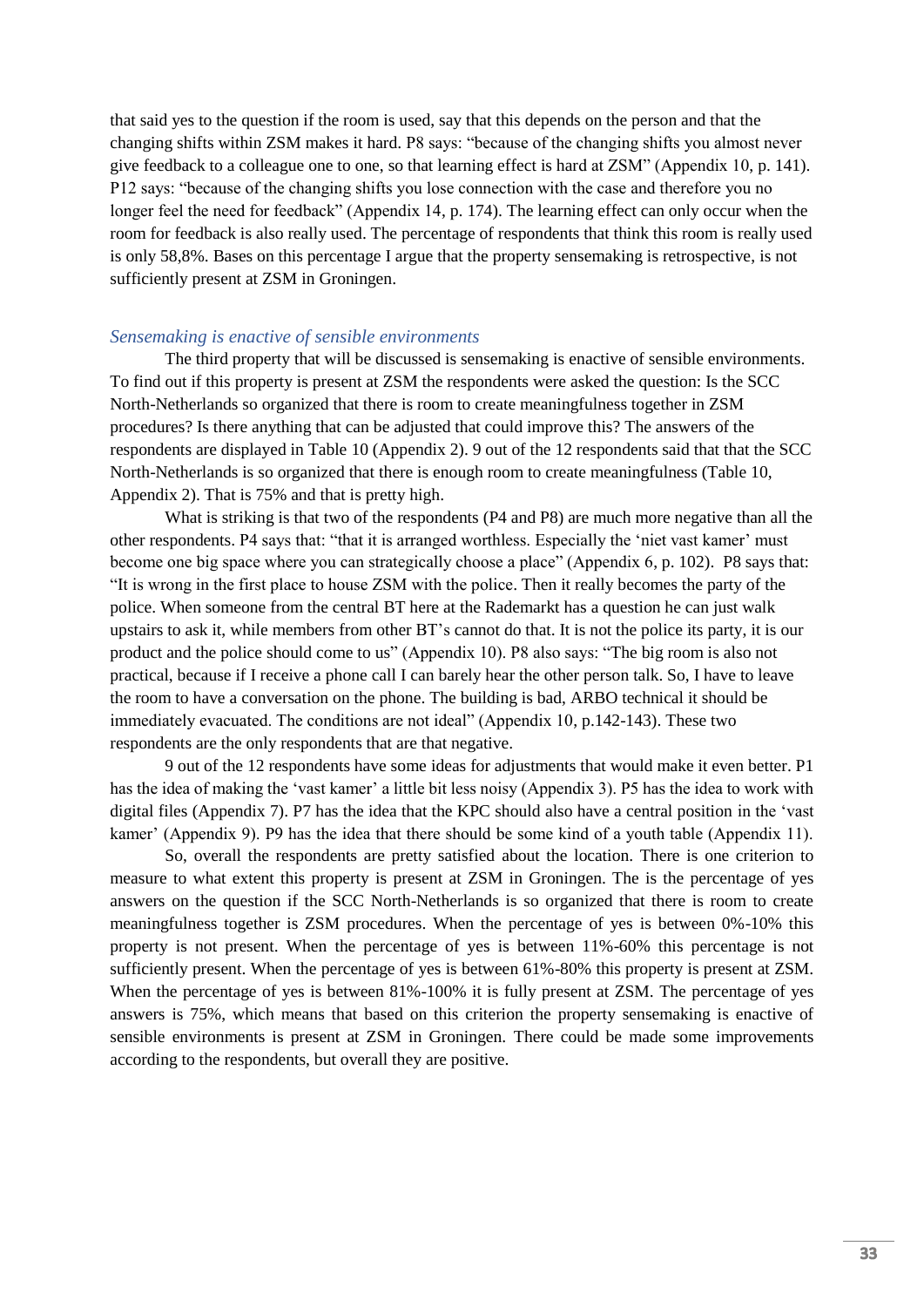#### *Sensemaking is social*

Sensemaking is social is the fourth property of Weick's sensemaking theory. To find out if this property is present at ZSM the respondents were asked two questions. This first question that was asked was: Are all organizations within the ZSM process equally important or are one or more organizations dominant? Can you give an explanation here, such as examples or your opinion on this? There are two criteria to determine if this property is present. The first criterion is the percentage of people that say that one or more organizations are dominant. When this percentage is only between 0%-10% this property is fully present. When this percentage is between 11%-60% this property is present. When this percentage is between 61%-80% this property is not sufficiently present at ZSM. When the percentage is between 81%-100% it is not present at ZSM.

Looking at all the interviews that were done with the respondents I see that 6 out of 12 (50%) respondents think the police and the public prosecution are dominant and 3 out of 12 (25%) respondents think that only the public prosecution is dominant. This means that 9 of out of the 12 respondents think that the public prosecution is dominant which is even 75%. When I look only at this 75%, ZSM does not look very social, but it is also important to look at why the respondents think the police and especially the public prosecution are most dominant. P7 says: "the police is supplier and arrests people and the public prosecution is dominant because they will make the decision. This is the natural hierarchy, it follows and fits the process" (Appendix 9, p. 143). P10 says: "the public prosecution and the police are most dominant, but that does not mean that they are more important than 3RO, SHN and child protective services" (Appendix 12, p. 159). P3 also says something that stands out. P3 says: "I notice that conversations about the development of ZSM take place between the police and the public prosecution and are only later being discussed in the tactical workgroup. I will not deny that the police and the public prosecution are dominant organizations, but this relation comes also because the other chain partners give that space. They have a reactive attitude instead of a proactive attitude" (Appendix 5, p. 94). So, overall the respondents think that the police and especially the public prosecution are dominant, but they do have the feeling that they are equally important. So, 75% of the respondents think that the public prosecution is dominant. Looking at the categories this would mean that based on this criterion the property sensemaking is social is not sufficiently present at ZSM in Groningen

The second question that was asked was: do you have the feeling to belong to one specific organization or to be part of a joint ZSM team? The second criterion to determine to what extent this property is present is therefore to what extent the respondents think they are part of a joint ZSM team. When this percentage is between  $0\% - 10\%$  this property is not present. When this percentage is between 11%-60% this property is not sufficiently present. When this percentage is between 61%-80% this property is present at ZSM. When the percentage is between 81%-100% it is fully present at ZSM.

The answers of the respondents are displayed in Table 11 (Appendix 2). 5 out of the 12 (41,7%) respondents said that that they belonged to a specific organization, 4 out of 12 (33,3%) said that they belonged to a joint ZSM team and 3 out of 12 (25%) did not make a clear statement (Table 11, Appendix 2). Overall the feeling is that ZSM is a team, but they all have the interest of the own organization in mind. P5 says: "I feel more at home at ZSM than at the probation service office (Appendix 7, p. 114). P7 is the process coordinator of all the chain partners and therefor really has the feeling of being part of a ZSM team (Appendix 9, p. 135). P8 is the respondent that has the strongest feeling to be part of the specific organization. P8 says: "I really am part of the public prosecution and that he is there if it is necessary to correct the police or to put 3RO back on track" (Appendix 10, p. 143). So, overall the respondents think they are a team when they work for ZSM. For almost six months I worked in the same building with the employees of ZSM. What struck me was that people do not feel as one team when it comes to a social level. During lunch break groups of people isolate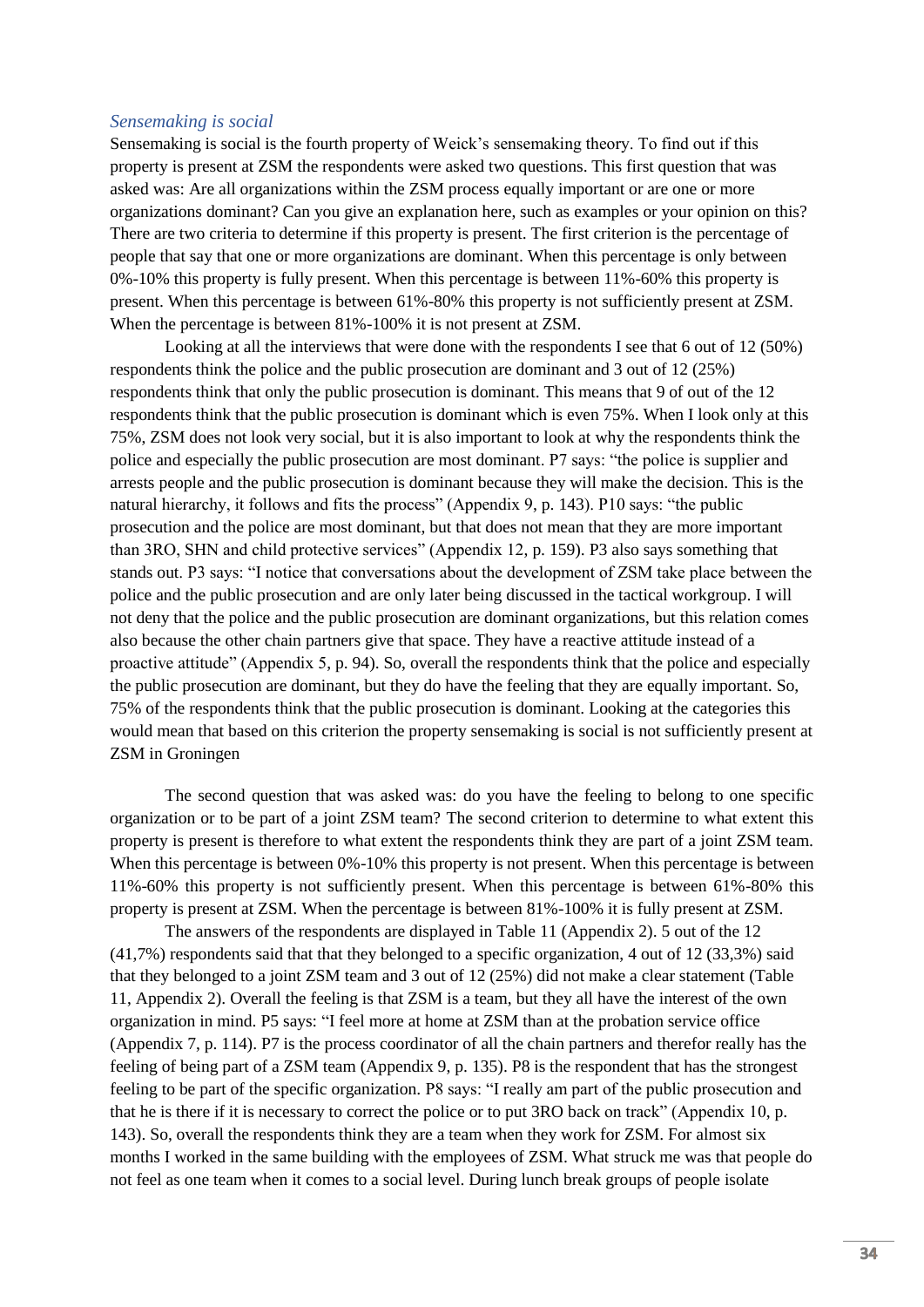themselves from others. P4 says: "this connection is not optimal and that you can see that right away when you walk into the canteen. SHN and child protection services are at one table and sometimes we invite them to come sit with us, and sometimes this happens, but most of the time they chose to sit with their own group" (Appendix 6, p. 103-104). Another element of ZSM that in my opinion makes it hard to become one ZSM team are the constantly changing shifts and also the different working hours of the organizations. P2 also thinks this is a problem. P2 says: "SHN work till 21.00, 3RP works till 20.00 and child protective services work till 17.00. Police and public prosecution work till 22.00 so there you can already see the differences" (Appendix 4, p. 85). This is confirmed by P12 who works for child protective services. P12 says: "I do not see ZSM as my second workspace. This is because I work at ZSM one day in the two weeks and one weekend in eight weeks. I think I am not often enough at ZSM to feel that connection" (Appendix 14, p. 175). So, 33,3% of the respondents that think they belong to a joint ZSM team. Looking at the categories this means that based on this criterion the property sensemaking is social is also not sufficiently present at ZSM in Groningen.

Looking at both criteria I argue that the property sensemaking is social is not sufficiently present at ZSM in Groningen. This does not mean that the employees of ZSM are not a team at all, but this does mean that there are some differences between the organizations that are in my opinion the cause for not being a joint ZSM team. Respondents do feel somewhat like a ZSM team when they work together, but on a social level there are still lots of different groups. There could be some changes to improve this like lunching together, less changing shifts and working the same hours.

#### *Sensemaking is ongoing*

Sensemaking is ongoing is the fifth property of Weick's sensemaking theory. To find out if this property is present at ZSM the respondents were asked one question. The question that was asked was: are you able to make from ZSM a meaningful work process, in which you always standard work as meaningful as possible? The criterion to determine if this property is present or not, is the percentage of yes answers on the question. When the percentage of yes is between 0%-10% this property is not present. When the percentage of yes is between 11%-60% this percentage is not sufficiently present. When the percentage of yes is between 61%-80% this property is present at ZSM. When the percentage of yes is between  $81\% - 100\%$  it is fully present at ZSM. P1 and P2 immediately say that they do not think the word "standard" fits ZSM (Appendix 3 and 4). Looking at all the interviews I came to the conclusion that 6 out of the 12 (50%) respondents think they are able to work standard as meaningful as possible. What strikes is that it seems that every respondent had a somewhat different idea of working as meaningful as possible means. For example, P6 says: "for every situation I try not only to look at the incident, bus also what kind of problems are behind that incident and what should be done in that specific case" (Appendix 8, p. 126). So, P6 talks more about being context oriented and personal oriented when he talks about working meaningful, but P8 mentions something different. P8 says: "from my job point of view it is meaningful to quickly indicate in larger cases what I want to do with the case, to steer" (Appendix 10, p. 144). Only the fact that the respondents see working meaningful so different makes it hard to develop a way to always work standard as meaningful as possible. What I have discovered by observing and what also is made clear in the answers of some respondents is that there is not one work process, but every individual at ZSM has his or her own work process. Everybody is doing their own thing. What I also discovered is that being meaningful is not something that the employees of ZSM are always thinking of. This was confirmed by two statements, one of P11 and one of P12. P11 says: "The fact that ZSM is also creative is not always under everyone's attention" (Appendix 13, p. 168). P12 says: "If I am being honest I must admit that I sometimes forget to search for a meaningful settlement in a case. In a lot of cases that can go better. This is also because of the time pressure and the amount of work, but sometimes I also just not know what kind creative settlement there would be possible" (Appendix 14, p. 176). 50% of the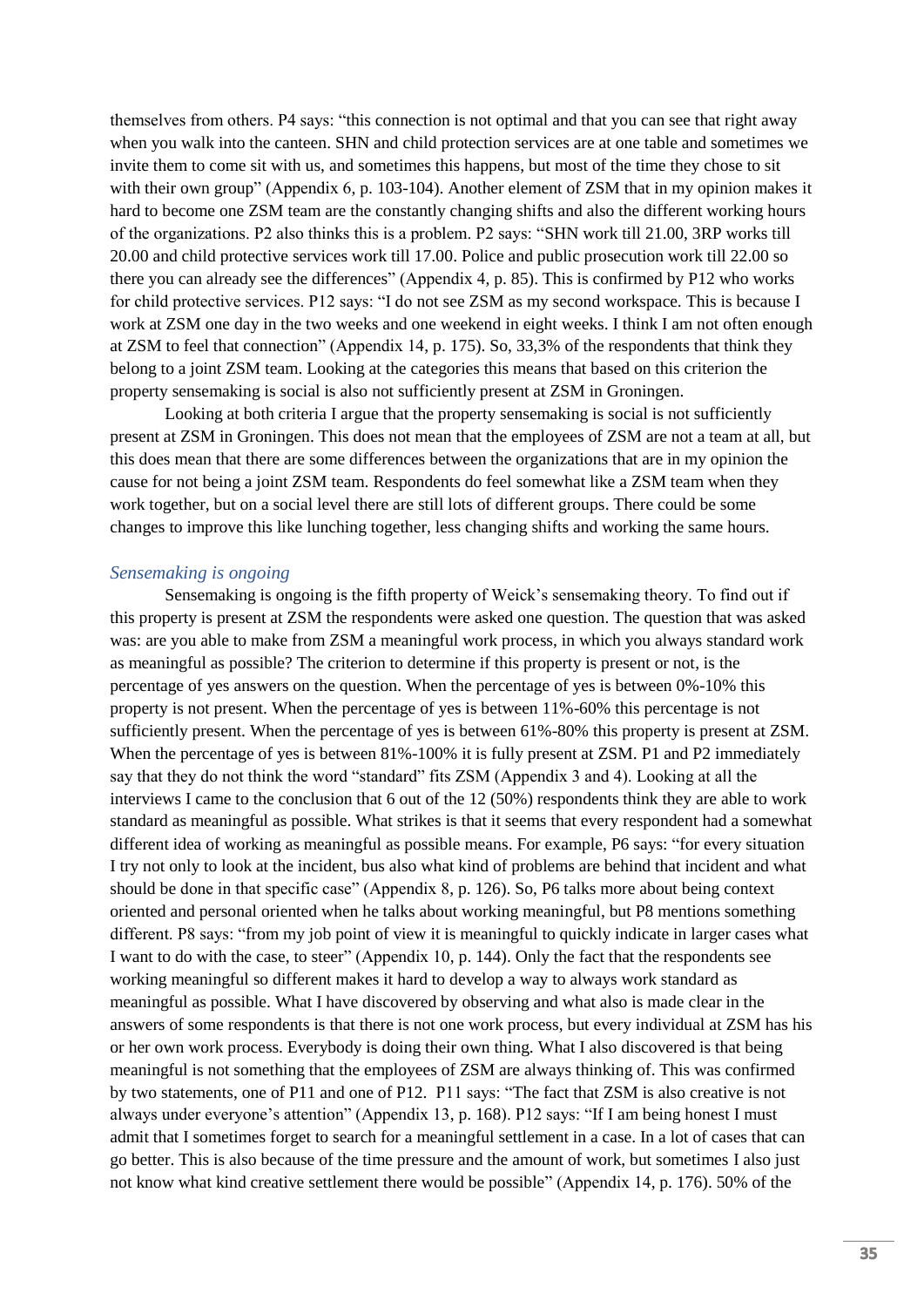respondents think that they are able to work standard as meaningful as possible. Looking at the categories this means that based on this criterion I argue that the property sensemaking is ongoing is not sufficiently present at ZSM in Groningen. Looking at my own observations I am not convinced that the employees of ZSM are able to make a meaningful work process, in which they always work standard as meaningful as possible. This because the respondents all work quite different. There is not a standard way to work, which is difficult when the shifts constantly change. This means that the employees of ZSM have to work further on a case that their colleagues started even when their approach of a case is quite different. When everyone works different, and a case is handled by multiple persons, being ongoing is difficult. The process will often be interrupted. Being meaningful and creative is also not always under everyone's attention. When it is busy they do forget to be meaningful. This is also a point of improvement.

#### *Sensemaking is focused on and by extracted cues*

Sensemaking is focused on and by extracted cues is the sixth property of Weick's sensemaking theory. To find out if this property is present at ZSM the respondents were asked one question. The question that was asked was: What are details/elements in a case that stimulate you to pay more attention to it? Can you provide an explanation of this by giving an example? Sensemaking is focused on and by extracted cues means that sensemaking can exist because people notice events (Weick, 1995). Every person will notice a couple of cues out of all the cues because of the filter that that person has (Weick, 1995). Your own filter and the interest that you have determine which cues you will focus on (Weick, 1995). Within ZSM it is very important that specific details/elements of a case are noticed to deliver custom work. The answers of the respondents are displayed in Table 12 (Appendix 2). The criterion on which I will focus will be the variety in the details/elements that the respondents extract from a case. When there is no variety this property is not present, when there is almost none variety this property is not be sufficiently present, when there is a little variety this property is present and when there is a great variety this property is fully present.

Looking at the answers of the respondents some elements or details are mentioned more often. These details/elements are: age, relationship and criminal record, but I discovered that there is a lot of difference in which elements/details they mention. So, within ZSM it is the case that every person will notice a couple of cues out of all the cues, because of the filter that that person has. There is a great variety in the cues the respondents extract from a case. Therefore, I argue that the property sensemaking is focused on and extracted by cues is fully present at ZSM in Groningen. There is an improvement that could make it easier to extract the cues (details/elements) in a case. The cues (details/elements) are often extracted from the hearing report or could be extracted from the hearing report. The only problem is that the quality of the hearing report sometimes is quite disappointing. P1 says: "The reports of the hearing and the filed report are sometimes really bad. This makes it hard to filter the important elements/details out of especially when they are not mentioned in the reports. Sometimes not enough questions are asked to the suspect" (Appendix 3, p. 76). P6 says: "The (social) reports of the hearing are not good. Sometimes a suspect says something strange in the hearing, but the officers do not ask further about that. This makes our job later on more difficult and there is also a bigger chance that we will miss crucial things" (Appendix 8, p. 126). P6 mentions an example: "there was a man who was arrested for shoplifting and during his hearing he said that Willem Alexander was to blame for everything. When I talked to this man it turned out that he was psychotic. The Police did not do anything with the statement of the man. Maybe is not important for the shoplifting case, but it is important to know if you can let this man free, if that is safe" (Appendix 8, p. 126). So, the quality of the hearings and filed reports can be improved which will make it even easier to extract cues.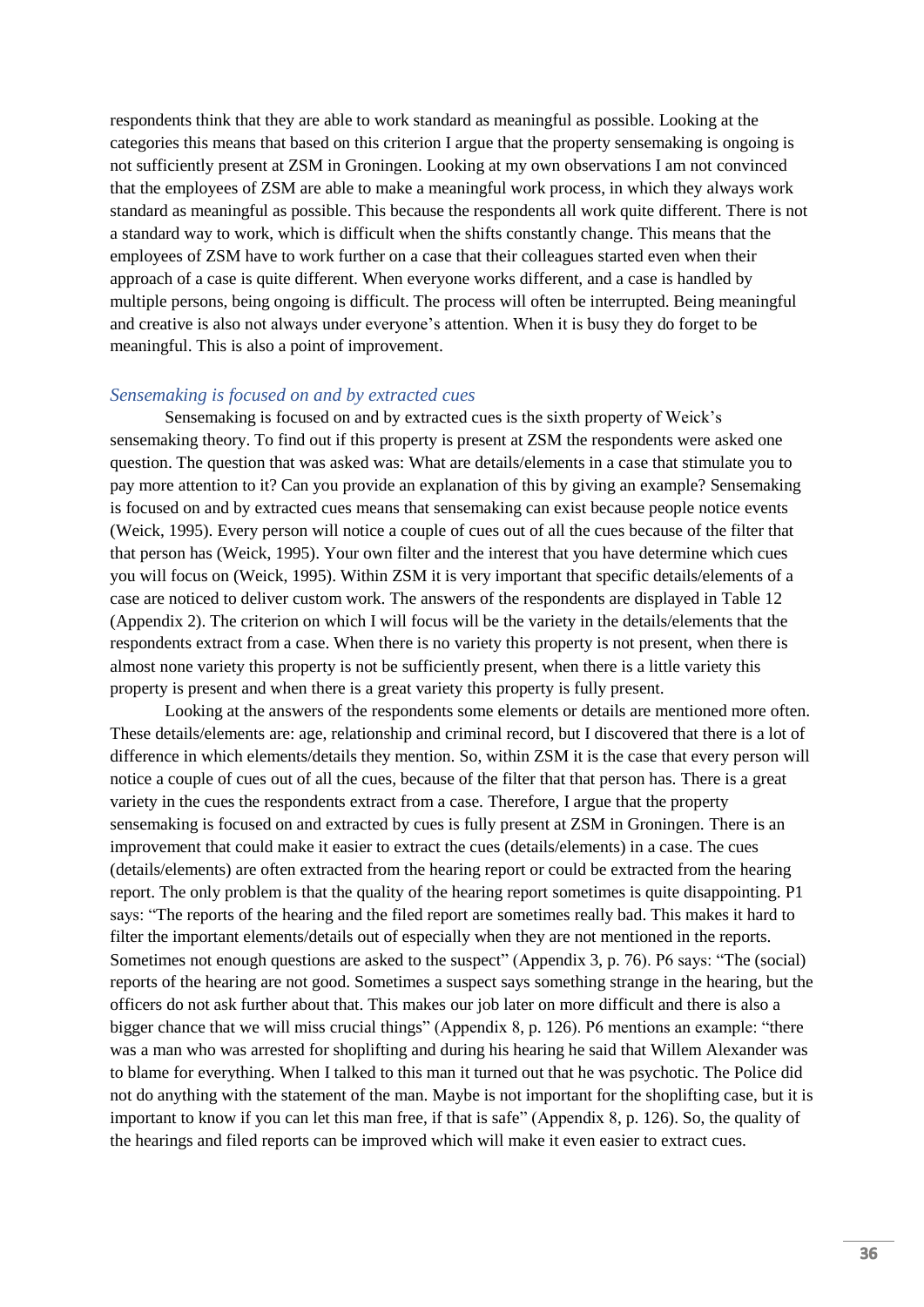#### *Sensemaking is driven by plausibility rather than accuracy*

Sensemaking is driven by plausibility rather than accuracy is the seventh and last property of Weick's sensemaking theory. To find out if this property is present at ZSM the respondents were asked one question. The question that was asked was: can you convincingly communicate the outcome of the ZSM process to your constituency? And why can you do this or why can you not do this?

Sensemaking driven by plausibility rather than accuracy means that sensemaking needs a good story (Weick, 1995). Accuracy is not the most important for sensemaking to arise, it is about how you tell the story. The organizations that work at ZSM also have departments that do not work at ZSM, their constituency. ZSM employees need to communicate with their constituency and this is also important for the ZSM process and the meaningfulness of the ZSM process. The constituency also plays a part, sometimes in advance/in preparation, sometimes after the outcome/the settlement decision. The answers of the respondents are displayed in Table 13 (Appendix 2). The criterion to determine if this property is present or not is the percentage of yes or no answers on the question. When the percentage of yes is between 0%-10% this property is not present. When the percentage of yes is between 11%-60% this percentage is not sufficiently present. When the percentage of yes is between 61%-80% this property is present at ZSM. When the percentage of yes is between 81%-100% it is fully present at ZSM.

9 out of the 12 (75%) respondents said that they were able to convincingly communicate the outcome of the ZSM process to their constituency. P7 said: "I do not have to do this. I will always refer to the legal critic ("beoordelaar") to do that" (Appendix 9, p. 136). P3 said: "It is hard. I work at ZSM for 5 years, but we forgot to make the connection with the BT's" (Appendix 5, p. 96). P6 said: "Should be done more. There are problems with this communication with the constituency within the probation services themselves. The policy of the probation services is not good for this process and they should create more insight in the process for their constituency" (Appendix 8, p. 127). Looking only at the 75% it looks like the communication with the constituency goes rater good, but looking at why they say they are/are not able to do this it brings a little more nuance. As earlier stated by P3: they forgot to make the connection with the BT, other organizations also forgot to make this connection with their constituency. The overall idea that I get is that there is a lot of incomprehension from the constituency towards ZSM. They often do not know what ZSM exactly is and why they work the way they work at ZSM. A positive point is that 75% of the respondents are able to convincingly communicate the outcome of the ZSM process to their constituency, but to do this they have a lot of explaining to do. P12 says: "When I take one of my colleagues with me to ZSM who never worked there, I get way more respect of that person for all the work I do" (Appendix 14, p. 177). P11 says: "I can make clear how ZSM works and what the goal of ZSM is and in which way we try to achieve that goals" (Appendix 13, p. 169). This is a confirmation for my observation that there is a lot of incomprehension from the constituency towards ZSM. P3 said: "when the people from the BT come on a work visit they finally understand what we do at ZSM" (Appendix 5, p.96). So, most of the respondents are in the end able to convincingly communicate the outcome of the ZSM process to their constituency. 75% of the respondents say that they are able to do that. Looking at the different categories this means that based on this criterion I argue that the property sensemaking is driven by plausibility rather than accuracy is present at ZSM in Groningen. The extent to which this property is present could be improved by making a better connection with the constituency. The BT's are very important in delivering the hearing reports and the filed complaints. I already have concluded that the hearing reports and filed complaints are too often not of good quality. It is possible that the employees of the BT's are not aware of the great influence they have on the meaningfulness of ZSM, because there is a lot of incomprehension for them about ZSM. They deliver the basic documents, these documents are the foundation and when the foundation is bad you will notice this in the entire process.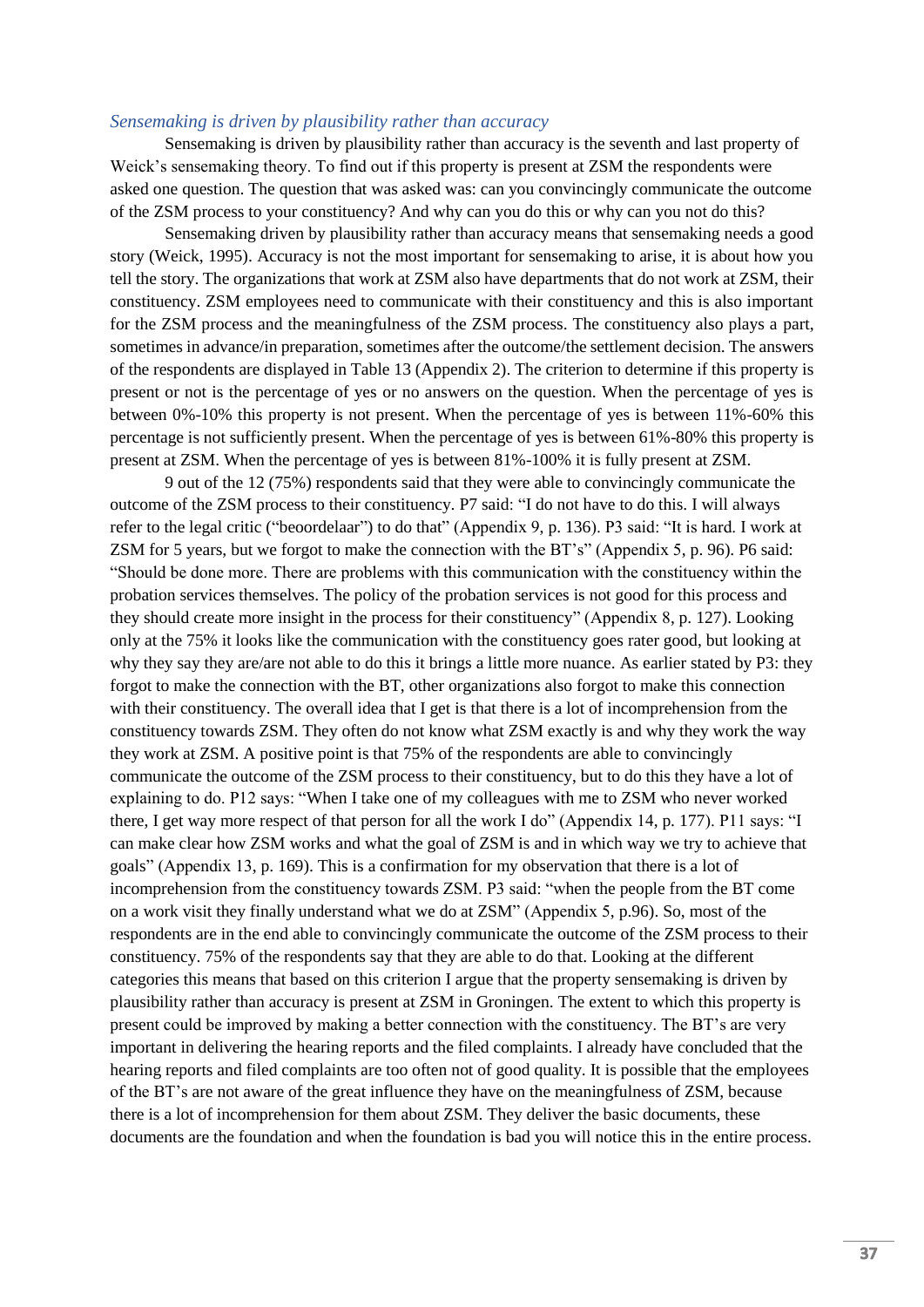#### *Conclusion*

Table 15 will give an overview of the seven properties of sensemaking from Weick (1995) and to what extent they are present at ZSM in Groningen. There is no property that is totally not present at ZSM in Groningen, but there are three properties that are not sufficiently present.

| <b>Property:</b>                    | <b>Fully</b> | <b>Present</b> | <b>Not sufficiently</b> | <b>Not present</b> |
|-------------------------------------|--------------|----------------|-------------------------|--------------------|
|                                     | present      |                | present                 |                    |
| Sensemaking is grounded in          | $\mathbf{x}$ |                |                         |                    |
| identity construction               |              |                |                         |                    |
| <b>Sensemaking is retrospective</b> |              |                | $\mathbf{x}$            |                    |
| Sensemaking is enactive of          |              | $\mathbf{x}$   |                         |                    |
| sensible environments               |              |                |                         |                    |
| <b>Sensemaking is social</b>        |              |                | $\mathbf{x}$            |                    |
| <b>Sensemaking is ongoing</b>       |              |                | $\mathbf{x}$            |                    |
| Sensemaking is focused on and       | $\mathbf{x}$ |                |                         |                    |
| by extracted cues                   |              |                |                         |                    |
| Sensemaking is driven by            |              | $\mathbf{x}$   |                         |                    |
| plausibility rather than            |              |                |                         |                    |
| accuracy                            |              |                |                         |                    |

Table 15: Presence of the seven properties

### <span id="page-38-0"></span>6.5 Are the elements of a meaningful intervention present at ZSM Groningen?

To find out if the elements of a meaningful intervention are present at ZSM Groningen, the respondents were asked two questions. The first question that was asked was: What kind of meaningful interventions/settlement decisions has ZSM achieved in your opinion? The answers that the respondents gave on this question are displayed in Table 7 (Appendix 2). There are some differences in what the respondents see as a meaningful intervention/settlements decision. P5 and P12 gave an example of a case in which they made a decision that gave the suspect a second chance. were they really changed the future of the suspect by being context oriented and personal oriented (Table 7, Appendix 2). P8 says: "There was a case in which a suspect was arrested for shoplifting and on his photo, you could see that the suspect had a tattoo in his neck with the letters ACAB, which means all cops are bastards. I saw this and concluded that this was an insult, which means that the suspect had to go to trial for the shoplifting case and for the insult. When the suspect arrived at the suit/trial he already had his tattoo removed. Then you really achieve want you want to achieve, namely stopping the situation, with a very focused approach" (Appendix 10, p. 140). This already shows that the respondents have a different idea of what a meaningful intervention/settlements decision precisely is.

The second question that was asked was: are the characteristics of a meaningful intervention: context oriented, personal oriented, selective, quick (where possible), carefully executed, recognizable, visible and noticeably present in the interventions/settlement decisions that you have just identified as meaningful? The answers that the respondents gave on this question are displayed in Table 8 (Appendix 2). What this overview shows is that some respondents say that all elements are present in the cases they treat within ZSM, but recognizable, visible and noticeably are (almost) never specifically mentioned. I think that these elements are somewhat unclear to the respondents

Context oriented, personal oriented and speed are all mentioned in both a negative and positive way. It seems to be that there is a trade-off between context oriented and personal oriented on one side and speed on the other side. When you want to be context oriented and personal oriented this takes time, so this means that the speed can come under pressure. This also works the other way around. When you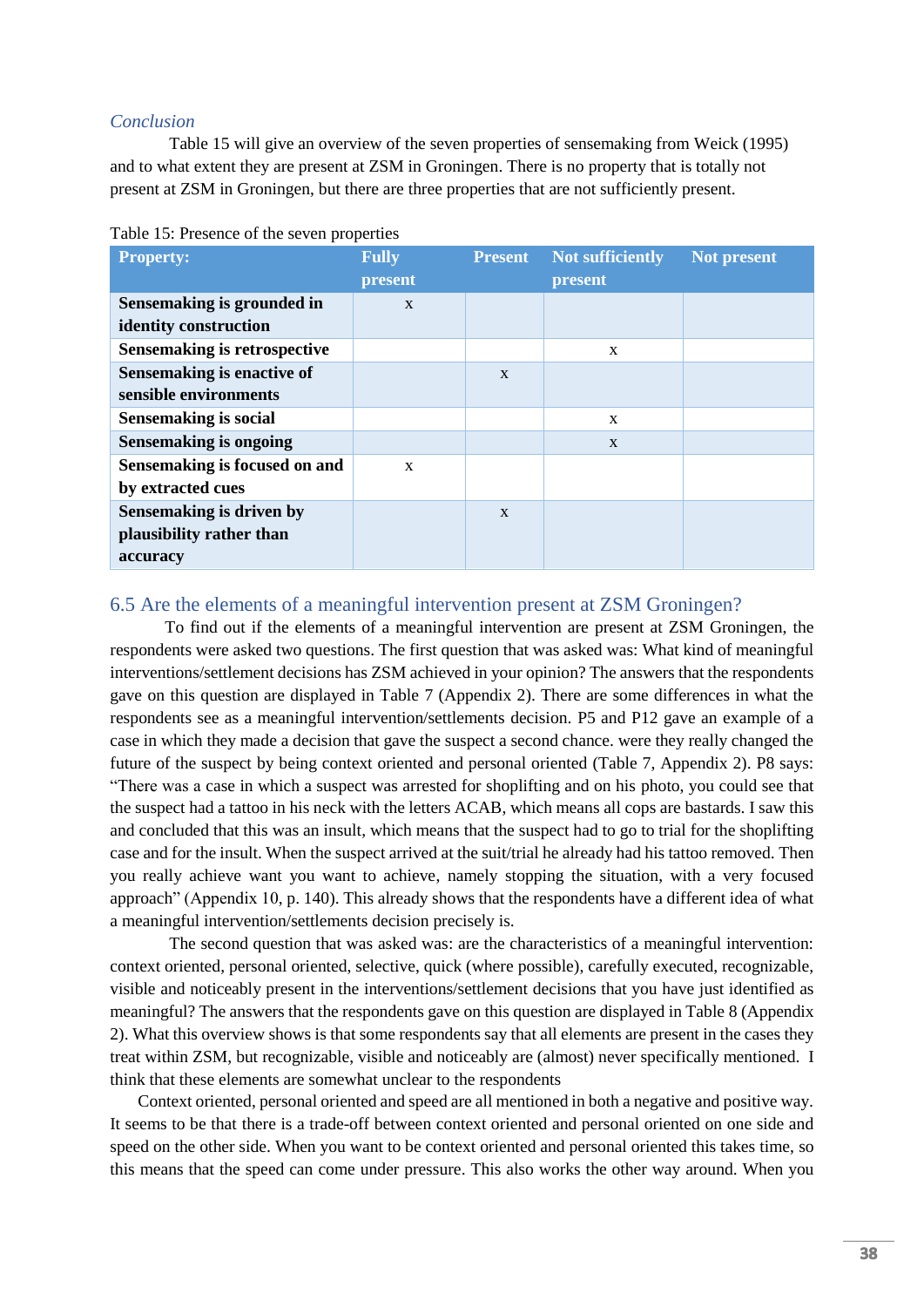want to work quick you do not always have the time to be context oriented and personal oriented. So, the elements context oriented, personal oriented, selective, quick (where possible) and carefully executed are present at ZSM, but context oriented and personal oriented are not always thought of by everyone. This should be brought more under the attention. P12 says: "the focus lies on speed" (Appendix 14, p.174). So, because there is a trade of between these elements it is important that the focus lies not only on speed. Otherwise context oriented and personal oriented will be pushed to the background.

The employees of ZSM are professionals and the law is always considered, therefor the element carefully executed is present at ZSM in Groningen.

The element selective is not really explicitly mentioned in the answers, because I think this element was not clear for the respondents. Being selective means to take the right cases in criminal law and apply the right settlement possibility's for the cases (there are multiple possibilities for settlements, also outside criminal law); to be able to deliver customized work, creativity is required within the applicable laws and regulations (Landelijk Programma ZSM, 2013). To see if this element is present the focus will be on if you can speak of customized work, creativity and if the right settlement possibility was applied. This is being done to little. The customized decision and the creative settlements are not always under everyone's attention. P11 also mentioned this as a point of improvement. P11 said: "bring the option for creative settlements more under the attention" (Appendix 13, p. 167). The element selective is therefore not sufficiently present at ZSM in Groningen.

Recognizable, visible and noticeable were somewhat vague for the respondents and are (almost) never specifically mentioned. Recognizable means that you should be unambiguous in what you do (Landelijk Programma ZSM, 2013). Visible means that you show what you do (Landelijk Programma ZSM, 2013). Noticeable means the effect of what you do is noticeable (Landelijk Programma ZSM, 2013). I think that these three elements are closely connected to giving feedback. The employees of ZSM do not always get feedback about the interventions, therefor they sometimes do not know what the effect of an intervention is, what others do and if they are unambiguous. Therefor I argue that these elements are not sufficiently present at ZSM in Groningen. An overview of the presence of the elements of a meaningful intervention at ZSM in Groningen is given in Table 16.

| <b>Element</b> of a<br>meaningful | <b>Fully present</b> | <b>Present</b> | <b>Not sufficiently</b><br>present | Not present |  |  |  |  |
|-----------------------------------|----------------------|----------------|------------------------------------|-------------|--|--|--|--|
| intervention                      |                      |                |                                    |             |  |  |  |  |
| <b>Context oriented</b>           |                      | X              |                                    |             |  |  |  |  |
| <b>Personal oriented</b>          |                      | X              |                                    |             |  |  |  |  |
| <b>Selective</b>                  |                      |                | X                                  |             |  |  |  |  |
| Quick<br>(where<br>possible)      |                      | $\mathbf{x}$   |                                    |             |  |  |  |  |
| <b>Carefully executed</b>         |                      | X              |                                    |             |  |  |  |  |
| Recognizable                      |                      |                | X                                  |             |  |  |  |  |
| <b>Visible</b>                    |                      |                | X                                  |             |  |  |  |  |
| <b>Noticeable</b>                 |                      |                | X                                  |             |  |  |  |  |

Table 16: Presence elements of a meaningful intervention at ZSM in Groningen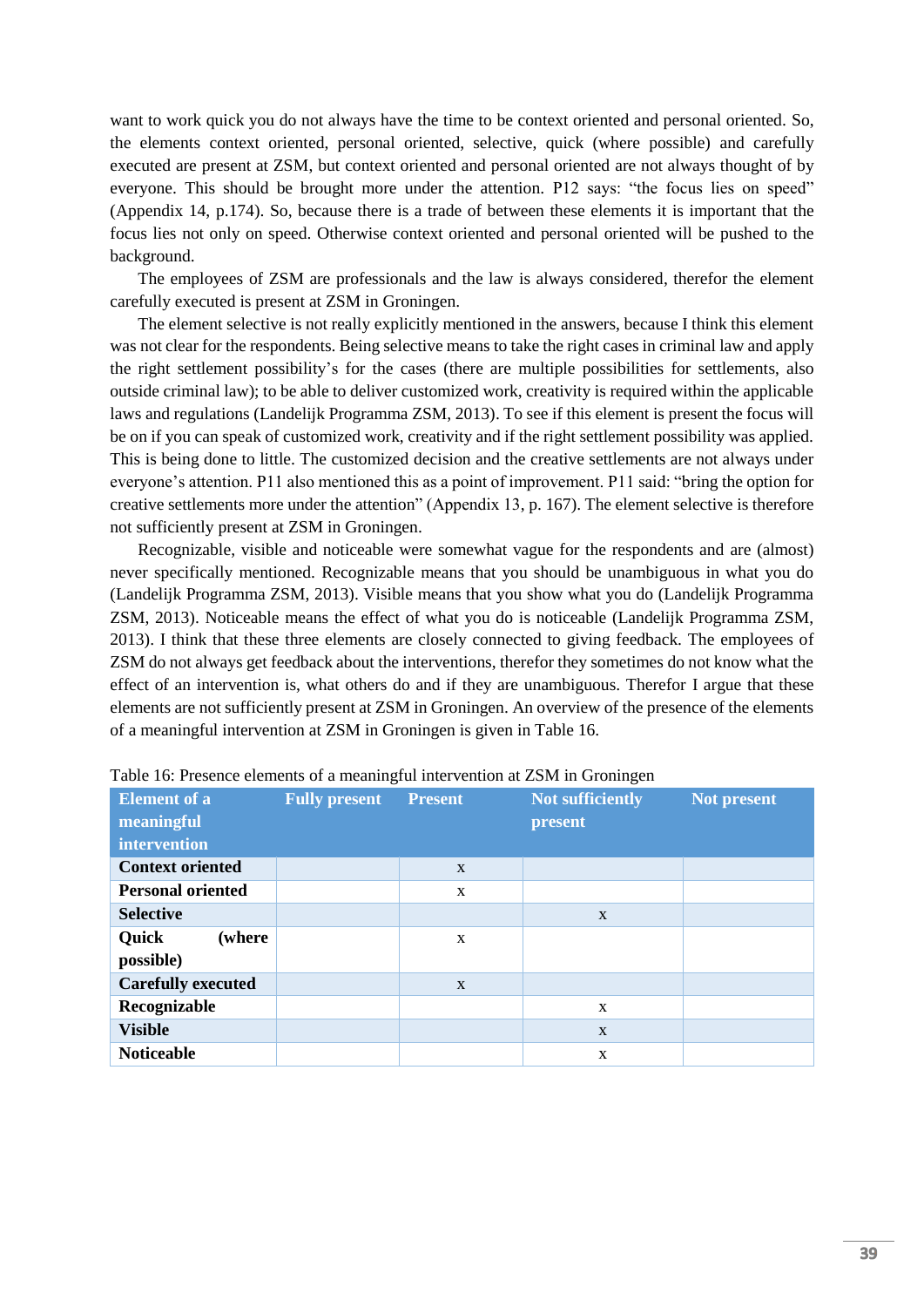## <span id="page-40-0"></span>6.6 Is there a relation between the properties of sensemaking and the perceived meaningfulness?

The fourth sub question of this research is: *"Is there a relation between the properties of sensemaking and the perceived meaningfulness?".* In the previous paragraphs the properties of sensemaking and the perceived meaningfulness are discussed. This means that now all the information is known that is necessary to answer this question.

What stands out is that the reasons the respondents give for perceiving ZSM as meaningful or not, connect well with four of the properties of sensemaking. These four properties are sensemaking is grounded in identity construction, sensemaking is retrospective, sensemaking is social and sensemaking is ongoing.

A positive and meaningful element of ZSM is according to the respondents that they work together with all the different partners which all have their own expertise. A positive contribution within ZSM according to P9 is: "that every party can give input looking at it from their own angle" (Appendix 11, p. 148). When I look at the sensemaking theory of Weick (1995) this is covered by the property sensemaking is grounded in identity construction, which is fully present at ZSM in Groningen. So, there is a relationship between the perceived meaningfulness of ZSM and sensemaking is grounded identity construction.

The first element within ZSM that is not that positive is feedback and the learning effect. This is said by multiple respondents. P8 says: "because of the changing shifts you almost never give feedback to a colleague one to one, so that learning effect is hard at ZSM" (Appendix 10, p. 141). P12 says: "because of the changing shifts you lose connection with the case and therefore you no longer feel the need for feedback" (Appendix 14, p. 174). When I look at the sensemaking theory of Weick (1995) this is covered by the property sensemaking is retrospective, which is not sufficiently present at ZSM in Groningen. So, there is also a relationship between the perceived meaningfulness of ZSM and sensemaking is retrospective.

The second element of ZSM that is not that positive is the collaboration and the relation of the employees of ZSM. P1 says "ZSM is really a hit", but he also says: "the chain partners are not yet adequately attuned to each other, not even after five years" (Appendix 3, p. 67). When I look at the sensemaking theory of Weick (1995) this is covered by the property sensemaking is social, which is also not sufficiently present at ZSM in Groningen. So, there is also a relationship between the perceived meaningfulness of ZSM and sensemaking is social

The third element of ZSM that could be a point of improvement is that thinking out of the box and being creative should be brought more under the attention. P3 says: "I think that in the beginning when ZSM emerged there were more meaningful settlements then there are now. With meaningful I mean out of the box." (Appendix 5, p. 90). P11 and P12 also say that the attention for creative settlements reduces and that people often do not search enough for creative settlements in cases (Appendix 13 & 14). When I look at the sensemaking theory of Weick (1995) this is covered by the property sensemaking is ongoing. ZSM in Groningen did not yet succeed in creating a work process in which they work standard as meaningful as possible. All the respondents have their own way of working and their own way of creating meaningfulness. This means that there is also a relationship between the perceived meaningfulness of ZSM and sensemaking is ongoing.

So, there is a direct relationship between these four properties of the sensemaking theory and the perceived meaningfulness. The other three properties are present at ZSM Groningen, but these properties are not properties that the respondents are really aware of and therefor have not a direct relationship with their perceived meaningfulness. They do have an indirect relationship with the perceived meaningfulness, because without the respondents awareness these properties do influence the perceived meaningfulness.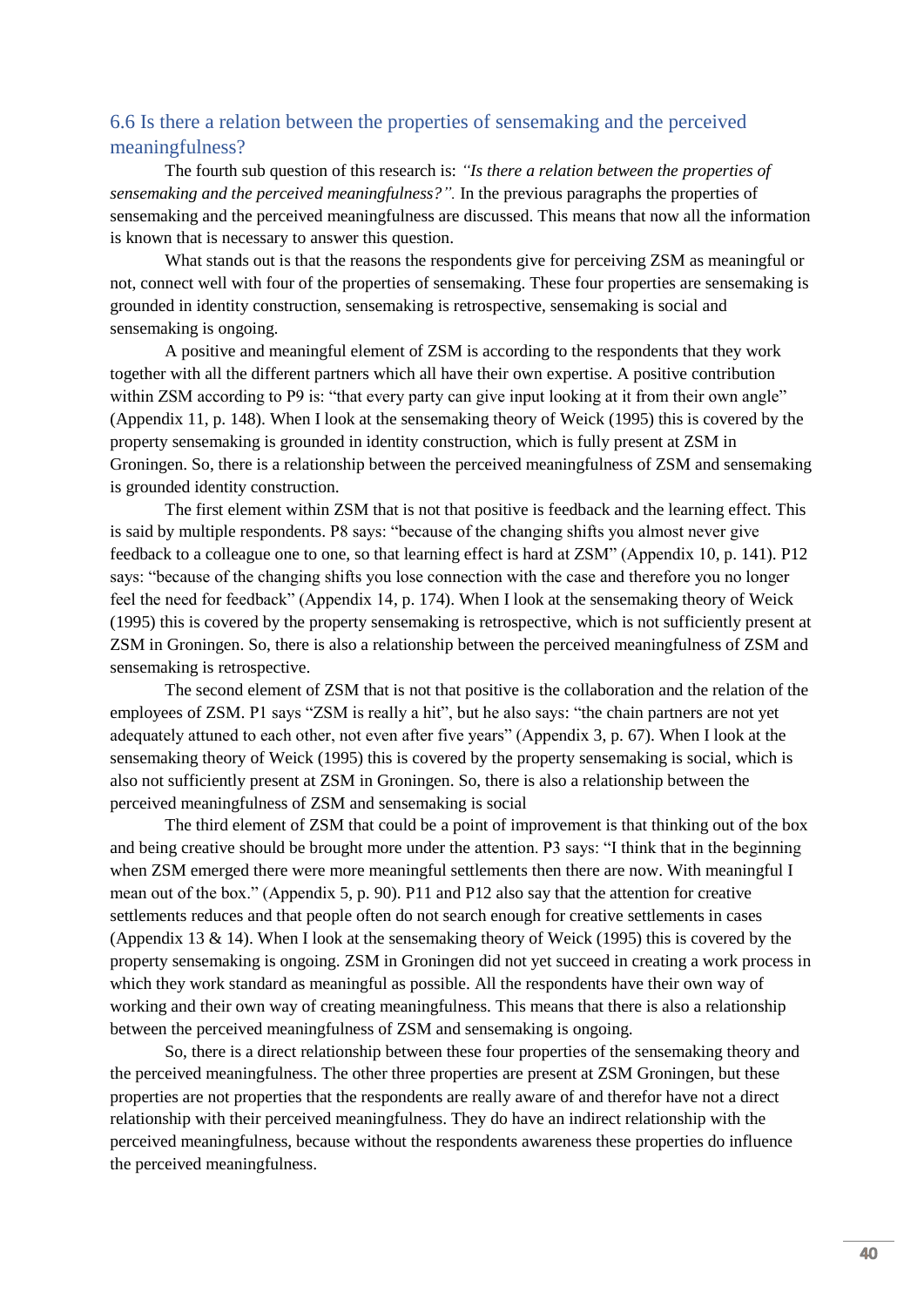For example sensemaking is enactive of sensible environments. The respondents do not mention elements on their own ("uit zichzelf") that match this property, but after asking them if SCC North-Netherlands is so organized that there is room to create meaningfulness together, they all have something to say and almost all the respondents can think of an improvement. The same is the case for sensemaking is focused on and by extracted cues. By asking which elements/details in a case stimulate them to pay more attention to it, I got an overview of their answers. Based on their answers it stood out that they do all extract different cues. This does have an influence on the perceived meaningfulness, but the respondents were just not so aware of that. The last property is sensemaking is driven by plausibility rather than accuracy. This property also has an indirect relationship with the perceived meaningfulness. After asking the respondent if they were able to convincingly communicate the outcome of the ZSM process to their constituency, the majority said that they were able to do this, but that is was not easy and often required some explanations. While asking this question some awareness emerged that the constituency is also important in creating meaningfulness.

### <span id="page-41-0"></span>6.7 What would the respondents like to change to ZSM to make it more meaningful?

The last question that was asked to the respondents was a very open question. There were asked: if you could change something about the ZSM procedure to make it more meaningful in your eyes, what would it be? The answers of the respondents are displayed in Table 14 (Appendix 2). There are some improvements that the respondents mentioned that I think must be implemented. Points of improvements are according to the respondents (Table 14, Appendix 2):

- 1. Improving the letters people receive, for example letters to victims. To prevent an article 12 procedure which costs a lot of time and money.
- 2. Improving the quality of the filed complaints and hearing reports.
- 3. Increase the understanding about ZSM among the police officers of the BT's.
- 4. More permanent presence, a more stable team.
- 5. Working with digital files.
- 6. Creating awareness of am I working meaningful, be aware that perhaps a creative solution is possible.
- 7. 3RO (and maybe also SHN and child protective services) should facilitate more hours at ZSM
- 8. Better transfer of information and decisions (also feedback). To prevent that people have to do things twice, which costs a lot of money and unnecessary time.

These recommendations will be further discussed in paragraph 7.3. In that paragraph they will be linked to a property of Weick that should improve from that specific recommendation.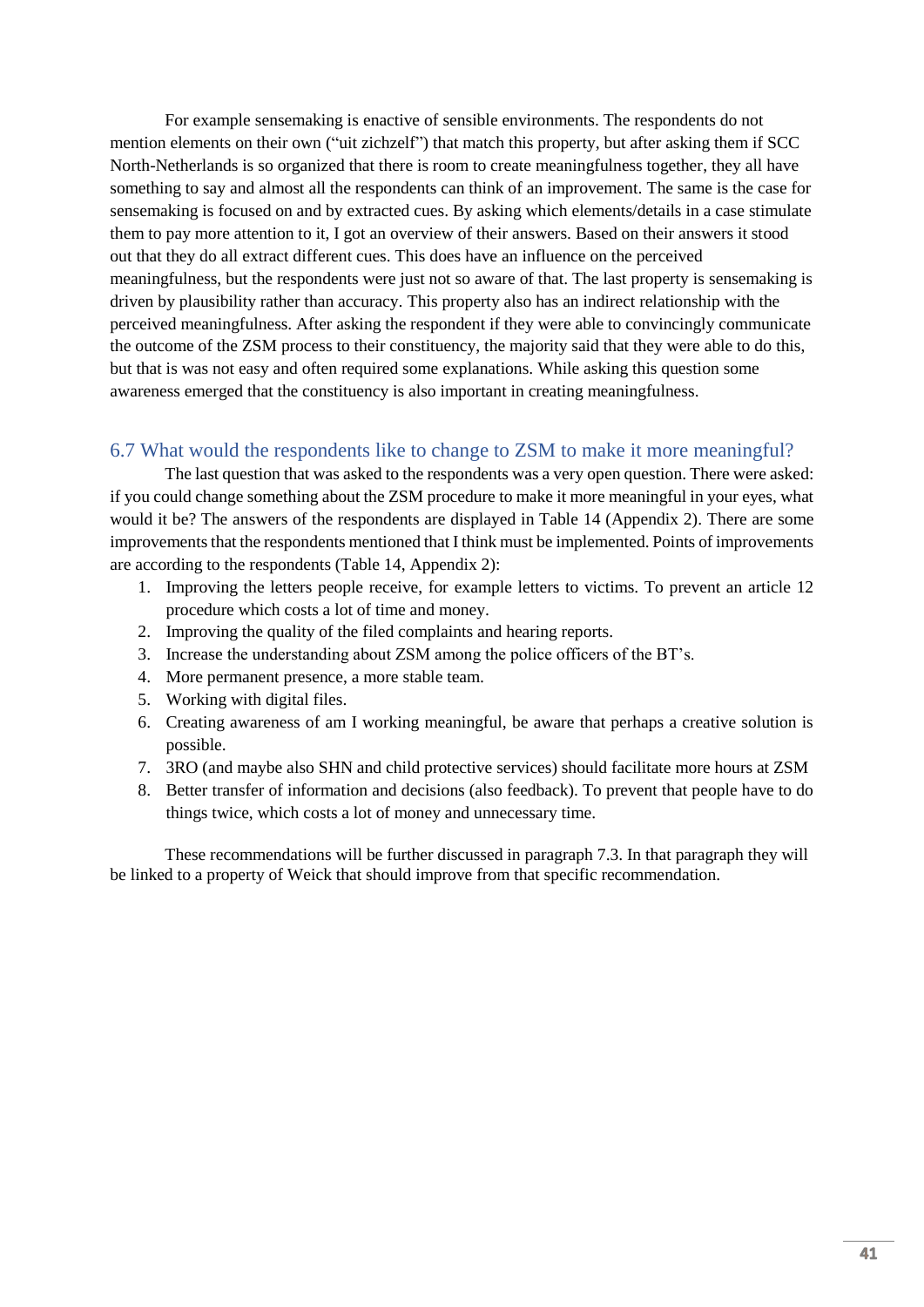## <span id="page-42-0"></span>7. Conclusion

### <span id="page-42-1"></span>7.1 Introduction

In the previous chapter the data that was gathered through interviewing twelve respondents was discussed and the four sub questions were answered. In this chapter the data and the answers on the sub questions will be used to answer the main research questions. After answering the research question there will be a brief discussion about this study. And at last some recommendations will be given.

### <span id="page-42-2"></span>7.2 Main research question

Now it is time to answer the main research question which is: "*To what extent do the properties of sensemaking from Weick influence the perceived meaningfulness of ZSM?*". Paragraph 6.6 already gave an answer on the question if there was a relationship between the properties of sensemaking and the perceived meaningfulness of ZSM. The conclusion from paragraph 6.6 is that all properties have a relationship with the perceived meaningfulness of ZSM, but there is a difference in a direct relationship and an indirect relationship. The respondents were asked to what extent they thought ZSM was meaningful and they answered this by giving a rate and explaining why. By doing this they mentioned elements of ZSM that they thought were meaningful. These elements could be matched to a certain property of sensemaking and therefor this is called a direct connection. The four properties that have a direct connection are sensemaking is grounded in identity construction, sensemaking is retrospective, sensemaking is social and sensemaking is ongoing. The other three properties (sensemaking is enactive of sensible environments, sensemaking is focused on and by extracted cues and sensemaking is driven by plausibility rather than accuracy) have an indirect relationship. The respondents were not aware of the influence of these properties on the perceived meaningfulness, they did not recognize it.

The difference between the main research question and the fourth sub question is that the main research question explicitly askes to the extent to which the properties of sensemaking influence the perceived meaningfulness. The extent was not quantitatively measured in this research, but with the answers of the respondents on the different questions and my own knowledge I can definitely say something about this. The perceived meaningfulness of ZSM in Groningen was rated with a 1,4 by the respondents. Overall the respondents are satisfied with ZSM and do think that ZSM is way better than how it was before. The respondents do mention some points that could improve the meaningfulness of ZSM. I argue that the eight improvements that are mentioned in paragraph 6.7 would improve the presence of the three properties that are at this moment not sufficiently present. The properties that are not sufficiently present at ZSM in Groningen are sensemaking is retrospective, sensemaking is social and sensemaking is ongoing. These three properties have the greatest influence on the perceived meaningfulness of ZSM.

Sensemaking is retrospective would become more present when they will start working with digital files, because this makes it easier to follow a case and to look back on a case. Giving and getting feedback would become easier. Better transfer of information and decisions (also feedback) would also be positive for this property to become more present.

Sensemaking is social would become more present when the understanding of the constituency about ZSM would increase, when there would be a more permanent presence at ZSM, when 3RO, SHN and child protective services would facilitate more hours at ZSM and when the employees of ZSM would become more one team.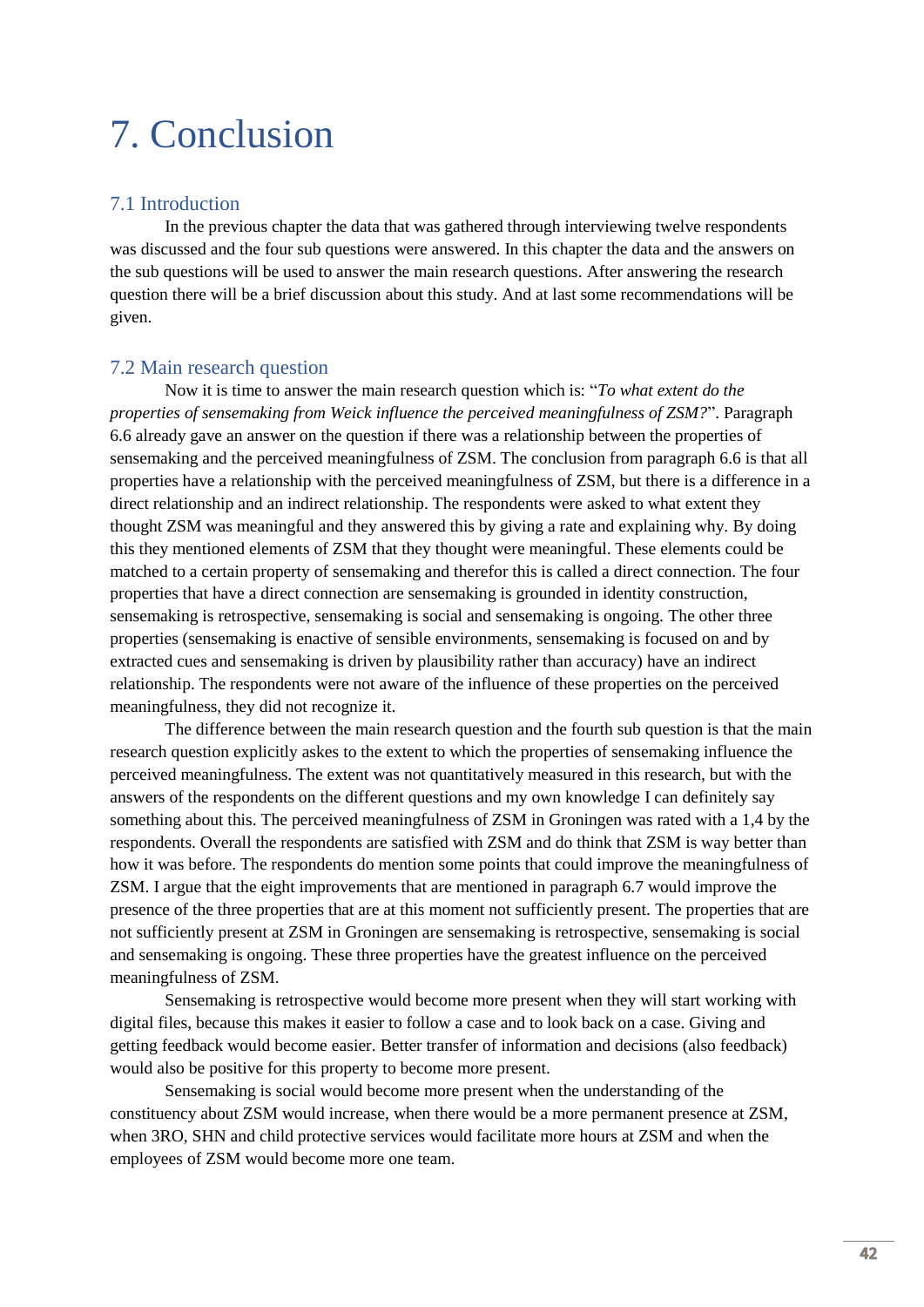Sensemaking is ongoing would become more present by improving the letters that are send to victims/suspects, by improving the quality of the hearing reports and the filed complaints, by creating awareness if you are working meaningful/awareness of creative settlement decisions and by creating a more unanimous work process.

So, the properties sensemaking is retrospective, sensemaking is social and sensemaking is ongoing have a considerable influence on the perceived meaningfulness. There are points of improvements that are part of these properties that would increase the perceives meaningfulness of ZSM a lot. ZSM is a complex process were a lot of employees of five different organizations have to work together. The lack of feedback, the lack of feeling as one ZSM-team and the lack of having one standard work process are the most important points of critique the respondents have on ZSM. These points should be improved. The lack of feedback is not good for the learning effect. When nobody points out each other's mistakes, no improvements can be made. The lack of feeling as one ZSM team goes somewhat together with the lack of having one standard work process. What I observed is that every individual person at ZSM has his or her own work process. Everyone does his or her own thing. So, not only the different organizations have their own work processes, but every individual employee has their own work process. This is not a positive point, because this makes it harder to take over a case from your colleague, which is every day's business, because of the constantly changing shifts. More unity should be created to make is easier to take over each other's work. More unity would also decrease the chance of losing information within the process of the changing shifts. These are points of improvement that I have observed and that multiple respondents have spoken of and are important for the perceived meaningfulness of ZSM. For these improvements concrete recommendation will be given in paragraph 7.4.

To conclude: all the properties of Weick have a relationship with the perceived meaningfulness of ZSM, either a direct or indirect relationship. This means that all the properties have some influence on the perceived meaningfulness of ZSM in Groningen. I argue that the perceived meaningfulness of ZSM in Groningen is most influenced by sensemaking is retrospective, sensemaking is social, and sensemaking is ongoing. ZSM is overall seen as a good change but the respondents have indicated that sensemaking is retrospective, sensemaking is social, and sensemaking is ongoing are the properties were the greatest progress can be made.

#### <span id="page-43-0"></span>7.3 Discussion

For this research, literature and interviews were used to find out to what extent the properties of sensemaking from Weick (1995) influence the perceived meaningfulness of ZSM. Twelve respondents were interviewed. Two respondents per organization and one project leader ZSM and one KPC. The respondents were chosen randomly. The only condition was that they had to work at ZSM for at least one year, so that they would really know the process. Bases on only these twelve respondents cannot be said if with a repeat of this research, the results would be the same and that the results of this research are valid. Therefore, the group of respondents was too little. The conclusion that I can draw from this is that to find out if the results of this research are valid, it should be done again and with a larger group of respondents.

The answers that the respondents gave showed that there is a relation between the properties of sensemaking from Weick (1995) and the perceived meaningfulness of ZSM. An possible explanation for this conclusion can also be given by (Weick, 1995). According to Weick (1995) there are five occasions for sensemaking to occur. These five occasions are discussed in chapter 3. Three of the five occasions fit ZSM. These occasions are information load, complexity and turbulence. ZSM is a complex process in which five organizations work together under time pressure. The information load at ZSM is also pretty high, because they deal with approximately fifty cases a day. Turbulence is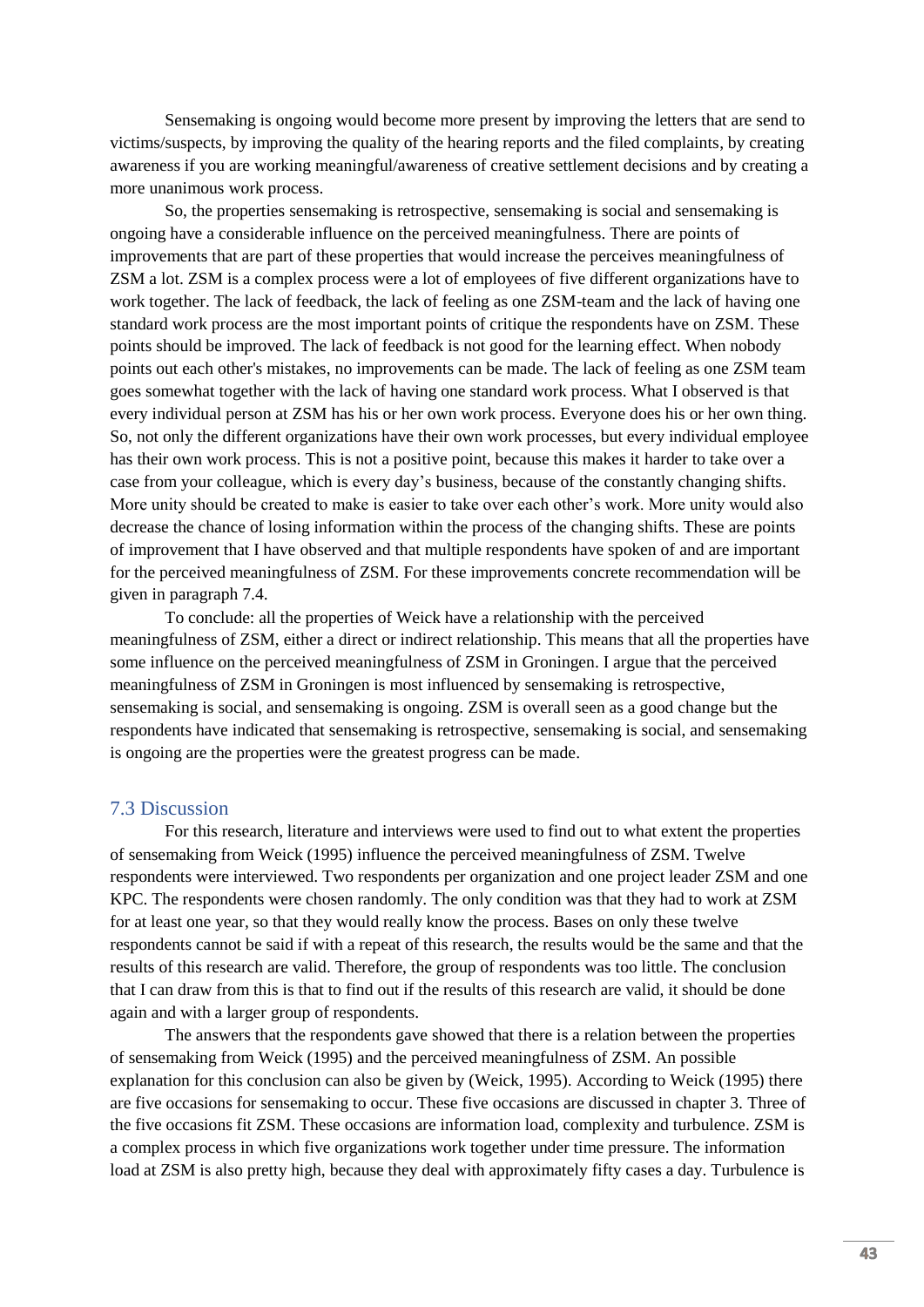defined as a combination of instability (frequency of change) and randomness (frequency and direction of change). The approximately fifty cases a day that ZSM has to deal with are all different and unique. Therefor turbulence is present within ZSM. The fact that these three occasions fit ZSM can explain why sensemaking occurs at ZSM.

Looking at the theory of Weick I argue that this theory was a good tool for this research. Disadvantages of the theory are that it is somewhat vague, there are open ends and it is very open to your own interpretation. This can mean that the way I interpreted the sensemaking theory of Weick would not be the way in which someone else would interpret this, which could lead to a whole other research or other results. The reason I argue that this theory was a good tool for this research is, because the ZSM process was a new policy that is implemented and was a reform in criminal law. According to Worden and McLean (2017, p. 167): " When a reform is introduced, organizations and actors within must first define what they understand the reform to mean at a broad level and also for their everyday work life." This forming of own interpretations and looking for order and routines is what Weick describes as sensemaking (Weick, 1995; Worden & McLean, 2017). So, this theory is a good tool to look at the meaningfulness of ZSM. It showed that the properties of Weick do influence the perceived meaningfulness of ZSM, and by knowing this, the taskforce ZSM can use this to improve the meaningfulness of ZSM.

This research focuses on ZSM in Groningen. ZSM is used somewhat different throughout the Netherlands and therefore it is hard to decide to what extent the results of this research are generalizable for ZSM nationwide. Some ZSM locations already work with digital files and some ZSM locations are arranged differently. I do think that the fact that there is a relation between the seven properties of Weick and the perceived meaningfulness of ZSM is applicable to ZSM nationwide. But the extent to which the properties are present at the different ZSM locations will vary and the recommendations that can be made to increase the presence of the properties will therefore also vary.

My advice for further research is to do this research again but with some changes. First of all, I would recommend to this this research on a bigger scale, with more than twelve respondents and with surveys ZSM broad to support the qualitative data. This because with such a small group of respondents it is hard to make statements with certainty. I also would recommend looking at the questions that were used to operationalize the concept of sensemaking. I cannot say with certainty that these questions operationalize the concept in a good way. For example, the question that was asked to the respondents about if sensemaking is driven by plausibility rather than accuracy. The question that was asked could also be about accuracy and therefor it could be that this question did not really measure what is was supposed to measure. Another change I would make to this research is that I think that it would also be good to compare ZSM locations, to look to what extent the results are generalizable or not.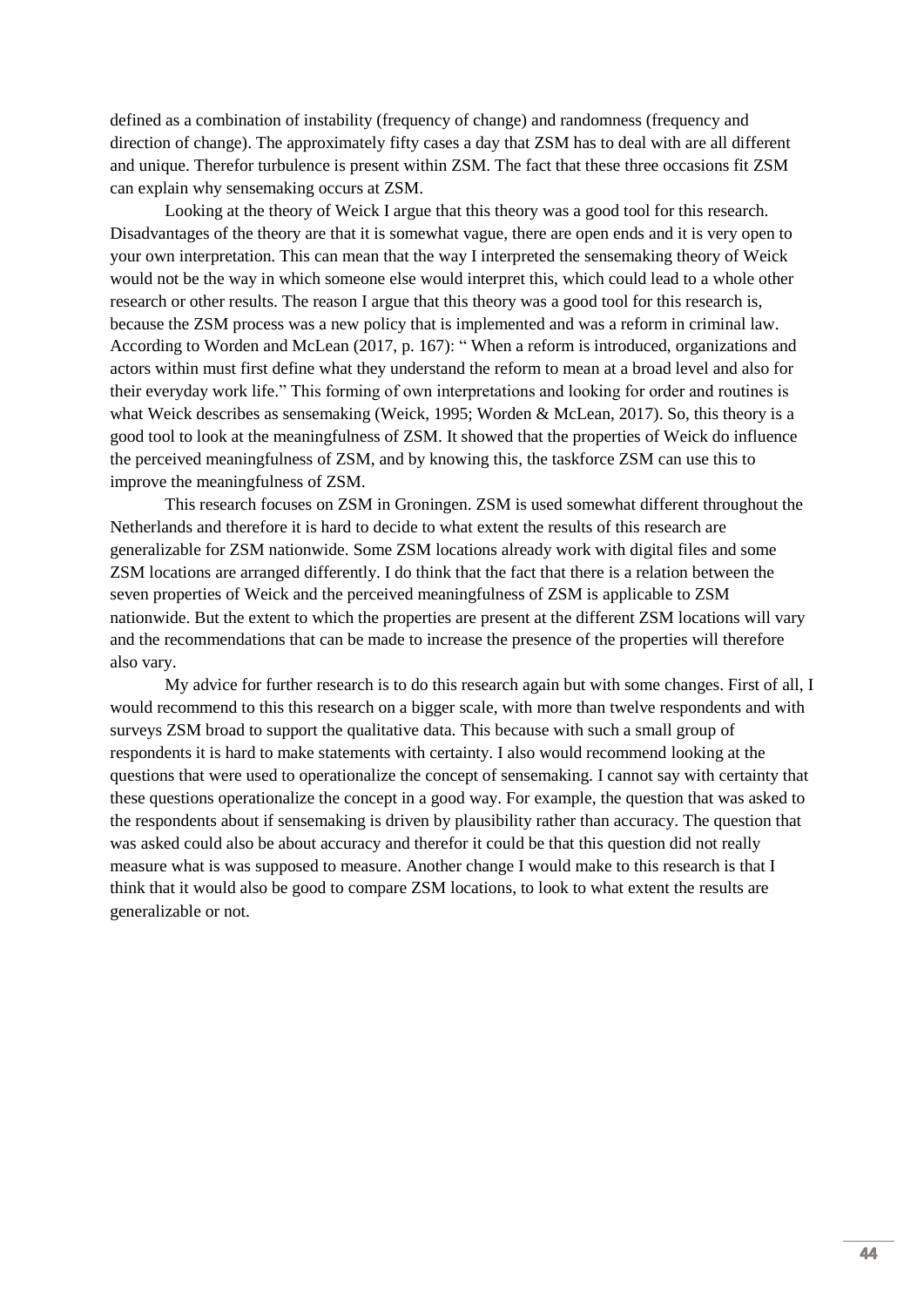### <span id="page-45-0"></span>7.4 Recommendations

In this paragraph recommendations will be given to the taskforce ZSM with regard to the improvement of the meaningfulness of ZSM.

I argue that the improvement of the presence of the property sensemaking is retrospective is very important, because this property has a great influence on the perceived meaningfulness, as discussed in chapter 7.2. If there is very little feedback the learning effect is gone. To be meaningful you have to learn from your mistakes. In chapter 6.4 the extent to which this property is present at ZSM in Groningen was discussed and some improvement points were mentioned. Concrete recommendations that result from that are:

- o Working with digital files. This will make it easier to see from each other what is being done in a case. It will create insight. It will also be easier to work on the same case together. It gives the opportunity to easily change your advice, makes the advice of the other partners visible which could lead to brainstorm sessions and it would be very easy for the KPC to check if every partner had the chance to say something about the case.
- $\circ$  Better transfer of information (also feedback). To prevent that people have to do things twice, which costs a lot of money and unnecessary time. More feedback needs to be give, because than you can learn from each other success and mistakes.

The presence of the property sensemaking is social should also be improved, because I argue that this property has a great influence on the perceived meaningfulness, as discussed in chapter 7.2. The employees of ZSM must work as one team with one shared interest. In chapter 6.4 the extent to which this property is present at ZSM in Groningen was discussed and some improvement points were mentioned. Concrete recommendations that result from that are:

- $\circ$  Increase the understanding of the constituency about ZSM. The constituency have an important task within ZSM, some in the beginning by making the hearing reports and the complaint files, some in the end by giving behavioural trainings. They need to understand how ZSM works, what the goals of ZSM are and how important their part is in the process.
- o To get a closer ZSM team it is important to have a more permanent presence, a more stable team. The employees of child protective services are not present often enough to feel the strong connection with ZSM. The constantly changing shift also makes the giving of feedback hard. People lose the connection with a case and therefor also the need to give feedback.
- o 3RO, SHN and child protective services need to facilitate more hours at ZSM. Everyone working the same hours would create more of a team spirit.

The last property of which I argue that the presence should be improved is sensemaking is ongoing. I argue that also this property has a great influence on the perceived meaningfulness of ZSM, as discussed in chapter 7.2. The should become more unity and more of one joint work process. Now every individual is doing their own thing. This is bad for the meaningfulness, because taking over each other work is difficult when everybody does their own thing. It causes for information loss in the process of passing on the process to a colleague which is bad for the meaningfulness. In chapter 6.4 the extent to which this property is present at ZSM in Groningen was discussed and some improvement points were mentioned. Concrete recommendations that result from that are:

- $\circ$  Improving the letters people receive, for example letters to victims. To prevent an article 12 procedure which costs a lot of time and money, but more in general to create more understanding for decisions.
- o Improve the quality of the hearing reports and the filed complaints. I have concluded that the hearing reports and filed complaints are too often not of good quality. It is possible that the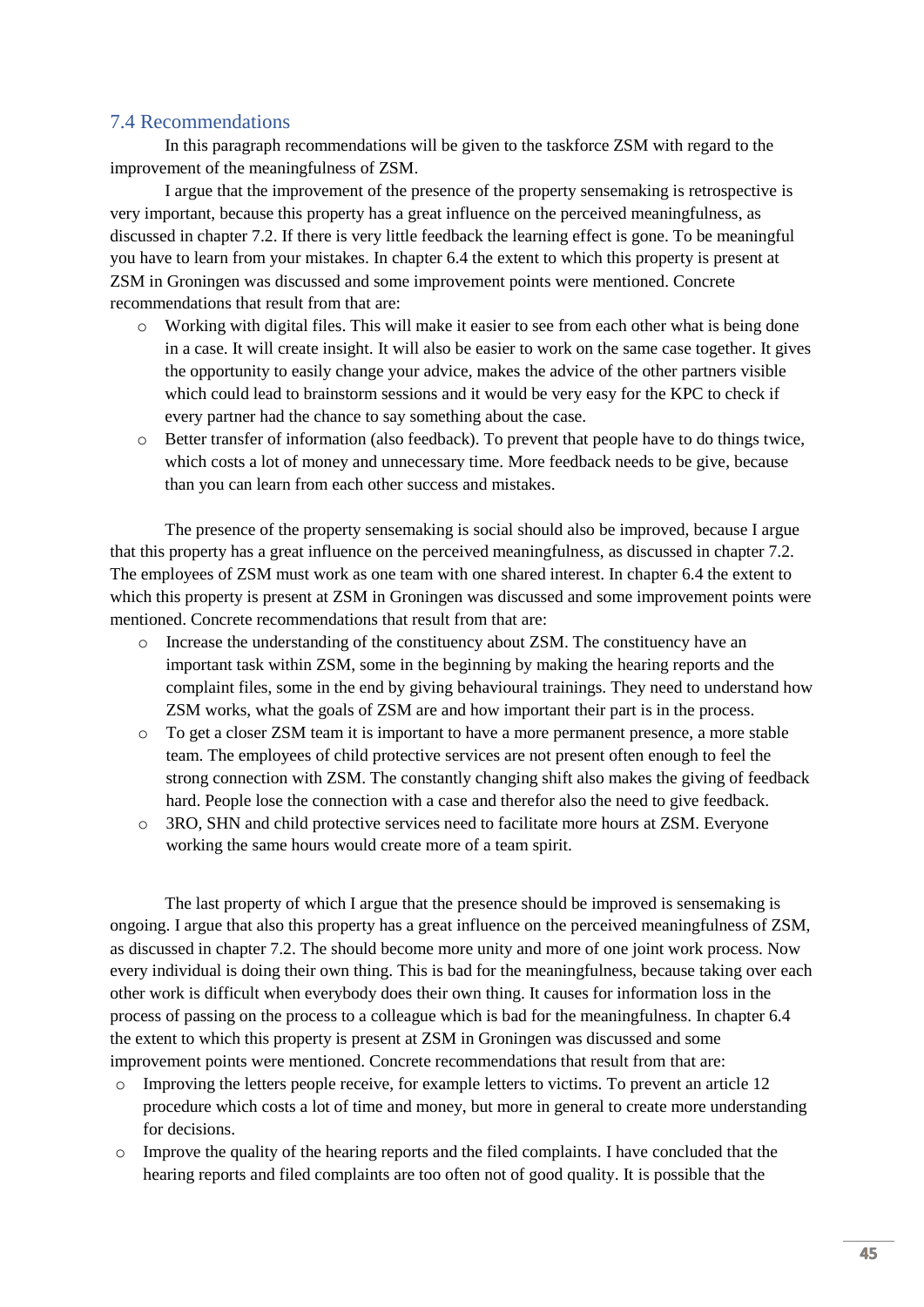employees of the BT's are not aware of the great influence they have on the meaning. But they deliver the basic documents, these documents are the foundation for a meaningful process and when the foundation is bad you will notice this in the entire process.

- o Creating awareness of am I working meaningful, be aware that perhaps a creative solution is possible. The respondence stated that being creative, thinking out of the box and being meaningful is not always under everyone's attention. Try to increase this awareness by hanging up posters or by building in a pop up in the digital files.
- o Try to create a joint work process were the basis is for everyone the same. The differences in identities of employees and which cues they extract are a good thing, but all having a totally different own work process is not a good thing. This happens between organizations, but also internally in specific organizations. For example by the police. Every police liaison is using and handling the cases differently. The folders that they work with have a cover sheet that needs to filled in by them. Everyone fills this in differently which causes frustration between the police liaisons. So, the last recommendation is to create a more unanimous work process.

These recommendations are made based on the theory of Weick (1995), my own observations and the answers of the respondents. These recommendations are important for the taskforce ZSM to improve the perceived meaningfulness of ZSM in Groningen.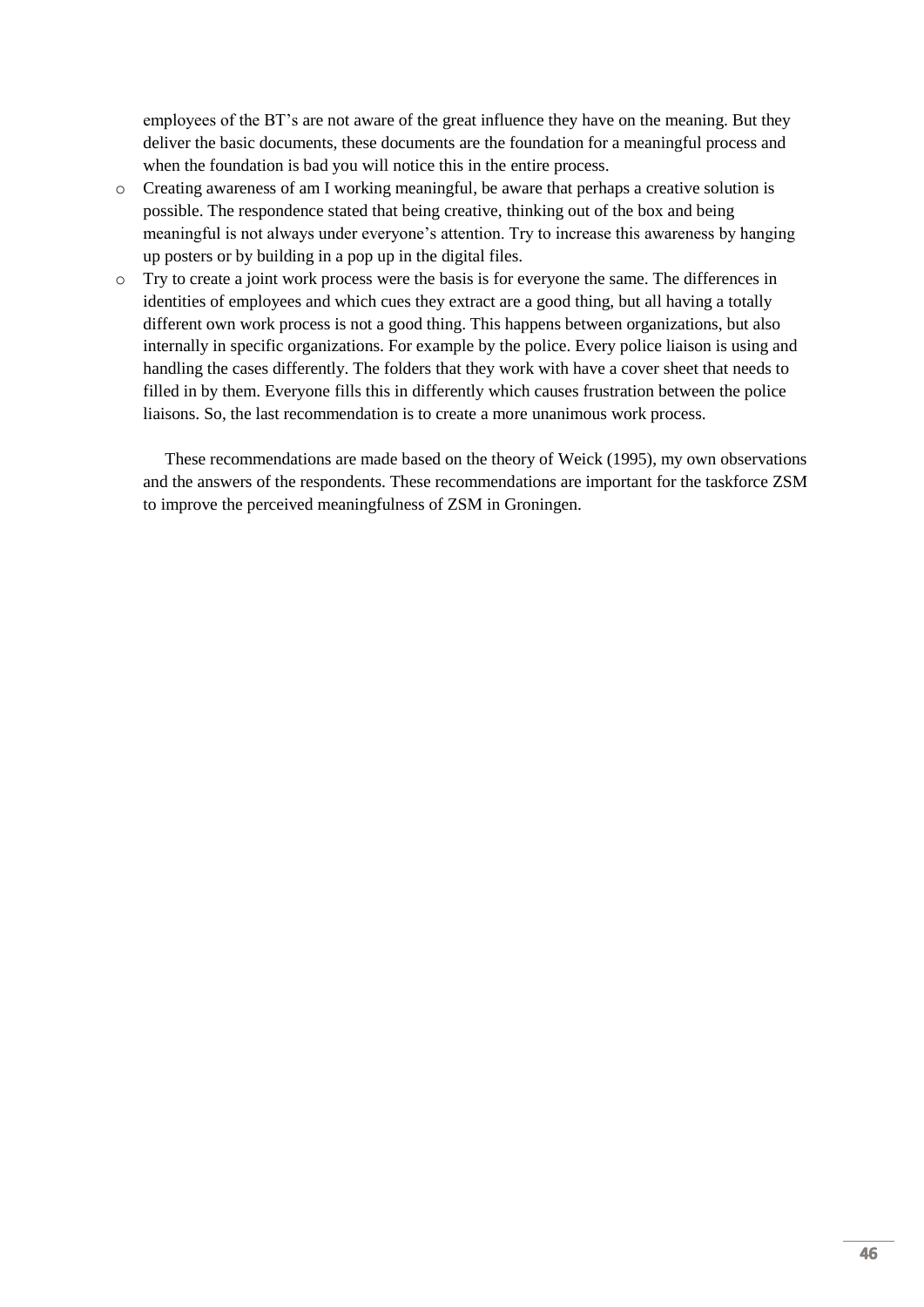## <span id="page-47-0"></span>8. Literature

- Babbie, E. R. (2012). *The practice of social research*: Wadsworth Publishing Company.
- Blumer, H. (1969). *Symbolic interactionism: Perspective and method*: Englewood Cliffs, NJ: Prentice Hall.
- CBS. (2017). Slachtofferschap criminaliteit; regio. Retrieved from [http://statline.cbs.nl/Statweb/publication/?VW=T&DM=SLNL&PA=82464NED&D1=0&D2](http://statline.cbs.nl/Statweb/publication/?VW=T&DM=SLNL&PA=82464NED&D1=0&D2=0&D3=0,6-17&D4=a&HD=150302-1000&HDR=G3&STB=T,G1,G2) [=0&D3=0,6-17&D4=a&HD=150302-1000&HDR=G3&STB=T,G1,G2](http://statline.cbs.nl/Statweb/publication/?VW=T&DM=SLNL&PA=82464NED&D1=0&D2=0&D3=0,6-17&D4=a&HD=150302-1000&HDR=G3&STB=T,G1,G2)
- den Hartog, R. (2014). KMar handelt straks zaken sneller af. *KMarMagazine, 5*.
- Everaert, H., & van Peet, A. (2006). Kwalitatief en kwantitatief onderzoek. *Kenniskring Gedragsproblemen in de Onderwijspraktijk*(11), 1-50.
- Inrichtingsplan Nationale Politie. (2012). (versie 3.0).
- Jacobs, G., Giesen van der, M., Brein, E., Bayerl, P. S., Verbaan, J., & Thuis, T. (2015). Eindrapportage Werkwijze ZSM en Rechtsbijstand. 1-92.
- Kramer, R. M. (2002). Making Sense of the Organization by Karl E. Weick. *Administrative Science Quarterly, 47*(4), 748-752.
- Landelijk Programma ZSM. (2013). *Ontwerp 2.0 ZSM-werkwijze: versie 1.0*. Retrieved from
- Politie. (2013). *Beter samenwerken in de strafrechtketen*.
- Salet, R., & Terpstra, J. B. (2015). ZSM. Confronterende omwenteling of creeping crisis *Rechtspleging en rechtsbescherming. Liber amicorum voor prof. dr. Leny E. de Groot-van Leeuwen* (pp. 75-86). Deventer: Kluwer.
- Salet, R., & Terpstra, J. B. (2017). *ZSM in de praktijk*. Retrieved from <https://www.recht.nl/vakliteratuur/strafrecht/artikel/427870/zsm-in-de-praktijk/>
- Schutz, A. (1967). *The phenomenology of the social world.*: Northwestern University Press.
- Smircich, L., & Morgan, G. (1982). Leadership: The management of meaning. *Journal of Applied Behavioral Science, 18*, 257-273.
- Starbuck, W. H., & Milliken, F. J. (1988). Executives' perceptual filters: What they notice and how they make sense *In D.C. Hamrick (Ed.), The executive effect: Concepts and methods for studying top managers* (pp. 35-65). Greenwich: CT:JAI.

van Maanen, J. (1995). Style as Theory. *Organization Science, 6*(1), 133-143.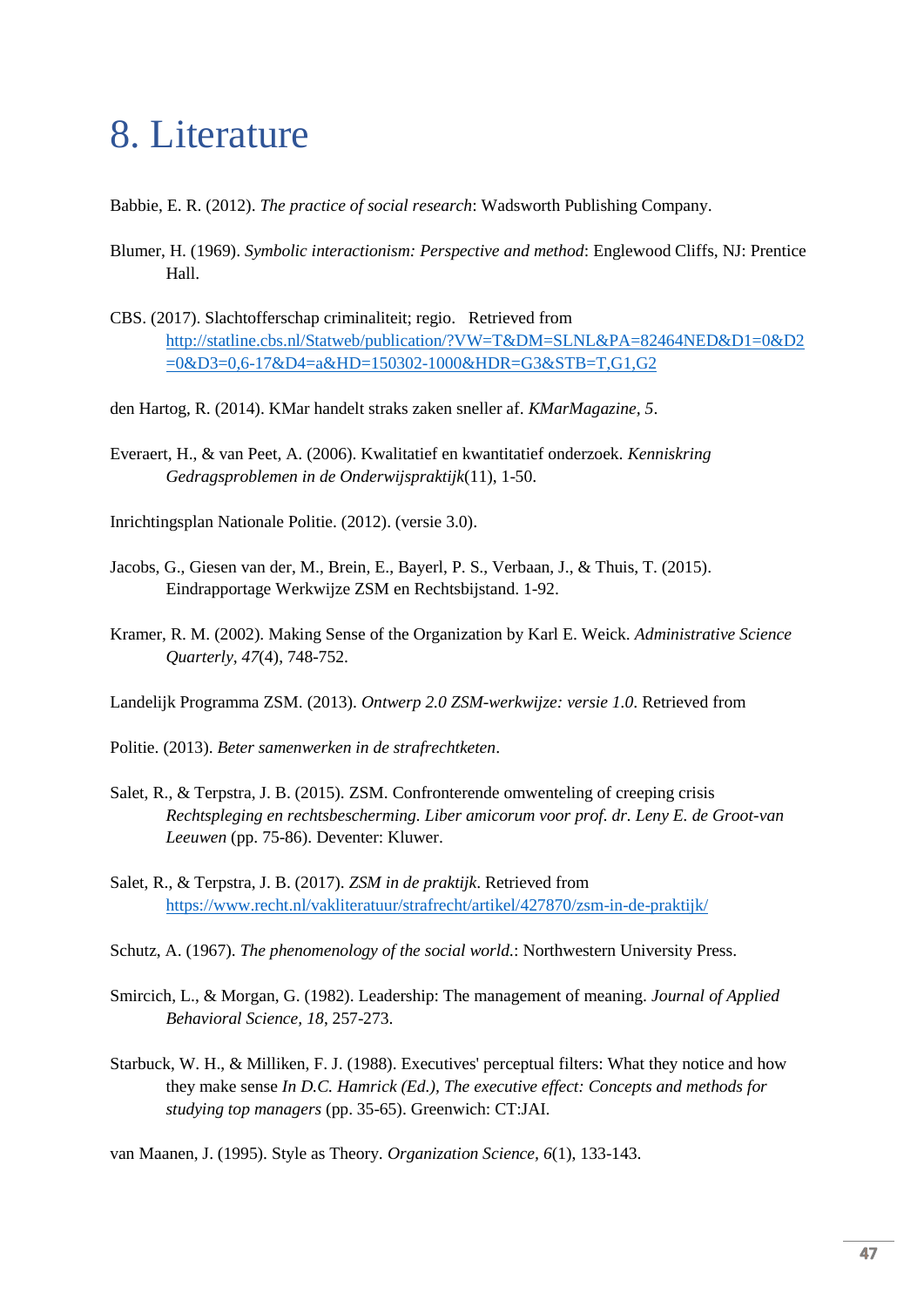Weick, K. E. (1995). *Sensemaking in Organizations*. California: Sage Publications Inc.

- Worden, R. E., & McLean, S. J. (2017). Procedural Justice and Street-Level Sensemaking *Mirage of Police Reform* (pp. 166-177): University of California Press.
- Zuiderwijk, A. M. G., Cramer, B., Leertouwer, E. C., Temurhan, M., & Busker, A. L. J. (2012). *Doorlooptijden in de strafrechtketen*. Den Haag: WODC.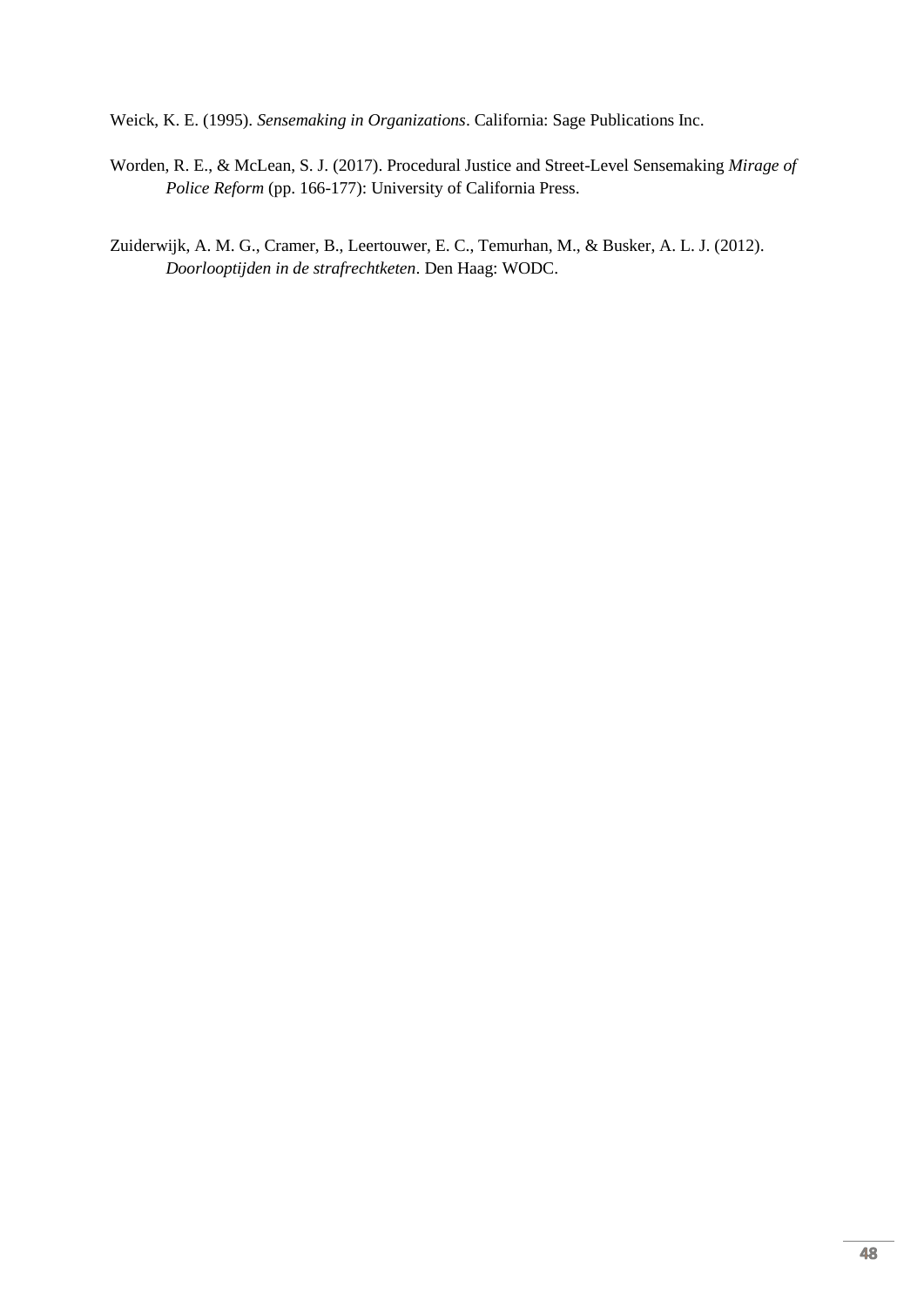## <span id="page-49-0"></span>Appendix 1: Interview protocol

Interviewnummer: P …..

## <span id="page-49-1"></span>Interview vragen:

Introductie:

Allereerst wil ik u hartelijk danken voor uw deelname aan dit onderzoek. Ik ben een master student in de richting van Public Administration een de Universiteit van Twente. Voor mijn afstuderen doe ik onderzoek naar de mate waarin de elementen van sensemaking theorie van Weick invloed hebben op de ervaren betekenisvolheid van ZSM door de medewerkers.

Het doel van mijn onderzoek is te kijken of er een verband is tussen de elementen van sensemaking en de ervaren betekenisvolheid van ZSM, om zo te bekijken of ZSM wel zo betekenisvol is als het zou moeten zijn. Een ander doel is om aanbevelingen te kunnen geven over hoe we ZSM betekenisvoller kunnen maken.

Betekenisvolheid is een lastig en breed begrip. De definitie van een betekenisvolle interventie die binnen ZSM wordt gegeven is "een context- en persoonsgerichte (selectieve) en waar mogelijk snelle interventie, die zorgvuldig wordt uitgevoerd." Deze beslissing moet herkenbaar, zichtbaar en merkbaar zijn voor de verdachte, het slachtoffer, de samenleving en de medewerkers betrokken bij ZSM (Salet & Terpstra, 2017, p. 2).

Het interview zal ongeveer 60 minuten van uw tijd in beslag nemen. Er zal vertrouwelijk met uw gegevens worden omgegaan en de resultaten worden geheel anoniem verwerkt. Wanneer ik vraag naar uw situatie, gaat het uitdrukkelijk om uw persoonlijke situatie. Er zijn dus geen goede of foute antwoorden mogelijk. Het gaat om uw eerste spontane reactie en u moet niet te lang nadenken.

Om er zeker van te zijn dat ik uw antwoorden goed overneem zou ik het gesprek graag opnemen. Gaat u hiermee akkoord?

Ik zal allereerst een paar vragen stellen over uzelf.

- 1. Voor welke organisatie bent uw werkzaam?
- 2. Wat is uw functie?
- 3. Hoelang bent u al werkzaam bij ZSM?

Dan gaan we nu echt beginnen met het interview.

- 1. Allereerst ben ik benieuwd hoe betekenisvol u de verschillende betekenisvolle interventies van ZSM vindt. Er zijn er vier, namelijk mediation in strafrecht, justitie in de bus, goedmaken en werkplaats 3RO. Deze zullen we een voor een langsgaan en daarbij vraag ik u aan te geven hoe betekenisvol u deze interventies vindt op een schaal van bijzonder betekenisvol tot betekenisloos en waarom.
- a. Mediation in strafrecht: vindt u dit bijzonder betekenisvol, tamelijk betekenisvol, nauwelijks betekenisvol of betekenisloos?
- b. Justitie in de bus (JIB): vindt u dit bijzonder betekenisvol, tamelijk betekenisvol, nauwelijks betekenisvol of betekenisloos?
- c. Goedmaken: vindt u dit bijzonder betekenisvol, tamelijk betekenisvol, nauwelijks betekenisvol of betekenisloos?
- d. Werkplaats 3RO: vindt u dit bijzonder betekenisvol, tamelijk betekenisvol, nauwelijks betekenisvol of betekenisloos?
- 2. Nu we hebben bekeken hoe betekenisvol u de verschillende interventies vindt zou ik graag willen weten hoe betekenisvol u ZSM in het algemeen vindt en waarom? U mag antwoorden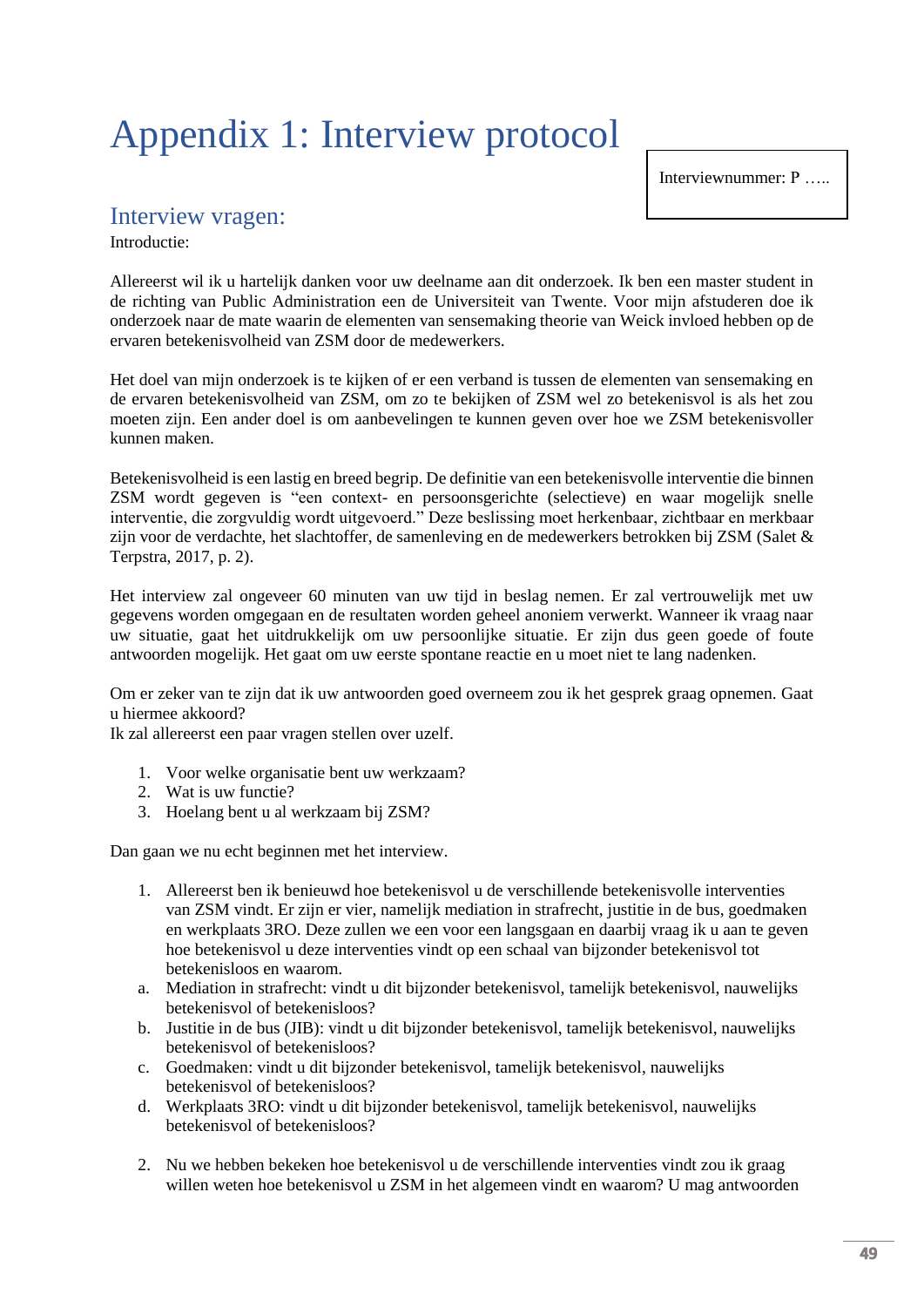in dezelfde antwoord categorieën van bijzonder betekenisvol, tamelijk betekenisvol, nauwelijks betekenisvol of betekenisloos?

Dan wil ik nu graag nader ingaan op de ZSM-procedure.

#### *Sensemaking is grounded in identity construction*

- 3. Welke aspecten van de behandeling van een zaak maken ZSM voor **u**, vanuit uw functie, betekenisvol?
- 4. Welke betekenisvolle bijdrage levert u vanuit uw professie in het kader van ZSM. Kunt u hier een toelichting op geven zoals een voorbeeld?

#### *Sensemaking is retrospective*

- 5. Welke betekenisvolle interventies/afdoeningsbeslissingen heeft ZSM bereikt volgens u?
- 6. Zijn de kenmerken van een betekenisvolle interventie: context gericht, persoonlijk gericht, selectief, snel (waar mogelijk), zorgvuldig uitgevoerd, herkenbaar, zichtbaar en merkbaar aanwezig in de interventies/afdoeningsbeslissingen die u zojuist hebt aangemerkt als betekenisvol?
- 7. Is er in het ZSM-proces ruimte voor feedback/terugkoppeling tussen de medewerkers van ZSM? Wordt hier ook gebruik van gemaakt?

#### *Sensemaking is enactive of sensible environments*

8. Is het SCC Noord-Nederland zo ingedeeld dat er ruimte is om samen betekenisvolheid te creëren in ZSM-procedures? Is er iets dat aangepast kan worden dat dit zou kunnen verbeteren?

#### *Sensemaking is social*

- 9. Zijn alle organisaties binnen het ZSM-proces even belangrijk of zijn één of meerdere organisaties dominant? Kunt u hier een toelichting op geven zoals voorbeelden of uw mening hierover?
- 10. Heeft u het gevoel bij één specifieke organisatie te horen of deel uit te maken van een gezamenlijk ZSM-team?

#### *Sensemaking is ongoing*

11. Lukt het u om van ZSM een betekenisvol werkproces te maken, waarbij er altijd **standaard** wordt gekeken om zo betekenisvol mogelijk te werken?

#### *Sensemaking is focused on and by extracted cues*

12. Wat zijn details/elementen in een zaak waardoor u geprikkeld wordt om er meer aandacht aan te besteden? Kunt u hier een toelichting op geven zoals een voorbeeld?

#### *Sensemaking is driven by plausibility rather than accuracy*

13. Kunt u de uitkomst van het ZSM-proces overtuigend terugkoppelen naar uw achterban? Waarom wel of niet?

#### *Afsluitende vraag*

14. Als u iets aan de ZSM-procedure zou mogen veranderen om het meer betekenisvol te maken in uw ogen, wat zou dit dan zijn?

Dan zijn we aangekomen bij het einde van het interview. Heeft u nog vragen voor mij over het interview of het onderzoek in het algemeen?

Als u verder geen vragen meer heeft wil ik u hartelijk bedanken voor uw deelname. Ik zal de opname stoppen.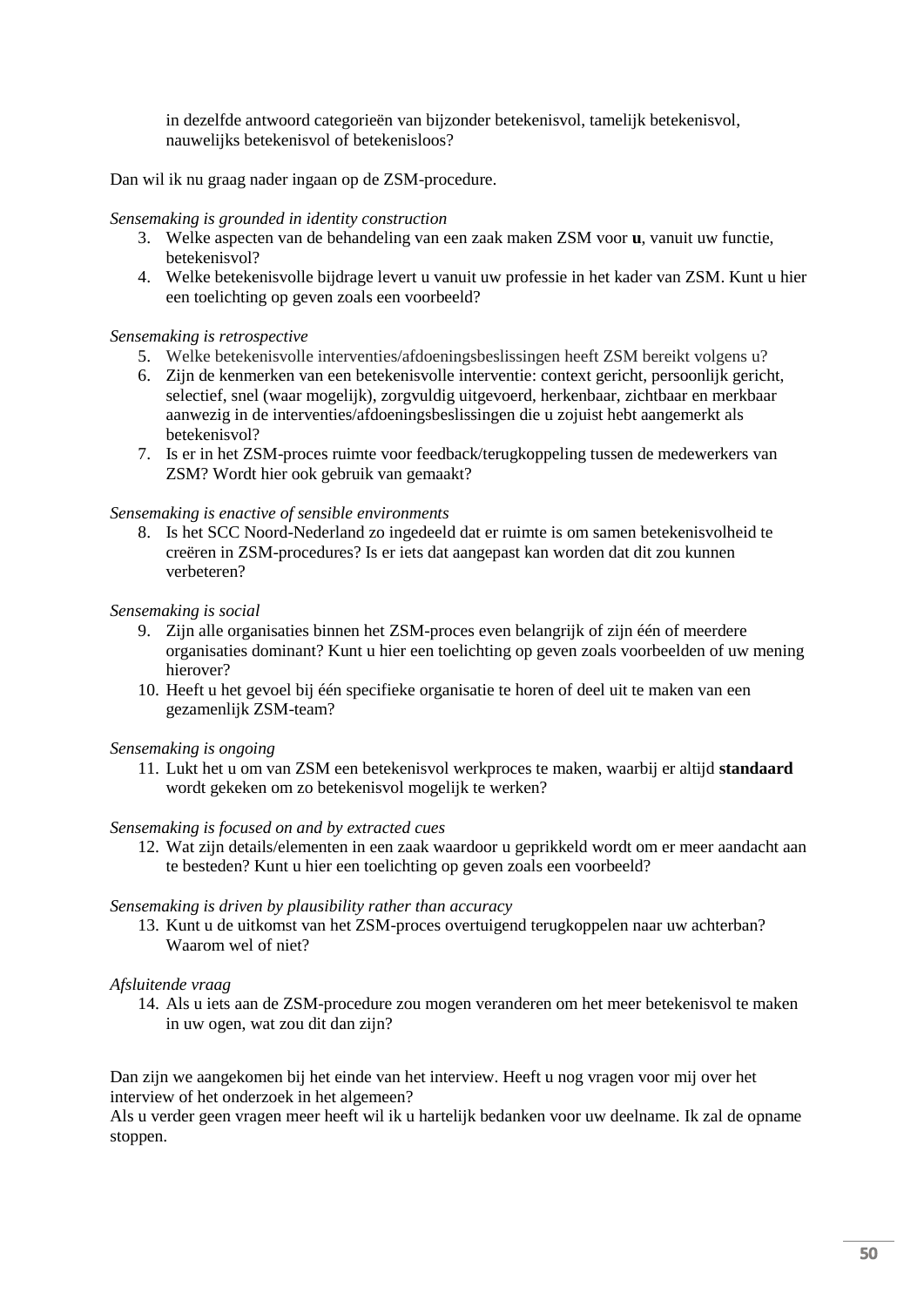# <span id="page-51-0"></span>Appendix 2: Tables

Table 7: What kind of meaningful intervention/settlement decisions has ZSM achieved?

| $\circ$<br>$\circ$<br>$\circ$<br>$\circ$ | He says there are a lot. He thinks that it is better to look at it per group. Looking at<br>cases with minors he says it is meaningful that child protective services gives<br>customized advice. This advice is almost always adopted by the public prosecution. In<br>cases with minors punishment is not the most important, but the pedagogical effect is.<br>A punishment order (strafbeschikking) is a good tool from the public prosecution. This<br>tool makes it possible to impose: fines, community service, behavioural interventions.<br>But this can only be used for crimes where the maximal punishment is 6 years<br>In cases with adults they are really focused and he thinks that that is the core of a<br>meaningful intervention. That you look together with the chain partners what is desired<br>in the case. Every case is different, and you must look at every case and suspect<br>separately. Look at the context. He says if someone stole a bread because he/she lives<br>on the street and was very hungry that should be taken into account. He says that when<br>someone says that he or she stole a crate of beer that feel different and you should take<br>another decision in that case.<br>He thinks that a meaningful intervention depends entirely on the case and what the<br>problems are. |
|------------------------------------------|---------------------------------------------------------------------------------------------------------------------------------------------------------------------------------------------------------------------------------------------------------------------------------------------------------------------------------------------------------------------------------------------------------------------------------------------------------------------------------------------------------------------------------------------------------------------------------------------------------------------------------------------------------------------------------------------------------------------------------------------------------------------------------------------------------------------------------------------------------------------------------------------------------------------------------------------------------------------------------------------------------------------------------------------------------------------------------------------------------------------------------------------------------------------------------------------------------------------------------------------------------------------------------------------------------------------------------------|
|                                          | Workshop cases                                                                                                                                                                                                                                                                                                                                                                                                                                                                                                                                                                                                                                                                                                                                                                                                                                                                                                                                                                                                                                                                                                                                                                                                                                                                                                                        |
| $\circ$                                  | An action from SHN where something can be settled with a handshake                                                                                                                                                                                                                                                                                                                                                                                                                                                                                                                                                                                                                                                                                                                                                                                                                                                                                                                                                                                                                                                                                                                                                                                                                                                                    |
| $\circ$                                  | He mentions an example that the police contacts a community police officer<br>(wijkagent) and asked him to talk with the local residents or neighbours, to then come<br>back with his story and based on that story they will make a decision.                                                                                                                                                                                                                                                                                                                                                                                                                                                                                                                                                                                                                                                                                                                                                                                                                                                                                                                                                                                                                                                                                        |
| $\circ$<br>$\circ$<br>$\circ$            | He says that in the beginning of ZSM there were more meaningful intervention that<br>were also out of the box. He says that then they said with a youthful shoplifter that<br>he/she can work for that shop owner for a couple of hours, outside the systems, and by<br>doing that you buy off your sentence and you will get no criminal record.<br>Neighbour's quarrel that escalate and where reports (aangiftes) are filed. He says that<br>you can try to get those neighbour's together again with the help of a community police<br>officer and try to keep it outside criminal law. So, outside ZSM and outside the four<br>interventions of ZSM<br>With youth problems within neighbourhoods the community police officer can make<br>arrangements with the youth group. He says that it turns out that this can be sort of an<br>insurance (stok achter de deur) which can help in achieving things, without having to<br>drag it into criminal law. in collaboration with a BT, municipality or veiligheidshuis<br>you can achieve things without using criminal law. He says that these things were done<br>more in the beginning of ZSM.                                                                                                                                                                                 |
| O<br>O<br>$\circ$<br>O<br>O              | The development of the intervention making amends (goedmaken) where SHN got a<br>more dominant role, because they expose the side of the victim very good.<br>The workshop 3RO (werkplaats 3RO)<br>Halt is being involved in the process so that will give more direct lines in the cases<br>with minors.<br>Summary justice (snelrecht) is also a meaningful settlement because otherwise you had<br>nothing you could use on asylum seekers who commit crimes and who are not or hardly<br>not in the Netherlands<br>He says there was also another settlement but that does not really exist anymore. That<br>was the option of paying directly and then immediately get rid of everything. P4 hopes<br>that in the future this settlement will be used again. He says that it still happens<br>sometimes when a public prosecutor thinks that then at least we will have the money.                                                                                                                                                                                                                                                                                                                                                                                                                                               |
|                                          | $\circ$                                                                                                                                                                                                                                                                                                                                                                                                                                                                                                                                                                                                                                                                                                                                                                                                                                                                                                                                                                                                                                                                                                                                                                                                                                                                                                                               |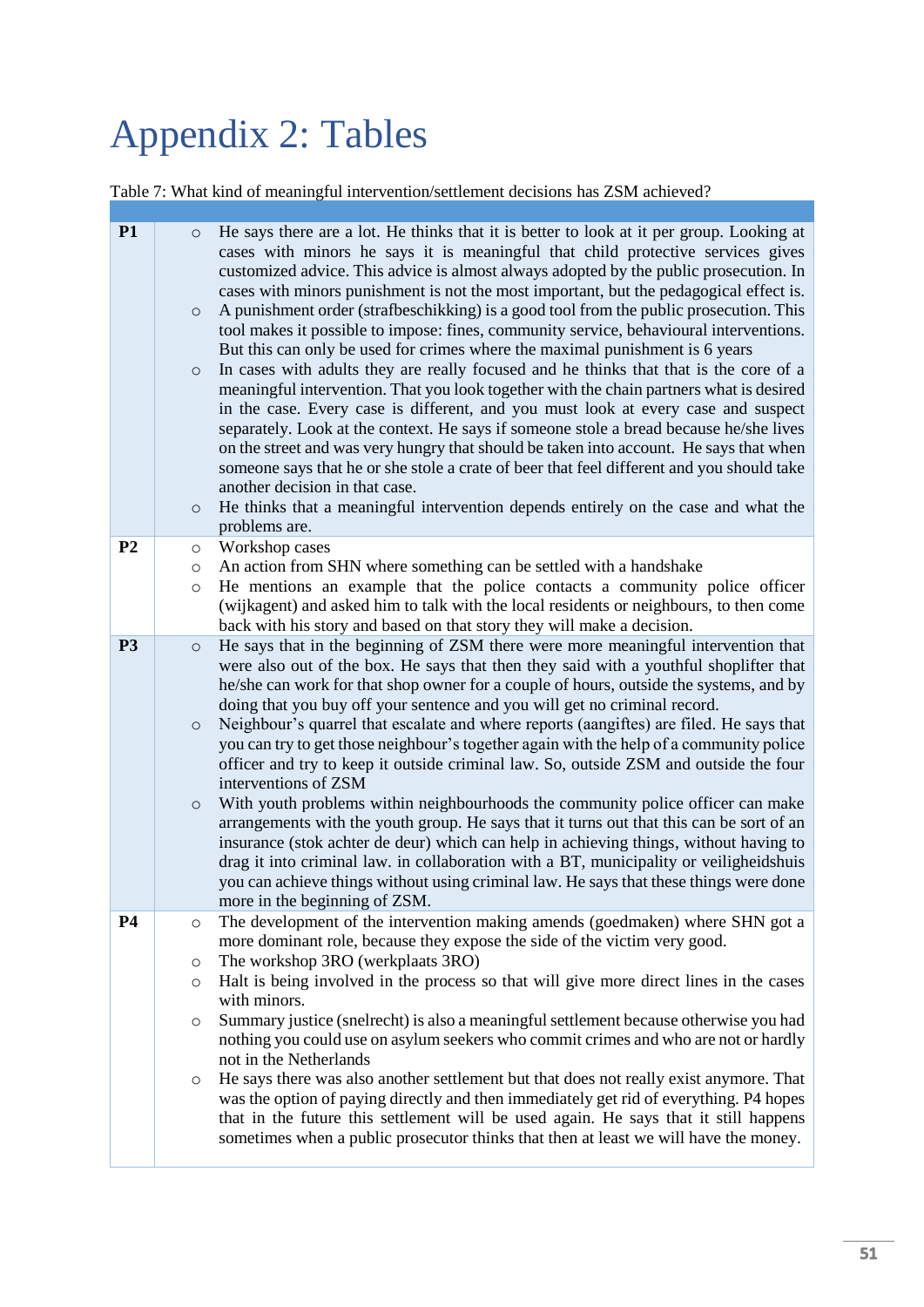| <b>P5</b>      |                    | He gives an example of a meaningful intervention/settlement. A boy, 18 years old, was<br>kissing on a bench with his girlfriend. The elementary school that is located across<br>from the park teaches biology in the park. Some children, 8/9 years old, start yelling:<br>Kissing Kissing! They start to throw leaves at the boy and girl. The boy said that they<br>had to stop but the children did not listen. The boy got angry and slams the heads of<br>the children against each other and the children ran off. The boy was arrested and P5<br>reads in the report of the hearing that he wants to become class assistant and follows<br>the education for this. P5 video called the boy to talk about what happened. The boy<br>said that he did not understand any of it, because he would normally never do<br>something like this. P5 said to the boy that he had to tell his mentor about what<br>happened and that he would check this if he was ok with it, and the boy was ok with<br>it. The case was put on hold. P5 checked if the boy talked about this incident with his<br>mentor and the boy had done that. His mentor said to P5 that she could not image the<br>boy doing this, he was normally very good with children. P5 and the mentor had agreed<br>that the mentor and the school would support him if this would be necessary. There<br>has been some mediation between the boy, the school and the parents and that was the<br>end of it. He was dismissed under conditions (voorwaardelijk sepot) but he did not get<br>a criminal record and the rest of his life was not ruined, because of this one mistake,<br>this one incident. |
|----------------|--------------------|---------------------------------------------------------------------------------------------------------------------------------------------------------------------------------------------------------------------------------------------------------------------------------------------------------------------------------------------------------------------------------------------------------------------------------------------------------------------------------------------------------------------------------------------------------------------------------------------------------------------------------------------------------------------------------------------------------------------------------------------------------------------------------------------------------------------------------------------------------------------------------------------------------------------------------------------------------------------------------------------------------------------------------------------------------------------------------------------------------------------------------------------------------------------------------------------------------------------------------------------------------------------------------------------------------------------------------------------------------------------------------------------------------------------------------------------------------------------------------------------------------------------------------------------------------------------------------------------------------------------------------------------------------------------------|
| <b>P6</b>      | $\circ$            | He gives an example of a case where there was a suspect of arson that lived within an<br>institution for people with intellectual disabilities. There was not enough evidence, but                                                                                                                                                                                                                                                                                                                                                                                                                                                                                                                                                                                                                                                                                                                                                                                                                                                                                                                                                                                                                                                                                                                                                                                                                                                                                                                                                                                                                                                                                        |
|                |                    | it was clear that the suspect was the arsonist. Instead a waiting P6 thinks that it is better<br>to act immediately and for example let the institution know with what kind of person<br>they are dealing. According to P6 that will give the institution the possibility to get a<br>psychiatrist involved. Criminal law does not offer any solution because of the lack of<br>proof, but P6 thinks that by taking these steps you are doing a meaningful job, also for<br>the society.                                                                                                                                                                                                                                                                                                                                                                                                                                                                                                                                                                                                                                                                                                                                                                                                                                                                                                                                                                                                                                                                                                                                                                                  |
|                | $\circ$            | P6 is a behavioural intervention trainer and he thinks that the use of trainings that 3RO<br>has in like for example: cognitive skills, domestic violence and aggression control are<br>meaningful interventions. Important is to start those trainings as soon as possible after<br>someone is arrested, because then they are most effective.                                                                                                                                                                                                                                                                                                                                                                                                                                                                                                                                                                                                                                                                                                                                                                                                                                                                                                                                                                                                                                                                                                                                                                                                                                                                                                                           |
| P7             | $\circ$            | Dismissed under conditions (voorwaardelijk sepot) with a 3RO importance. This gives<br>a settlement but also relief work (hulpverlening) with some coercion. The conditions<br>are good for if someone makes the same mistake again, because than you can add it<br>again.                                                                                                                                                                                                                                                                                                                                                                                                                                                                                                                                                                                                                                                                                                                                                                                                                                                                                                                                                                                                                                                                                                                                                                                                                                                                                                                                                                                                |
|                |                    | Making amends (goedmaken) or mediation and especially in cases of violent neighbour<br>quarrels to really bury the hatchet                                                                                                                                                                                                                                                                                                                                                                                                                                                                                                                                                                                                                                                                                                                                                                                                                                                                                                                                                                                                                                                                                                                                                                                                                                                                                                                                                                                                                                                                                                                                                |
| <b>P8</b>      | $\circ$            | He gives an example of a case in which a suspect was arrested for shoplifting and on<br>his photo you could see that the suspect had a tattoo in his neck with the letters ACAB<br>which means all cops are bastards. P8 saw this and concluded that this was an insult<br>which means that the suspect had to go to trial (naar zitting gaan) for the shoplifting<br>case and also for the insult. When the suspect arrived at the suit/trial (zitting) he already<br>had his tattoo removed. P8 says that you then really achieve want you want to achieve<br>namely stopping the situation with a very focused approach.                                                                                                                                                                                                                                                                                                                                                                                                                                                                                                                                                                                                                                                                                                                                                                                                                                                                                                                                                                                                                                               |
| P <sub>9</sub> | $\circ$<br>$\circ$ | Reprimand so a sort of mediation from the police between the suspect and the victim<br>Halt                                                                                                                                                                                                                                                                                                                                                                                                                                                                                                                                                                                                                                                                                                                                                                                                                                                                                                                                                                                                                                                                                                                                                                                                                                                                                                                                                                                                                                                                                                                                                                               |
|                | $\circ$            | For minor the range is somewhat more limited according to P9.                                                                                                                                                                                                                                                                                                                                                                                                                                                                                                                                                                                                                                                                                                                                                                                                                                                                                                                                                                                                                                                                                                                                                                                                                                                                                                                                                                                                                                                                                                                                                                                                             |
| <b>P10</b>     | $\circ$<br>$\circ$ | Making amends (goedmaken)<br>Mediation                                                                                                                                                                                                                                                                                                                                                                                                                                                                                                                                                                                                                                                                                                                                                                                                                                                                                                                                                                                                                                                                                                                                                                                                                                                                                                                                                                                                                                                                                                                                                                                                                                    |
| <b>P11</b>     | $\circ$            | He gives an example of a case where everyone thought about referring the case to a<br>trip trial (zitting), but Halt just started working as a new chain partner that day and they<br>said that halt could also handle that case. That is a positive element of ZSM according<br>to P11. That everyone can say something from their own profession.                                                                                                                                                                                                                                                                                                                                                                                                                                                                                                                                                                                                                                                                                                                                                                                                                                                                                                                                                                                                                                                                                                                                                                                                                                                                                                                       |
|                | $\circ$            | Making amends (goedmaken). He thinks it is good that people must make apologies to<br>the victim themselves. Really must show regret and that it does not go through the                                                                                                                                                                                                                                                                                                                                                                                                                                                                                                                                                                                                                                                                                                                                                                                                                                                                                                                                                                                                                                                                                                                                                                                                                                                                                                                                                                                                                                                                                                  |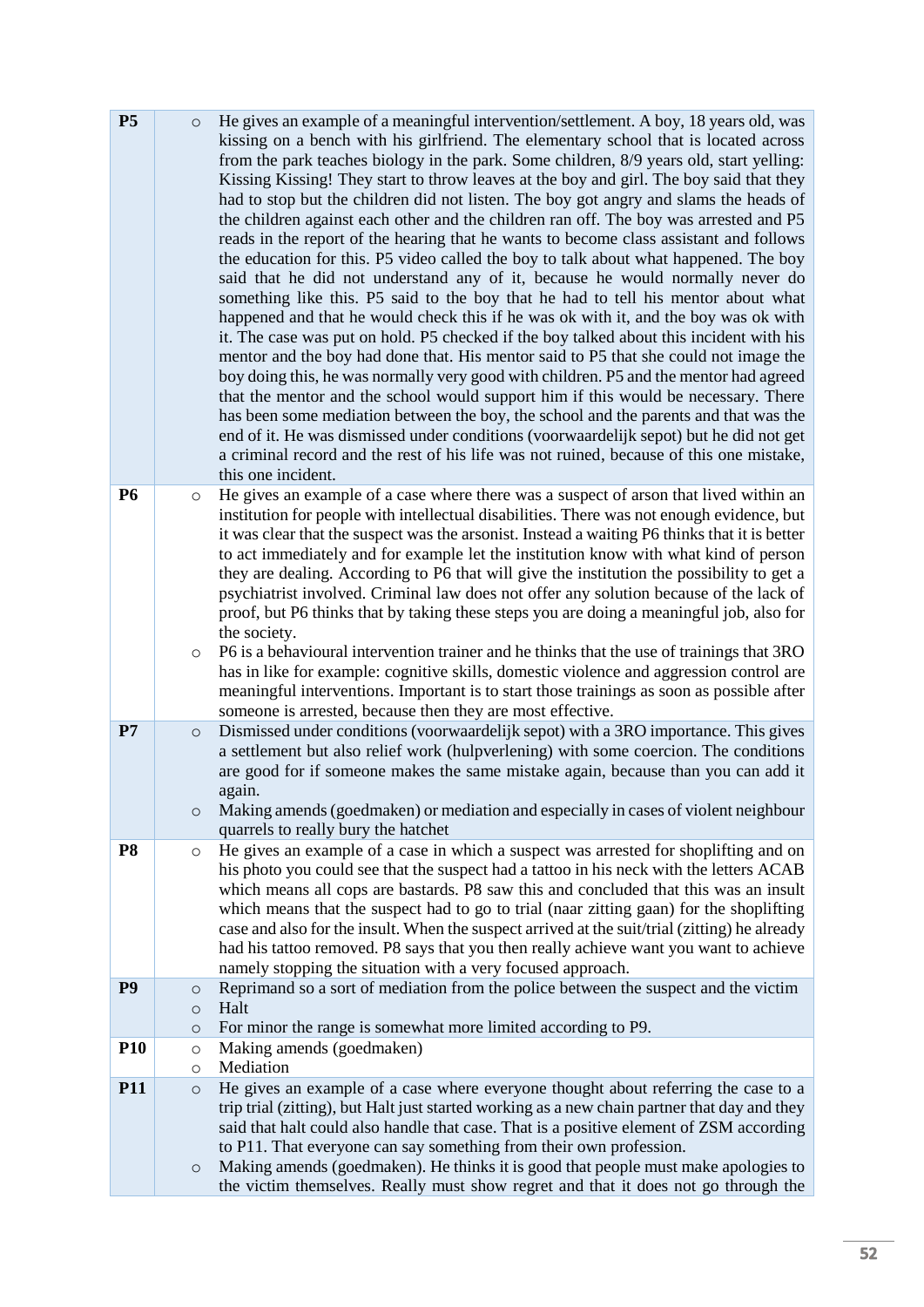|            |         | public prosecution service but face to face, through calling or giving a bouquet of<br>flowers.<br>o Creative settlements. The waiting times of creative settlements are much shorter and<br>they can be realized faster and you can prevent from getting a criminal record<br>according to P11. |
|------------|---------|--------------------------------------------------------------------------------------------------------------------------------------------------------------------------------------------------------------------------------------------------------------------------------------------------|
| <b>P12</b> | $\circ$ | Making amends (goedmaken)                                                                                                                                                                                                                                                                        |
|            | $\circ$ | Sometimes you really must zoom in on a case. She gives an example of a case where                                                                                                                                                                                                                |
|            |         | a boy was arrested with a little bit of cocaine, two or three xtc pills and he had quite a                                                                                                                                                                                                       |
|            |         | bit of cash on him. Therefor there was a dealer indication. All alarm bells went off and                                                                                                                                                                                                         |
|            |         | people were thinking about going to trial or to summon (dagvaarden). After zooming                                                                                                                                                                                                               |
|            |         | in a little bit further it seemed that the boy wanted to go into the army. She says he                                                                                                                                                                                                           |
|            |         | police had a good impression of this boy and his mother made an adequate impression.                                                                                                                                                                                                             |
|            |         | P12 says they decided at ZSM that the boy could go to halt, but he might as well have                                                                                                                                                                                                            |
|            |         | been a dealer. You can never know that for sure. But a young boy that has no criminal                                                                                                                                                                                                            |
|            |         | record, that wants to go into the army, also does an education to go into the army must                                                                                                                                                                                                          |
|            |         | get a second chance according to P12. The public prosecutor video called with the boy                                                                                                                                                                                                            |
|            |         | and said that he can go to halt, but that he really had a narrow escape. This is a case                                                                                                                                                                                                          |
|            |         | where if you were under time pressure could have said ok dealer indication,                                                                                                                                                                                                                      |
|            |         | investigation of child protective services and then a trip trial (zitting) you would have                                                                                                                                                                                                        |
|            |         | changed that kids whole life.                                                                                                                                                                                                                                                                    |

Table 8: Elements of a meaningful intervention

| P <sub>1</sub> | $\circ$<br>$\circ$ | <b>Speed:</b> He think that speed may never be decisive. Quality is more important than<br>quantity. The deal is that cases are settled if possible, within seven days. Does this not<br>work for whatever reason it has to be settled within thirty days. When a case goes to<br>JIB, you know for sure it will take at least six weeks.<br>Personal oriented and context oriented: He thinks those two are important. You must<br>see everything in context. You have to make difference in how you look at a minor and<br>how you look at an adult. You have to make difference in how to handle a first offender<br>and how to handle someone with a very big criminal record. So, he thinks that personal-<br>oriented and context-oriented approach is the core of ZSM                                                                                                                                                                                       |
|----------------|--------------------|--------------------------------------------------------------------------------------------------------------------------------------------------------------------------------------------------------------------------------------------------------------------------------------------------------------------------------------------------------------------------------------------------------------------------------------------------------------------------------------------------------------------------------------------------------------------------------------------------------------------------------------------------------------------------------------------------------------------------------------------------------------------------------------------------------------------------------------------------------------------------------------------------------------------------------------------------------------------|
| P <sub>2</sub> | $\circ$<br>$\circ$ | Yes, they are present because if you do not apply those elements you are not<br>meaningful either. He says you search for <b>selective</b> , smart, society oriented and victim<br>oriented and with these items you search for the most meaningful settlement that is<br>possible. All the elements have an influence and are considered, in some cases one<br>more than the other, but you take them into account according to P2. The art is to focus<br>well and look if all the information is collected, if there is a partner that still needs<br>information, do we need to get information from social work, do we need to know<br>something from the general practitioner, do we need to look at family members or<br>investigate the past of the suspect. You take all the meanings for the s in ZSM into<br>account like selective, smart and fast.<br><b>Personal oriented and context oriented:</b> is important because it matters if someone steal |
|                |                    | because he has no money and has nothing to eat or if someone just saw a radio in a<br>store and just wanted to have it. You deal with it very differently. The intentions with<br>which a crime was committed are considered.                                                                                                                                                                                                                                                                                                                                                                                                                                                                                                                                                                                                                                                                                                                                      |
| P <sub>3</sub> | $\circ$            | He says that sometimes those elements are present and sometimes not, that really<br>depends on how the professionals handle it individually                                                                                                                                                                                                                                                                                                                                                                                                                                                                                                                                                                                                                                                                                                                                                                                                                        |
|                | $\circ$            | What is not good is that in a case where multiple public prosecutors are involved they<br>all have their own opinion about the case according to P3. This can mean that in one<br>case three to four different insights are present which can work very frustrating. This<br>can give the police, the supplier in this whole story, a lot of unnecessary extra work.                                                                                                                                                                                                                                                                                                                                                                                                                                                                                                                                                                                               |
|                | $\circ$            | There should be focused more on <b>context</b> and more deepening into the cases. In that<br>area further development could be achieved internally within ZSM but also in the                                                                                                                                                                                                                                                                                                                                                                                                                                                                                                                                                                                                                                                                                                                                                                                      |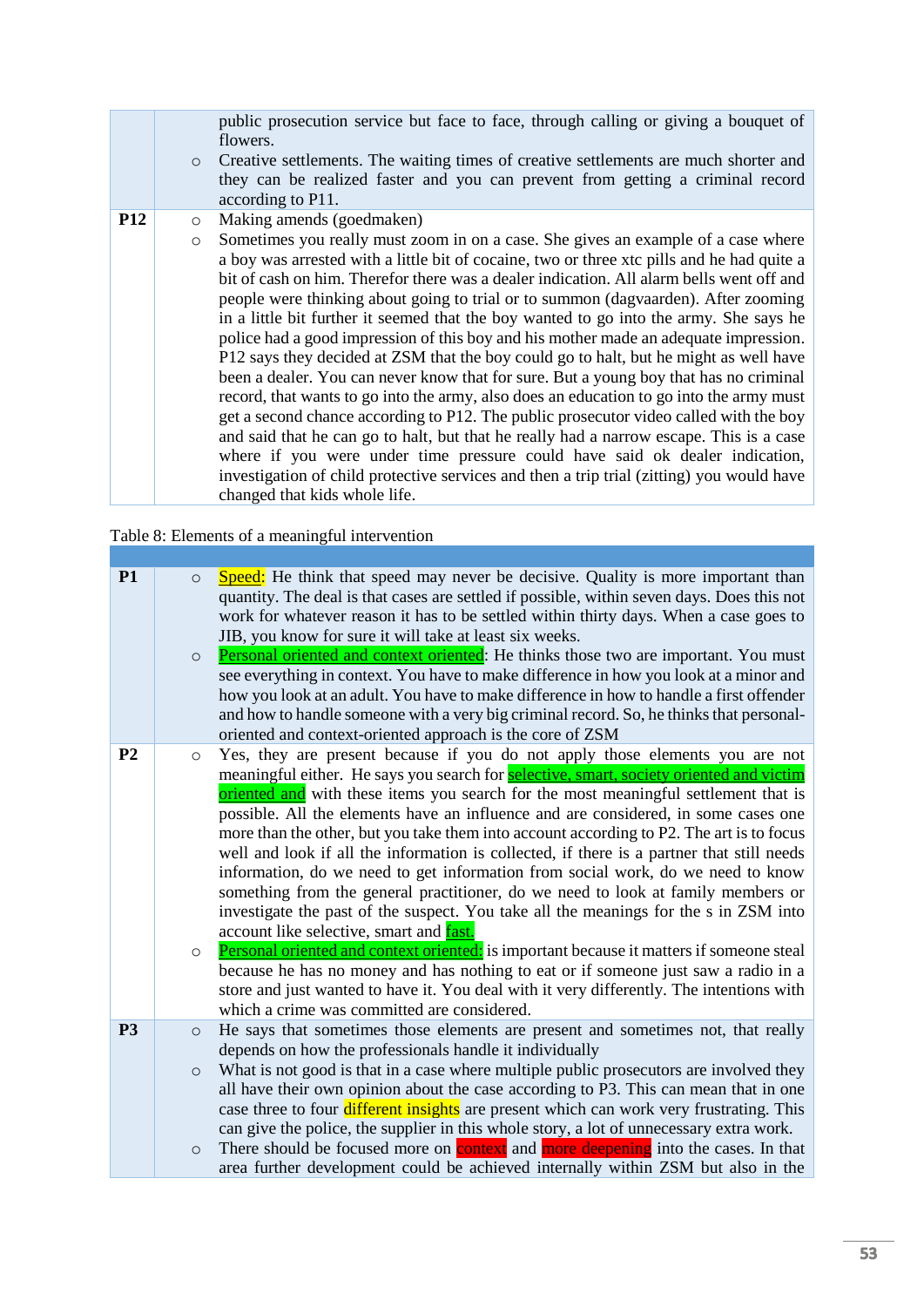|                |                    | direction of the police and the basic teams to look even better at the interests of the<br>victim and suspect                                                                                                                                                                                                                                                                                                                                                                                                                                                                          |
|----------------|--------------------|----------------------------------------------------------------------------------------------------------------------------------------------------------------------------------------------------------------------------------------------------------------------------------------------------------------------------------------------------------------------------------------------------------------------------------------------------------------------------------------------------------------------------------------------------------------------------------------|
| <b>P4</b>      | $\circ$            | P4 says that that these characteristics are not looked at properly. They work too little<br>context oriented. They work too little with the circumstances why someone committed<br>the crime, why it happened. If do see this the case goes to workshop 3RO.                                                                                                                                                                                                                                                                                                                           |
|                | O                  | SHN and child protection services could also create their own workshop 3RO cases.                                                                                                                                                                                                                                                                                                                                                                                                                                                                                                      |
| P <sub>5</sub> | $\circ$<br>$\circ$ | He says that every element is present in the case he mentioned about the boy that<br>slammed two children with their heads against each other. He says that if the if the<br>context is insufficiently considered that it is their task to bring that context under the<br>attention and to show the impact of the context.<br>He thinks that all elements are considered in every settlement.                                                                                                                                                                                         |
| <b>P6</b>      | $\circ$            | The cases that are handled within workshop 3RO are always personal oriented because                                                                                                                                                                                                                                                                                                                                                                                                                                                                                                    |
|                |                    | then there is more time to look at the case.                                                                                                                                                                                                                                                                                                                                                                                                                                                                                                                                           |
|                | $\circ$            | When he reads that someone that is arrested receives social welfare or has debt<br>counselling he tells that a fine is maybe not the most obvious punishment, because this<br>does not fit the problem of the client. So that is being personal oriented and context<br>oriented                                                                                                                                                                                                                                                                                                       |
|                | O                  | Speed and resulting from this time pressure is a bottleneck (knelpunt). Speed can be a<br>positive point and a negative one because time pressure can work against you and make<br>you less careful. But he thinks that the system is still more desirable as how it was<br>before.                                                                                                                                                                                                                                                                                                    |
| P7             | $\circ$            | Looking at the element visibility and recognizable it is not really clear for who it should<br>be visible. There are not many stories about ZSM in the papers. In the beginning there<br>were, in the beginning they were very eager and if they had scored a success they wrote<br>a press release. At some point, even every public prosecutor had to twitter. For the<br>victim it could be more visible and recognizable now than before ZSM because they<br>can receive a bouquet of flowers two days after the crime was committed and that is<br>pretty visible and noticeable. |
|                | $\circ$            | Personal oriented and context oriented are elements that are present according to P7                                                                                                                                                                                                                                                                                                                                                                                                                                                                                                   |
|                | $\circ$            | Selective is also an unclear element according to her. She says that they deal with every<br>case that comes in.                                                                                                                                                                                                                                                                                                                                                                                                                                                                       |
|                | $\circ$            | <b>Speed</b> is something she monitor herself                                                                                                                                                                                                                                                                                                                                                                                                                                                                                                                                          |
|                | $\circ$            | Carefully executed is also the case according to her because they work with<br>professionals and she monitors the process of the case and makes sure that every chain<br>partner gets the chance to say something about the case                                                                                                                                                                                                                                                                                                                                                       |
| ۲ŏ             |                    | A bottleneck for the public prosecutor can be that he/she must do a lot of things at<br>once. Deciding in a case, register for arraignment (voorgeleiding) by filling in a form<br>while in the meantime the phone can go, because you must be accessible for<br>coordinators. When this happens all at once it can get exciting according to P8. Then<br>it is really busy. He says it can be hard to keep you head cool especially because they<br>work in a busy space with a lot of people.                                                                                        |
|                | $\circ$            | He says that then it can be hard to look be personal oriented, context oriented and<br>selective when it is that busy. Then you just must decide, and it is possible that that<br>you cannot pay the same attention to all the elements.                                                                                                                                                                                                                                                                                                                                               |
| P <sub>9</sub> | $\circ$            | She thinks looking at speed that generally speaking the settlements are fast, but looking<br>at mediation the decision to do that is made fast, but it takes a long time before it really<br>take place.                                                                                                                                                                                                                                                                                                                                                                               |
|                | $\circ$            | With minors she has her focus on being <b>personal oriented</b> . With minors it is important<br>not to criminalize. It is important to look at the situation and look if there is something<br>else you can do instead of dragging it into criminal law. Like sending a letter to the<br>parents as a warning and letting the children know that they are watched, which can                                                                                                                                                                                                          |
|                | $\circ$            | work preventive.<br>She sometimes misses the deepening within the cases, the really looking at the <b>context</b><br>and seeing every case as a different one.                                                                                                                                                                                                                                                                                                                                                                                                                         |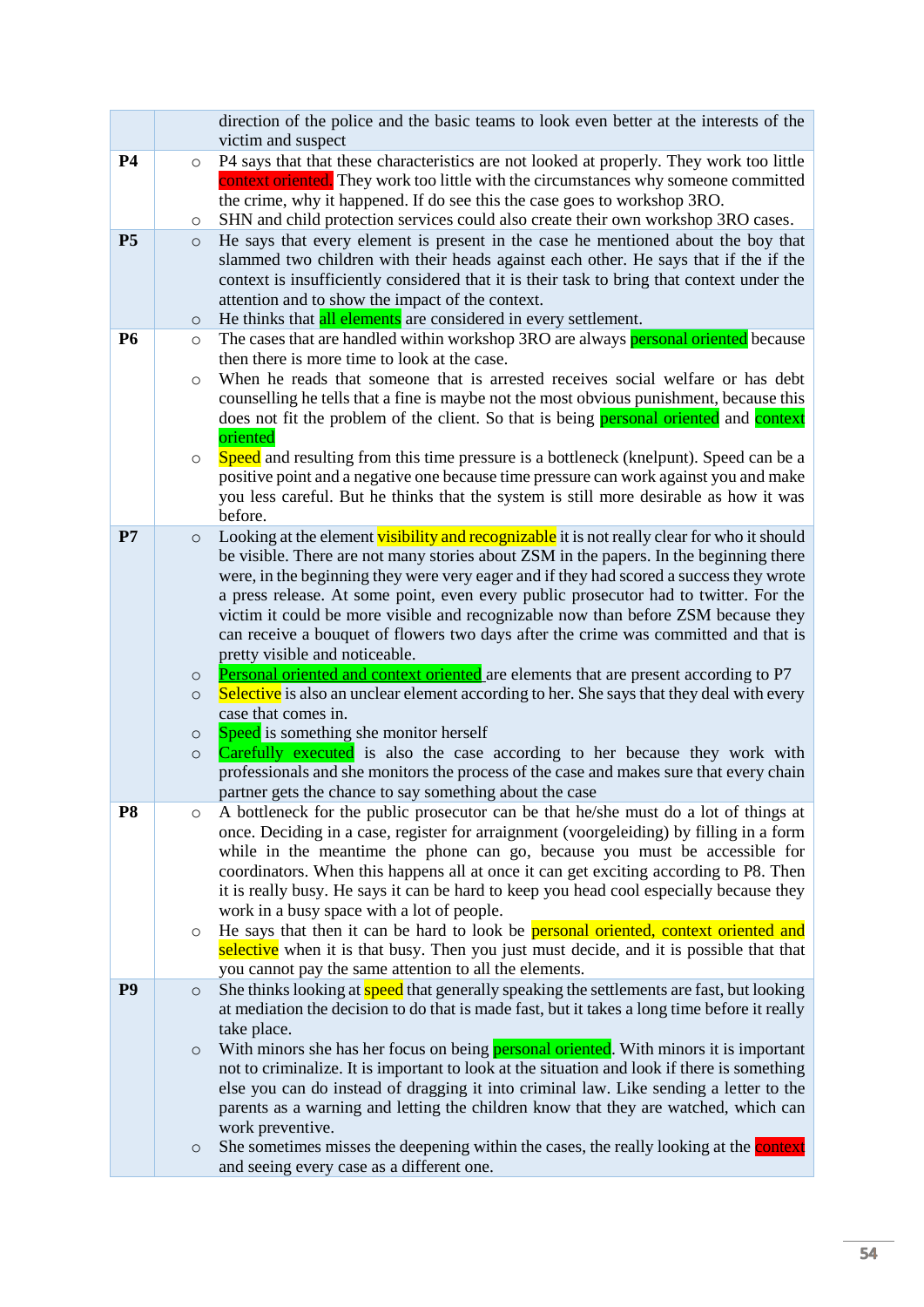| <b>P10</b> | $\circ$                                                                             | She thinks all the elements are taken into account                                       |
|------------|-------------------------------------------------------------------------------------|------------------------------------------------------------------------------------------|
|            | $\circ$                                                                             | Selective: A bottleneck can be that sometimes a case is forward to the intervention      |
|            |                                                                                     | making amends (goedmaken) when it really is not a making amends kind of case. The        |
|            |                                                                                     | suspect really need to be sorry and must be willing to make amends. The victim must      |
|            |                                                                                     | also really benefit from it, it should not be the case that the suspect only uses this   |
|            |                                                                                     | intervention just to get away easy with what he did. There must be a better look at      |
|            |                                                                                     | when this intervention is used.                                                          |
| <b>P11</b> | $\circ$                                                                             | A dependency relationship between people can be an indicator to go for a creative        |
|            |                                                                                     | settlement. With cases of domestic violence you can use workshop 3RO, with               |
|            |                                                                                     |                                                                                          |
|            |                                                                                     | neighbour quarrels you can use JIB. When people need to keep dealing with each other     |
|            |                                                                                     | it is good to be sharp on creative settlements                                           |
|            | o Time/speed can be a bottleneck, because sometimes time gets in the way of working |                                                                                          |
|            |                                                                                     | personal oriented or context oriented. Sometimes the feeling can arise that you must     |
|            |                                                                                     | get on and that then a standard settlement is chosen.                                    |
| <b>P12</b> | $\circ$                                                                             | She says that in the example she mentioned in the previous question all elements were    |
|            |                                                                                     | presents                                                                                 |
|            | $\circ$                                                                             | But is general she says that there is a bottleneck between context oriented and personal |
|            |                                                                                     | oriented on the one side and speed on the other side. She says that the focus lies on    |
|            |                                                                                     | speed.                                                                                   |
|            |                                                                                     |                                                                                          |

When an element is made red: this means it is mentioned in a negative way, when it is yellow it is mentioned in a neutral way or they mentioned that is has a negative and positive side and when it is made green it is mentioned in a positive way.

#### Table 9: Feedback

|                | <b>Room for feedback?</b> | Is this room used?                                                                                                                                                                                                                                                                                                                                                                                                                                                                                                                                                                                                                                                                                                                                                                                                                                  |
|----------------|---------------------------|-----------------------------------------------------------------------------------------------------------------------------------------------------------------------------------------------------------------------------------------------------------------------------------------------------------------------------------------------------------------------------------------------------------------------------------------------------------------------------------------------------------------------------------------------------------------------------------------------------------------------------------------------------------------------------------------------------------------------------------------------------------------------------------------------------------------------------------------------------|
| <b>P1</b>      | Yes                       | No.<br>Too little use is made of it. Even though everyone works in the<br>$\circ$<br>same room, they do not seek each other enough. You would<br>say it is easy to walk to someone else if he works so close to<br>you, but in practice this does not work that way. He thinks that<br>there should be consults, not very long consults, but short<br>consult per case about who do you need in this case, are there<br>damages, what do we want with the case etc. At this moment<br>everyone is too busy with their own discipline, and he<br>understand that, but he thinks that they really need to seriously<br>consider the role of the other parties.<br>He says feedback is also about telling someone if you do not<br>$\circ$<br>agree with the decision, then you must discuss this with each<br>other, and this also happens to little. |
| P <sub>2</sub> | Yes                       | N <sub>o</sub><br>He says that he missed the feedback on cases. He understands<br>$\circ$<br>that because of the masse, the hectic and the delusions of the<br>day it deteriorates and weakens, but is should not be. He says<br>that he does not need feedback in all cases but for example<br>cases that they discussed in the tuning consultation<br>(afstemmingsoverleg) it could be the case.<br>He says that also feedback on how everybody does their job is<br>$\circ$<br>not given. He says that also in their own work meeting too<br>little time is spent on it.                                                                                                                                                                                                                                                                         |
| P <sub>3</sub> | Yes                       | N <sub>o</sub><br>Also, he says that too little use is made of it. In the past they<br>$\circ$<br>had feedback session to stimulate the collaboration, but this<br>project failed. This fails because feedback sounded negative.                                                                                                                                                                                                                                                                                                                                                                                                                                                                                                                                                                                                                    |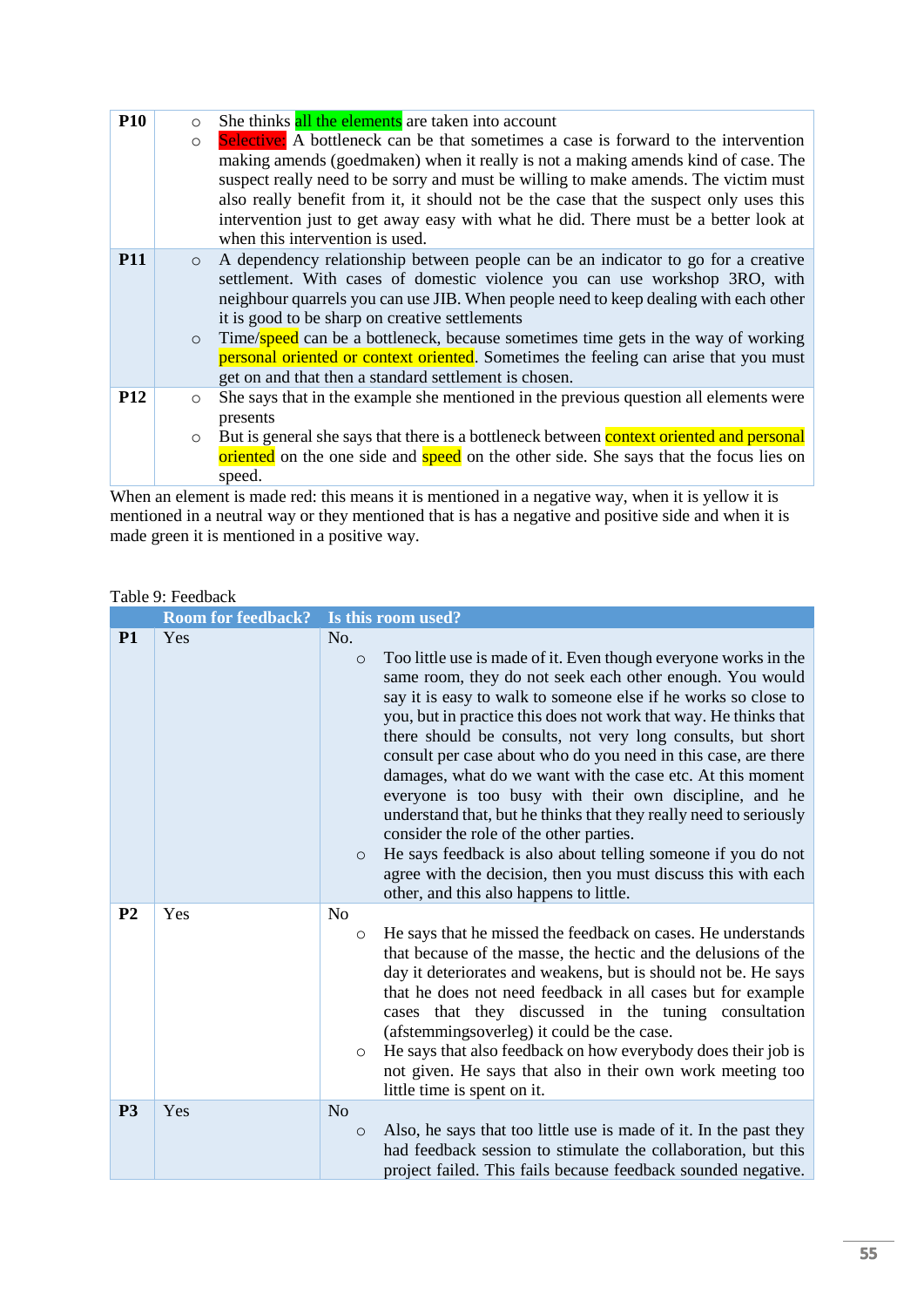|                |                                                | $\circ$                                         | They are going to set up reflection sessions based on case<br>studies. So, he says there is room, but it just is not used and<br>now they are trying to pick it up again<br>Feedback about the cases is also not giving according to P3.<br>He says that a settlement decision is taken and the public<br>prosecution does not give feedback on this to the chain<br>partners while very clear agreements have been made about<br>that.                                                                                                                                                                                                                                                                                              |
|----------------|------------------------------------------------|-------------------------------------------------|--------------------------------------------------------------------------------------------------------------------------------------------------------------------------------------------------------------------------------------------------------------------------------------------------------------------------------------------------------------------------------------------------------------------------------------------------------------------------------------------------------------------------------------------------------------------------------------------------------------------------------------------------------------------------------------------------------------------------------------|
| <b>P4</b>      | No, because it is not<br>created               | N <sub>o</sub><br>$\circ$<br>$\circ$<br>$\circ$ | There is no feedback about the settlement of a case<br>People also not consult each other often enough while dealing<br>with the case. He never saw it happen that an employee of 3RO<br>would ask if the suspect could be as this or that. This not even<br>have to be about the committed crime but can be more about<br>the context.<br>Actually, there should be created more moments of serenity<br>regarding the feedback.                                                                                                                                                                                                                                                                                                     |
| P <sub>5</sub> | Yes, there even were<br>training 1,5 years ago | Yes<br>$\circ$<br>$\circ$<br>$\circ$<br>$\circ$ | But it is something that should be in the culture. At 3RO it is<br>much more common than at the public prosecution or maybe<br>the police. The cultures of the organization differ.<br>Giving feedback on each other is not given a lot but he also<br>thinks that that is not necessary, he had done it twice and that<br>worked out fine.<br>The feedback about the settlements of cases is also good. They<br>receive a copy of the settlement decision and put that in their<br>system.<br>3RO itself could give some more feedback and can be more<br>explicit about it. They can share more, keep others posted and<br>register well, because if he has duty then he should know what<br>his colleague has noted 1,5 week ago. |
| <b>P6</b>      | Yes                                            | Yes<br>$\circ$<br>$\circ$                       | There are work floor consults where you can indicate if things<br>are not going well. Not only between people of the same<br>discipline but also from 3RO to the police and the other way<br>around. So, there is room to do that and he has the feeling that<br>he can walk up to anyone for example a legal critic<br>(beoordelaar) or a public prosecutor and tell them that h did<br>not like a decision and to ask why they would not do it<br>differently. But he also says that this depends on the person.<br>He thinks people consult each other often while dealing with<br>a case because people are physically close together.                                                                                           |
| P7             | Yes                                            | Yes<br>$\circ$<br>$\circ$<br>$\circ$            | She says that this happens ad hoc. That people say to each<br>other ok that case went that way, but it would be better if it<br>had went that way. In her opinion this work fine.<br>She says that she addresses a police liaison (politiekundige) if<br>she sees that he gives a case to the legal critic (beoordelaar)<br>when SHN has not had the chance yet to say something in that<br>case. She has the feeling that they can and dare to give that<br>feedback.<br>She thinks people consult each other often while dealing with<br>a case. She coordinates the process, so she has a she has a good<br>helicopter view of it.                                                                                                |
| P8             | N <sub>o</sub>                                 | No                                              |                                                                                                                                                                                                                                                                                                                                                                                                                                                                                                                                                                                                                                                                                                                                      |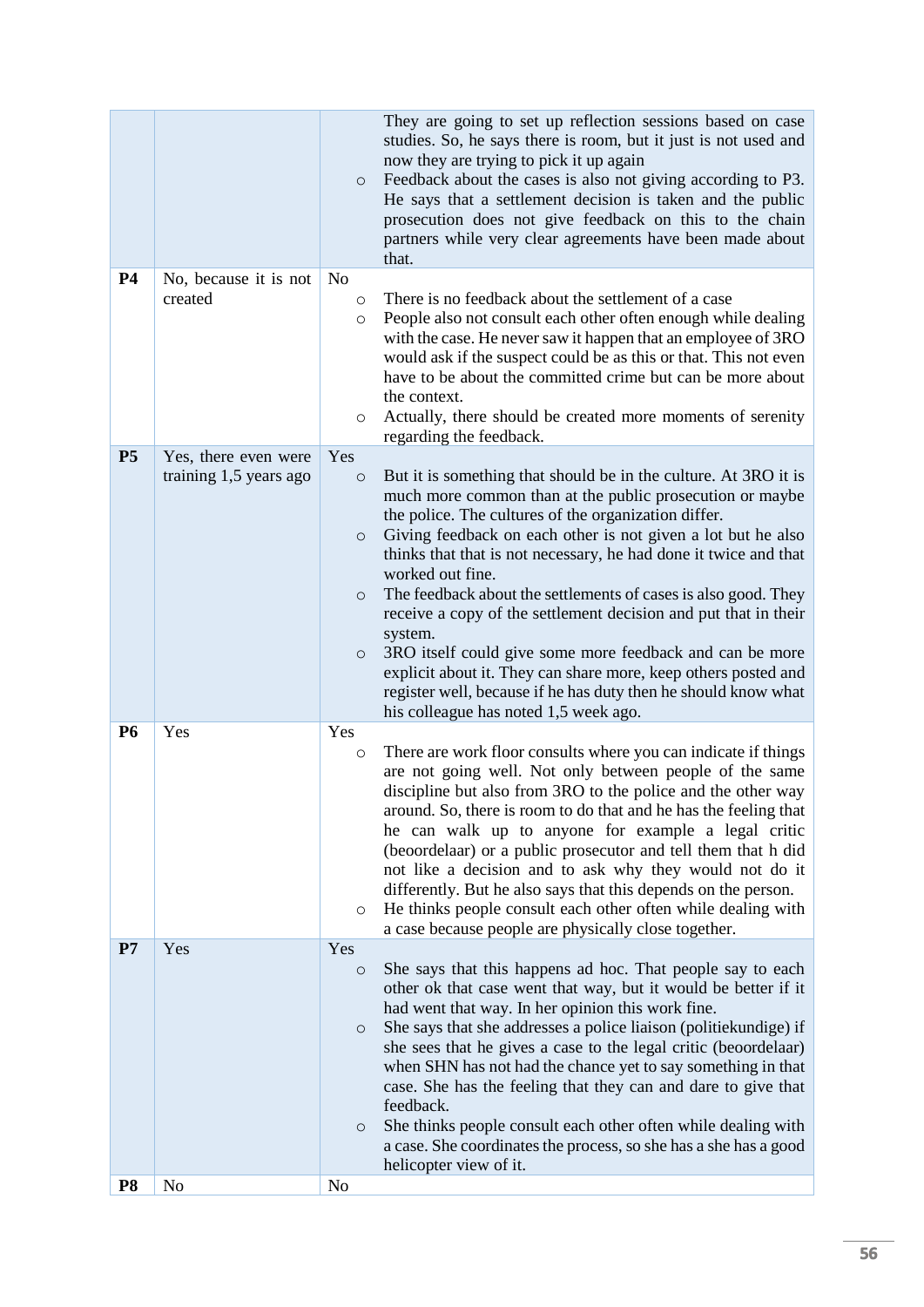| Yes<br>P <sub>9</sub><br>there<br>Yes,<br>were<br>trainings about that<br>But she thinks is depends on the person. She thinks that some<br>$\circ$<br>people are easier to give feedback to then others, but she thinks<br>that everyone know how to find each other for consultation,<br>that is really the trend.<br>Yes<br><b>P10</b><br>Yes<br>There is a work floor consult were all the partners are<br>O<br>represented.<br>The police and the public prosecution sit next to each other in<br>O<br>the room and SHN, 3RO and child protection services are<br>located on the other side of the room so it can happen<br>sometimes that you miss some information and they have to<br>walk up there to make that known. But there is room to<br>indicate that<br>She notices that when it is busy cases go faster from the police<br>$\circ$<br>to a legal critic (beoordelaar) without passing 3RO or SHN.<br>So, they and the KPC must remain alert that a case passes<br>every chain partner<br>She has the idea that it is very easy to approach a police liaison<br>$\circ$<br>(politiekundige), public prosecutor or someone from 3RO to<br>consult.<br>Yes<br><b>P11</b><br>Yes<br>Before mediation there was SIB (victim in the picture) and<br>$\circ$<br>they always received beautiful reports back from that. Report<br>of what was discussed and what came out of it.<br>Between themselves they are talking about cases. For<br>$\circ$<br>within<br>the making amends (goedmaken)<br>example,<br>intervention SHN has the contact with the victim and 3RO has<br>the contact with the suspect and SHN and 3RO consult each<br>other then and give feedback.<br>He thinks there is also room to tell someone if he/she does<br>$\circ$<br>someone not in a good way and that also happen. He says that<br>you must show the interests of your organization or in SHN's<br>case of the victims. You're not there to let other people<br>completely walk over you.<br>He also says that some public prosecutor or somewhat more<br>$\circ$<br>compliant than others but generally people listen.<br>Brainstorming together in a case happens to little, that could<br>$\circ$<br>be done more often. There is a consult every morning at 10.30<br>but the employees of SHN start at 09.00. So, at 10.30 they do<br>not have enough information to fully participate in the<br>consultation. But the consult at 10.30 will disappear and there<br>will come another work process.<br>In general, the consultation is good and they get every<br>$\circ$ |            |     | $\circ$ | He thinks that this is a very difficult point within ZSM. He<br>sometimes gets confronted with decisions that his colleague<br>has made and where he disagrees with it. But because of the<br>changing shifts you almost never give that feedback to a<br>colleague one to one, so that learning effect is hard at ZSM. In<br>the weekends it would be easier to give feedback because than<br>you will have the same team of the public prosecution there<br>the whole weekend. |
|---------------------------------------------------------------------------------------------------------------------------------------------------------------------------------------------------------------------------------------------------------------------------------------------------------------------------------------------------------------------------------------------------------------------------------------------------------------------------------------------------------------------------------------------------------------------------------------------------------------------------------------------------------------------------------------------------------------------------------------------------------------------------------------------------------------------------------------------------------------------------------------------------------------------------------------------------------------------------------------------------------------------------------------------------------------------------------------------------------------------------------------------------------------------------------------------------------------------------------------------------------------------------------------------------------------------------------------------------------------------------------------------------------------------------------------------------------------------------------------------------------------------------------------------------------------------------------------------------------------------------------------------------------------------------------------------------------------------------------------------------------------------------------------------------------------------------------------------------------------------------------------------------------------------------------------------------------------------------------------------------------------------------------------------------------------------------------------------------------------------------------------------------------------------------------------------------------------------------------------------------------------------------------------------------------------------------------------------------------------------------------------------------------------------------------------------------------------------------------------------------------------------------------------------------------------------------|------------|-----|---------|----------------------------------------------------------------------------------------------------------------------------------------------------------------------------------------------------------------------------------------------------------------------------------------------------------------------------------------------------------------------------------------------------------------------------------------------------------------------------------|
|                                                                                                                                                                                                                                                                                                                                                                                                                                                                                                                                                                                                                                                                                                                                                                                                                                                                                                                                                                                                                                                                                                                                                                                                                                                                                                                                                                                                                                                                                                                                                                                                                                                                                                                                                                                                                                                                                                                                                                                                                                                                                                                                                                                                                                                                                                                                                                                                                                                                                                                                                                           |            |     |         |                                                                                                                                                                                                                                                                                                                                                                                                                                                                                  |
|                                                                                                                                                                                                                                                                                                                                                                                                                                                                                                                                                                                                                                                                                                                                                                                                                                                                                                                                                                                                                                                                                                                                                                                                                                                                                                                                                                                                                                                                                                                                                                                                                                                                                                                                                                                                                                                                                                                                                                                                                                                                                                                                                                                                                                                                                                                                                                                                                                                                                                                                                                           |            |     |         |                                                                                                                                                                                                                                                                                                                                                                                                                                                                                  |
|                                                                                                                                                                                                                                                                                                                                                                                                                                                                                                                                                                                                                                                                                                                                                                                                                                                                                                                                                                                                                                                                                                                                                                                                                                                                                                                                                                                                                                                                                                                                                                                                                                                                                                                                                                                                                                                                                                                                                                                                                                                                                                                                                                                                                                                                                                                                                                                                                                                                                                                                                                           |            |     |         |                                                                                                                                                                                                                                                                                                                                                                                                                                                                                  |
|                                                                                                                                                                                                                                                                                                                                                                                                                                                                                                                                                                                                                                                                                                                                                                                                                                                                                                                                                                                                                                                                                                                                                                                                                                                                                                                                                                                                                                                                                                                                                                                                                                                                                                                                                                                                                                                                                                                                                                                                                                                                                                                                                                                                                                                                                                                                                                                                                                                                                                                                                                           |            |     |         |                                                                                                                                                                                                                                                                                                                                                                                                                                                                                  |
|                                                                                                                                                                                                                                                                                                                                                                                                                                                                                                                                                                                                                                                                                                                                                                                                                                                                                                                                                                                                                                                                                                                                                                                                                                                                                                                                                                                                                                                                                                                                                                                                                                                                                                                                                                                                                                                                                                                                                                                                                                                                                                                                                                                                                                                                                                                                                                                                                                                                                                                                                                           |            |     |         |                                                                                                                                                                                                                                                                                                                                                                                                                                                                                  |
|                                                                                                                                                                                                                                                                                                                                                                                                                                                                                                                                                                                                                                                                                                                                                                                                                                                                                                                                                                                                                                                                                                                                                                                                                                                                                                                                                                                                                                                                                                                                                                                                                                                                                                                                                                                                                                                                                                                                                                                                                                                                                                                                                                                                                                                                                                                                                                                                                                                                                                                                                                           |            |     |         |                                                                                                                                                                                                                                                                                                                                                                                                                                                                                  |
|                                                                                                                                                                                                                                                                                                                                                                                                                                                                                                                                                                                                                                                                                                                                                                                                                                                                                                                                                                                                                                                                                                                                                                                                                                                                                                                                                                                                                                                                                                                                                                                                                                                                                                                                                                                                                                                                                                                                                                                                                                                                                                                                                                                                                                                                                                                                                                                                                                                                                                                                                                           |            |     |         |                                                                                                                                                                                                                                                                                                                                                                                                                                                                                  |
|                                                                                                                                                                                                                                                                                                                                                                                                                                                                                                                                                                                                                                                                                                                                                                                                                                                                                                                                                                                                                                                                                                                                                                                                                                                                                                                                                                                                                                                                                                                                                                                                                                                                                                                                                                                                                                                                                                                                                                                                                                                                                                                                                                                                                                                                                                                                                                                                                                                                                                                                                                           |            |     |         |                                                                                                                                                                                                                                                                                                                                                                                                                                                                                  |
|                                                                                                                                                                                                                                                                                                                                                                                                                                                                                                                                                                                                                                                                                                                                                                                                                                                                                                                                                                                                                                                                                                                                                                                                                                                                                                                                                                                                                                                                                                                                                                                                                                                                                                                                                                                                                                                                                                                                                                                                                                                                                                                                                                                                                                                                                                                                                                                                                                                                                                                                                                           |            |     |         |                                                                                                                                                                                                                                                                                                                                                                                                                                                                                  |
|                                                                                                                                                                                                                                                                                                                                                                                                                                                                                                                                                                                                                                                                                                                                                                                                                                                                                                                                                                                                                                                                                                                                                                                                                                                                                                                                                                                                                                                                                                                                                                                                                                                                                                                                                                                                                                                                                                                                                                                                                                                                                                                                                                                                                                                                                                                                                                                                                                                                                                                                                                           |            |     |         |                                                                                                                                                                                                                                                                                                                                                                                                                                                                                  |
|                                                                                                                                                                                                                                                                                                                                                                                                                                                                                                                                                                                                                                                                                                                                                                                                                                                                                                                                                                                                                                                                                                                                                                                                                                                                                                                                                                                                                                                                                                                                                                                                                                                                                                                                                                                                                                                                                                                                                                                                                                                                                                                                                                                                                                                                                                                                                                                                                                                                                                                                                                           |            |     |         |                                                                                                                                                                                                                                                                                                                                                                                                                                                                                  |
|                                                                                                                                                                                                                                                                                                                                                                                                                                                                                                                                                                                                                                                                                                                                                                                                                                                                                                                                                                                                                                                                                                                                                                                                                                                                                                                                                                                                                                                                                                                                                                                                                                                                                                                                                                                                                                                                                                                                                                                                                                                                                                                                                                                                                                                                                                                                                                                                                                                                                                                                                                           |            |     |         |                                                                                                                                                                                                                                                                                                                                                                                                                                                                                  |
|                                                                                                                                                                                                                                                                                                                                                                                                                                                                                                                                                                                                                                                                                                                                                                                                                                                                                                                                                                                                                                                                                                                                                                                                                                                                                                                                                                                                                                                                                                                                                                                                                                                                                                                                                                                                                                                                                                                                                                                                                                                                                                                                                                                                                                                                                                                                                                                                                                                                                                                                                                           |            |     |         |                                                                                                                                                                                                                                                                                                                                                                                                                                                                                  |
|                                                                                                                                                                                                                                                                                                                                                                                                                                                                                                                                                                                                                                                                                                                                                                                                                                                                                                                                                                                                                                                                                                                                                                                                                                                                                                                                                                                                                                                                                                                                                                                                                                                                                                                                                                                                                                                                                                                                                                                                                                                                                                                                                                                                                                                                                                                                                                                                                                                                                                                                                                           |            |     |         |                                                                                                                                                                                                                                                                                                                                                                                                                                                                                  |
|                                                                                                                                                                                                                                                                                                                                                                                                                                                                                                                                                                                                                                                                                                                                                                                                                                                                                                                                                                                                                                                                                                                                                                                                                                                                                                                                                                                                                                                                                                                                                                                                                                                                                                                                                                                                                                                                                                                                                                                                                                                                                                                                                                                                                                                                                                                                                                                                                                                                                                                                                                           |            |     |         |                                                                                                                                                                                                                                                                                                                                                                                                                                                                                  |
|                                                                                                                                                                                                                                                                                                                                                                                                                                                                                                                                                                                                                                                                                                                                                                                                                                                                                                                                                                                                                                                                                                                                                                                                                                                                                                                                                                                                                                                                                                                                                                                                                                                                                                                                                                                                                                                                                                                                                                                                                                                                                                                                                                                                                                                                                                                                                                                                                                                                                                                                                                           |            |     |         |                                                                                                                                                                                                                                                                                                                                                                                                                                                                                  |
|                                                                                                                                                                                                                                                                                                                                                                                                                                                                                                                                                                                                                                                                                                                                                                                                                                                                                                                                                                                                                                                                                                                                                                                                                                                                                                                                                                                                                                                                                                                                                                                                                                                                                                                                                                                                                                                                                                                                                                                                                                                                                                                                                                                                                                                                                                                                                                                                                                                                                                                                                                           |            |     |         |                                                                                                                                                                                                                                                                                                                                                                                                                                                                                  |
|                                                                                                                                                                                                                                                                                                                                                                                                                                                                                                                                                                                                                                                                                                                                                                                                                                                                                                                                                                                                                                                                                                                                                                                                                                                                                                                                                                                                                                                                                                                                                                                                                                                                                                                                                                                                                                                                                                                                                                                                                                                                                                                                                                                                                                                                                                                                                                                                                                                                                                                                                                           |            |     |         |                                                                                                                                                                                                                                                                                                                                                                                                                                                                                  |
| settlement decision.                                                                                                                                                                                                                                                                                                                                                                                                                                                                                                                                                                                                                                                                                                                                                                                                                                                                                                                                                                                                                                                                                                                                                                                                                                                                                                                                                                                                                                                                                                                                                                                                                                                                                                                                                                                                                                                                                                                                                                                                                                                                                                                                                                                                                                                                                                                                                                                                                                                                                                                                                      |            |     |         |                                                                                                                                                                                                                                                                                                                                                                                                                                                                                  |
| $\circ$                                                                                                                                                                                                                                                                                                                                                                                                                                                                                                                                                                                                                                                                                                                                                                                                                                                                                                                                                                                                                                                                                                                                                                                                                                                                                                                                                                                                                                                                                                                                                                                                                                                                                                                                                                                                                                                                                                                                                                                                                                                                                                                                                                                                                                                                                                                                                                                                                                                                                                                                                                   | <b>P12</b> | Yes |         | Yes                                                                                                                                                                                                                                                                                                                                                                                                                                                                              |
|                                                                                                                                                                                                                                                                                                                                                                                                                                                                                                                                                                                                                                                                                                                                                                                                                                                                                                                                                                                                                                                                                                                                                                                                                                                                                                                                                                                                                                                                                                                                                                                                                                                                                                                                                                                                                                                                                                                                                                                                                                                                                                                                                                                                                                                                                                                                                                                                                                                                                                                                                                           |            |     | $\circ$ | Everyone can give everyone feedback at all times                                                                                                                                                                                                                                                                                                                                                                                                                                 |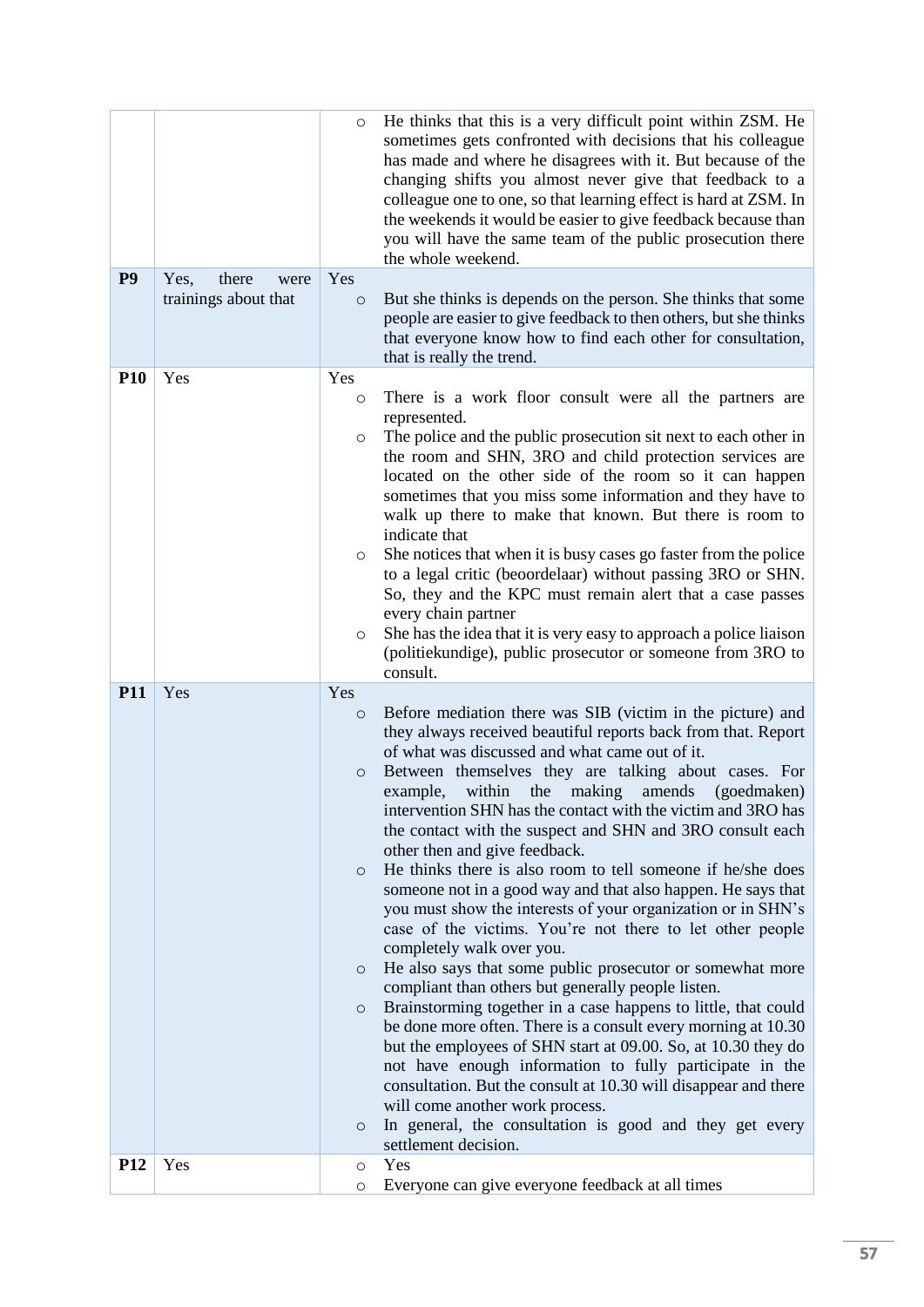|         | What makes the giving of feedback harder is the changing<br>shifts at ZSM. She tries to write reports with information about<br>what she thinks of a case, but sometimes the police have to do<br>more research in a case and because the case will be settled |
|---------|----------------------------------------------------------------------------------------------------------------------------------------------------------------------------------------------------------------------------------------------------------------|
|         | the next day. She works only that day so her colleague must<br>take over the case. She thinks that it maybe would be better if                                                                                                                                 |
|         | people will work a week continuously at ZSM, because how                                                                                                                                                                                                       |
|         | it is going now you lose the connection with the case and                                                                                                                                                                                                      |
|         | therefore you no longer feel the need for feedback. And if you                                                                                                                                                                                                 |
|         | still feel the need to give feedback the colleague that you want                                                                                                                                                                                               |
|         | to give to does not work at ZSM for another week. Or you will                                                                                                                                                                                                  |
|         | miss the settlement decision because you are only there one                                                                                                                                                                                                    |
|         | day a week, so you cannot give feedback on a decision that<br>you do not know.                                                                                                                                                                                 |
|         |                                                                                                                                                                                                                                                                |
| $\circ$ | She thinks that the culture does allow to tell people if you think                                                                                                                                                                                             |
|         | they are doing something wrong                                                                                                                                                                                                                                 |
| $\circ$ | Because everybody works in the same room people will easily                                                                                                                                                                                                    |
|         | go brainstorming together.                                                                                                                                                                                                                                     |

#### Table 10: SCC North-Netherlands

|                | SCC so organized that there is room                                                                                                                   |                                | <b>Adjustments to improve this</b>                                                                                                                                                                                                                                                                                                                                                                                                                                                                                                                                                                                                                                                          |
|----------------|-------------------------------------------------------------------------------------------------------------------------------------------------------|--------------------------------|---------------------------------------------------------------------------------------------------------------------------------------------------------------------------------------------------------------------------------------------------------------------------------------------------------------------------------------------------------------------------------------------------------------------------------------------------------------------------------------------------------------------------------------------------------------------------------------------------------------------------------------------------------------------------------------------|
|                | to create meaningfulness?                                                                                                                             |                                |                                                                                                                                                                                                                                                                                                                                                                                                                                                                                                                                                                                                                                                                                             |
| <b>P1</b>      | Yes. Because there are all kinds of<br>agreements and the tuning consultation<br>(afstemmingsoverleg).                                                | $\Omega$<br>$\circ$<br>$\circ$ | The tuning consultation will get a different<br>interpretation, because it is not meaningful<br>know. Often nothing yet can be said about<br>the cases because of lack of information<br>You should look at each case separately and<br>decide which cases need more effort and<br>which cases can be settles quick<br>A disadvantage of working in one room is<br>that it is noisy in the afternoon, which is not<br>good for the quality, because you need the<br>rest to read. Maybe the room should be<br>smaller with less people and that you decide<br>things in a smaller setting in a quieter place.<br>maybe<br>at<br>foldable<br>cocktail<br>table<br>$\mathbf{a}$<br>somewhere. |
| P <sub>2</sub> | The rooms<br>and<br>Yes.<br>spaces<br>are<br>arranged good, you can find each other<br>very quick also because they still work<br>with physical files |                                | No improvements                                                                                                                                                                                                                                                                                                                                                                                                                                                                                                                                                                                                                                                                             |
| P <sub>3</sub> | Yes                                                                                                                                                   | $\circ$                        | selection<br>There<br>are<br>two<br>centres<br>in<br>Groningen. One for the process of suspects<br>that are arrested (vast kamer) and one for the<br>process of suspects that are free (niet vast<br>kamer). P3 thinks you should merge those<br>two centres. Just for the fact that 3RO and<br>child protection services are not represented<br>in the process of the suspects that are free.<br>By merging those two centres the chain<br>partners can share even more.                                                                                                                                                                                                                   |
| <b>P4</b>      | No, it is arranged worthless                                                                                                                          | $\circ$                        | Especially the niet vast kamer must become<br>one big space where you can strategically<br>choose a place.                                                                                                                                                                                                                                                                                                                                                                                                                                                                                                                                                                                  |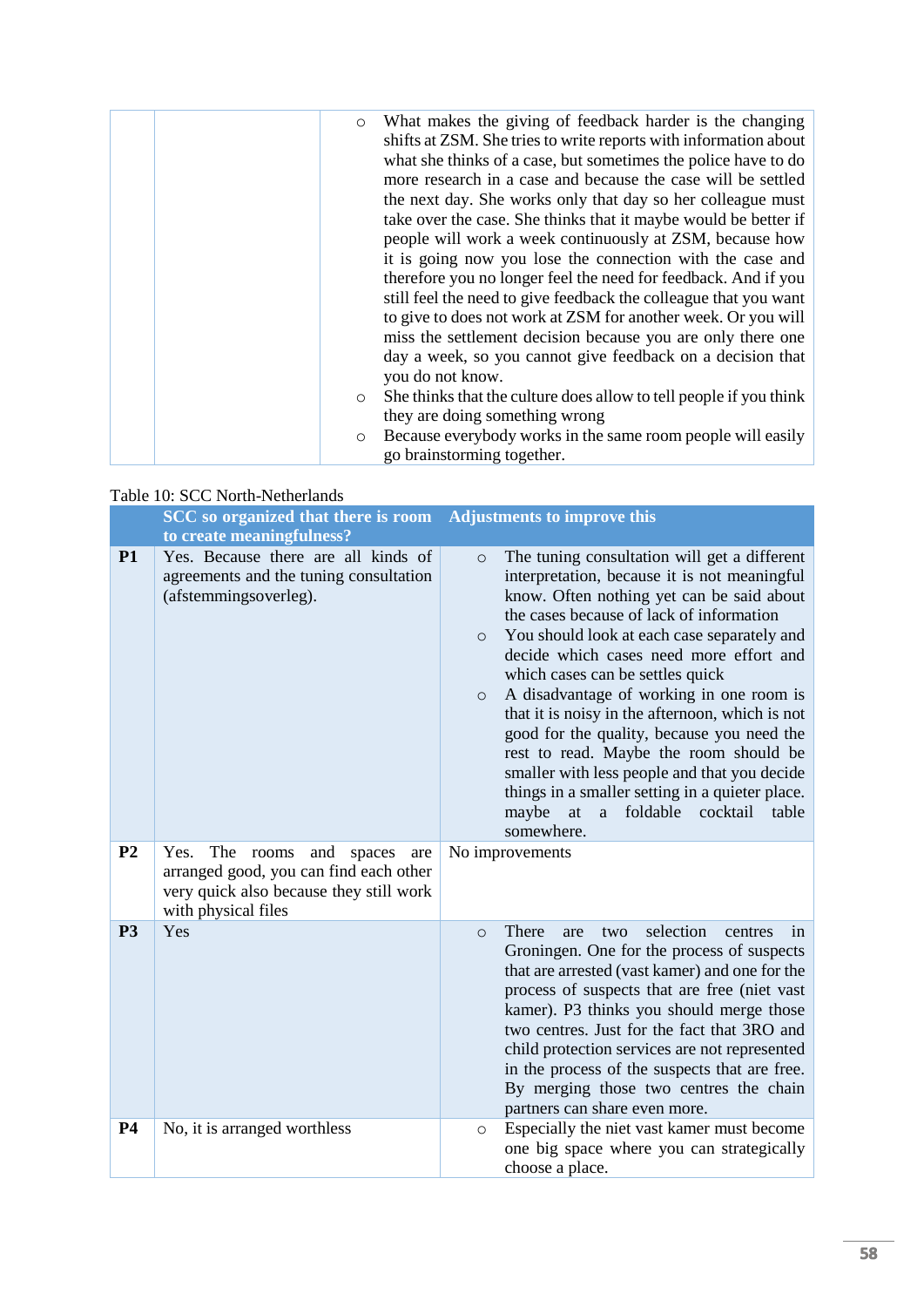| <b>P5</b>      | Yes. Many institutions can make an                                                                                                                                                                                                                                                                                                           | And where parties do not suffer from each<br>O<br>other. So, when SHN is calling with a victim<br>and that bothers another that you can do<br>something about that. He says that they have<br>screens in Haarlem that someone can put<br>down when there calling, so that it does not<br>bother other people anymore. It is very<br>important to be in one room together but<br>there should be a chance to choose<br>strategically.<br>Better climate control<br>$\circ$<br>A point of improvement could be digital<br>$\circ$                                                                                                                                                                                                                                                                                                       |
|----------------|----------------------------------------------------------------------------------------------------------------------------------------------------------------------------------------------------------------------------------------------------------------------------------------------------------------------------------------------|---------------------------------------------------------------------------------------------------------------------------------------------------------------------------------------------------------------------------------------------------------------------------------------------------------------------------------------------------------------------------------------------------------------------------------------------------------------------------------------------------------------------------------------------------------------------------------------------------------------------------------------------------------------------------------------------------------------------------------------------------------------------------------------------------------------------------------------|
|                | example out of it. It is very easy to walk<br>up to each other to consulate.                                                                                                                                                                                                                                                                 | files like in East-Netherlands. Every chain<br>partner then works in one file, the file does<br>is not physically with 1 partner, is less<br>vulnerable and would be more efficient.                                                                                                                                                                                                                                                                                                                                                                                                                                                                                                                                                                                                                                                  |
| <b>P6</b>      | Yes. It is arranged good.                                                                                                                                                                                                                                                                                                                    | No improvements                                                                                                                                                                                                                                                                                                                                                                                                                                                                                                                                                                                                                                                                                                                                                                                                                       |
| P7             | Yes. It is good that all chain partners<br>work in one room. The niet vast kamer<br>had some changes. The KPC sits now<br>with his/her back to the wall so he/she<br>can oversee everything. And the<br>composition of the desks changed so<br>that now the police and a legal critic<br>share a desk. To avoid the emergence of<br>islands. | The KPC should also get a central position<br>$\circ$<br>in the vast kamer. So that she also can<br>oversee everything there. Now she can see<br>what the police liaisons (politiekundigen)<br>are doing but not what the legal critics<br>SHN, 3RO<br>(beoordelaars),<br>and<br>child<br>protective services are doing.                                                                                                                                                                                                                                                                                                                                                                                                                                                                                                              |
| P <sub>8</sub> | No.                                                                                                                                                                                                                                                                                                                                          | It is wrong in the first place to house ZSM<br>$\circ$<br>with the police. Then it really becomes the<br>party of the police. When someone from the<br>central basic team here at the Rademarkt has<br>a question, he can just walk upstairs and<br>walk in to ask it while members from other<br>basic teams cannot do that. It is not the<br>police its party, he says it their (public<br>prosecutions) product and the police should<br>come to them.<br>The big room is also not practical, because<br>O<br>if he receives a phone call he can barely hear<br>the other person talk. So, he must leave the<br>room to have a conversation on the phone.<br>So maybe work with less people in in one<br>room.<br>The building is bad, ARBO technical it<br>O<br>should be immediately evacuated. The<br>conditions are not ideal. |
| P <sub>9</sub> |                                                                                                                                                                                                                                                                                                                                              | There should be a youth table within ZSM.<br>$\circ$<br>Youth and minors are a specific group and a<br>lot of people do not know how to handle<br>these cases.                                                                                                                                                                                                                                                                                                                                                                                                                                                                                                                                                                                                                                                                        |
| <b>P10</b>     | Yes. The niet vast kamer has already<br>been changed and improved. SHN now<br>also has a permanent place there                                                                                                                                                                                                                               | The<br>consultation<br>tuning<br>O<br>(afstemmingsoverleg)<br>going<br>is<br>to<br>be<br>changed and she thinks that is a good thing,<br>because it was not always very effective.                                                                                                                                                                                                                                                                                                                                                                                                                                                                                                                                                                                                                                                    |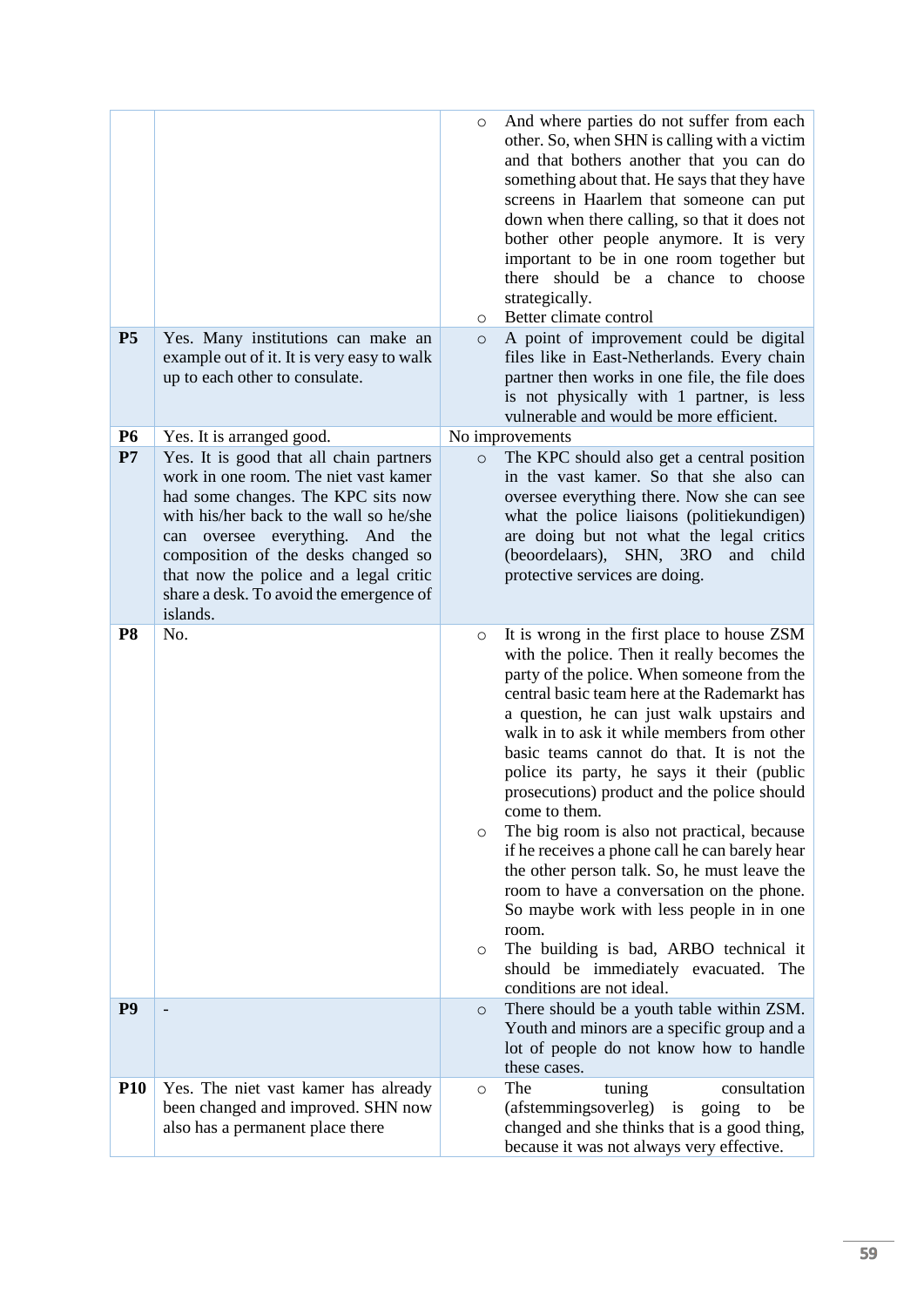| <b>P11</b> | Yes. You work together in a relative<br>small room, so you can follow<br>everything. Short communication lines<br>are positive.                | $\Omega$ | The | tuning consultation<br>(afstemmingsoverleg) is going to be<br>changed and she is curious how this will<br>work out. That every has already read the<br>case, then come together for consultation per<br>case, and then take a decision. She thinks<br>that that is typical ZSM. |  |  |
|------------|------------------------------------------------------------------------------------------------------------------------------------------------|----------|-----|---------------------------------------------------------------------------------------------------------------------------------------------------------------------------------------------------------------------------------------------------------------------------------|--|--|
| <b>P12</b> | Yes. The room is small but that also<br>makes it easy to consulate. The youth<br>tuning consultation in the afternoon is<br>also a good thing. |          |     |                                                                                                                                                                                                                                                                                 |  |  |

## Table 11: Specific organization or joint ZSM team?

|                | <b>Specific organization/</b> | <b>Reason:</b>                                                                                                                                                                                                                                                                                                                                                                                                                                                                                                                                                                                                                                                                                                                                                                   |
|----------------|-------------------------------|----------------------------------------------------------------------------------------------------------------------------------------------------------------------------------------------------------------------------------------------------------------------------------------------------------------------------------------------------------------------------------------------------------------------------------------------------------------------------------------------------------------------------------------------------------------------------------------------------------------------------------------------------------------------------------------------------------------------------------------------------------------------------------|
|                | <b>Joint ZSM</b> team         |                                                                                                                                                                                                                                                                                                                                                                                                                                                                                                                                                                                                                                                                                                                                                                                  |
| <b>P1</b>      | Specific organization         | He thinks that he has good contact with everybody, but on the<br>question if he was an OM'er or ZSM'er he said that he was an OM'er.<br>He says that that is his role within ZSM and that he must take that<br>role seriously. He says that you cannot be a ZSM'er that you are<br>always a policeman or an employee of SHN with all as a goal that<br>you perform that role well. Which mean according to P1 that you<br>listen to others, take people seriously and treat them in a neat way.                                                                                                                                                                                                                                                                                  |
| P <sub>2</sub> | Joint ZSM team                | As he as a police liaison (politiekundige), as a person and as a chain<br>partner works with his partners he sees this as a unit. It could be<br>improved, but that has to do with choices, money and capacity.<br>According to P2 SHN work till 21.00, 3RP works till 20.00 and child<br>protective services work till 17.00. Police and public prosecution<br>work till 22.00 so there you can already see the differences.                                                                                                                                                                                                                                                                                                                                                    |
| P <sub>3</sub> |                               | He has the feeling that he is especially occupied with the chain<br>collaboration, but with the understanding that he also should<br>represent the interests of the police. That when a decision is taken<br>within the tactical workgroup which would be an administrative<br>burden increase for the police, then he will have an opinion about<br>that and try to not let that happen. Even if that means that that puts<br>the brakes on a development that would be very desirable for ZSM.<br>But he thinks that it is healthy when within a chain collaboration to<br>consider the interest of your own organization.                                                                                                                                                     |
| <b>P4</b>      | $\overline{a}$                | He says that in the beginning of ZSM he really felt as part of the<br>police. The group of people that worked at ZSM was to big according<br>to P4. He says that for example for 3RO there was a different<br>employee at ZSM every day, you will not get a connection if this is<br>the case. Now they have reduced the group. They have a smaller<br>group and then you get a certain connection according to P4. He says<br>that this connection is not optimal and that you can see that right<br>away when you walk into the canteen. SHN and child protection<br>services are at one table and sometimes you invite them to come sit<br>with you, and sometimes this happens, but most of the time they<br>chose to sit with their own group. There can be an improvement. |
| P <sub>5</sub> | Joint ZSM team                | He feels more at home here than at the probation service office. He<br>thinks that ZSM works as one organism                                                                                                                                                                                                                                                                                                                                                                                                                                                                                                                                                                                                                                                                     |
| <b>P6</b>      | Specific organization         | He says that when he works at ZSM he has the feeling that he is a<br>part of a jointly ZSM happening, but he is clearly part of the<br>probation service of the salvation army (het leger des heils). So, not<br>part of the probation services, but explicitly part of probation service                                                                                                                                                                                                                                                                                                                                                                                                                                                                                        |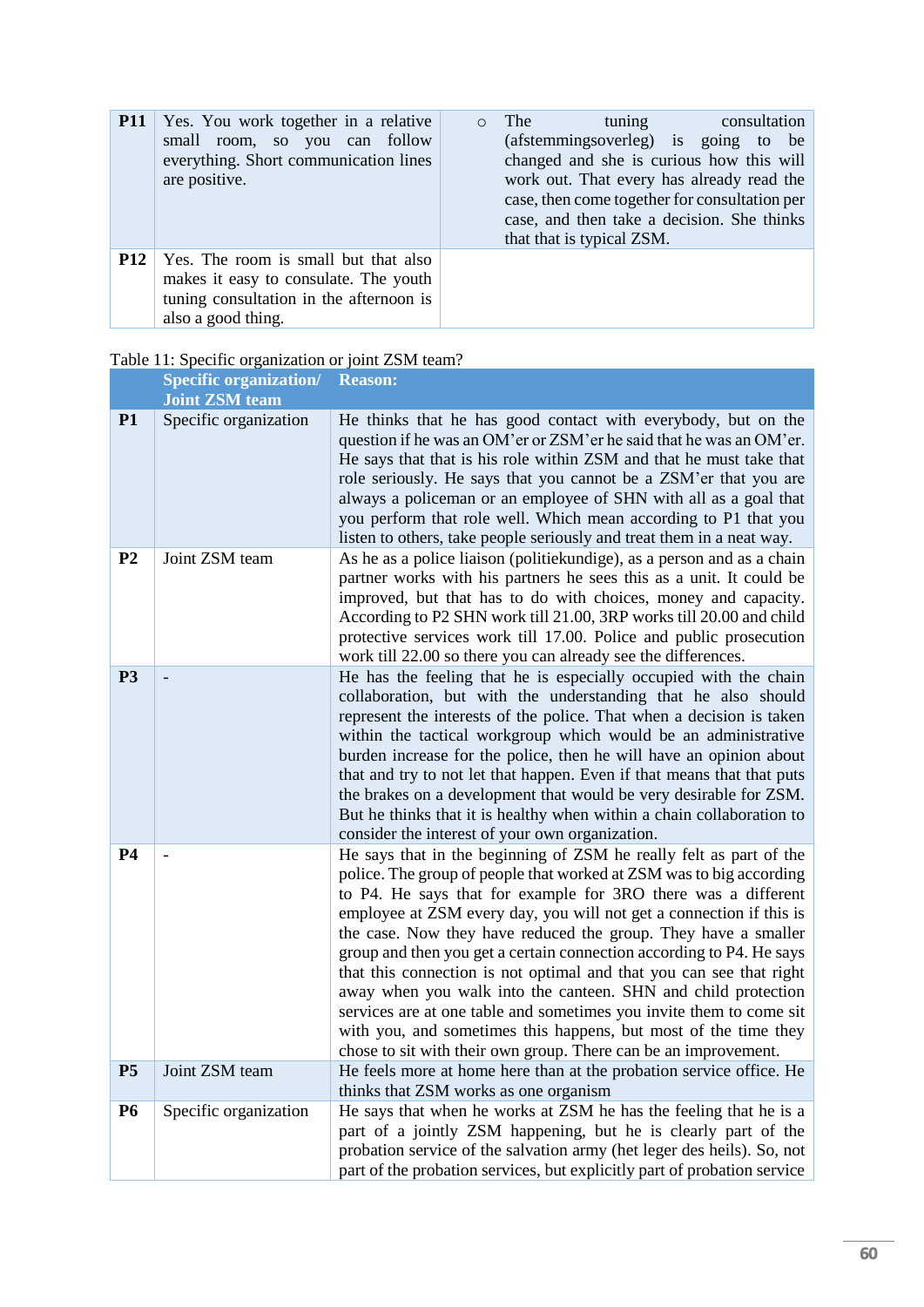| P7             | Joint ZSM team        | of the salvation army. He thinks that the management of the three<br>different probation services should have one joint vision more. This<br>is a bottleneck, because probation services switches way to slowly<br>for the process of ZSM, the organizational structures 3RO broad do<br>not facilitate that. According to P6 it is the case that there are three<br>different organization with a lot of own managers who cannot make<br>decision together, at least not that fast as ZSM needs.<br>She has noticed that sometimes people look at the KPC as if he/she |
|----------------|-----------------------|-------------------------------------------------------------------------------------------------------------------------------------------------------------------------------------------------------------------------------------------------------------------------------------------------------------------------------------------------------------------------------------------------------------------------------------------------------------------------------------------------------------------------------------------------------------------------|
|                |                       | is really part of team public prosecution. She is now following a KPC<br>course and she noticed that in the course description was written that<br>the KPC should form a team with the public prosecutor. She totally<br>disagreed with this, because she is also the process coordinator of<br>SHN she also guards their interests, she is also process coordinator<br>of 3RO because she also guards their interests. She sees it has her job<br>to make sure that all the chain partners are equal within ZSM                                                        |
| P <sub>8</sub> | Specific organization | He says that he clearly belongs with the public prosecution and that<br>is also what he renders (uitstraalt). He says that it is nice that they all<br>work together, for example with the police bit he does not feels<br>himself as a part of the police. He says that he really has the feeling<br>that he is part from the public prosecution and that he is there if it is<br>necessary to correct the police or to put 3RO on track.                                                                                                                              |
| P <sub>9</sub> | Specific organization | But she says that she also thinks that is the case, because employees<br>of child protection service work at ZSM only one day. Every day of<br>the week another employee of child protection service take place at<br>ZSM. For them ZSM is not a permanent job, it is just one of the tasks<br>they must do. So, that can be the reason that she does not feel that<br>binding or connection.                                                                                                                                                                           |
| <b>P10</b>     | Specific organization | She says that at first, she feels the most connected with SHN. They<br>stand up for the interests of the victim according to P10. But she also<br>says that they do that in the complete picture of ZSM, they are doing<br>this all together. So, in some way that also feels like a team. Together<br>you want to make good settlement decisions for everyone that is<br>involved.                                                                                                                                                                                     |
| <b>P11</b>     | Joint ZSM team        | He says that when he goes to work it feels like he is working for ZSM<br>but with SHN in is mind. But he says that it really feels as a ZSM<br>team for him.                                                                                                                                                                                                                                                                                                                                                                                                            |
| <b>P12</b>     |                       | She does have the feeling that everyone really works together at<br>ZSM. When she works at ZSM she does have the feeling that she<br>does the work for ZSM, but she does not see ZSM as her second<br>workspace. She says that this is, because she works at ZSM one day<br>in the two weeks and one weekend in eight weeks. She thinks she is<br>not often enough at ZSM to feel that connection. She is the ingredient<br>of the child protective services in the ZSM soup, according to P12                                                                          |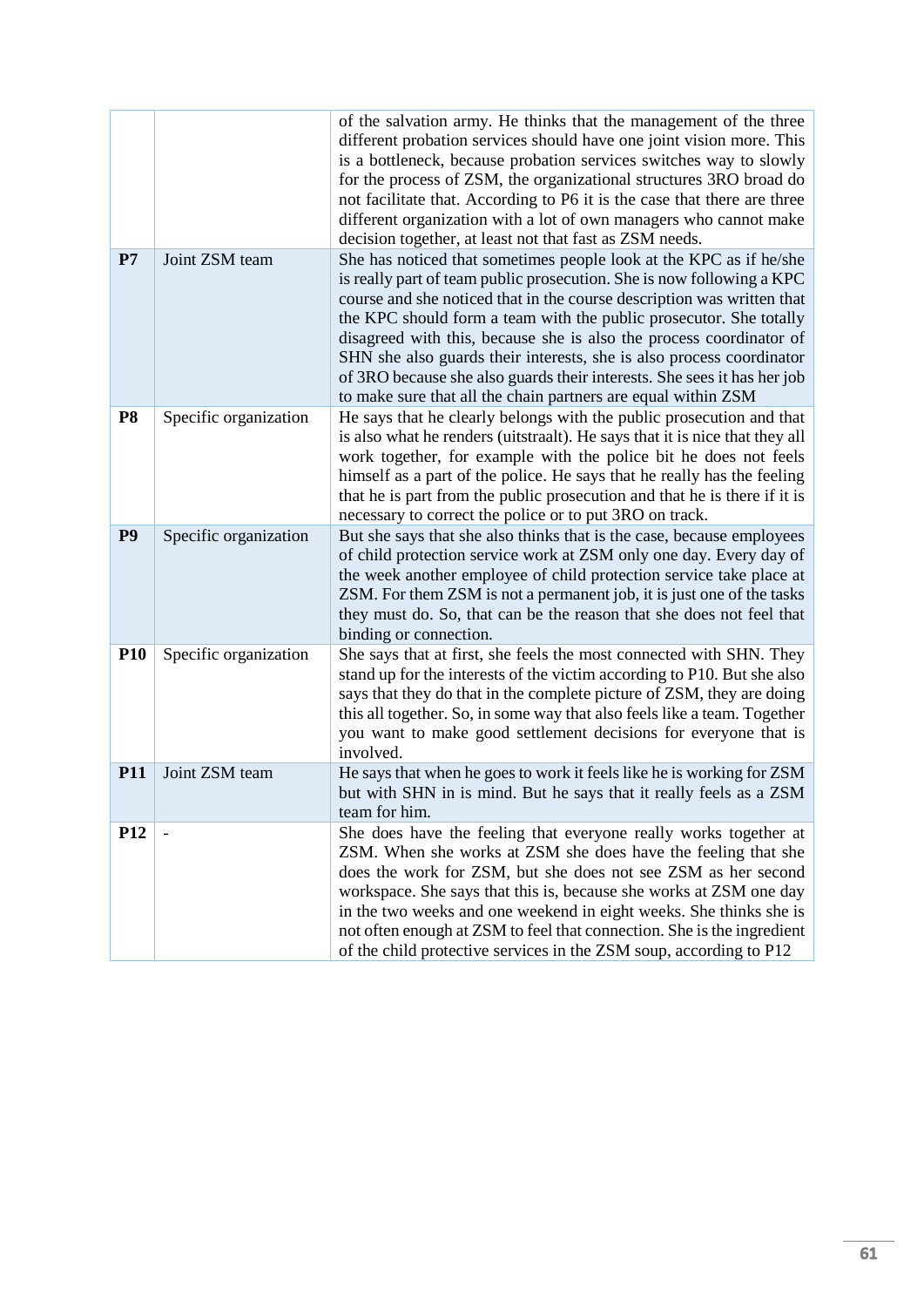|                |         | <b>Details/elements</b>                       | <b>Example</b>                                                                     |
|----------------|---------|-----------------------------------------------|------------------------------------------------------------------------------------|
| <b>P1</b>      | $\circ$ | Behaviour                                     |                                                                                    |
|                | $\circ$ | Drug use                                      |                                                                                    |
|                | $\circ$ | Minor                                         |                                                                                    |
|                | $\circ$ | Relation between victim and suspect           |                                                                                    |
| P <sub>2</sub> | $\circ$ | Age                                           | An 82-year-old woman that steals two                                               |
|                | $\circ$ | Judicial documentation                        | apples with no judicial documentation.                                             |
|                | $\circ$ | Relationship for example neighbours           | This makes him think about what is                                                 |
|                |         |                                               | going on.                                                                          |
| P <sub>3</sub> | $\circ$ | Preselect (indication of recidivism risk with | A case with six minors that are arrested                                           |
|                |         | minors)                                       | for bicycle and car theft. Four of them                                            |
|                | $\circ$ | With domestic violence a detail can be if     | had a high preselect and two had a low                                             |
|                |         | there are little children in the house        | preselect. This could be a trigger for                                             |
|                | $\circ$ | Age                                           | him in wanting to know what is going<br>on. Why are those two with a low           |
|                |         |                                               | preselect involved in this, why do they                                            |
|                |         |                                               | have contact with those four with a high                                           |
|                |         |                                               | preselect.                                                                         |
|                |         |                                               |                                                                                    |
|                |         |                                               | A 78-year-old man that steals a sausage                                            |
|                |         |                                               | at a supermarket. Why does he steal a                                              |
|                |         |                                               | sausage at that age? What is going on?                                             |
|                |         |                                               |                                                                                    |
|                |         |                                               | A 17-year-old law school student that                                              |
|                |         |                                               | has no money and who steals a salad in                                             |
|                |         |                                               | a supermarket. Look at the context, do                                             |
|                |         |                                               | you want to give this person a criminal                                            |
|                |         |                                               | record                                                                             |
| <b>P4</b>      | $\circ$ | Sad circumstances                             | When you read in a case of domestic                                                |
|                | $\circ$ | Age                                           | violence that it is already going on for                                           |
|                |         |                                               | years. Then he thinks something really                                             |
|                |         |                                               | needs to happen                                                                    |
|                |         |                                               |                                                                                    |
|                |         |                                               | An 82-year-old<br>who<br>man<br>never<br>mind<br>shoplifted, his<br>still<br>works |
|                |         |                                               | perfectly, why did he do something like                                            |
|                |         |                                               | this?                                                                              |
| <b>P5</b>      | $\circ$ | Age                                           | Young or old girls that shoplift.                                                  |
|                | $\circ$ | Certain sentences from the hearing reports    |                                                                                    |
|                |         | - how has it happened                         | Statements like I do this more often,                                              |
|                |         | - what statements does he/she make            | never been arrested but for the last two                                           |
|                |         |                                               | years I do this often.                                                             |
|                |         |                                               |                                                                                    |
|                |         |                                               | Statements like I do not<br>matter                                                 |
|                |         |                                               | anymore from an 18-year-old boy that                                               |
|                |         |                                               | shoplifted something for three euros.                                              |
| <b>P6</b>      | $\circ$ | Things that are not obvious                   | <b>Statements like Willem Alexander was</b>                                        |
|                | O       | Being on the monitor multiple times           | to blame for everything                                                            |
| P7             | $\circ$ | Striking judicial documentation               | The KPC controls all cases in the                                                  |
|                | $\circ$ | Domestic violence with little children        | beginning. When she sees that the                                                  |
|                |         |                                               | suspect<br>has<br>some<br>strange                                                  |
|                |         |                                               | documentation for example that he was                                              |

## Table 12: Details/elements in a case that stimulate to pay more attention to it.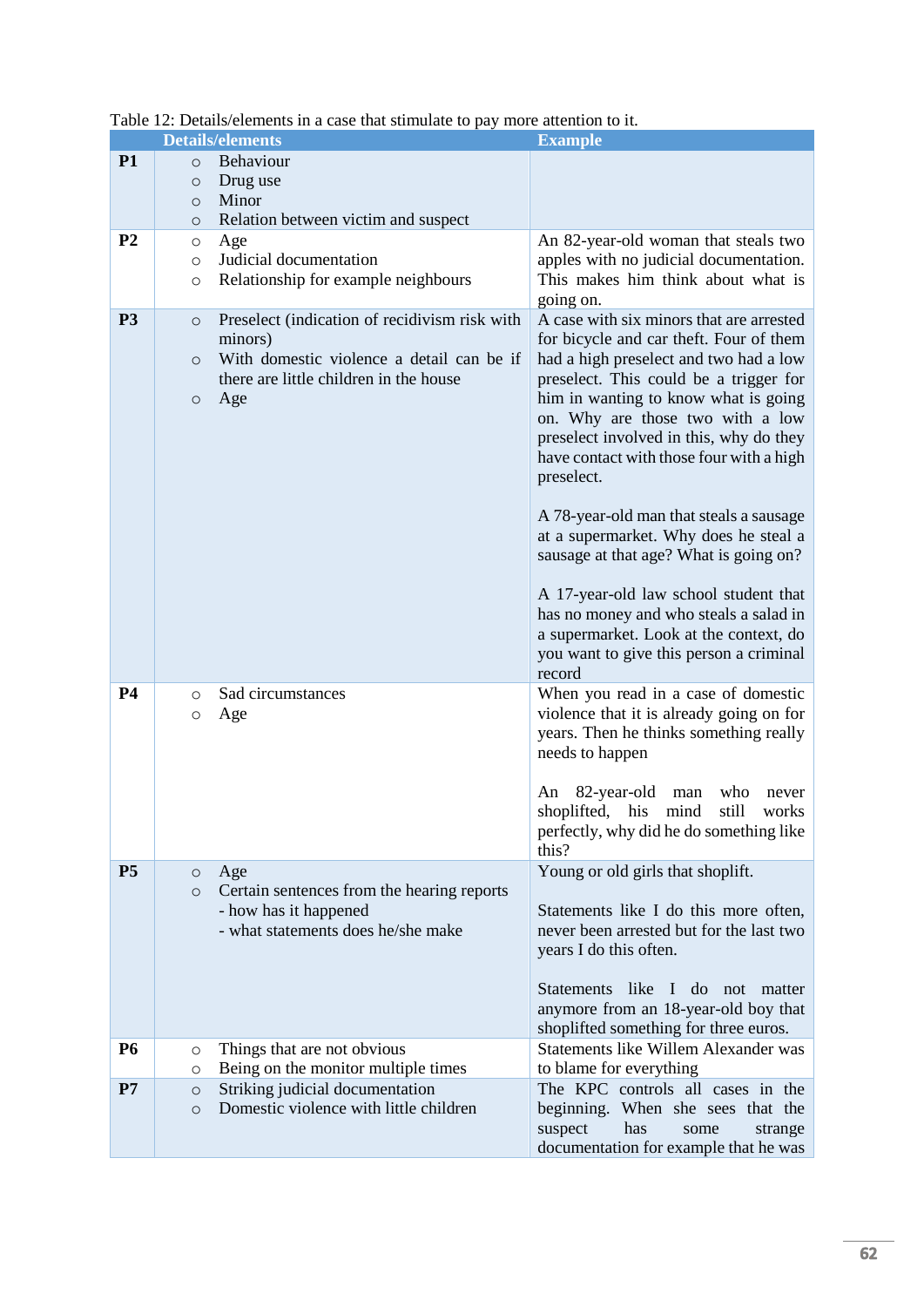|                |                                                                                                                                                                               | also on the ZSM monitor last week, she<br>will attach that file.<br>The<br><b>KPC</b><br>also<br>striking<br>put<br>details/elements on the suspect monitor                                                                                                                                                                             |
|----------------|-------------------------------------------------------------------------------------------------------------------------------------------------------------------------------|-----------------------------------------------------------------------------------------------------------------------------------------------------------------------------------------------------------------------------------------------------------------------------------------------------------------------------------------|
| P8             | Sensitivity because of publicity<br>$\circ$<br>Heaviness of the case<br>$\Omega$<br>Complexity of the case<br>$\circ$                                                         |                                                                                                                                                                                                                                                                                                                                         |
| P <sub>9</sub> | Age<br>$\circ$<br>Group crimes<br>$\circ$<br>High preselect<br>$\circ$                                                                                                        |                                                                                                                                                                                                                                                                                                                                         |
| <b>P10</b>     | Relationship<br>$\circ$<br>Problems like mental disorder<br>$\circ$<br>If it already goes on for a longer time<br>$\circ$<br>Someone did it before<br>$\circ$                 | For example, when parents file a<br>complaint against their child<br>For example, when someone did the<br>same thing to is ex-girlfriend                                                                                                                                                                                                |
| <b>P11</b>     | Domestic violence<br>$\Omega$<br>Neighbour quarrels so relation<br>$\circ$<br>Criminal record<br>$\Omega$<br>Regret from the suspect<br>$\Omega$                              | When someone does not have a<br>criminal record, you could think of a<br>creative solution that does not give him<br>or her a criminal record. When<br>someone has a criminal record of 40<br>pages this can be different.<br>If a suspect has regret maybe it can be<br>case for the making<br>amends<br>a<br>(goedmaken) intervention |
| <b>P12</b>     | Atypical cases<br>$\circ$<br>Weird crimes<br>$\circ$<br>Crimes where there is a lot of care<br>$\circ$<br>Cases that originate from the problems of the<br>$\circ$<br>suspect | When a minor is in an institution<br>because of his aggressive behaviour<br>that institution should not file a<br>complaint against this minor when he<br>broke someone there.                                                                                                                                                          |

## Table 13: Can you convincingly communicate the outcome of the ZSM process to your constituency?

|                | Can you do this? | Why?                                                                                                                                                                                                                                                                                                                                                                                                                                                                                                                                                                                                                                                                                                                                                                                                                                                                                                                                                                                             |
|----------------|------------------|--------------------------------------------------------------------------------------------------------------------------------------------------------------------------------------------------------------------------------------------------------------------------------------------------------------------------------------------------------------------------------------------------------------------------------------------------------------------------------------------------------------------------------------------------------------------------------------------------------------------------------------------------------------------------------------------------------------------------------------------------------------------------------------------------------------------------------------------------------------------------------------------------------------------------------------------------------------------------------------------------|
| <b>P1</b>      | <b>Yes</b>       | He thinks that this is also very important, and they maybe should invest<br>more in explaining the outcome. He gives an example of a case in which<br>a woman was disqualified from an asylum centre for a week. It was cold,<br>and the woman could not go anywhere, so she went back to the asylum<br>centre. She was arrested for doing this and she spends the night in jail.<br>The next day the police officer starts hearing her for committed a legal<br>offense. An interpreter needs to be hired because of the language barrier<br>and the police officer is busy with this case all day. P1 gets this case on<br>his desk to decide about it and he says that this is not a case for criminal<br>law. This is about policy and COA should handle this in a different way,<br>so the case was dismissed (geseponeerd). When he told this to the police<br>officer the police officer got furious but when P1 explained why this<br>happed the police officer understood it in the end |
| P <sub>2</sub> | <b>Yes</b>       | He says that he can do this because he is still 180% behind what they are<br>doing there and what they can achieve with the chain collaboration, with<br>being context oriented and victim oriented. He says that sometimes it<br>clashes, because the police officer really wants to see a punishment, but<br>then he can explain why punishment maybe is not the best solution                                                                                                                                                                                                                                                                                                                                                                                                                                                                                                                                                                                                                 |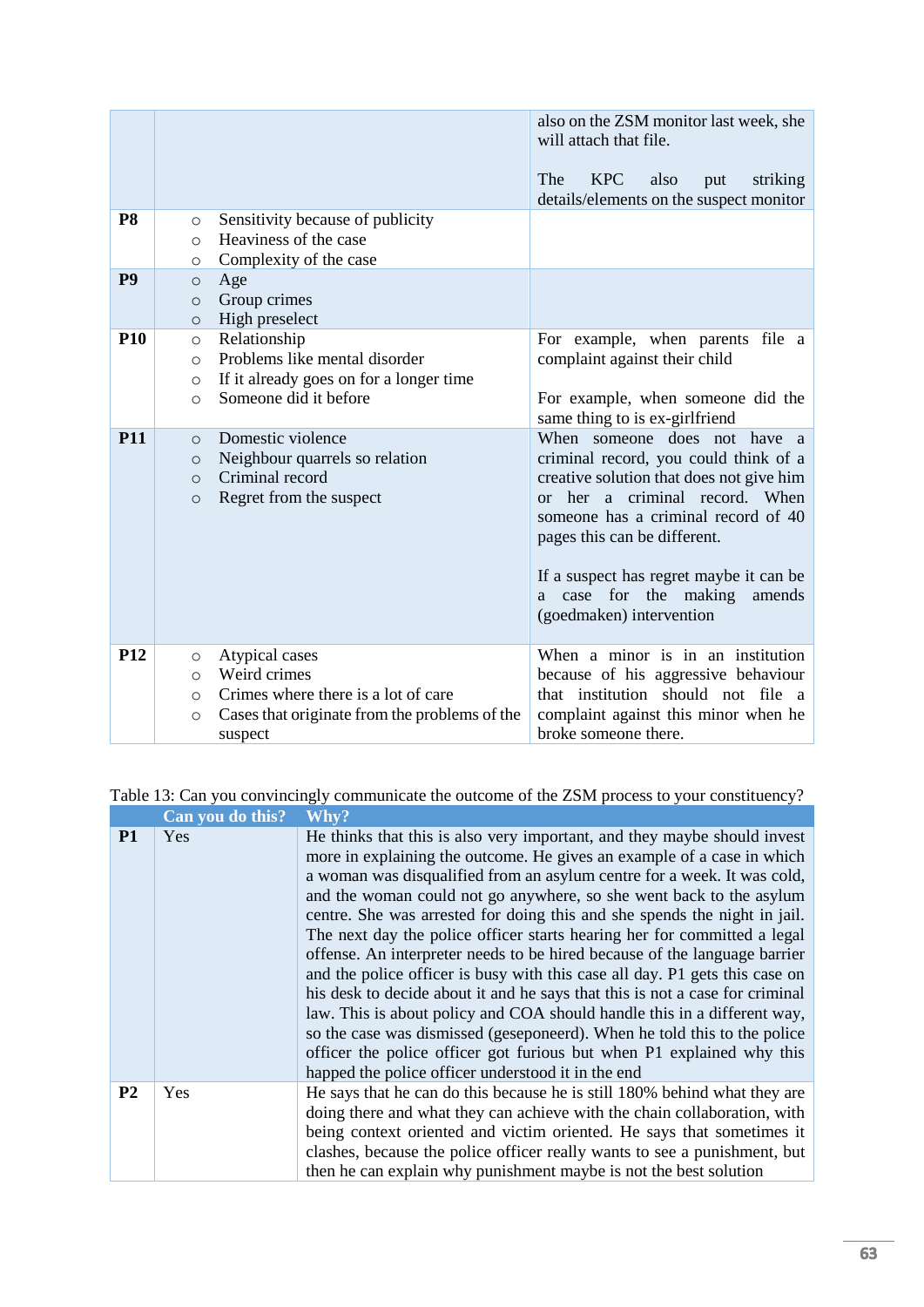| P <sub>3</sub> | Is hard                   | He says that they have worked on ZSM for five years, but they forget to<br>make the connection with the basic team (BT). The BT's seen ZSM as a<br>burden because the people at ZSM ask things of them that take extra that.<br>People in a BT would like to be out on the streets a as long as possible,<br>they do not like the administrative burden. He says that they do need to<br>explain to the BT's why they do this, why they ask this information for<br>them and why they like for extra work from them. There is lack of<br>understanding in the BT. When the people from the BT come on a work<br>visit they finally understand what they do at ZSM and he wished everyone<br>from the BT to get a look behind the scenes to get a better understanding. |
|----------------|---------------------------|------------------------------------------------------------------------------------------------------------------------------------------------------------------------------------------------------------------------------------------------------------------------------------------------------------------------------------------------------------------------------------------------------------------------------------------------------------------------------------------------------------------------------------------------------------------------------------------------------------------------------------------------------------------------------------------------------------------------------------------------------------------------|
| <b>P4</b>      | Yes                       | He says that he can do that, because he knows how everything works. He<br>says that he knows that that they sometimes miss choices in the settlement,<br>that that is a pity, but that he can communicate that. He says that that will<br>be accepted than, but he also says that ZSM is not always well understood.                                                                                                                                                                                                                                                                                                                                                                                                                                                   |
| P <sub>5</sub> | Yes                       | He says that he can do it, but that they do not listen. According to him this<br>is an organizational problem of three different probation services. He says<br>that at ZSM the intervene very early on in process and their back office is<br>not used to this. Their back office is used to take the time, doing it in a<br>scientific way, put in on paper very extensive. So, they don't understand<br>how they work at ZSM                                                                                                                                                                                                                                                                                                                                        |
| <b>P6</b>      | Should<br>be done<br>more | He also says that there is are problem with this communication with the<br>constituency within the probation services themselves. The policy of the<br>probation services is not good for this process and there they should create<br>more insight of the process for their constituency.                                                                                                                                                                                                                                                                                                                                                                                                                                                                             |
| P7             | $\overline{a}$            | She does not have to do this. She will always refer to the legal critic<br>(beoordelaar) to do that.                                                                                                                                                                                                                                                                                                                                                                                                                                                                                                                                                                                                                                                                   |
| P <sub>8</sub> | Yes                       | He says that he always can explain his decisions. He tells the police<br>liaisons (politiekundigen) why he made a certain decision so that they can<br>communicate that with the BT's. He explains this to the police liaison one<br>to one and he also says that the police liaisons are experienced enough to<br>predict which way a case would go. So, the decision often does not<br>surprise the police liaisons according to P8.                                                                                                                                                                                                                                                                                                                                 |
| P <sub>9</sub> | Yes                       | She always explains in a work form why she made a certain decision/gave<br>a certain advice. She also says that her colleagues often do not explain<br>their decision on the work form.                                                                                                                                                                                                                                                                                                                                                                                                                                                                                                                                                                                |
| <b>P10</b>     | Yes                       | She says that this also happens a lot, because colleagues of her that do not<br>work at ZSM sometimes do not see the added value of it. She says that<br>the moment she explains why ZSM is good and why it is nice for the<br>victim to quickly hear wat is going to happen, their opinion about ZSM<br>turns. She says that than they understand is a bit better. Ignorance can be<br>a bottleneck.                                                                                                                                                                                                                                                                                                                                                                  |
| <b>P11</b>     | Yes                       | He says that he can make clear how ZSM works and what the goal of ZSM<br>is and in which way they try to achieve that goals.                                                                                                                                                                                                                                                                                                                                                                                                                                                                                                                                                                                                                                           |
| <b>P12</b>     | Yes                       | She says that she can do this because at ZSM they really think about what<br>would be the best approach for that specific situation. She says that she is<br>only accountable for the cases that they (child protection service) must do<br>research in. She also says that her colleagues that do not work at ZSM<br>think that she has nothing to do all do when she only sends in two cases<br>for research. They have no idea what they all do at ZSM according to P12.<br>She says that when she takes one of her colleagues with her to ZSM who<br>never worked there, she gets way more respect of that person for all the<br>work she does.                                                                                                                    |